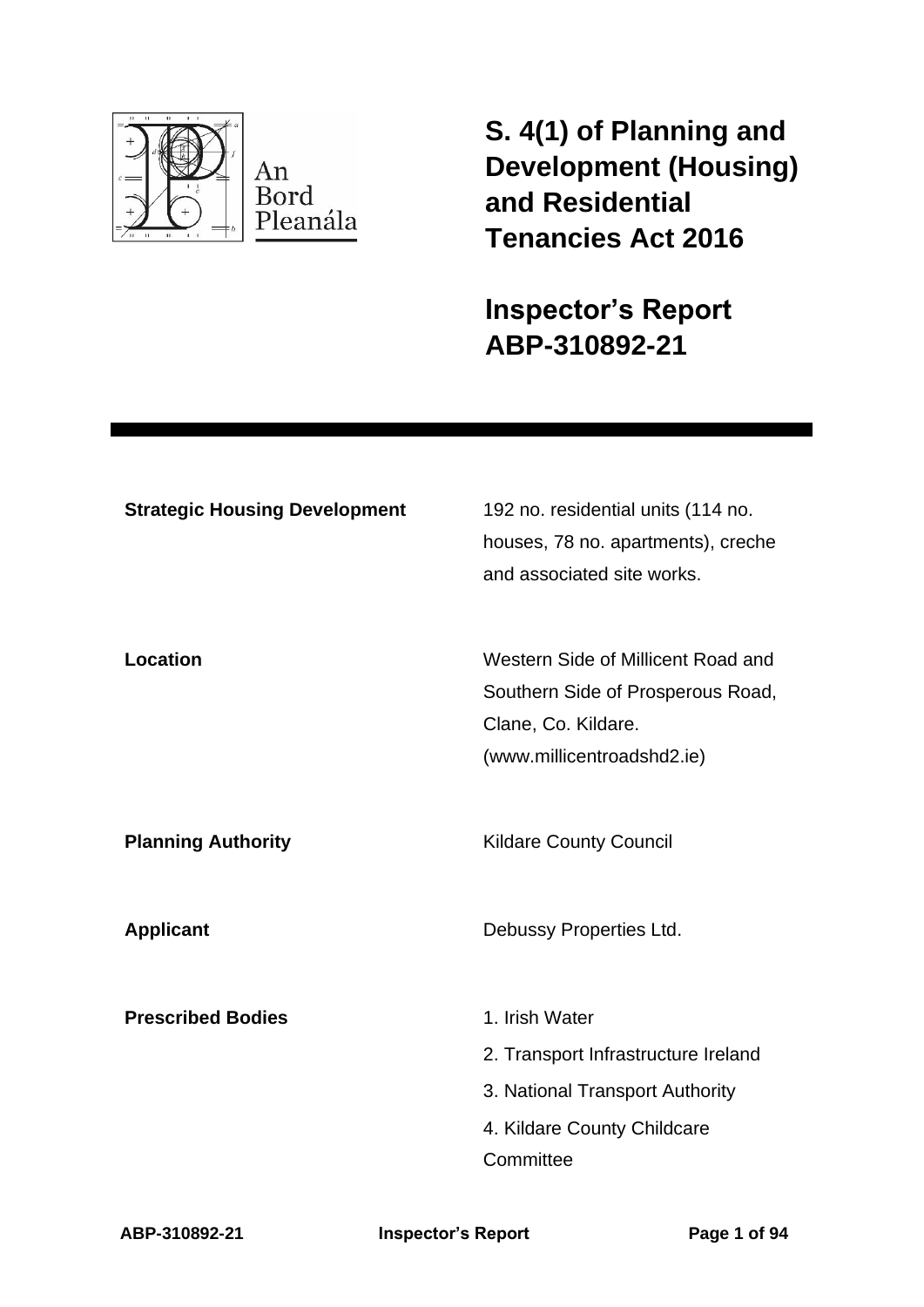5. Inland Fisheries Ireland 6. Department of Culture, Heritage and the Gaeltacht - DAU

**Observer(s)** Aidan Farrelly Clane Community Council

**Date of Site Inspection** 22 September 2021.

**Inspector Inspector** Stephen Rhys Thomas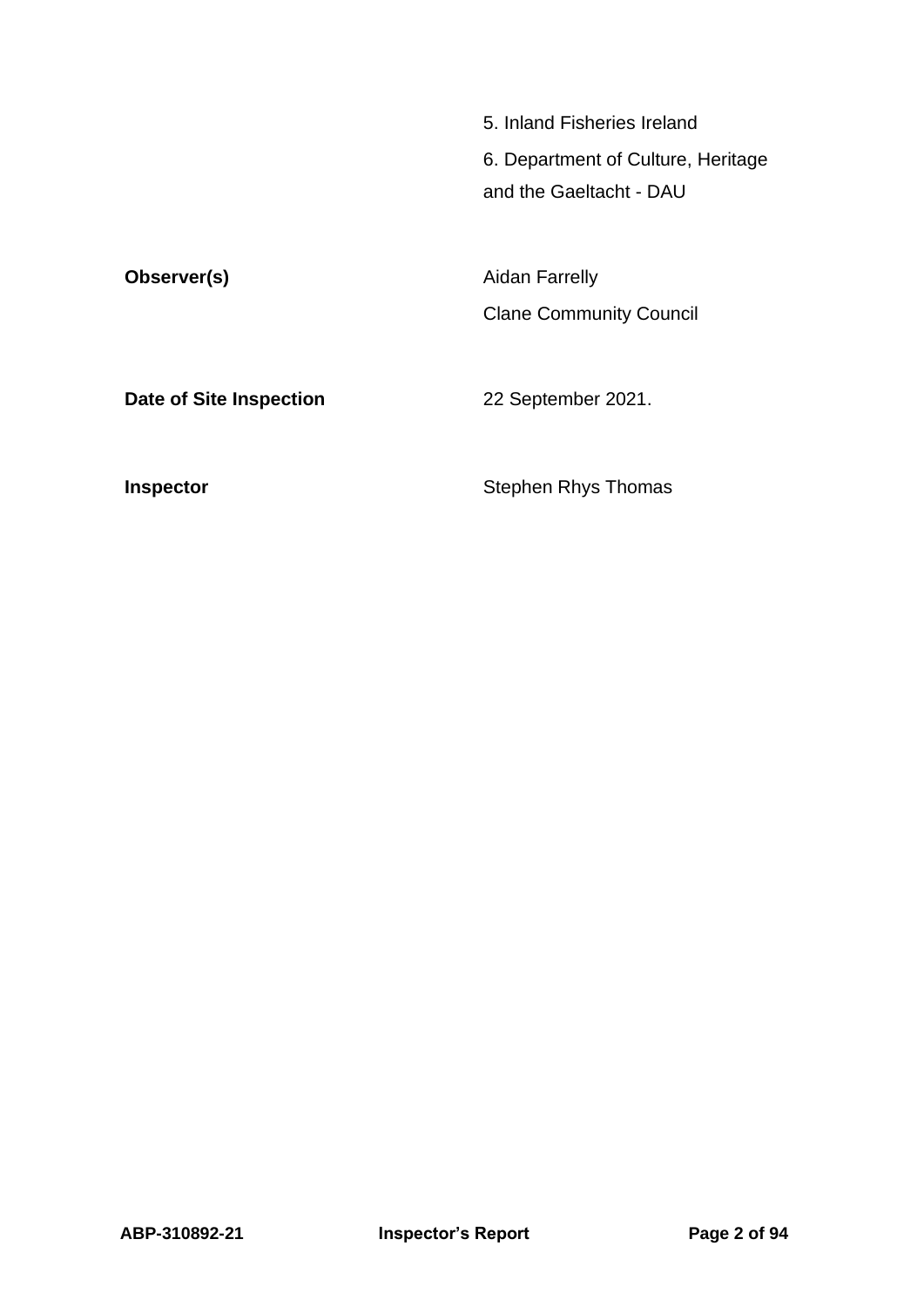# **Contents**

| 10.0 |  |
|------|--|
| 11.0 |  |
| 12.0 |  |
| 13.0 |  |
| 14.0 |  |
| 15.0 |  |
| 16.0 |  |
| 17.0 |  |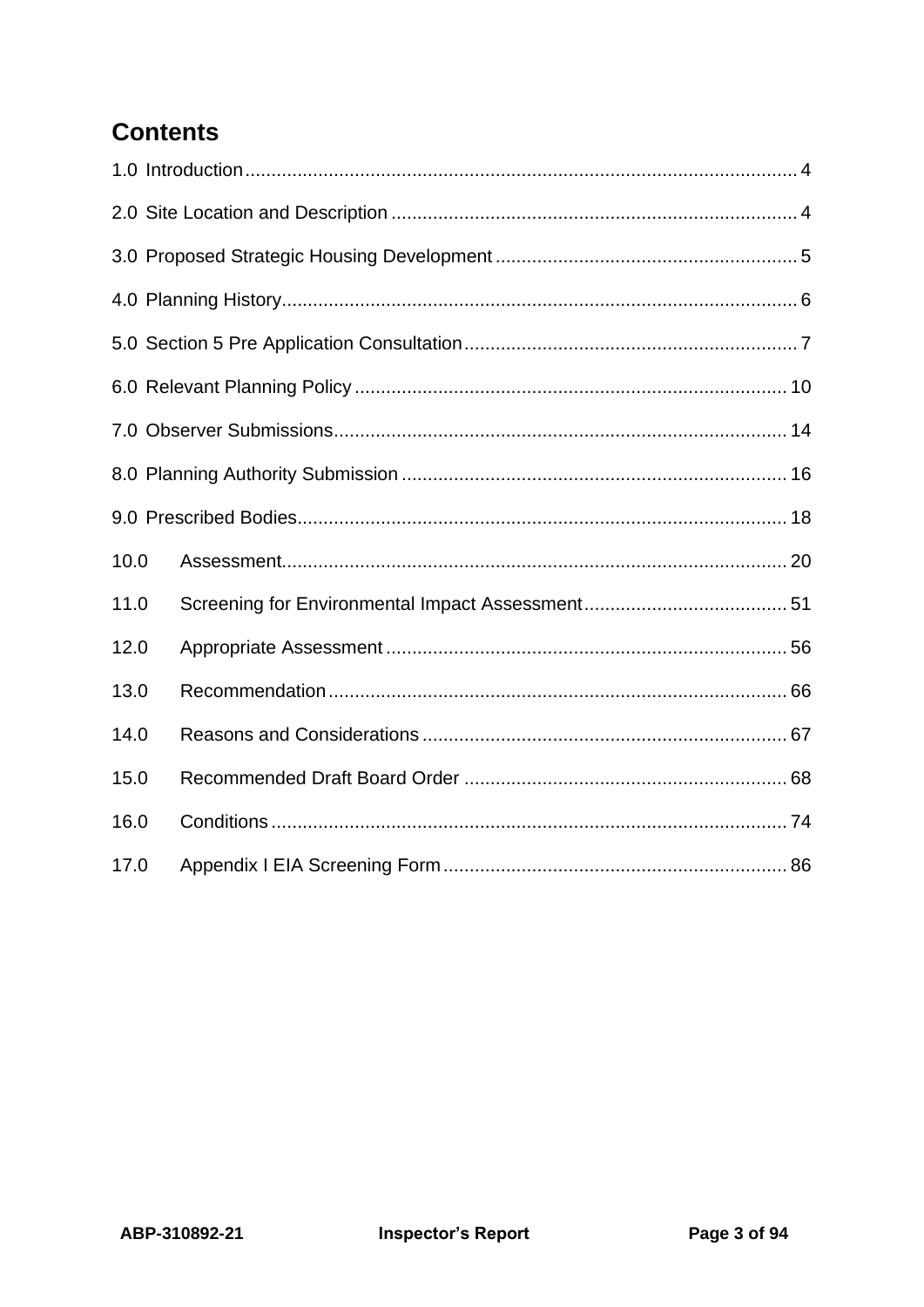# <span id="page-3-0"></span>1.0 **Introduction**

 $1.1.$ This is an assessment of a proposed strategic housing development submitted to the Board under section 4(1) of the Planning and Development (Housing) and Residential Tenancies Act 2016. The application was made by the Debussy Properties Ltd and received by the Board on 21 July 2021.

# <span id="page-3-1"></span>2.0 **Site Location and Description**

- $2.1.$ The site is located in Clane, Co. Kildare. The site is located c. 500 metres from Clane town centre on lands that are to the south of the R403 Prosperous Road and west of Millicent Road. The site is adjacent to educational and sporting facilities along the R403 Prosperous Road.
- $2.2.$ The site is currently in agricultural use (tillage). It comprises part of a larger open field that is relatively flat. The site is broadly rectangular in shape with a narrow strip of land extending north towards the Prosperous Road. There is an agricultural access onto the Prosperous Road. The site is bounded to the west by the Clane GAA grounds and to the east / north by residential properties and an agricultural field. To the east the site has frontage of approximately 220 metres along Millicent Road. There is a residential property bounding the site to the south. On the opposite side of Millicent Road there is a new residential development known as Hemmingway Park, which is nearing completion. There is a footpath along the boundary of the site with Millicent Road, linking the site back to the town centre. There is a continuous footpath on the northern side of Prosperous Road to the town centre, with a pedestrian crossing west of the site to facilitate crossing of pedestrians to and from the GAA club and schools. The footpath is not continuous along the southern side of the Prosperous Road towards Clane town centre.
- $2.3.$ There is a mature Leyland Cypress hedgerow along the boundary to the GAA grounds. To the east of this there is an old agricultural hedgerow. There is a hedgerow along the northern site boundary, the eastern boundary and along the boundary to a residential property to the south. Otherwise, the site is part of an open field with no boundary markings. I note the existence of a modern stone cross set on a stone slab base to commemorate the millennium and the approach to Clane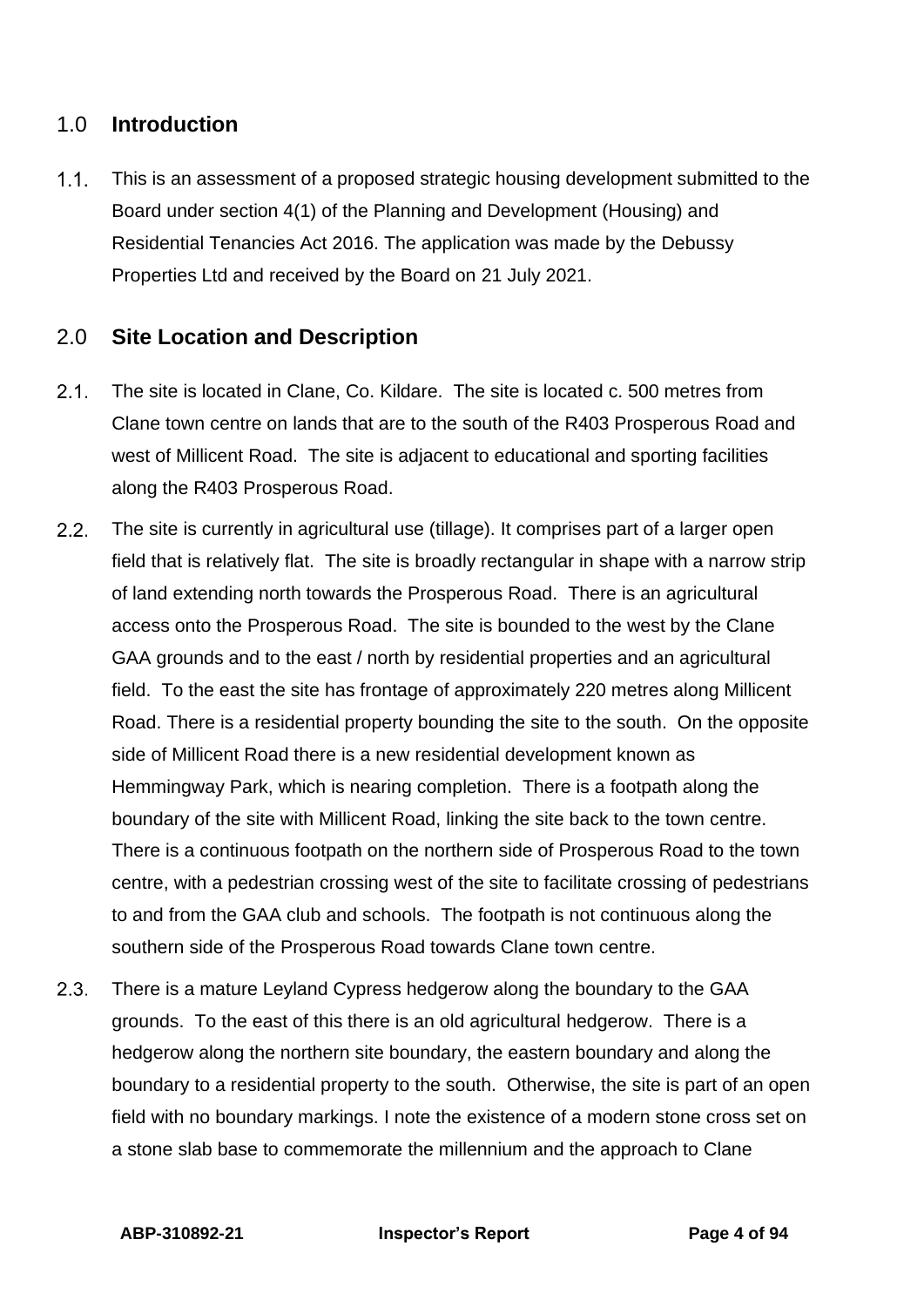Abbey. I also noted that the Prosperous Road has been recently resurfaced and new road markings applied.

# <span id="page-4-0"></span>3.0 **Proposed Strategic Housing Development**

- $3.1.$ Permission is sought for 192 no. residential units (114 houses and 78 duplex units) and a childcare facility. There are 6 three storey duplex blocks fronting onto a new link street and onto Millicent Road, and a combination of detached, semi-detached and terraced two storey houses.
- $3.2.$ Key Details:

| No. Units                | 192                                                  |
|--------------------------|------------------------------------------------------|
|                          |                                                      |
| Height                   | 2-3 storeys                                          |
| Site Area                | 6.4 ha gross; 5.5 ha net area (link street excluded) |
| Density                  | 35 units per ha (net)                                |
| <b>Other Uses</b>        | Crèche (160sq.m)                                     |
| <b>Dual Aspect</b>       | 100%                                                 |
| <b>Public Open Space</b> | 8,304 sq.m.                                          |
| <b>Car Parking</b>       | 340 spaces                                           |
| <b>Bike Parking</b>      | 160 spaces                                           |

 $3.3.$ Housing Mix

| <b>Beds</b>  | <b>Duplex</b> | Houses | Total | %    |
|--------------|---------------|--------|-------|------|
| 1-bed        | 10            |        | 10    | 5.2  |
| 2-bed        | 40            |        | 40    | 20.8 |
| 3-bed        | 28            | 83     | 111   | 57.8 |
| 4-bed        | 0             | 31     | 31    | 16.2 |
| <b>TOTAL</b> | 78            | 114    | 192   | 100% |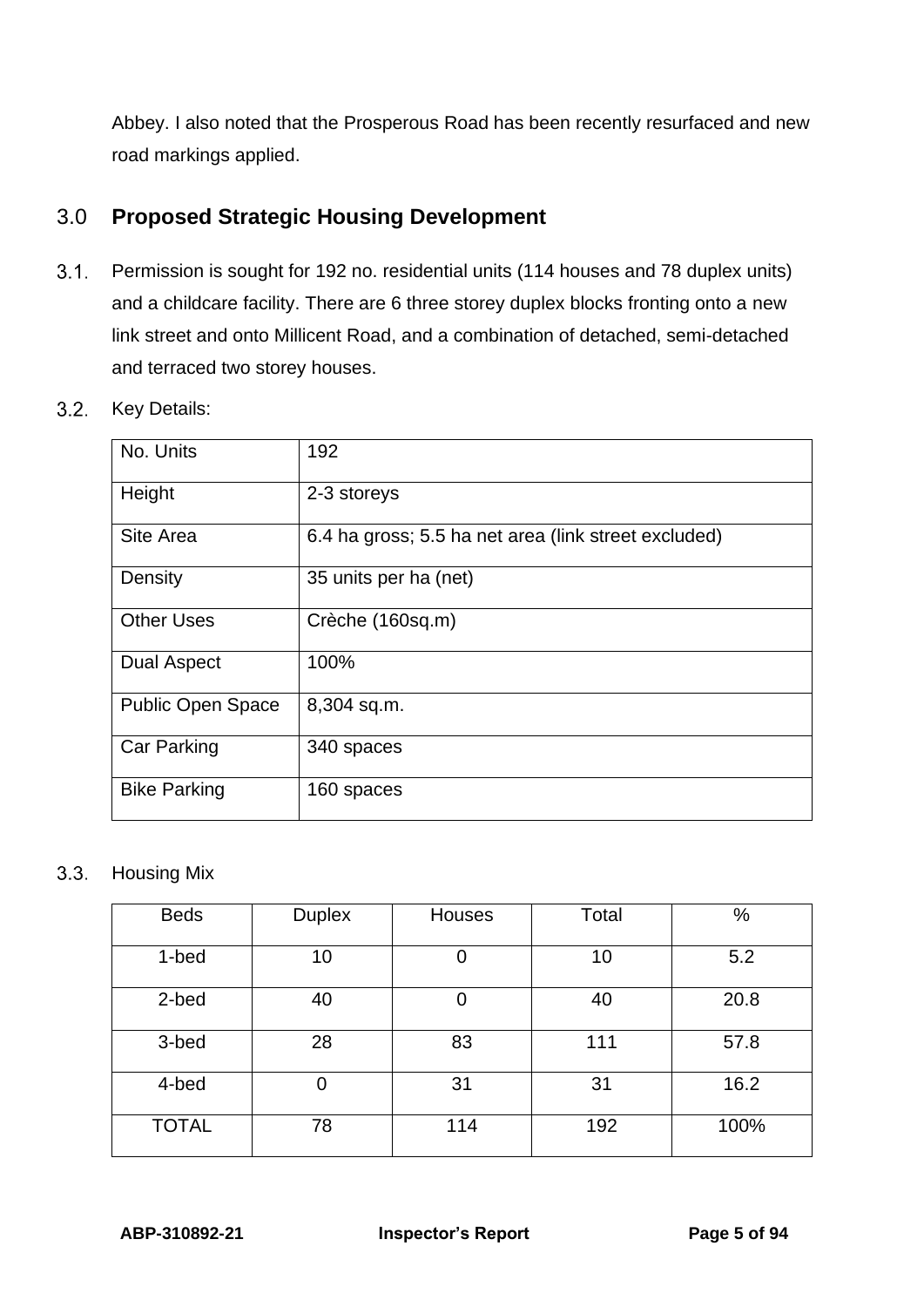- The provision of a link street through the subject site (including pedestrian and cycle paths) to connect Prosperous Road (R403) to the north with Millicent Road to the east,
- Junction upgrade works and pedestrian/cycle improvement works, integrating with existing infrastructure in the vicinity.
- A priority junction at the Prosperous Road (R403) entrance to the site and a signalised junction at the Millicent Road entrance.
- The existing Clane GAA Club access onto Prosperous Road (R403) to be replaced with a pedestrian/cycle only access and a new vehicular/pedestrian/cycle access provided along the western boundary of the proposed link road.
- Demolish the existing Clane GAA Club ball court to facilitate the new vehicular/pedestrian and cycle access to the Clane GAA Club.

# <span id="page-5-0"></span>4.0 **Planning History**

# Subject Site:

ABP-**309087**-21 – Permission for the demolition of existing ball court, construction of 192 residential units (114 houses and 78 apartments), childcare facility and associated site works.

ABP Reg. Ref. PL 09.**223737** (KCC Reg. Ref. 051625) – Permission refused for construction of 148 dwellings and 48 apartments in four three storey apartment blocks, together with a distributor relief road from Millicent Road to Prosperous Road, a single storey crèche, on a site of 8.33 ha. Reasons for refusal related to wastewater capacity and proposal for a temporary on site treatment system.

# Other SHD applications in Clane Town

ABP-**308943**-20: Permission for 333 residential units (121 houses and 212 apartments), créche and associated works at Capdoo and Abbeylands Clane (KDA1).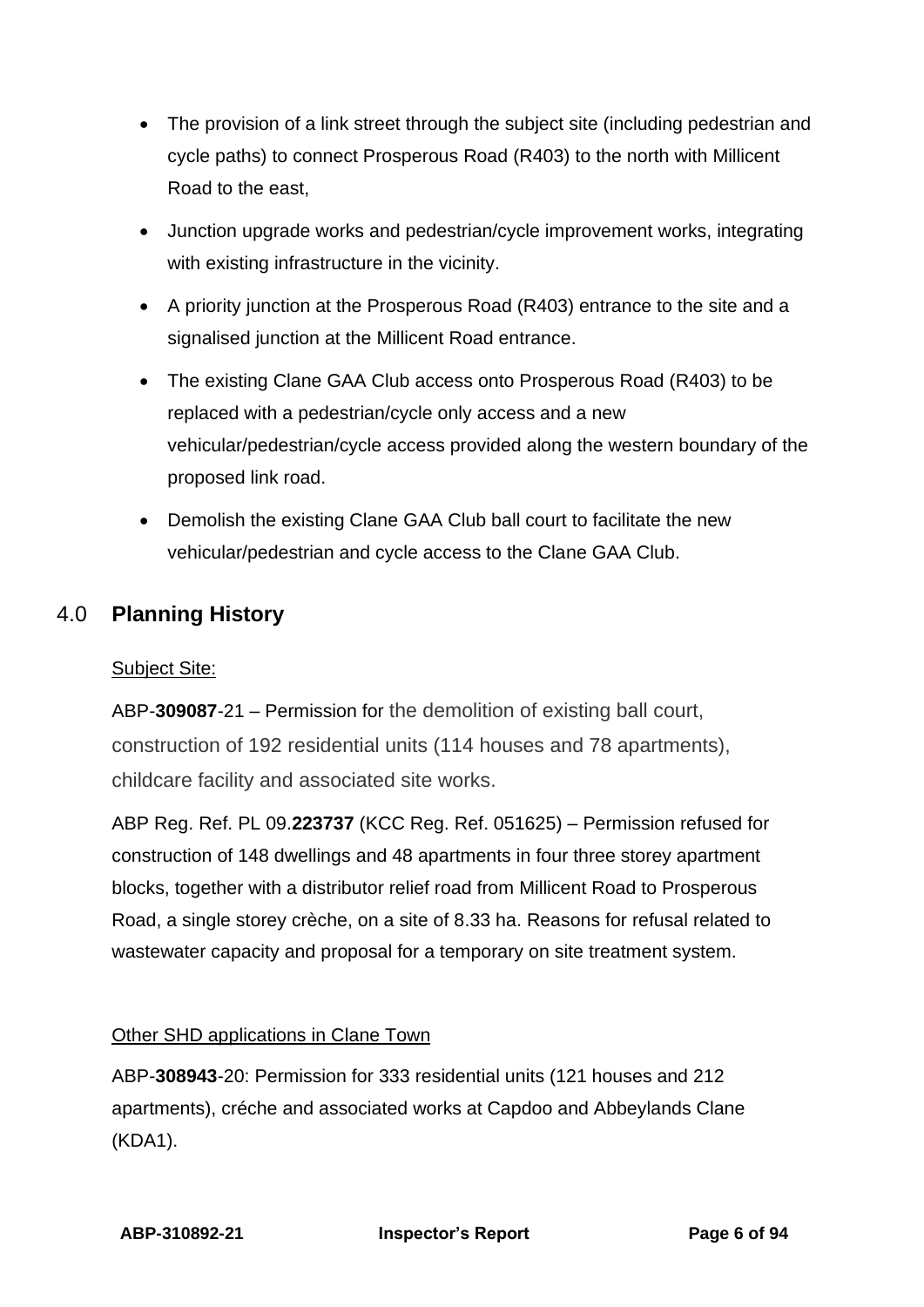ABP-**305905**-19 – Permission refused for 305 dwellings at Brooklands Housing Estate/Alexandra Walk (KDA1). ABP-**309367**-21 relates to this site and includes 91 no. residential units (58 houses and 33 apartments) on lands at Capdoo (KDA1). Case is undecided.

ABP-**304632**-19 – Permission for 366 dwellings at Capdoo Clane (KDA2).

# <span id="page-6-0"></span>5.0 **Section 5 Pre Application Consultation**

- $51$ The applicant chose to rely on the section 5 pre-application consultation that took place in May 2020 and referenced as ABP-306994-20. This contents of this meeting have not changed and so I reproduce them as summarised by the Reporting Inspector for the previous application, as follows:
- $5.2$ *A Section 5 pre-application consultation took place via MS Teams on the 28th May 2020. Representatives of the prospective applicant, the planning authority and An Bord Pleanála were in attendance. An agenda was issued by An Bord Pleanála prior to the meeting. The main topics raised for discussion at the tripartite meeting were as follows:* 
	- *Planning Policy Context*
	- *Transport and Movement Strategy – function and design of link street; connections within and to the local street network.*
	- *Layout, Design and Residential Amenity – design of duplex units; open space design and passive supervision; boundary to Millicent Road; western boundary of site to zoned public open space; mix of unit types and dominance of three bed unit type.*
	- *Childcare Provision.*
	- *Irish Water capacity constraints and timelines.*
	- *Surface Water Management and Flood Risk Assessment.*
	- *Any Other Matters.*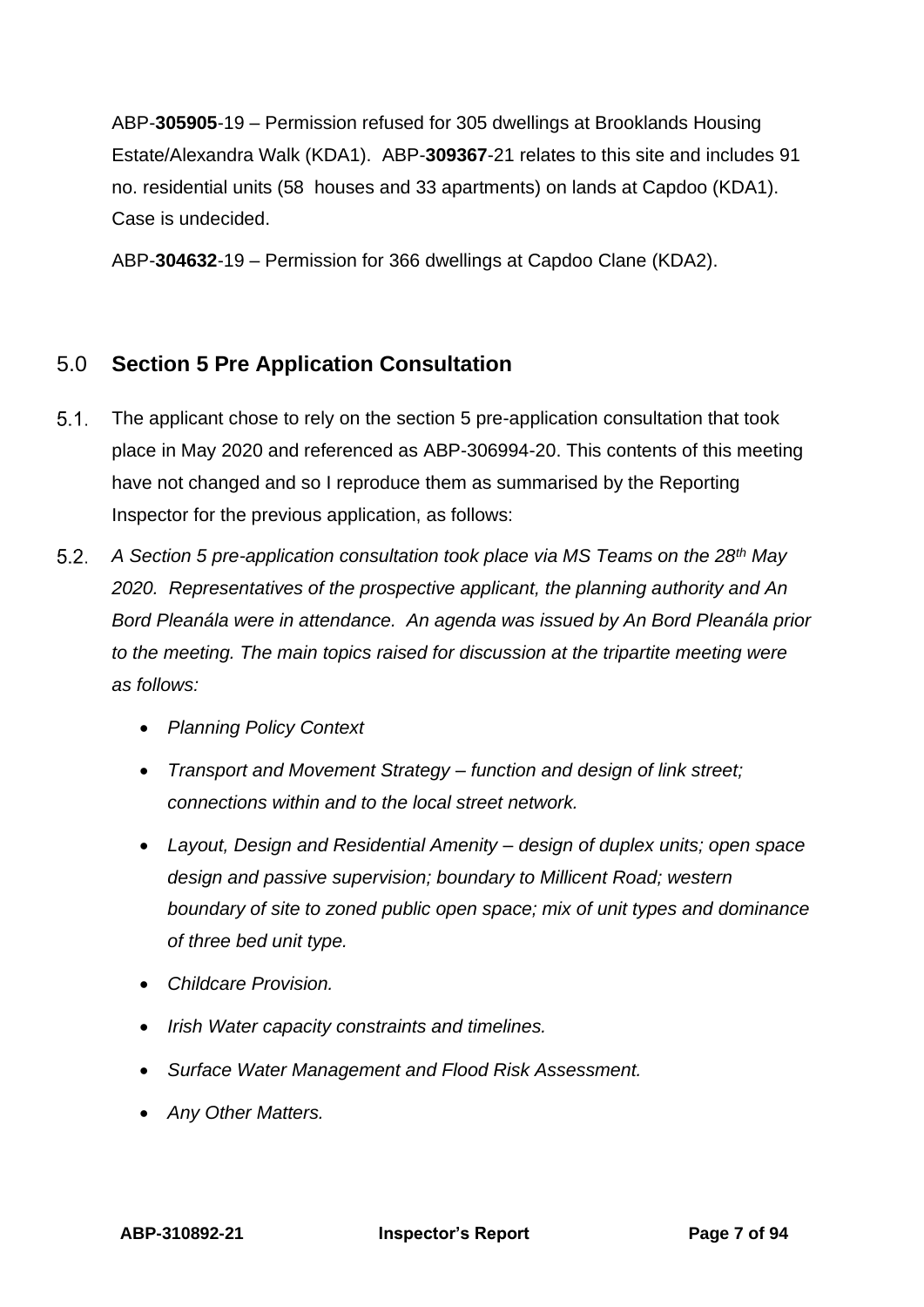- $5.3.$ A copy of the Inspector's report and Opinion is on the file for reference by the Board. A copy of the record of the meeting Ref. ABP-306994-20 is also available on the file.
- 5.4. Notification of Opinion
- 5.4.1. A Notice of Pre-Application Consultation Opinion issued within the required period, reference number ABP-306944-20. An Bord Pleanála issued notification that, it was of the opinion, the documents submitted with the request to enter into consultations, constituted a reasonable basis for an application for strategic housing development.
- 5.4.2. The prospective applicant was advised that the following specific information was required with any application for permission, including: detailed drawings, crosssections, elevations and additional CGIs; schedule of accommodation; building life cycle report; schedule of car and bicycle parking; an updated Childcare Demand Analysis; response to issues raised in reports from Transportation, Water Services, Parks and Housing Departments of Kildare County Council; where the applicant considers that the proposed development would materially contravene the relevant development plan or local area plan a material contravention statement.
	- $5.5.$ Finally, a list of authorities that should be notified in the event of the making of an application were advised to the applicant and included:
		- 1. Irish Water
		- 2. Transport Infrastructure Ireland
		- 3. National Transport Authority
		- 4. Kildare County Childcare Committee

#### $5.6.$ **Applicant's Statement**

5.6.1. Subsequent to the consultation under section 5(5) of the Planning and Development (Housing) and Residential Tenancies Act 2016, the Board's opinion was that the documentation submitted would constitute a reasonable basis for an application for strategic housing development. Therefore, a statement in accordance with article 297(3) of the Planning and Development (Strategic Housing Development) Regulations 2017, is not required.

#### $5.7<sub>1</sub>$ **Applicant's Material Contravention Statement**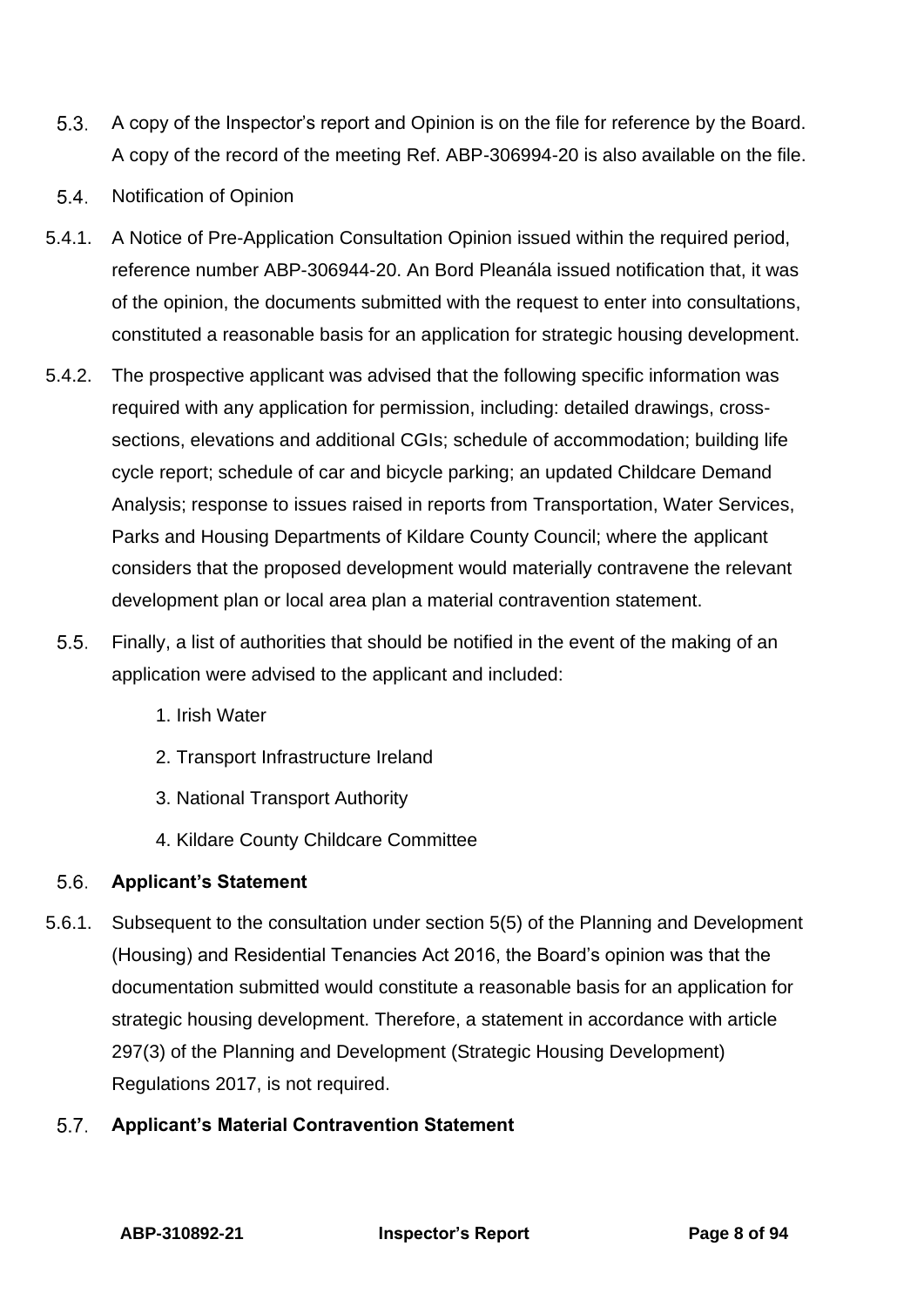- 5.7.1. The applicant has prepared a Material Contravention Statement that sets out the rationale as to why the development could be permitted even when the proposal would represent a material contravention concerning some objectives of the Kildare County Development Plan 2017 – 2023 and the Clane Local Area Plan 2017 – 2023. The statement sets out how permission could be granted for the development in the context of section 37(2)(b) of the Planning and Development Act 2000 as amended.
- 5.7.2. The applicant highlights that the proposed development would contravene the statutory plans as follows:
	- **Core Strategy** The housing allocation for Clane (Table 3.3 145 units) and Policy SS1 of the Kildare County Development Plan 2017-2023, as varied.
	- **Core Strategy** A strategic objective and Policy CS1 of the Clane Local Area Plan 2017-2023, which seeks to align the LAP with the housing allocation and core strategy and settlement strategy of the County Development Plan.
	- **Density**  Development of 192 units would exceed and may materially contravene the estimated residential capacity and density of 158 units at 30 units per hectare in KDA 5, detailed in Table 4.1 of the Clane Local Area Plan 2017-2023.
- 5.7.3. The applicant sets out how the proposed development meets the criteria set out in section 37(2)(b) of the Planning and Development Act 2000, as amended. There are no implementable planning permissions in the Clane area, other than a permission for 366 units (ABP-304632- 19), works have not commenced, and it is unlikely that these units will be occupied by the end of the LAP period 2023. Other large residential planning applications are either on appeal or under judicial review and so residential unit target of 145 will not be met for Clane by 2023; ABP Ref. PL09.309367 91 units on appeal and ABP-308943-20 333 units under JR. The proposed development will meet with the strategic need for housing and comply with section 37(2)(b)(i) of the 2000 Act.
- 5.7.4. The reduction in housing allocation for Clane from and associated Policy SS1, provided by Variation 1 of the KCDP, together with, Policy CS 1 of the LAP conflicts with the overarching policies, objectives and statements of the KCDP and the Clane LAP which seek to deliver sustainable compact development on zoned lands in existing urban areas. Policies and objectives are listed out and the applicant states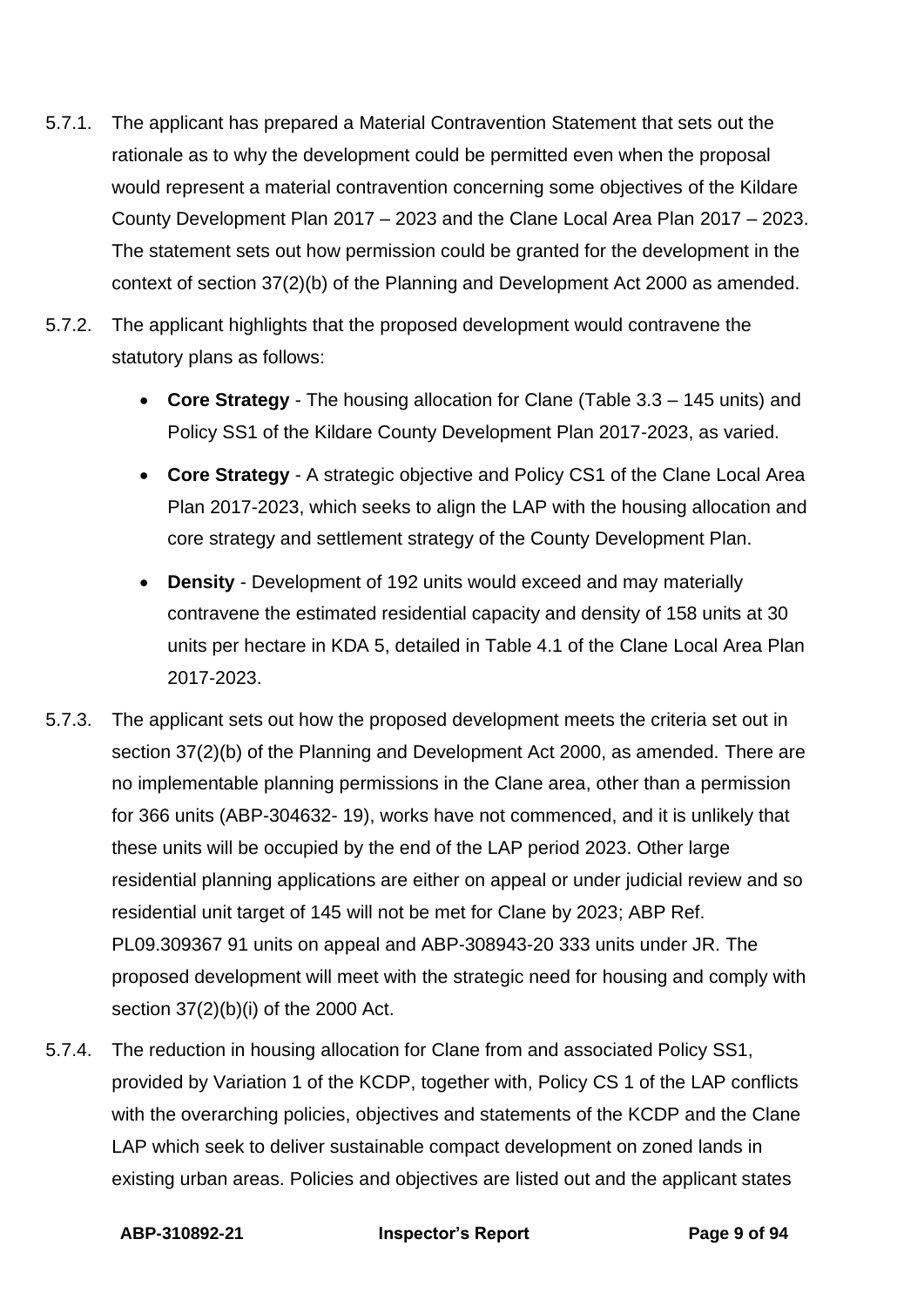the proposed development generally accords with the overarching guidance, objectives and policies contained in the KCDP, but that there are conflicting policies/objectives between the KCDP and the LAP. There are conflicting policies and objectives between statutory plans, section 37(2)(b)(ii) of the 2000 Act applies.

- 5.7.5. In accordance with section 37(2)(b)(iii) of the 2000 Act, the development meets national planning policy and objectives with regard to the delivery of housing at sustainable densities.
- 5.7.6. The proposed development will match the pattern of development in the area, permitted schemes are detailed and this aligns with section 37(2)(b)(iv) of the 2000 Act.

# <span id="page-9-0"></span>6.0 **Relevant Planning Policy**

#### $6.1.$ **National Policy**

- 6.1.1. Having considered the nature of the proposal, the receiving environment, the documentation on file, including submission from the planning authority, I am of the opinion that the directly relevant Section 28 Ministerial Guidelines are:
	- Guidelines for Planning Authorities on Sustainable Residential Development in Urban Areas, including the associated Urban Design Manual (2009) (the 'Sustainable Residential Development Guidelines').
	- Design Manual for Urban Roads and Streets (DMURS) (2019).
	- The Planning System and Flood Risk Management (including the associated Technical Appendices) (2009).
	- Sustainable Urban Housing: Design Standards for New Apartments, Guidelines for Planning Authorities (2020) (the 'Apartment Guidelines').
	- Urban Development and Building Height, Guidelines for Planning Authorities (2018) (the 'Building Height Guidelines').
	- Childcare Facilities Guidelines for Planning Authorities 2001 and Circular PL3/2016 – Childcare facilities operating under the Early Childhood Care and Education (ECCE) Scheme.
	- $6.2.$ **Project Ireland 2040 - National Planning Framework**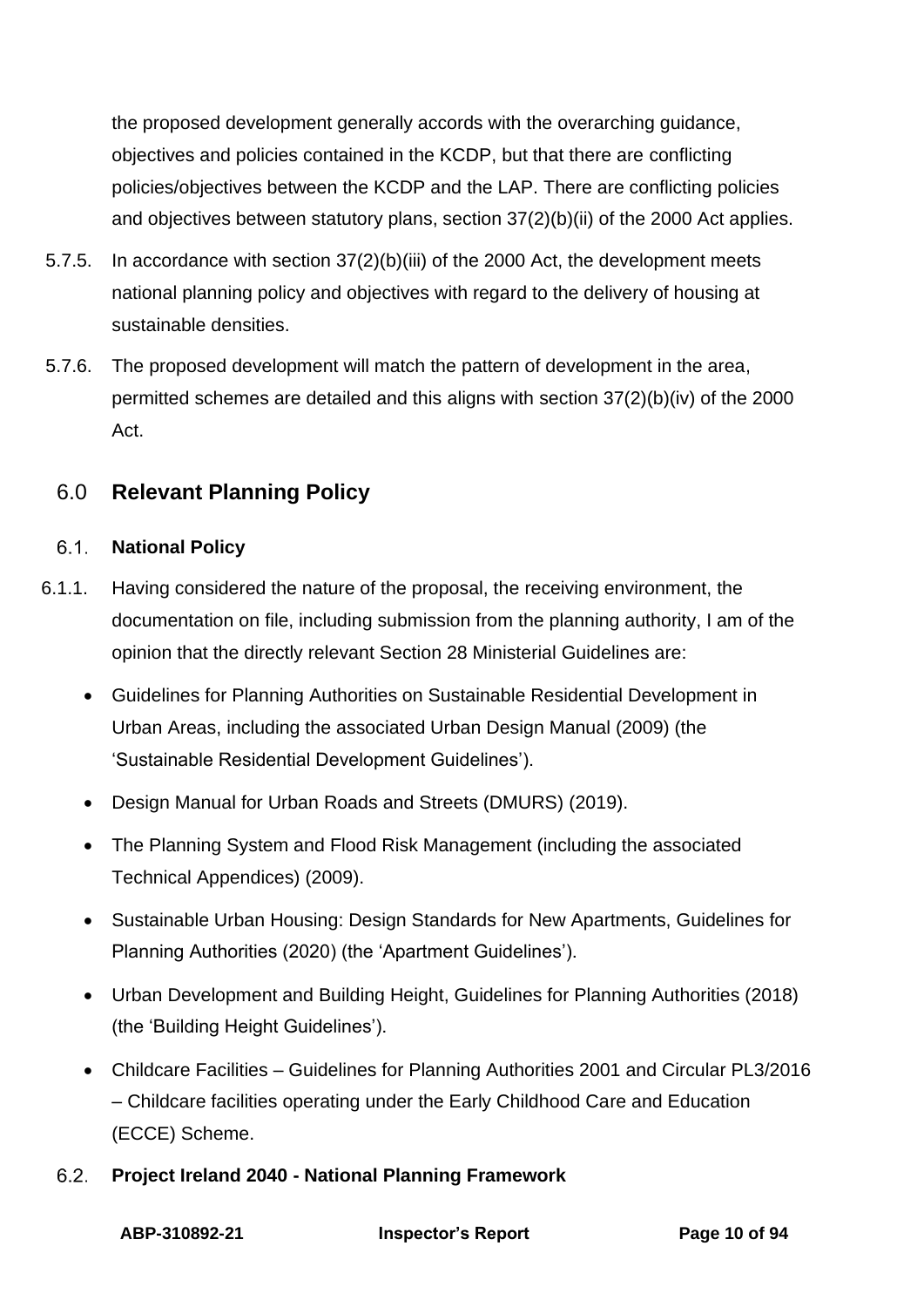The government published the National Planning Framework in February 2018, and includes the following National Policy Objectives:

NPO 3a: is that 40% of new homes would be within the footprint of existing settlements.

NPO 4: Ensure the creation of attractive, liveable, well designed, high quality urban places that are home to diverse and integrated communities that enjoy a high quality of life and well-being.

NPO 13: In urban areas, planning and related standards, including, in particular, height and car parking will be based on performance criteria that seek to achieve well-designed high quality outcomes in order to achieve targeted growth. These standards will be subject to a range of tolerance that enables alternative solutions to be proposed to achieve stated outcomes, provided public safety is not compromised and the environment is suitably protected.

NPO 27 is to ensure the integration of safe and convenient alternatives to the car into the design of communities.

NPO 33 is to prioritise the provision of new homes where they can support sustainable development at an appropriate scale.

#### $6.3.$ **Regional Policy**

Regional Spatial and Economic Strategy for the Eastern and Midland Region (RSES) 2019-2031.

Under the RSES a Dublin Metropolitan Area Strategic Plan (MASP) has been prepared to manage the sustainable and compact growth of Dublin. The MASP area covers 7 local authorities, including Kildare. The aim of the Dublin Metropolitan Area Strategic Plan is to deliver strategic development areas identified in the Dublin Metropolitan Area Strategic Plan (MASP) to ensure a steady supply of serviced development lands to support Dublin's sustainable growth. The following policies are of relevance:

RPO 3.2: Promote compact urban growth - targets of at least 50% of all new homes to be built, to be within or contiguous to the existing built up area of Dublin city and suburbs and a target of at least 30% for other urban areas.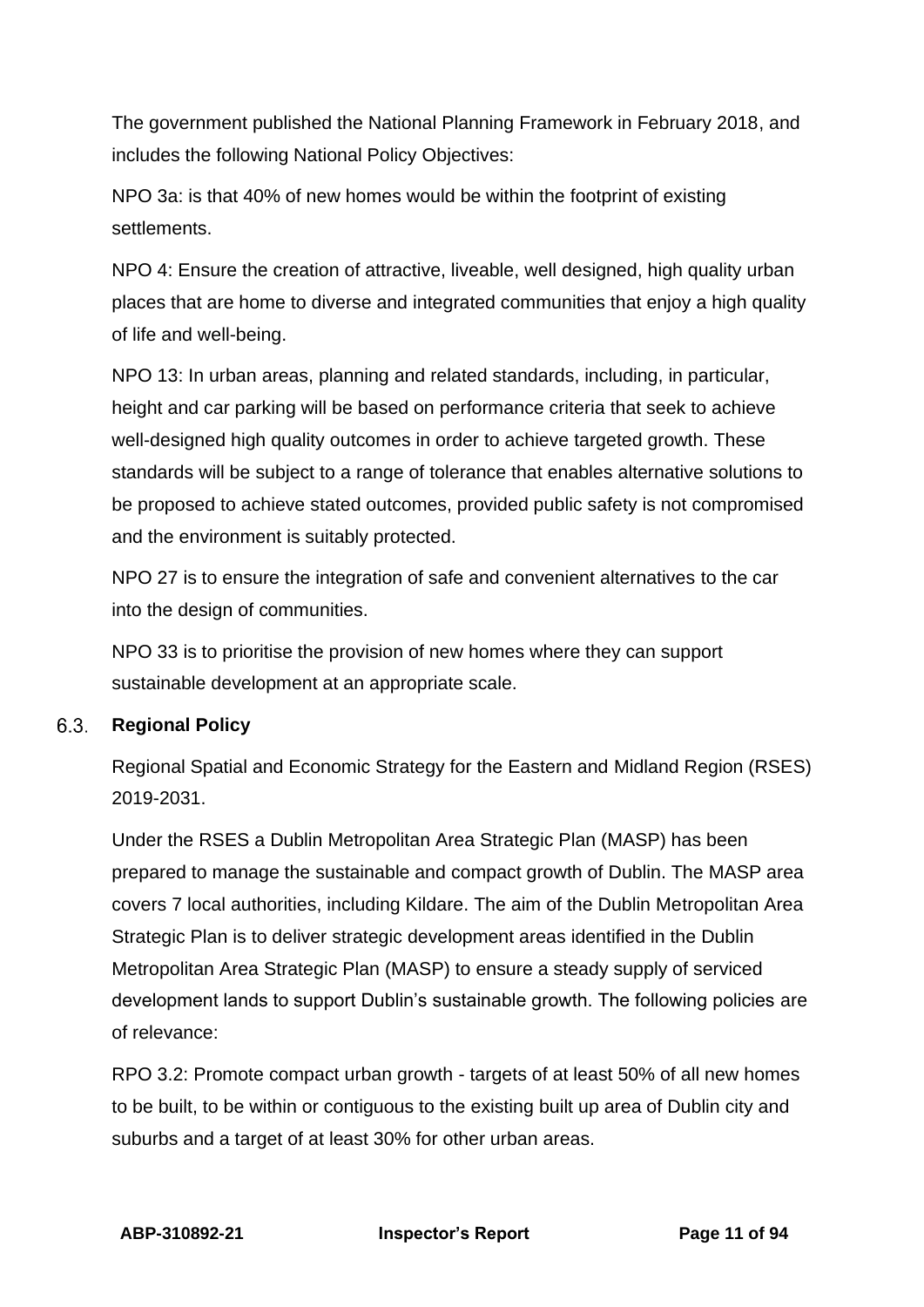RPO 4.1: Settlement Hierarchy – Local Authorities to determine the hierarchy of settlements in accordance with the hierarchy, guiding principles and typology of settlements in the RSES.

RPO 4.2: Infrastructure – Infrastructure investment and priorities shall be aligned with the spatial planning strategy of the RSES.

Clane is identified as a Self-Sustaining Town in the RSES. Such towns are defined as towns that require contained growth, focusing on driving investment in services, employment growth and infrastructure whilst balancing housing delivery. Clane is identified as one of the towns recording the highest growth rates in the country over the last ten years (>32%), and which have lower levels of employment provision.

#### $6.4.$ **Local Policy**

# **Kildare County Development Plan 2017-2023**

### Variation No 1 of the CDP – Core Strategy

The changes in Variation no 1 reflect the changes in the national and regional policy and the information relevant to Clane is summarised below:

- Clane is defined as a Town in the settlement hierarchy for Kildare.
- Table 3.1: Settlement Hierarchy: Clane is  $4<sup>th</sup>$  in the settlement hierarchy.
- Table 3.3: Population and Housing Unit Allocation 2020-2023
	- Allocated growth of County 2.4%
	- NPF 2026 pop growth in persons 945
	- NPF 2026 pop growth in units 337
	- Dwellings target 2020-2023 **145** (previously **780** 2016—2023)
		- Table 5.2: Economic Development Hierarchy: Towns support small scale industry, diversification of the rural economy, new economic opportunities.

**Policy CS4-** Deliver sustainable compact urban areas through the regeneration of towns and villages through a plan-led approach which requires delivery of a least 30% of all new homes that are targeted in these settlements to be within their existing built up footprint.

#### **Density**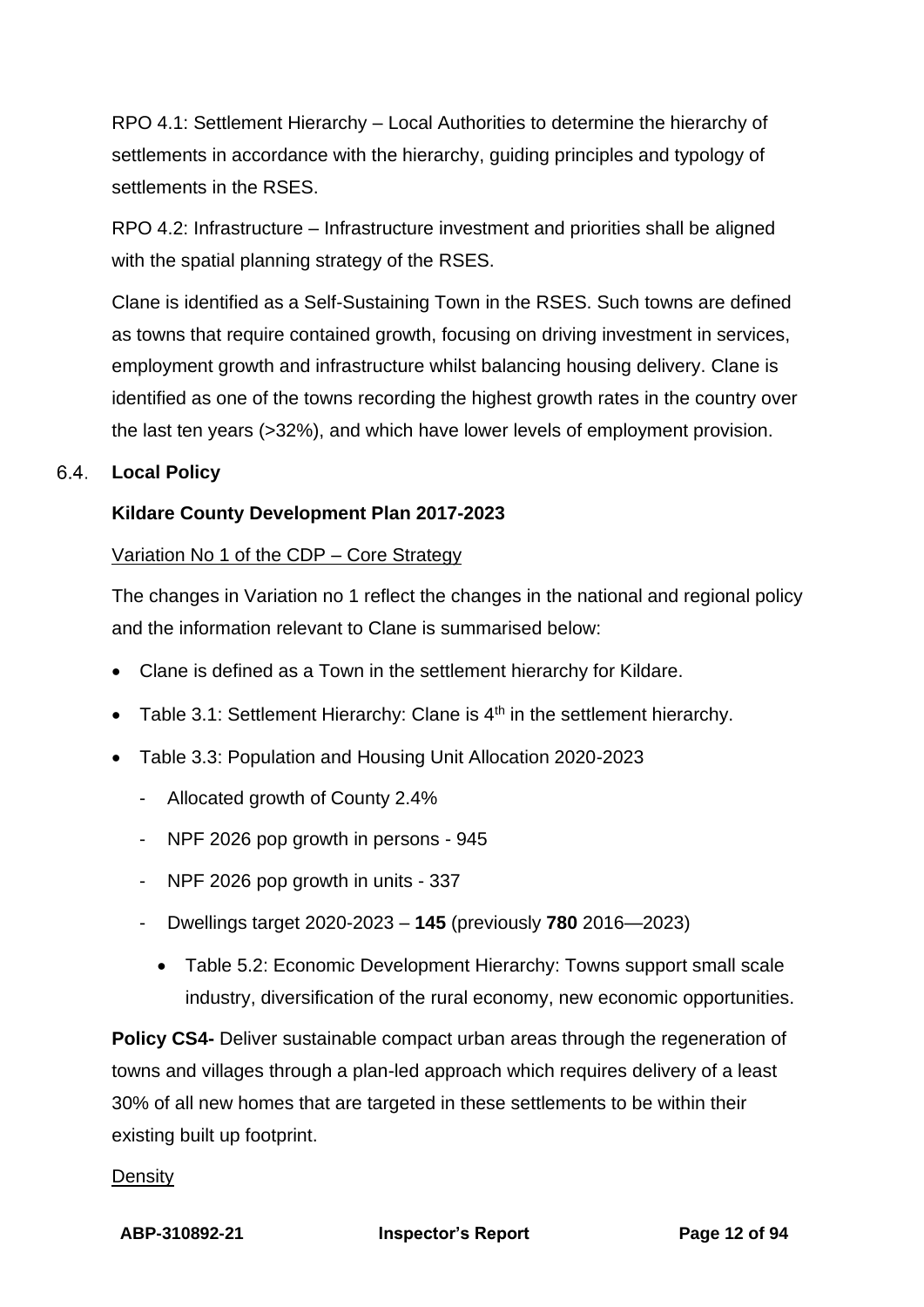- LUDO 1- Ensure densities in line with the national guidance for sustainable residential developments.
- LUD 1- Promote residential densities appropriate to its location and surrounding context.
- Table 4.1- Guidance on appropriate locations for new residential developments.
	- Outer Suburban or Greenfield at the edge of large towns should make efficient use of lands.
	- Edge of sites within small towns should be in the range of 20-35.
- Table 4.2- Indicative Density Levels
	- Large towns (population> 5,000) Outer Suburban/ Greenfield 30-50 units per ha
	- Small Towns & Villages (population 2,000-5,000)

Policy SS 1 Manage the county's settlement pattern in accordance with the population and housing unit allocations set out in the RSES, the Settlement Strategy and hierarchy of settlements set out in Table 3.1.

# **Clane LAP 2017-2023**

- The site is subject to three land use zoning objectives Zoning Objective C New Residential Infill – 'to provide for New Residential Development', Objective F 'Open Space and Amenity', to 'protect and provide for open space, amenity and recreation', Objective B 'Existing Residential/Infill, to 'protect and enhance the amenity of established residential communities and promote sustainable intensification'.
- The site is designated a Key Development Area (KDA) 5.
- Table 4-2 of the LAP outlines the residential capacity of the lands:
- KDA 5 net area of 5.3ha, estimated residential capacity of 158 units, at an estimated density of 30 units per hectare. Figures stated represent an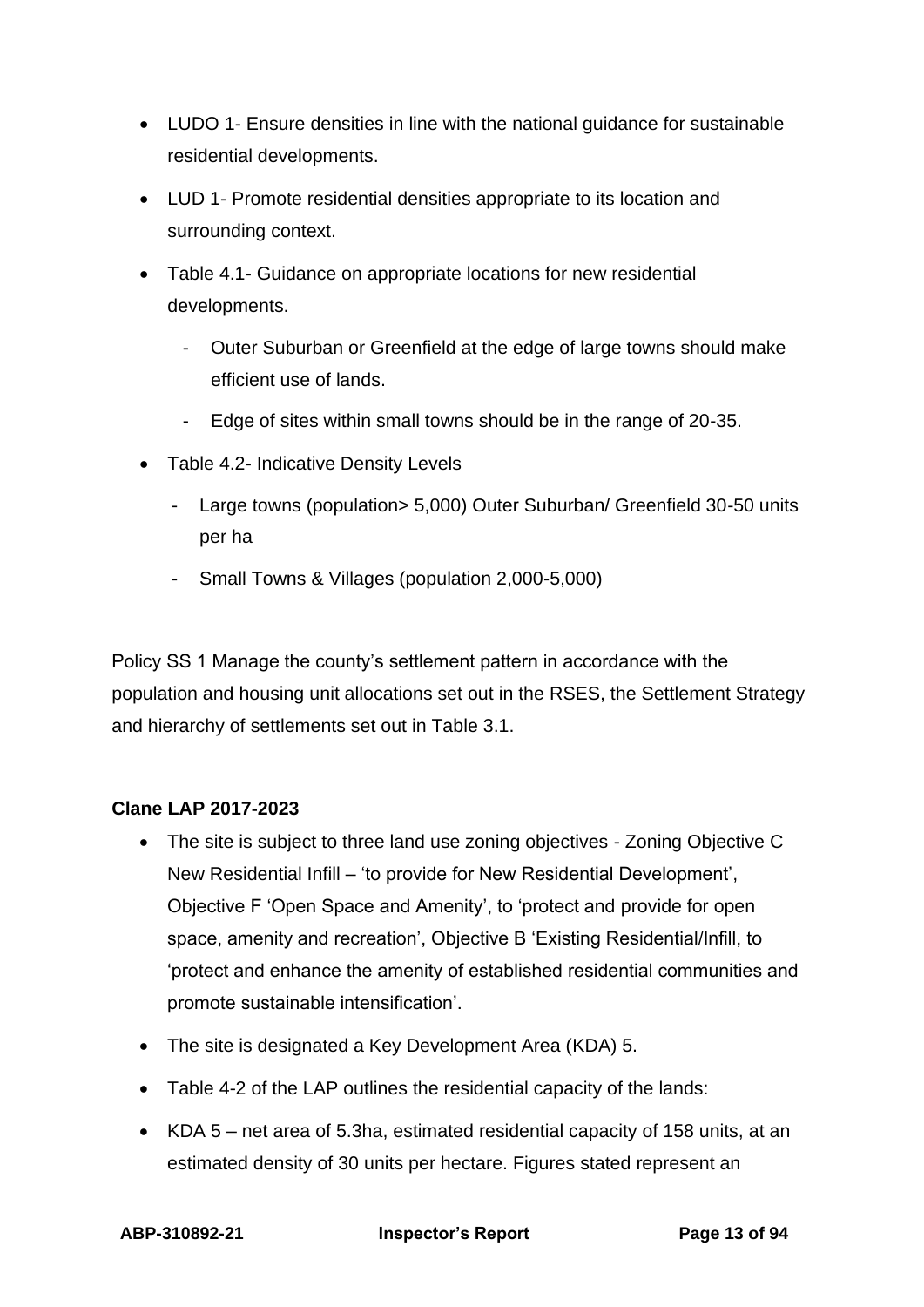estimate only. Density / number of units to be determined at detailed design stage based on a full assessment of the site characteristics and local sensitivities.

• Section 12.2.5 – a design brief has been prepared for KDA 5. Requirement for link between Prosperous Road and Millicent Road (Table 8.1, Map 8.1 and Map 13.1 and Section 12.2.5 refer). Achieve vehicular, pedestrian and cyclist permeability throughout the development area. Facilitate provision of direct pedestrian/cycle links to sports grounds and potential links to unzoned lands to the south. Buildings  $2 - 3$  storey height. This KDA is likely to accommodate medium density residential development in the order of 30 – 35 units per hectare. Given the proximity of the site to the town centre, where the quality of the design and layout is particularly high, higher densities may be appropriate. Min. 15% public open space. Retain natural heritage and Green Infrastructure features.

Section 13.2 Phasing for KDA 5 Millicent:

- Provide road link between Prosperous Road and Millicent Road.
- Provide pro-rata childcare provision at a rate of 0.13 childcare spaces per dwelling.
- The Zone of Architectural Protection for Clane (LAP Map 10.1 refers) immediately north of site. RMP / Protected Structure (RMP Ref. KD014- 026006 and RPS Ref. B14-67) within the site along Millicent Road.

# <span id="page-13-0"></span>7.0 **Observer Submissions**

 $7.1<sub>1</sub>$ Two observer submissions were received by the Board, Aidan Farrelly and Clane Community Council. The issues raised are similar to the concerns expressed about the previous planning application, such as: exceeding the number of residential units and density for Clane, all contrary to the LAP. A new concern revolves around the submission of a duplicate planning application when the first is caught up in judicial review proceedings along with others in Clane Village. The issues expressed in the two submissions can be summarised as follows:

Contrary to the County Development Plan and Local Area Plan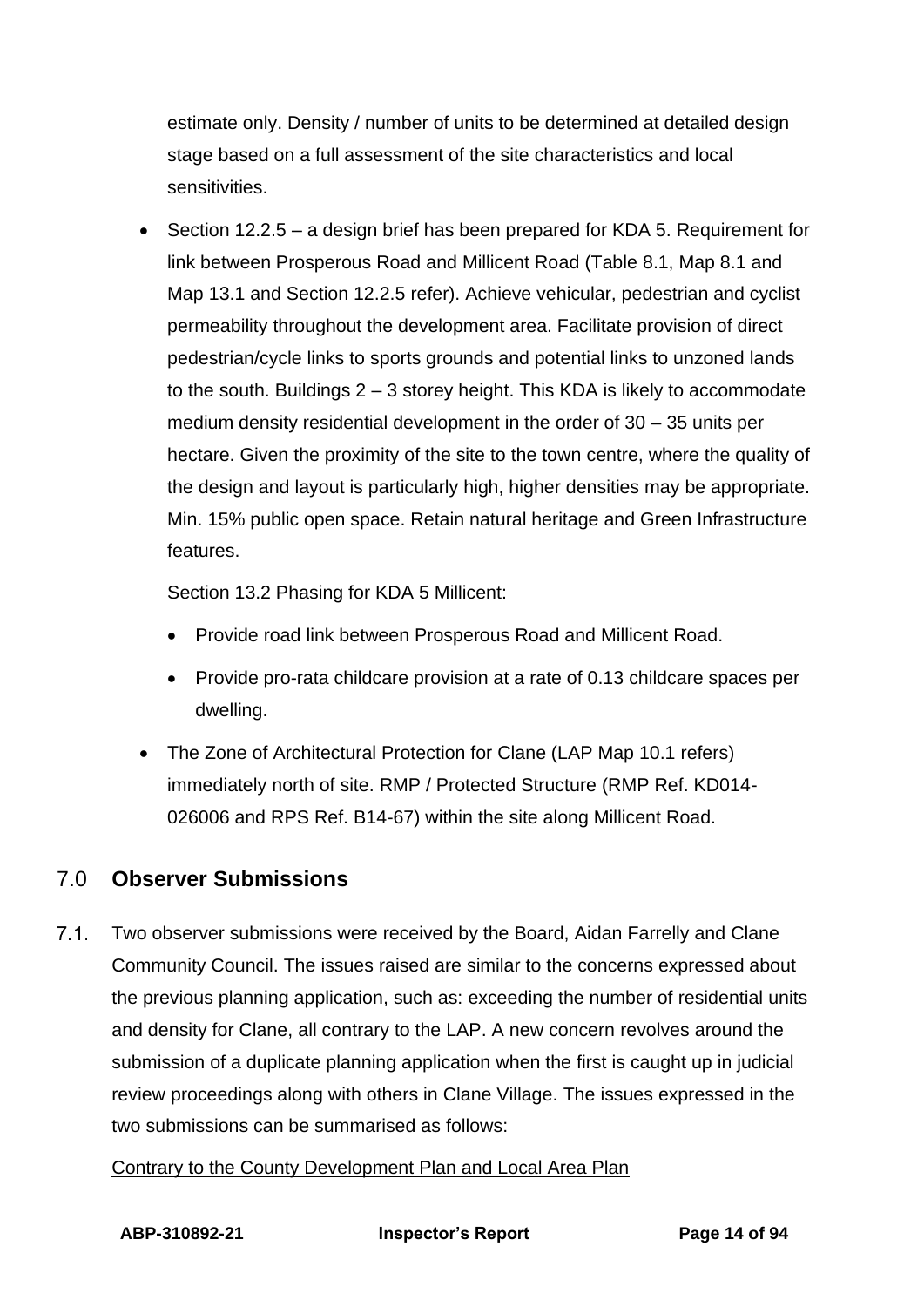KDA 5 of the LAP sets an estimated density of 30 units per hectare, the proposed development is for 40.6 units per hectare. The Board cannot grant permission for a development that is in conflict with the land zoning.

If permission is granted, the SEA Directive would be breached because neither the CDP or LAP planned for the quantum of development proposed.

The core strategy of the CDP would be materially contravened and has impacts for the suitability of Clane to provide the necessary services and infrastructure.

### Clane

The town does not have the capacity to accommodate any more housing units than that planned for in the CDP and LAP.

Over 1,100 units are either permitted or under construction and nearing completion. Any more units would stretch the capacity of Clane to grown sustainably. There is a lack of sustainable public transport, schools, jobs, medical and childcare facilities.

The proximity of a quarry to the site requires examination.

# Traffic and Transport

Bus services are low frequency and oversubscribed through Clane.

The development will promote more car journeys because of a lack of public transport or sustainable alternatives (cycling/walking).

Cycleways and pedestrian connections are not coordinated or provided to any great degree in Clane.

Traffic through Clane is very bad and additional traffic on the roads will make this worse. The Traffic and Transport Assessment prepared by the applicant is flawed. Link roads planned for in the LAP have not been provided.

# Procedural Issues

The Board should not have accepted an application for a site that is the subject of a judicial review, and for a town that has other sites under judicial review.

The Board should not have accepted a planning application without the requisite preapplication consultation process. The applicant has relied on the initial preapplication consultation meeting/opinion and this is not up to date.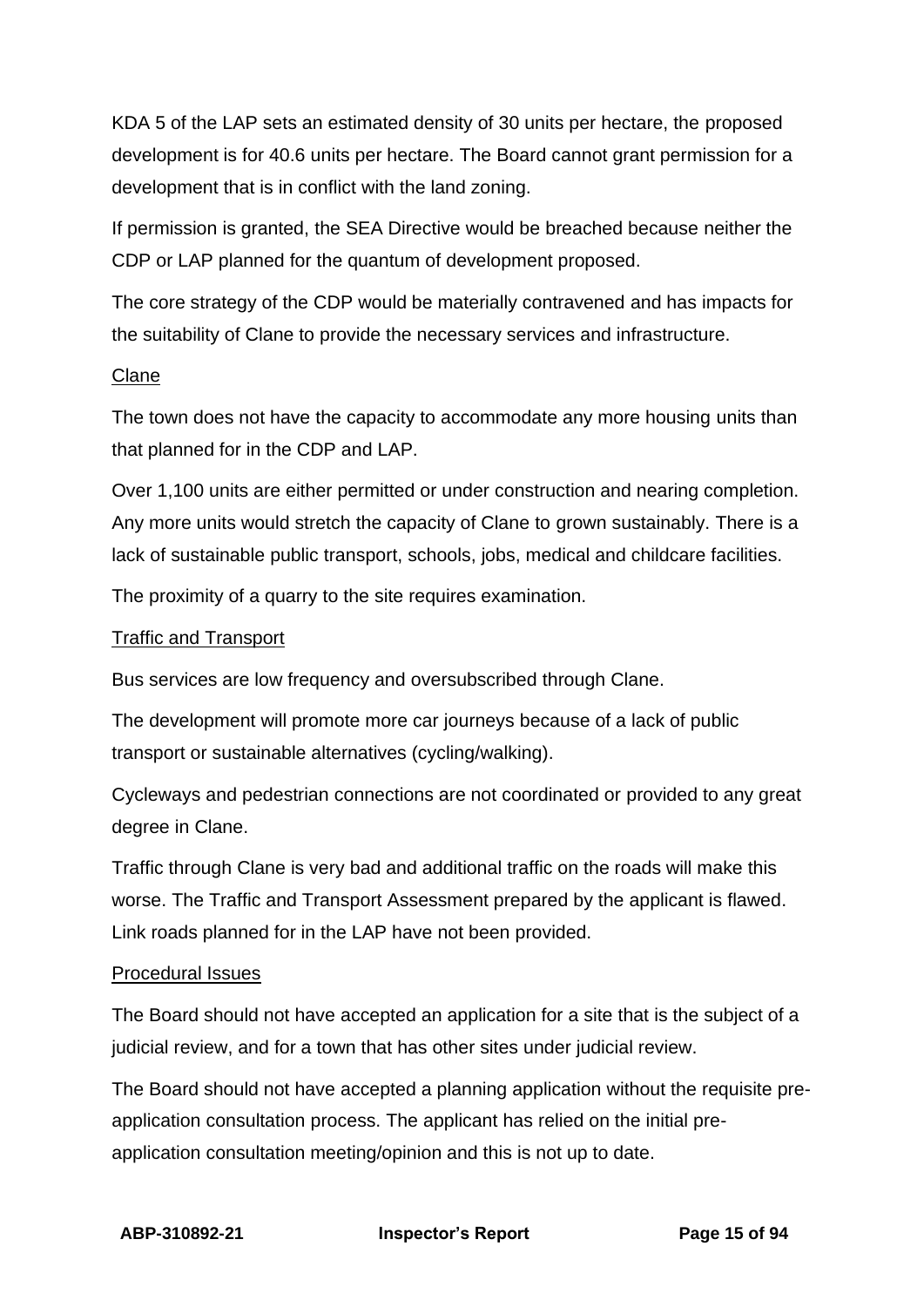The public were excluded from the pre-application consultation process and this restricts public participation and the Environmental Impact Assessment Directive.

# <span id="page-15-0"></span>8.0 **Planning Authority Submission**

- $8.1.$ The Chief Executive's report, in accordance with the requirements of section 8(5)(a) of the Act of 2016, was received by An Bord Pleanála on the 15 September 2021. The report states the nature of the proposed development, the site location and description, submissions received and details the relevant Development Plan and Local Area Plan policies and objectives. A summary of the views of elected members as expressed at the Clane/Maynooth Municipal District Meeting on 03 September 2021 is appended to the Chief Executive's Report and summarised below.
	- Proposed density of 40 units per hectare exceeds that planning for the in LAP.
	- The existing permission can still be implemented if JR unsuccessful.
	- In Clane, there are already 235 units recently built and occupied, a further 500 have permission.
	- More development will bring more car traffic and no public transport options.
	- There is no room in the schools to accommodate growth. Lands in the plan have changed from educational to residential.
	- The childcare facility should be built in the first phase of development.
- $8.2.$ The planning and technical analysis in accordance with the requirements of section  $8(5)(a)(ii)$  and  $8(5)(b)(i)$  is summarised as follows.

# **Variation 1 of the Kildare County Development Plan**

Clane is designated a 'Town', with a target of 2.4% growth that equates to allowance for 145 dwellings up to 2023, the end of the current plan period. There are a number of permissions for housing units (permitted and under judicial review) in Clane, that exceed this target. The plan period ends in 2023 for the County Plan and LAP. The proposed phasing strategy allows for 142 units, link street and childcare facility in phase 1 and the remaining 50 units after. The planning authority require the omission of 50 units or the delay of 50 units by condition, so that a new housing target can be developed in the next plan.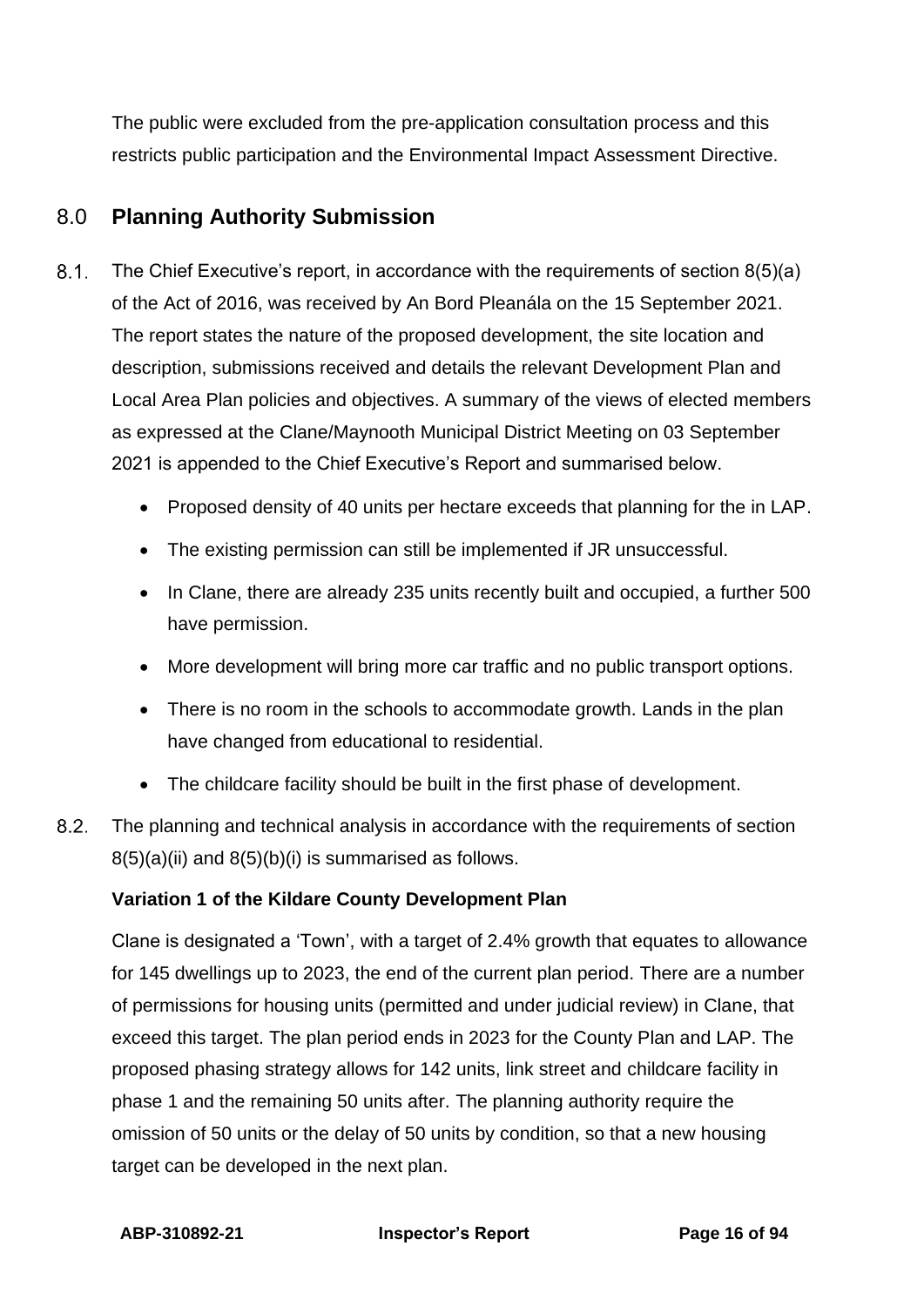# **Density**

The target density for KDA5 is 35 units per hectare, the proposed development amounts to 35 units per hectare (192 units divided by an area of 5.5 hectares). The proposed residential density is acceptable.

## **Plot Ratio**

The development has an indicative plot ration of 0.32, in line with recommended standards.

## **Public open space**

Proposed equals 8,304 sqm, 15 % of plan lands, acceptable.

## **Residential Mix/Part V**

Dwelling mix is outlined and no comment offered. Part V provision is noted and conditions recommended.

## **Parking**

Car and cycle parking is noted, there is a shortfall of car parking spaces (deficit of 26% or 36 car spaces).

# **Childcare provision**

A childcare facility is proposed that will accommodate 26 places, according to the Childcare Facilities guidelines, 47 places would be required, a condition should be attached to provide the additional space.

# **AA and EIA**

It is noted that the Board is the competent authority to assess AA and EIA.

### **Urban Design**

The planning authority have provided a detailed urban design analysis set out in accordance with the 12 criteria of the Urban Design Manual. In general, the proposed layout is adequately designed, a number of conditions are recommended to address minor points. The Roads Dept recommend a refusal of permission in relation to car parking spaces off Millicent Road (units 132-135), direct frontage of duplex units onto the new link road and the likelihood of ad hoc parking. However,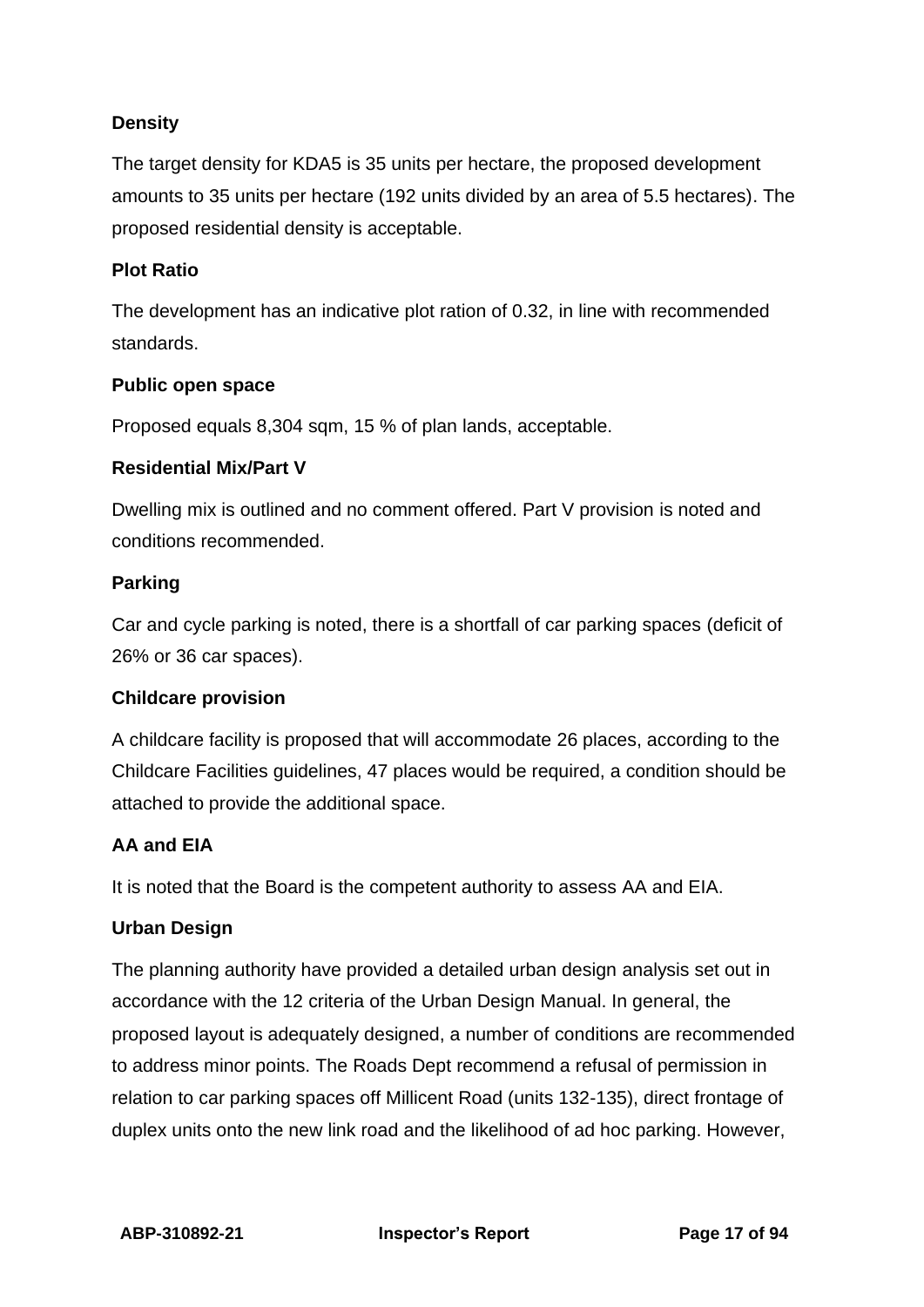the planning authority are satisfied that the design of units along the new link road meets the KDA design brief.

# **Conclusion**

The proposed residential development will meet the housing needs of the county and Clane. The proposed development is in accordance with the core strategy of the CDP as varied by variation 1 and the new housing target of 145 units. The planning authority recommend that permission should be granted subject to conditions. 32 planning conditions are recommended, most are of a standard and technical nature however, the following two conditions are of particular importance to the application in hand:

Condition 1 – seeks a two stage phasing strategy that holds back 50 units until 2023.

Condition 2 requires an entirely new standalone childcare facility to cater for 47 places and replace units 13 and 14 and the conversion of the former location in block B to a residential unit.

# <span id="page-17-0"></span>9.0 **Prescribed Bodies**

- $9.1.$ The list of prescribed bodies, which the applicant is required to notify of the making the SHD application to ABP, issued with the section 6(7) Opinion and included the following:
	- 1. Irish Water
	- 2. Transport Infrastructure Ireland
	- 3. National Transport Authority
	- 4. Kildare County Childcare Committee

Though not referred to in the Board's Opinion the following prescribed bodies were notified of the application:

5. Inland Fisheries Ireland

6. Department of Culture, Heritage and the Gaeltacht – DAU (no submission received)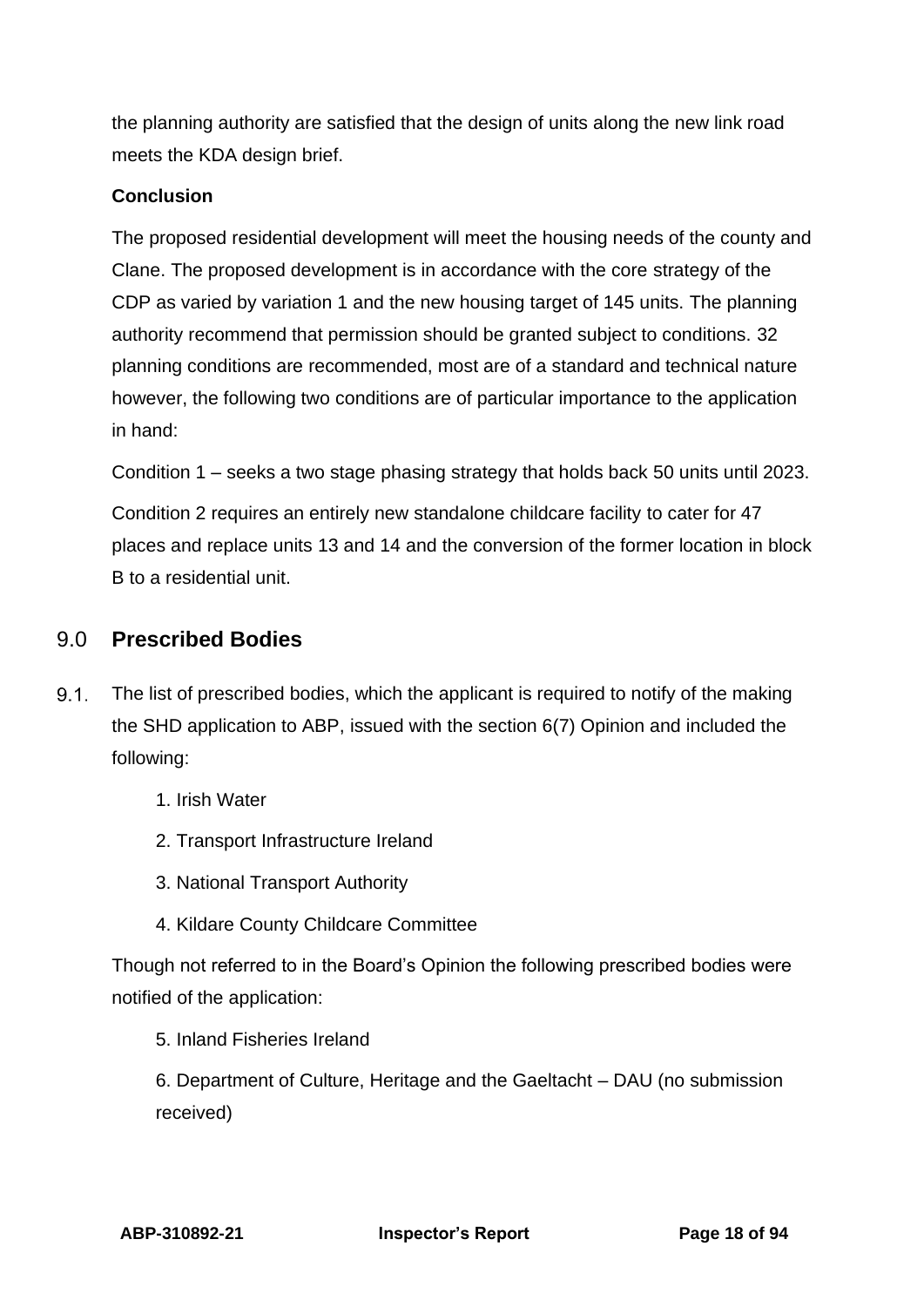$9.2.$ The applicant notified the relevant prescribed bodies listed in the Board's section 6(7) opinion. The letters were sent on the 4 June 2021. A summary of those prescribed bodies that made a submission are included as follows:

**Irish Water (IW)** – Wastewater services upgrade works are required; a project is underway to relieve capacity constraints in Clane (Upper Liffey Valley Sewerage Scheme Contract 2B – ULVSS). It is expected connection(s) for this development can be facilitated on completion of this project which is scheduled for end of 2021/2022 (subject to change).

To facilitate water connections, the following upsizing works will be required to be carried out by the developer:

• Approx. 370m of existing 125mm uPVC main to be upsized to 200mm ID on the R403.

• Approx. 440m of existing 150mm uPVC main to be upsized to 200mm ID from the junction of L1023 / R407 (Manzors) to the roundabout outside Tesco.

• Approx. 50m of existing 100mm uPVC to be upsized to 225mm ID from the roundabout outside Tesco towards the Westgrove Hotel.

Technical and standard conditions are recommended if permission is granted.

**Inland Fisheries Ireland (IFI)** - the proposed development is located in the catchment of the Butterstream where Brown Trout, lamprey species and Freshwater Crayfish are present and adjacent to the River Liffey and important fishery. All works should be completed in line with a Construction Environmental Management Plan. Comprehensive surface water management measures should be put in place, examples are given. Receiving waters should have adequate capacity. A culverted stretch of the Butterstream within the development area and drainage ditches on the eastern side of the site were also culverted during the construction of the footway along Millicent Road. Any opportunity to open up sections of these waterways would be welcome. Culverting surface water discharges can make them difficult to trace, they should be accessible for inspection should a pollution event occur. All discharges must be in compliance with the European Communities (Surface Water) Regulations 2009 and the European Communities (Groundwater) Regulations 2010.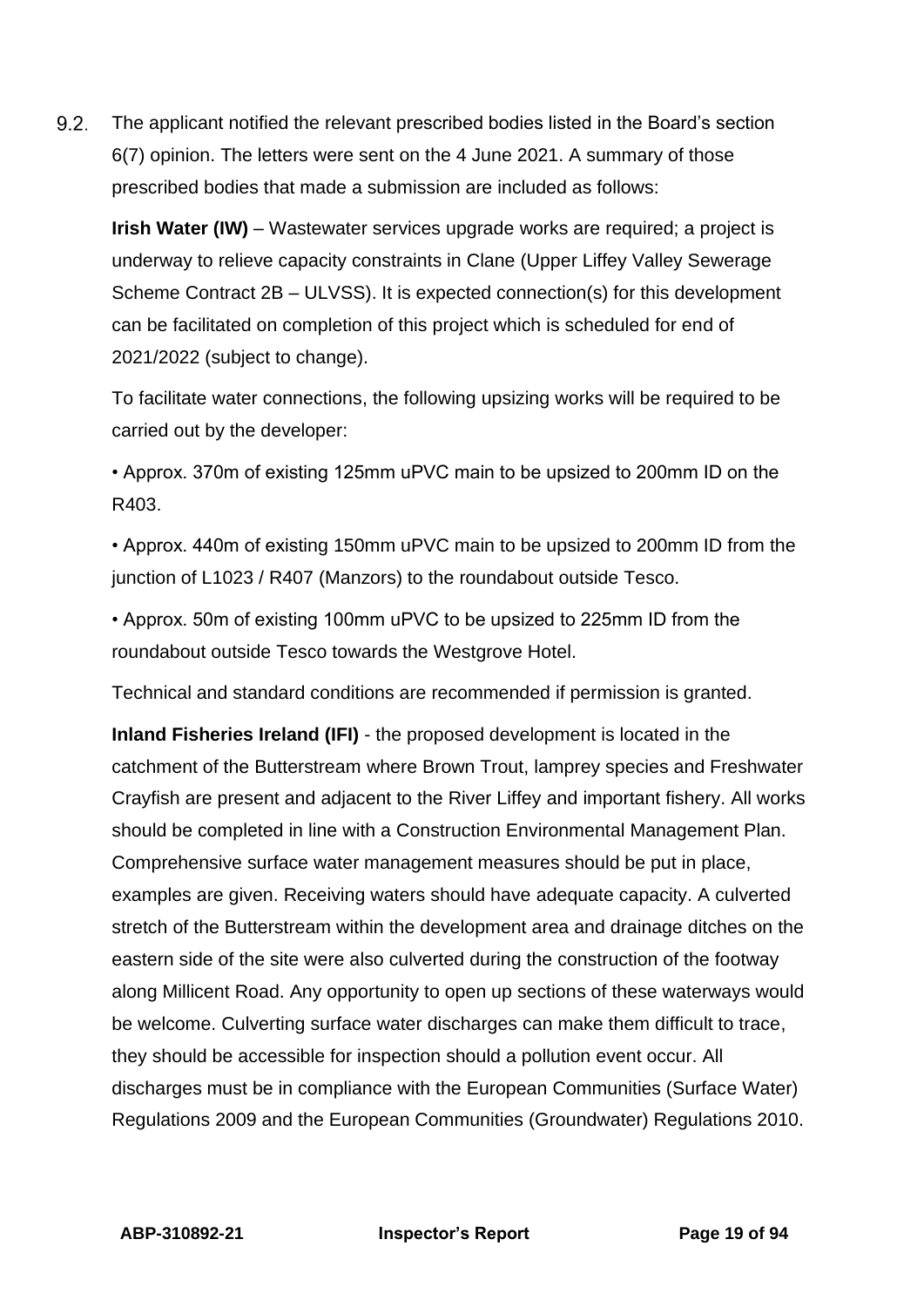# <span id="page-19-0"></span>10.0 **Assessment**

- 10.1. The Board has received a planning application for a housing scheme under section 4(1) of the Planning and Development (Housing) and Residential Tenancies Act 2016. My assessment focuses the proposed development in the context of the statutory development plan and the local area plan. My assessment also focuses on national policy, regional policy and the relevant section 28 guidelines. In addition, the assessment considers and addresses issues raised by the observations on file, the contents of the Chief Executives Report received from the planning authority and the submissions made by the statutory consultees, under relevant headings. The assessment is therefore arranged as follows:
	- Principle of Development
	- **Material Contravention**
	- Layout Design
	- Residential Amenity
	- Traffic and Transport
	- **Infrastructure**
	- **Ecology**
	- **Other Matters**

### **Principle of Development**

### Land Use Zoning

10.2.1. The Kildare County Development Plan 2016-2022 (KCDP), as varied, and the Clane Local Area Plan 2017-2023 are the relevant statutory plans for the area. The site is one of five Key Development Area's (KDA5) identified in the Local Area Plan. It is zoned 'C' New Residential for the most part and is subject to an objective "to provide for new residential development". Residential and créche uses are permitted in principle under the New Residential zoning (Table 13.1.1 Land Use Zoning Matrix refers). A section of the site along the western boundary that relates to a proposed link street and access to the GAA grounds is zoned 'F' Open Space with an objective "to protect and provide for open space, amenity and recreation". A proposed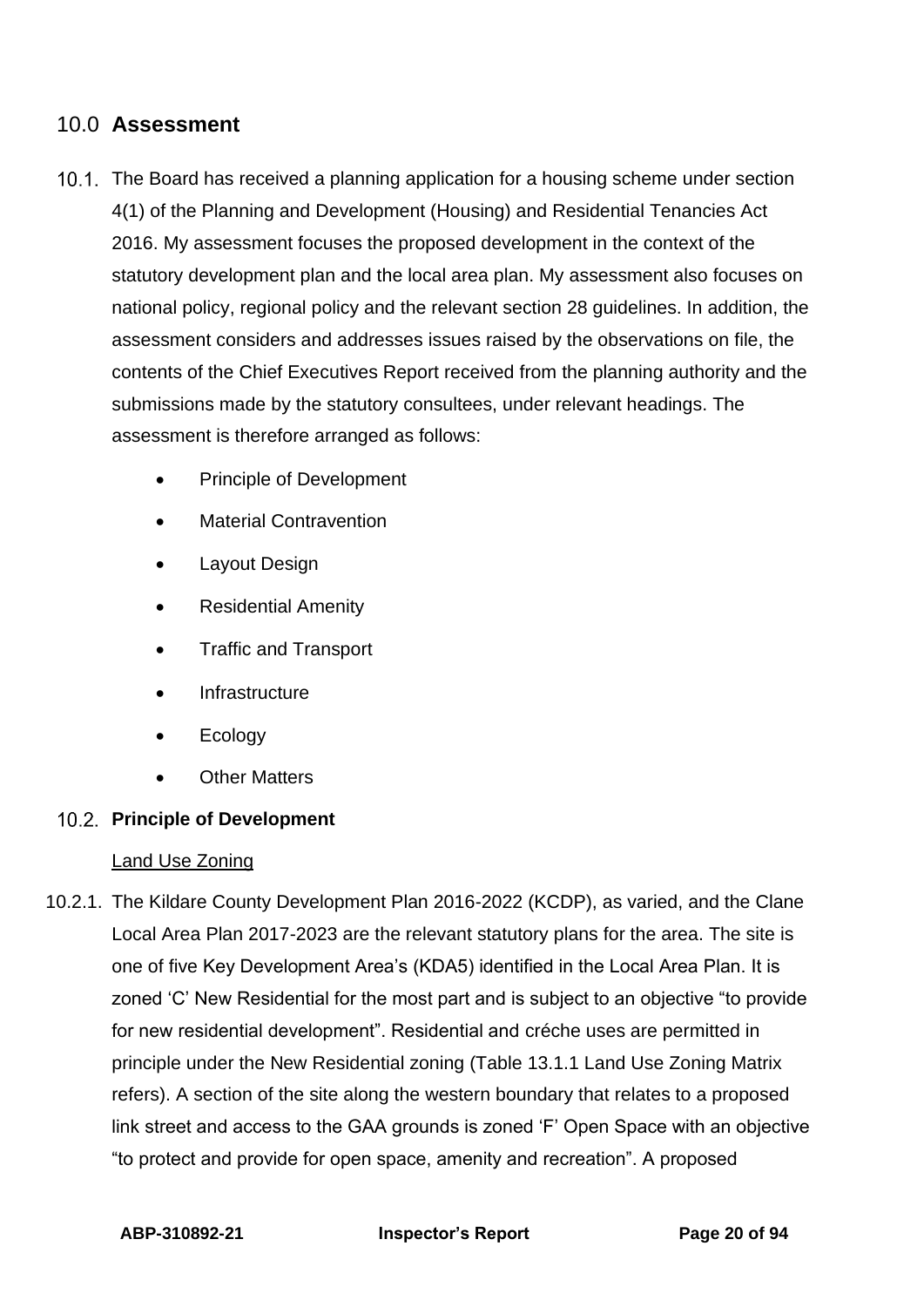signalised junction at Millicent Road will extends into lands zoned 'B' Existing Residential Infill. The requirement for the link street is identified in the Clane LAP in Table 8.1, Map 8.1 Movement Objective, Map 13.1 Land Use Zoning Objective and in Section 12.2.5 KDA5. I am satisfied that the roads objective is met. The link street will provide for improved and safer access to the GAA grounds and to an adjoining residential estate and on this basis. The planning authority raise no issues in relation to the proposed development and the land use zoning objectives for the area. Given the foregoing, I am of the opinion that the proposed development cannot be considered to materially contravene the Development Plan in relation to the zoning of land and permission could be granted subject to the other considerations and assessments below.

**Density** 

- 10.2.2. The proposed development comprises 192 residential units on a site of 5.5 hectares (net) with a resulting density of 35 units per hectare. The Clane LAP identifies that KDA5 is likely to accommodate medium density residential development in the order of 30 – 35 units per hectare. The planning authority note that the proposed development will not exceed this target and accept that a residential density of 35 units per hectare is acceptable and in accordance with the statutory plan. Observers see the proposed density of 35 units per hectare and the total number of units for the site as being more than the core strategy of the development plan sets out for Clane. Specifically, observers make the point that the residential density for the site should be 30 units per hectare and not 35 units per hectare. This matter is addressed under section 10.3 of my report in more detail under the material contravention statement prepared by the applicant.
- 10.2.3. Residential density is not to be confused with the overall target unit number for Clane as identified in the LAP and altered by Variation 1 in relation to the core strategy. The Clane LAP introduces a degree of flexibility in to the residential density targets for KDA5 because of the proximity of the site to the town centre. The LAP goes on to suggest that where the quality of the design and layout is particularly high, higher densities may be appropriate. This is such a case where the quality of urban design and the achievement of other LAP objectives such as a link street result in a residential density of 35 units per hectare, within the range planned for.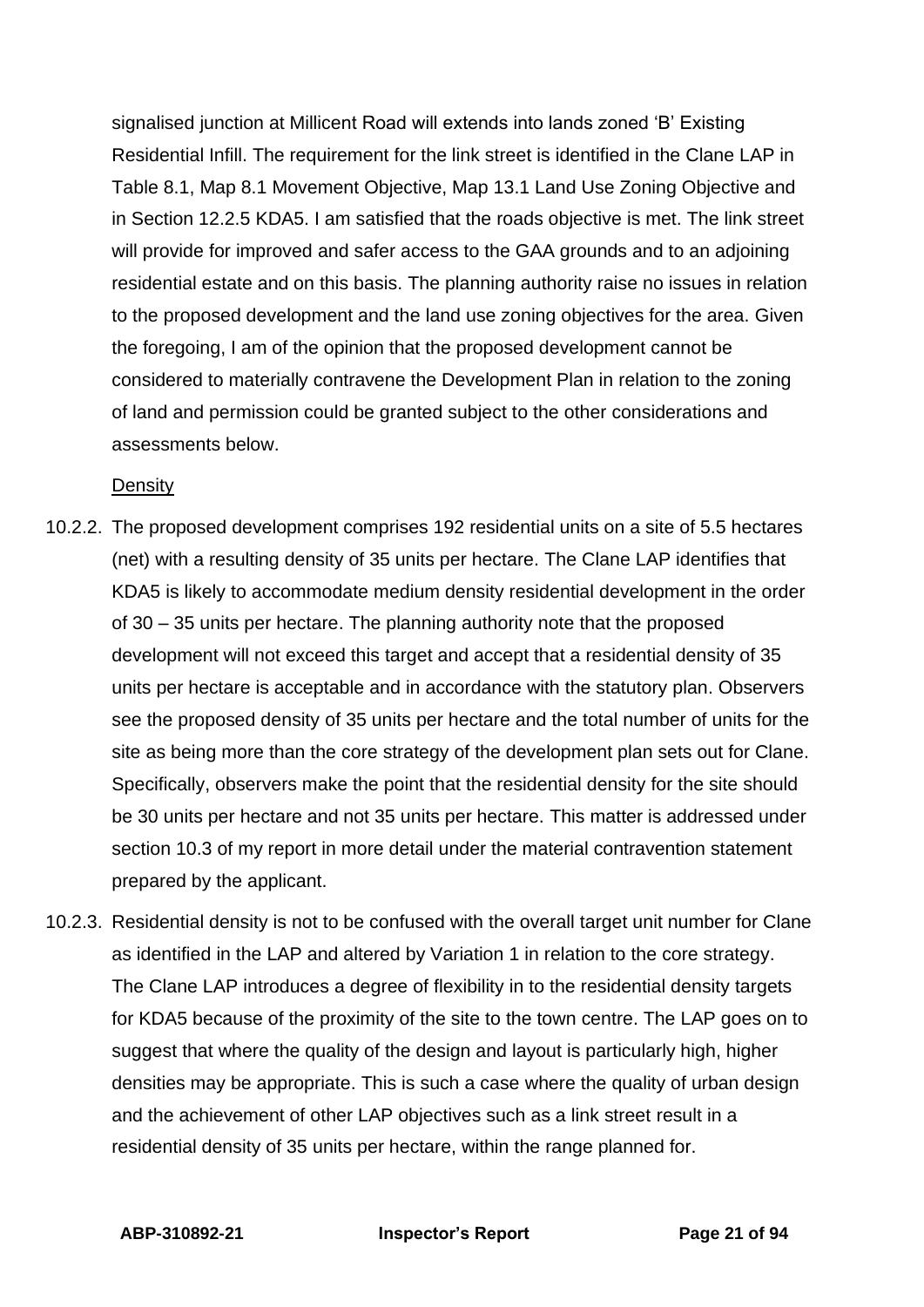- 10.2.4. Policy at national and regional level encourages higher densities in appropriate locations. The National Planning Framework (NPF) 2018 promotes the principle of 'compact growth'. Of relevance, are objectives 27, 33 and 35 of the NPF which prioritise the provision of new homes at locations that can support sustainable development, encouraging increased densities in settlements where appropriate. Section 28 guidance, including the Sustainable Residential Development Guidelines 2009, the Urban Development and Building Height Guidelines 2018, and the Sustainable Urban Housing Design Standards for New Apartments Guidelines 2018 (updated 2020), all assist in determining appropriate densities.
- 10.2.5. The site is a greenfield site located close to the centre of Clane and close to educational and sporting facilities along the Prosperous Road. The site is within walking distance of bus stops on Main Street and Dublin Road with services to Dublin, Nass, Maynooth, Blanchardstown, Athy, Kilkenny, Mullingar and Portlaoise. The applicant's statement of consistency highlights the fact that the site is well located sequentially and that development on the western side of Clane will rebalance new growth, which has been focused on the northern and eastern sides of settlement. Guidelines on Sustainable Residential Development in Urban Areas (2009) sets out density guidance for urban areas. This guidance is reflected in Table 4.2 of the County Development Plan. Clane had a population of 7,280 persons in 2016. Settlements with a population of over 5,000 persons, such as Clane, fall within the City and Large Town category under the Sustainable Residential Development Guidelines. Section 5.11 of these guidelines state that net densities of 35-50 dwellings per hectare should generally be encouraged on outer suburban / greenfield sites and that densities of less than 30 dwellings per hectare should generally be discouraged in the interests of land efficiency. The proposed density of 35 dwellings per hectare (net) is within this density range. In addition, I note Circular Letter: NRUP 02/2021 that states net densities of 30-35 dwellings per hectare may be regarded as acceptable in certain large town contexts and net densities of less than 30 dwellings per hectare, although generally discouraged, are not precluded in large town locations. In this respect, the circular recommends discretion in the application and assessment of residential density at the periphery of large towns, particularly at the edges of towns in a rural context.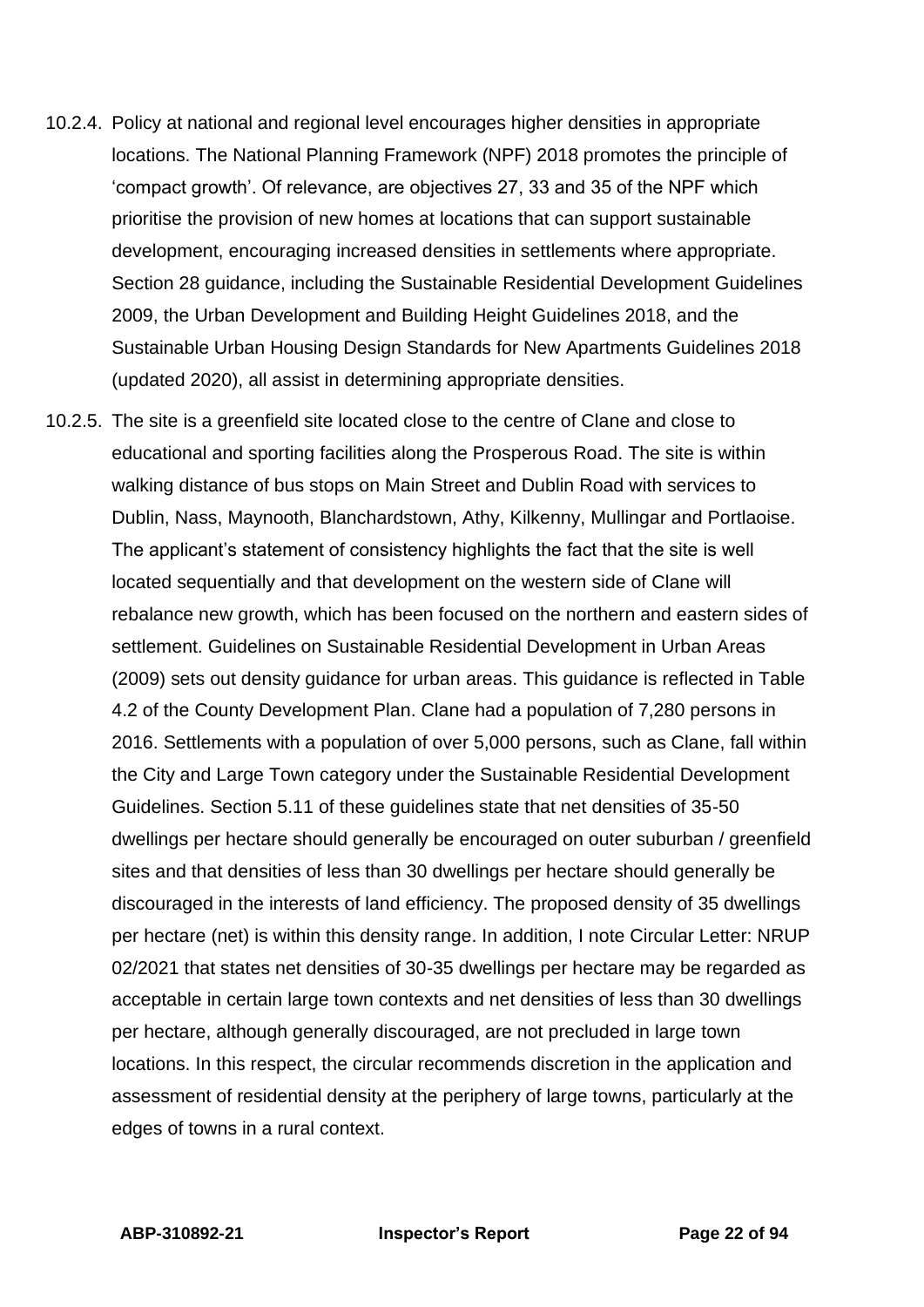- 10.2.6. The Urban Development and Building Height Guidelines (2018) state that increased building height and density will have a critical role to play in addressing the delivery of more compact growth in urban areas. The guidelines caution that due regard must be given to the locational context, to the availability of public transport services and to the availability of other associated infrastructure required to underpin sustainable residential communities. Building height is not a feature of the proposed development, but density considerations are. The Sustainable Urban Housing Design Standards for New Apartment Guidelines (2018 and updated 2020) address this issue in more detail by defining the types of location in cities and towns that may be suitable for increased densities, with a focus on the accessibility of the site by public transport and proximity to city/town/local centres or employment locations. It is my view that, given the site's distance from a principal town or suburban centre, centre of employment and high frequency public transport that the site is located in a 'Peripheral and / or Less Accessible Urban. The Statement of Consistency notes the peripheral and / or less accessible location. The guidelines state that such locations are generally suitable for limited, very small-scale higher density development that may wholly comprise apartments, or residential development of any scale that will include a minority of apartments at low-medium densities (will vary, but broadly less than 45 dwellings per hectare net).
- 10.2.7. I am satisfied that the site is sequentially well placed to accommodate growth given its proximity to Clane Centre and to retail, sporting and educational facilities. In terms of the density, given the locational context of the site and the level of public transport and other services in the area (as highlighted in submissions) I am of the view that development at the lower end of the density range detailed in the Sustainable Residential Development Guidelines is acceptable. I consider that the proposed density of 35 dwellings per hectare represents a reasonable density, that this density is consistent with the provisions of the Local Area Plan and acceptable by reference to national planning policy. Residential densities of 30 dwellings per hectare or below, as suggested in observer's submissions, would not be appropriate at this location, given the indication in recent national planning policy as set out in relevant guidelines that increased densities and a more compact urban form is required within urban areas.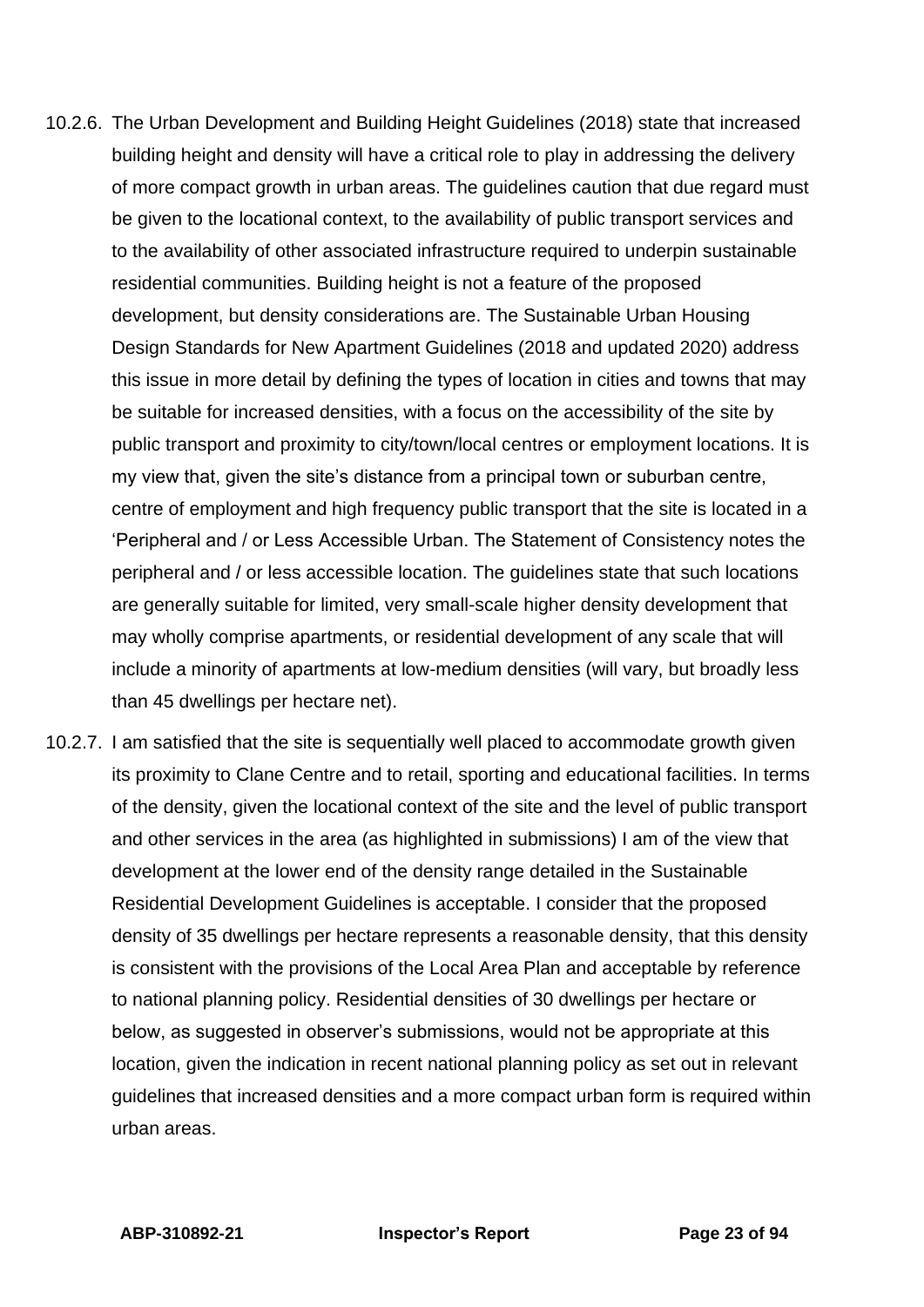10.2.8. The proposed density of 35 units per hectare is in line with national guidance and the Local Area Plan and therefore not a material contravention of the relevant statutory plan. I am satisfied that the site is well placed to accommodate growth given its proximity to Clane Town Centre and to retail, sporting and educational facilities. In terms of the density, given the locational context of the site and the level of public transport and other services in the area I am of the view that development at the lower end of the density range detailed in the Sustainable Residential Development Guidelines is acceptable. I consider that the proposed density of 35 dwellings per hectare represents a reasonable density, and that this density is consistent with the provisions of the Local Area Plan and acceptable by reference to national planning policy. The matter of residential density and the salutatory plan is dealt with in greater detail under the Material Contravention section of my report, where I consider that the proposed development does not materially contravene the statutory plan.

#### Core Strategy

- 10.2.9. The core strategy of the development plan has changed. Variation No. 1 to the Kildare County Development Plan (June 2020) was adopted in order to address objectives of the RSES. Clane is reclassified as a Town under Variation No. 1 with the stated function to provide "local service and employment functions in close proximity to higher order urban areas". Arising from a reduced growth target for County Kildare under the NPF / RSES Clane has been allocated a housing target of 145 units over the period 2020-2023 (remaining plan period). The proportion of the County's growth allocated to Clane remains at 2.4%. Observers are concerned that the proposed development would materially contravene the statutory plan and raise many issues that overdevelopment of the site would bring to Clane.
- 10.2.10. With respect to some 50 units in this application, the planning authority see that the core strategy as it refers to Clane would be breached and recommend their omission or phased construction until 2023. The planning authority are not concerned about any material contravention of the core strategy if the proposal is reduced or phased by 50 units in order to fit below the 145 unit cap for Clane. This view from the planning authority appears in the context of other permissions, either granted or under judicial review at this time, in the Clane area.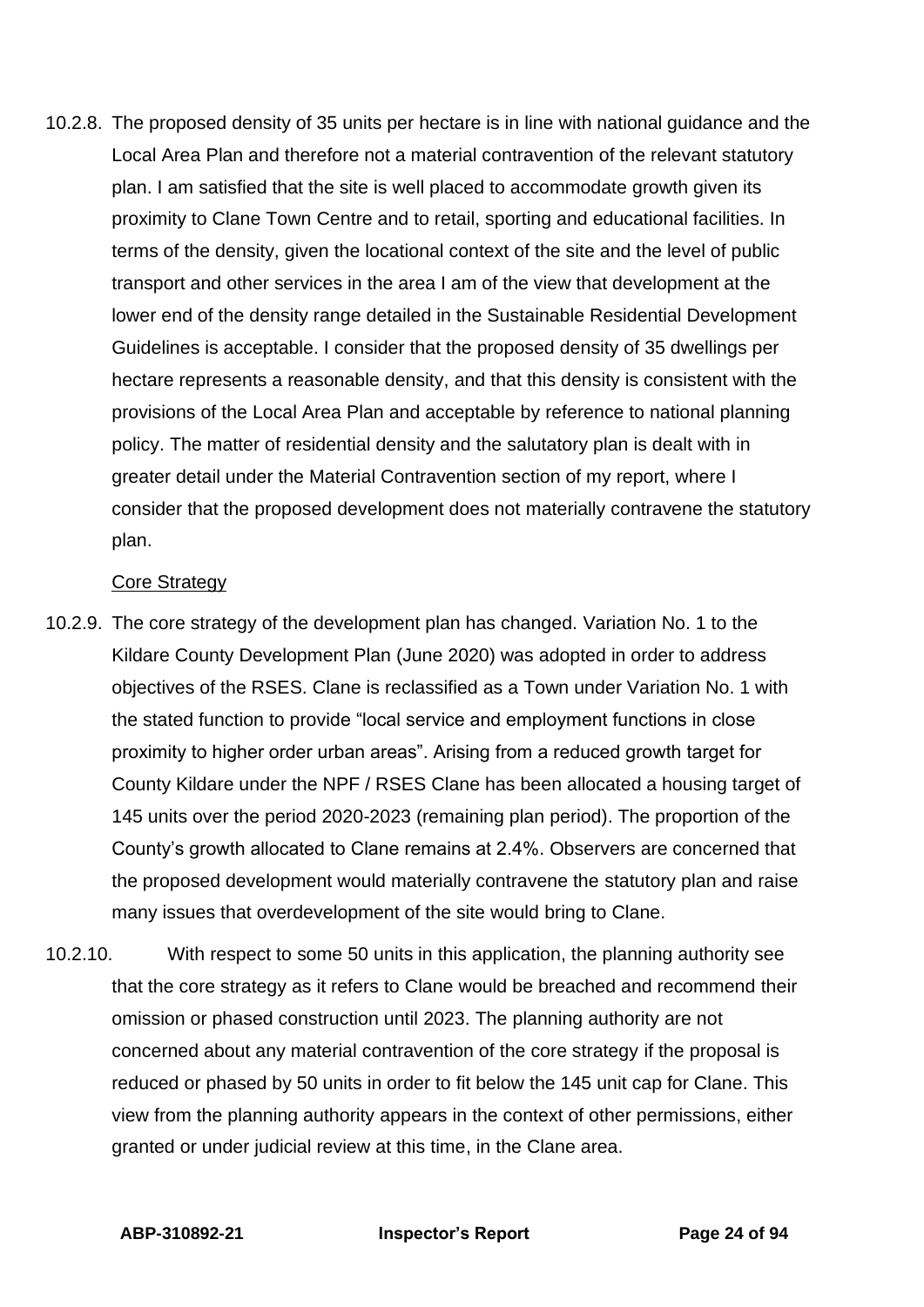10.2.11. The applicant identifies that the proposed development of 192 units may materially contravene the core strategy as it relates to the County Development Plan and Clane LAP. To address deficiencies in a previous planning application, the applicant has prepared a material contravention statement to address this matter. I assess this matter and others to do with any material contravention of the statutory plan under section 10.3 Material Contravention, section of my report.

#### Principle of Development Conclusion

10.2.12. The proposed development will deliver housing, a childcare facility, new link street, safer junctions and areas of public open space to land that is zoned for these purposes. While the principle of residential development at this location has already been established by a previous planning permission for similar development, that application is currently the subject of a judicial review. I have therefore assessed the proposed development de novo, and on the merits of the application before the Board now. The matter of the core strategy and other issues are addressed primarily under the material contravention statement section of my report below. On the whole I am satisfied that the residential development as it is proposed is entirely suitable at this location from a land use perspective.

### **Material Contravention**

#### Introduction

10.3.1. The applicant has prepared a material contravention statement that addresses the possibility that the proposed development could materially contravene the core strategy, residential capacity and residential density of the Kildare County Development Plan and Clane Local Area Plan. The applicant sets out that the proposed development when taken into consideration with other developments in Clane would materially contravene the housing allocation for Clane (Table 3.3) and Policy SS1 of the Kildare County Development Plan 2017-2023, as varied and strategic objective and Policy CS1 of the Clane Local Area Plan 2017-2023, which seeks to align the LAP with the housing allocation and core strategy and settlement strategy of the KCDP. As a consequence the proposed development would materially contravene the estimated residential capacity and density of 158 units at 30 units per hectare in KDA 5, detailed in Table 4.1 of the Clane Local Area Plan 2017-2023.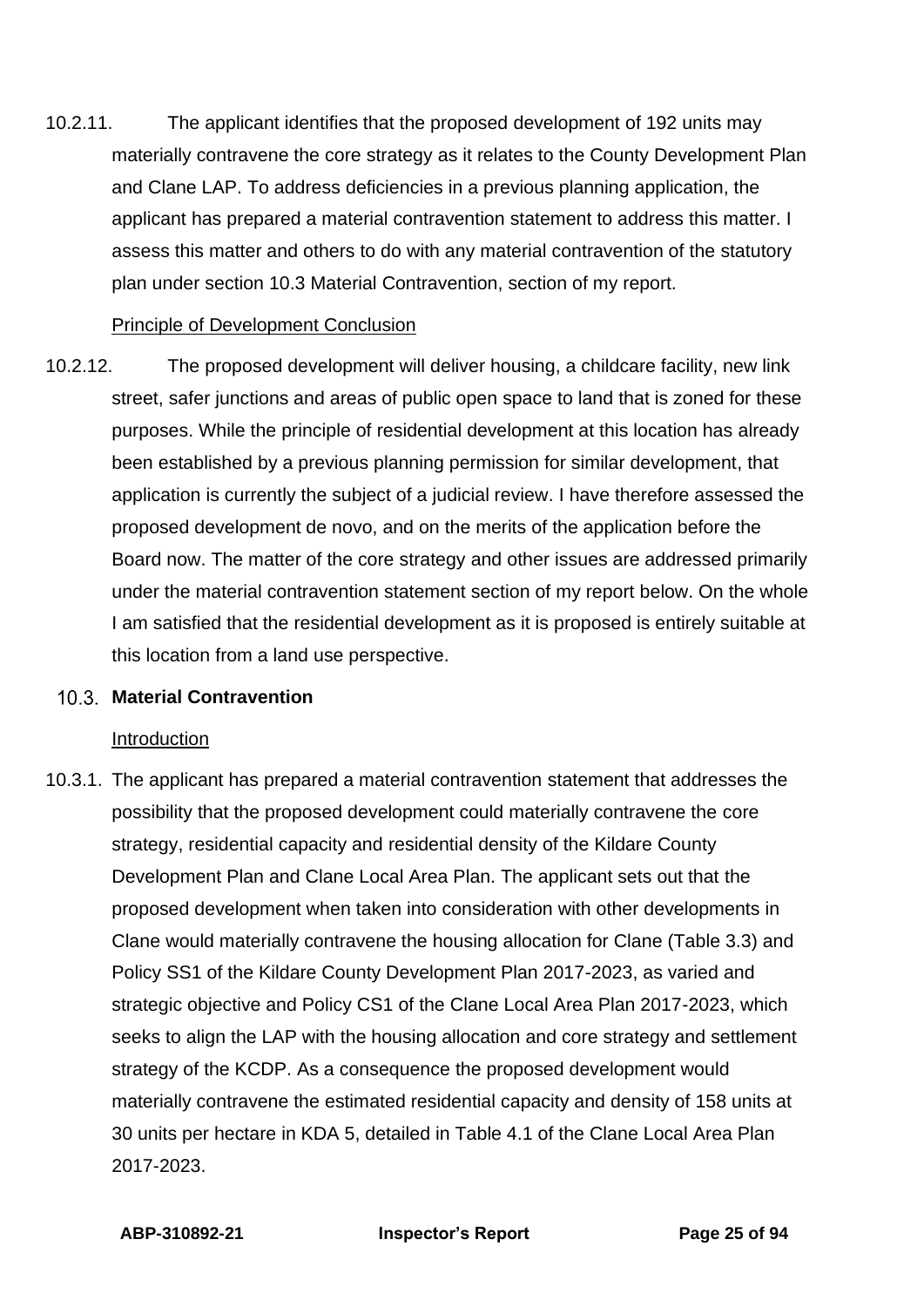- 10.3.2. The proposition is that the proposed development would materially contravene the relevant plans with respect to Core Strategy and Capacity/Density, and I address each of these elements below.
- 10.3.3. **Core Strategy** The Kildare County Development Plan 2017 2023 was varied to take account of the publication of the National Planning Framework (NPF), the Eastern and Midland Region Spatial and Economic Strategy (RSES) and revised population projections. In the context of Clane, it is now designated as a town in which the dwelling target for the period 2020-2023 is 145 units. There has been permission for a large housing scheme in Clane already, but this occurred prior to Variation 1 of the development plan. The proposed development subject to the current application will deliver 192 units and in simple terms, such a proposal would surpass that allowed for during the remainder of the plan period. The planning authority note this and recommend that 50 units are either omitted or held back from occupation until after 2023, when a new plan and revised targets are devised. In my view this approach does not appear to take into account permission for multiple units that could also go ahead. In Clane the following large housing schemes are relevant:
	- ABP-304632-19 366 units (permission granted prior to Variation 1)
	- ABP-308943-20 333 units (permission granted, on judicial review according to the applicant)
	- ABP-309367-21 91 units (undecided)

Observers also note that that the cap of 145 units placed on Clane would be breached by the development proposal. It is my view that the core strategy target for Clane is already at risk of being exceeded. To take the subject application in conjunction with the 424 units proposed on other sites within Clane (ABP-308943-20 and ABP-309367-21) would result in a total of 616 additional units which is above the Core Strategy allocation for this settlement. In the event that a decision to grant permission for the 333 units proposed under ABP-308943-20 legally stands and / or the 91 units proposed under ABP-309367-21 is granted prior to a decision being made on the subject application, the proposed development would simply exceed the Core Strategy allocation for Clane.

10.3.4. The proposed development is situated on zoned lands, is well positioned relative to the settlement core, social and community services and transport services in Clane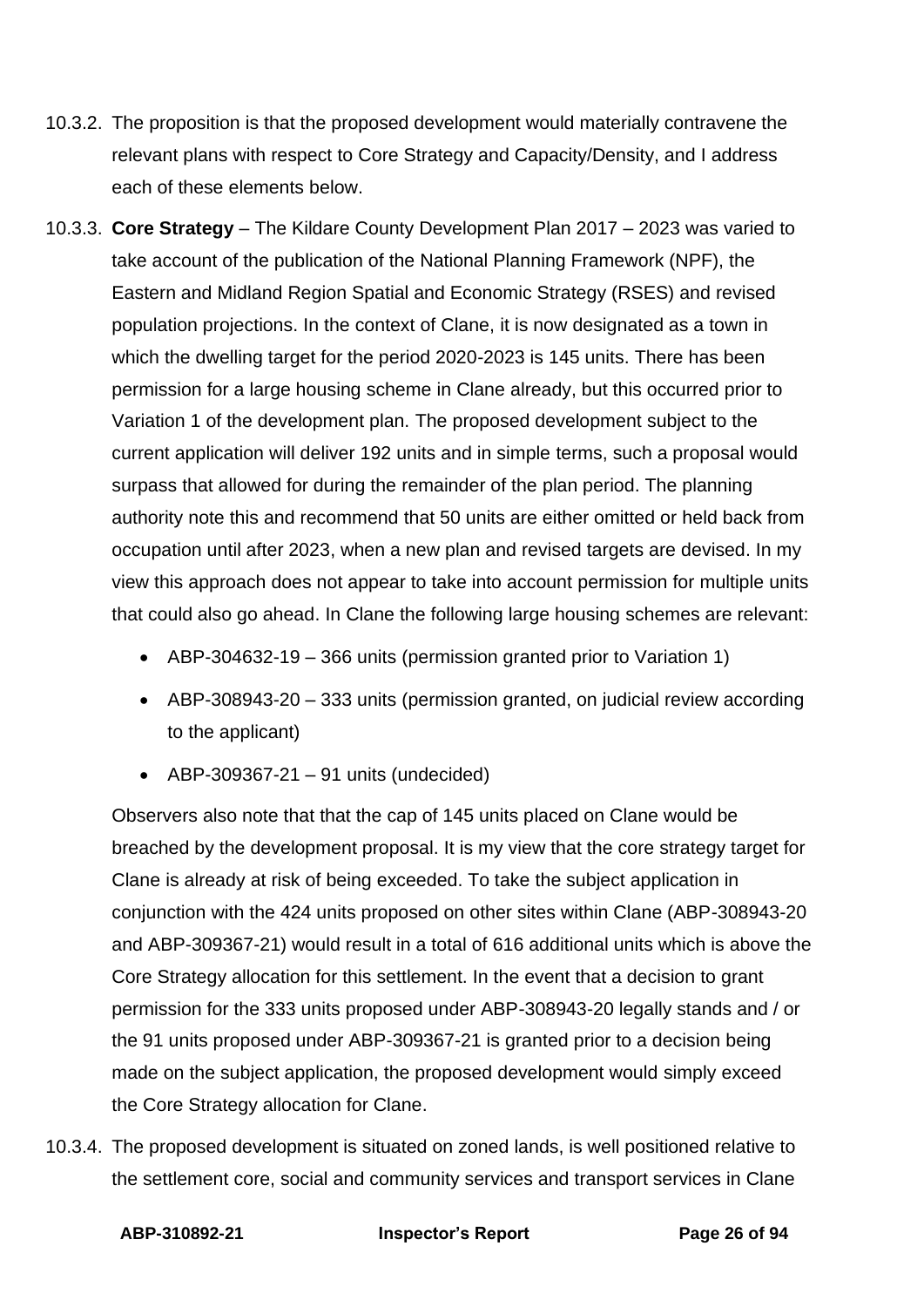and adheres to the medium density range envisaged for these lands under the LAP. I note the comments made by the planning authority in relation to the core strategy and the recommendation to pause a proportion of the development until after 2023. If a phased approach were applied to the proposed development, it could theoretically satisfy and meet the dwellings target for the period 2020-2023 in the County Development Plan. However, it would be meaningless if other applications in Clane return from the courts with permissions, such as ABP-308943-20 for 333 units (also subject to Judicial Review according to the applicant's understanding). However, setting aside legal matters, I have to be satisfied that the proposed development of 192 units that would in all likelihood go over the core strategy allocation of 145 units for Clane is sustainable from a planning perspective and supported by national planning policy. In terms of sustainable development, the intention is to situate 192 dwellings and a créche on the south western edge of Clane village, close to sports clubs, schools (primary and secondary), shops and many other community and commercial enterprises. The development will provide new public realm and be well connected to all these services and facilities. I am satisfied that the resulting contravention of the dwellings target for Clane is not of such significance that its impact will be felt negatively, in terms of traffic for instance and this is demonstrated by the TTA submitted by the applicant. From the perspective of national policy, I note that the National Planning Framework (NPF) seeks balanced regional growth, the promotion of compact development and the need to avoid urban sprawl, the emphasis is on the development of lands linked to existing infrastructure to ensure sustainable development. In my mind, though the proposal would materially breech the dwelling target of 145 units for Clane, such a breach is warranted given the necessity to meet housing demand and national policy in relation to housing delivery on serviced land. Finally, I note the planning authority's willingness to phase the development until after 2023, when new housing unit calculations will inevitably be made in the preparation of a new plan for Clane. This reinforces my point of view that that this is the right location for new housing in Clane at the right quantum and efficient residential density. Finally, I note that as any permission on this case will not be operable until 2022. As such even if no phasing was required by condition, the construction of 192 units would not in practice be completed and ready for occupation until 2023, at the earliest.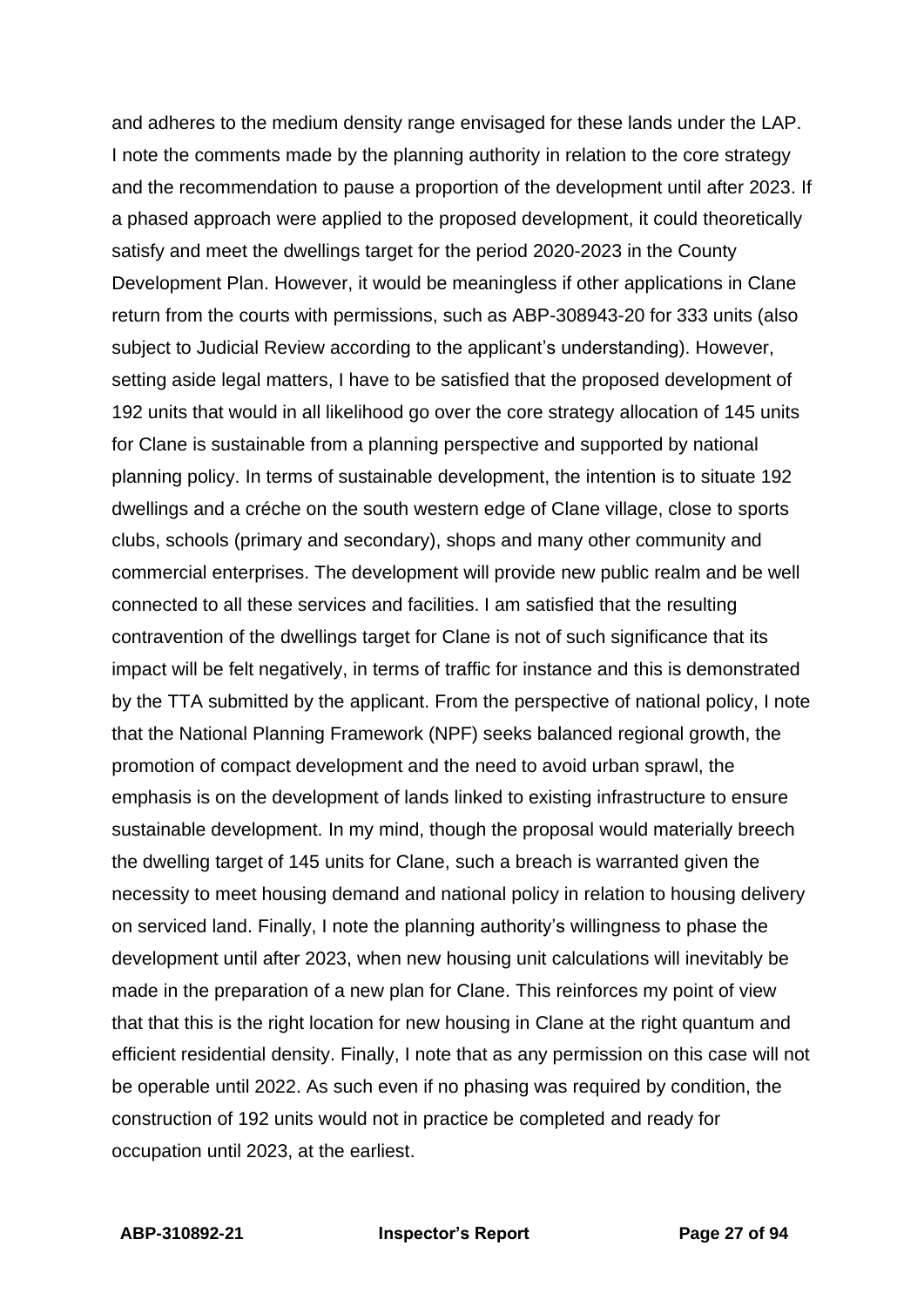- 10.3.5. **Residential Capacity/Density** The proposed development provides a net density of 35 units per hectare (net site area of 5.5 hectares) and this could materially contravene Table 4.1 of the Clane LAP. The LAP (table 4.1) estimates a density for KDA 5 of 30 units per hectare and that there is residential capacity of 158 units at this location, the provision of 192 units would surpass this capacity estimate. However, the key development area of Millicent is refined within section 12.2.5 of the LAP and this states that is likely to accommodate medium density residential development in the order of 30 – 35 units per hectare. Specifically, the LAP states that the KDA is likely to accommodate medium density residential development in the order of 30 – 35 units per hectare. Given the proximity of the site to the town centre, where the quality of the design and layout is particularly high, higher densities may be appropriate.
- 10.3.6. The planning authority note that the proposed development is within the range envisaged by the LAP and raise no issue. I note that some observers equate the proposed density with increased numbers of units for the Clane area and see the density as a contravention of the plan, I do not. The proposed development will materially contravene the statutory plan in terms of dwelling target and capacity; however, the proposed development is within the residential density range for the area.
- 10.3.7. The proposed density of 35 units per hectare is in line with national guidance and the Local Area Plan and therefore not a material contravention of the relevant statutory plan. However, table 4.1 of the LAP estimates a residential capacity of 158 units in compliance with the core strategy of the county development plan and this conflicts with the guidance in relation to density articulated in the LAP. Thus, the proposed development would contravene table 4.1 of the LAP in relation to estimated residential capacity and this is in the context of inconsistencies between the plan objectives on residential capacity and residential density.

### Material Contravention Conclusion

10.3.8. In summary, the proposed development will materially contravene the core strategy of the County Development Plan by the provision of 192 units for Clane where the dwellings target for 2020-2023 is 145 units, table 3.3 and Policy SS1 of the Kildare County Development Plan refer. In addition, the proposed development would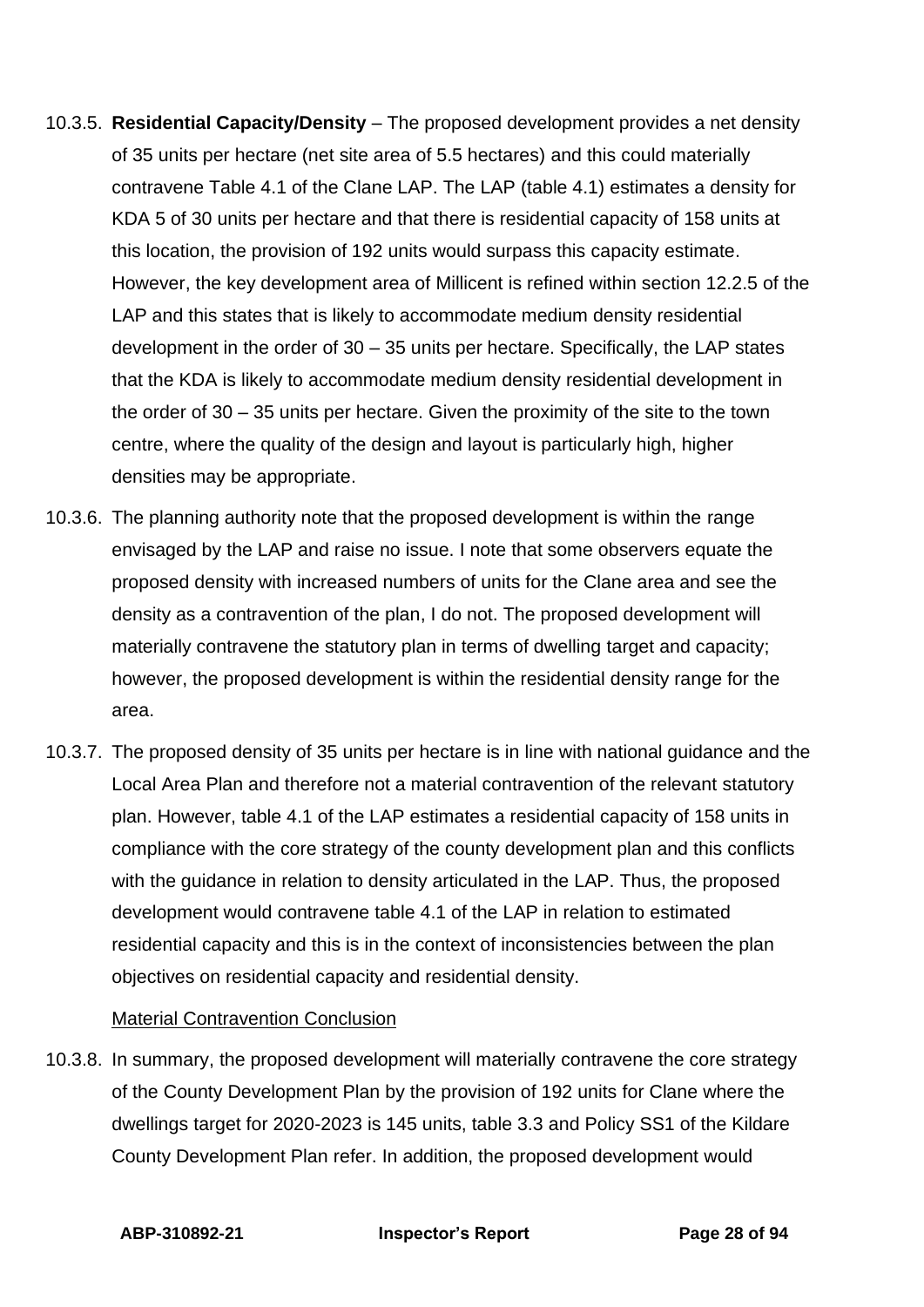materially contravene the estimated residential capacity of 158 units for KDA 5 detailed in table 4.1 of the Clane LAP 2017-2023. The proposed development would not materially contravene the residential range of 30-35 units per hectare for KDA 5, however there is a conflicting estimated range of 30 units per hectare detailed in table 4.1 of the LAP, and this causes the potential for material contravention, when it may not be.

### Material Contravention Legislation

- 10.3.9. Section 9(6)(a) of the Planning and Development (Housing) and Residential Tenancies Act 2016 states that Subject to paragraph (b), the Board may decide to grant a permission for a proposed strategic housing development in respect of an application under section 4 even where the proposed development, or a part of it, contravenes materially the development plan or local area plan relating to the area concerned.
- 10.3.10. Paragraph (b) of same states 'The Board shall not grant permission under paragraph (a) where the proposed development, or a part of it, contravenes materially the development plan or local area plan relating to the area concerned, in relation to the zoning of the land'.
- 10.3.11. Paragraph (c) states 'Where the proposed strategic housing development would materially contravene the development plan or local area plan, as the case may be, other than in relation to the zoning of the land, then the Board may only grant permission in accordance with paragraph (a) where it considers that, if section 37(2)(b) of the Act of 2000 were to apply, it would grant permission for the proposed development'.
- 10.3.12. The Planning and Development Act 2000 (as amended) provides that the Board is precluded from granting permission for development that is considered to be a material contravention, except in four circumstances. These circumstances, outlined in Section 37(2)(b), are as follows:

*(i) the proposed development is of strategic or national importance,*

*(ii) there are conflicting objectives in the development plan or the objectives are not clearly stated, insofar as the proposed development is concerned, or*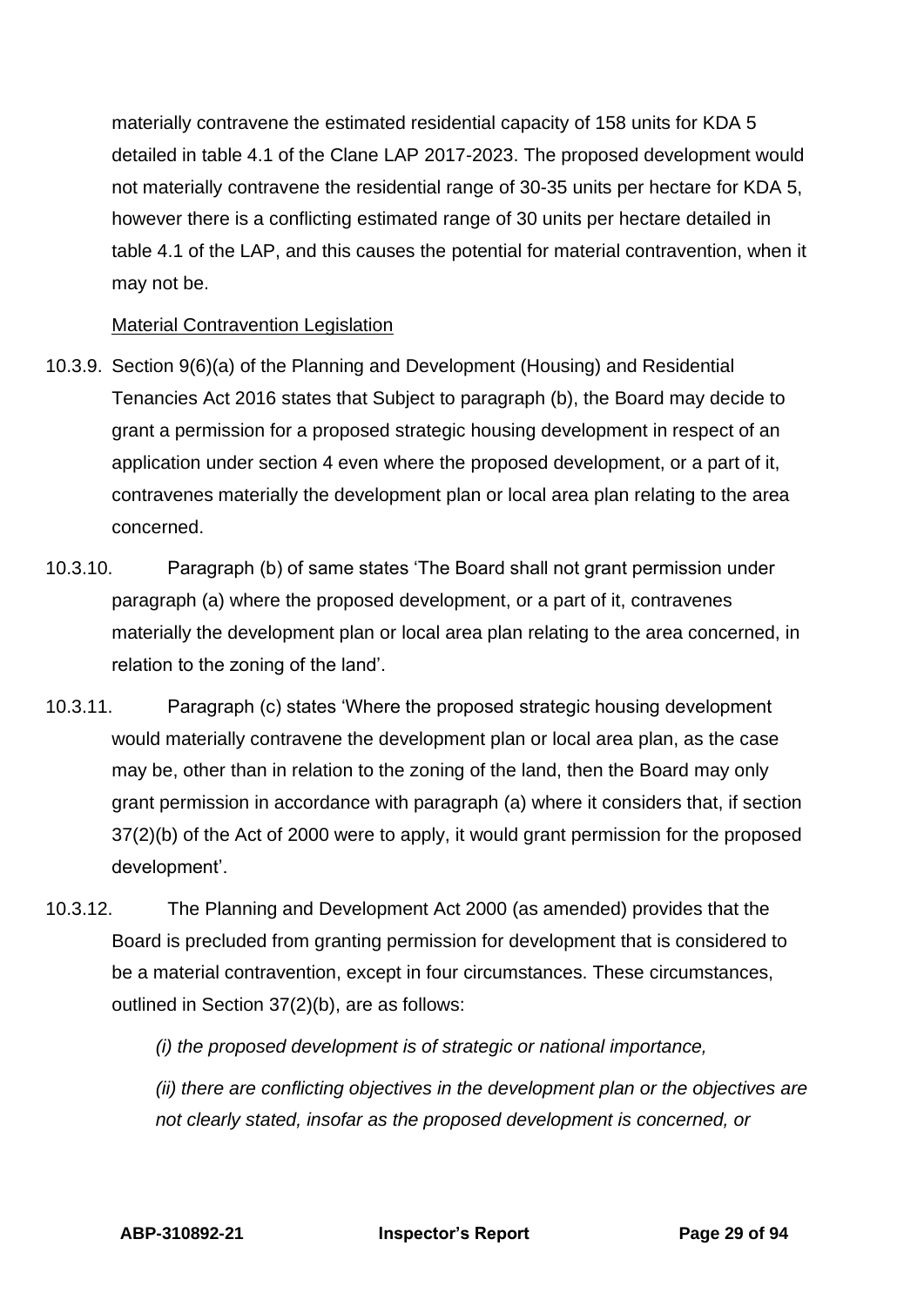*(iii) permission for the proposed development should be granted having regard to regional spatial and economic strategy for the area, guidelines under section 28, policy directives under section 29, the statutory obligations of any local authority in the area, and any relevant policy of the Government, the Minister or any Minister of the Government, or*

*(iv) permission for the proposed development should be granted having regard to the pattern of development, and permissions granted, in the area since the making of the development plan.*

- 10.3.13. Should the Board be minded to invoke Article 37(2)(b) in relation to this current proposal, I consider that they can do so, having regard to the relevant criteria contained therein, and as set out below.
- 10.3.14. In relation to section 37(2)(b)(i), the matter of strategic or national importance, the current application has been lodged under the Strategic Housing legislation and comprises a significant amount of housing units (192) in the context of Clane overall, in order to meet the housing need of the area, and the proposal could therefore be considered to be strategic in nature. Given the site's location within Key Development Area 5 of the Clane Local Area Plan, the application site has the potential to contribute to the achievement of the Government's policy to increase delivery of housing from its current under-supply as set out in Rebuilding Ireland Action Plan for Housing and Homelessness issued in July 2016.
- 10.3.15. In relation to section 37(2)(b)(ii), the matter of conflicting objectives in the development plan, I note that table 4.1 of the Clane Local Area Plan 2017-2023 estimates density per hectare of 30 units, but detailed guidance under section 12.2.5 KDA 5 – Millicent states the KDA is likely to accommodate medium density residential development in the order of 30 – 35 units per hectare. The proposed development will deliver 35 units per hectare, and this would meet with the requirements of detailed advice in the LAP for KDA 5. However, table 4.1 of the LAP bases targets around the potential for 30 units per hectare, which of course the proposed development would materially contravene. The Board may wish to note this confusing discrepancy as it refers to residential density and consider a material contravention of the plan based on table 4.1 or discount any material contravention of the plan if relying on the detailed guidance provided for KDA 5. The statutory plan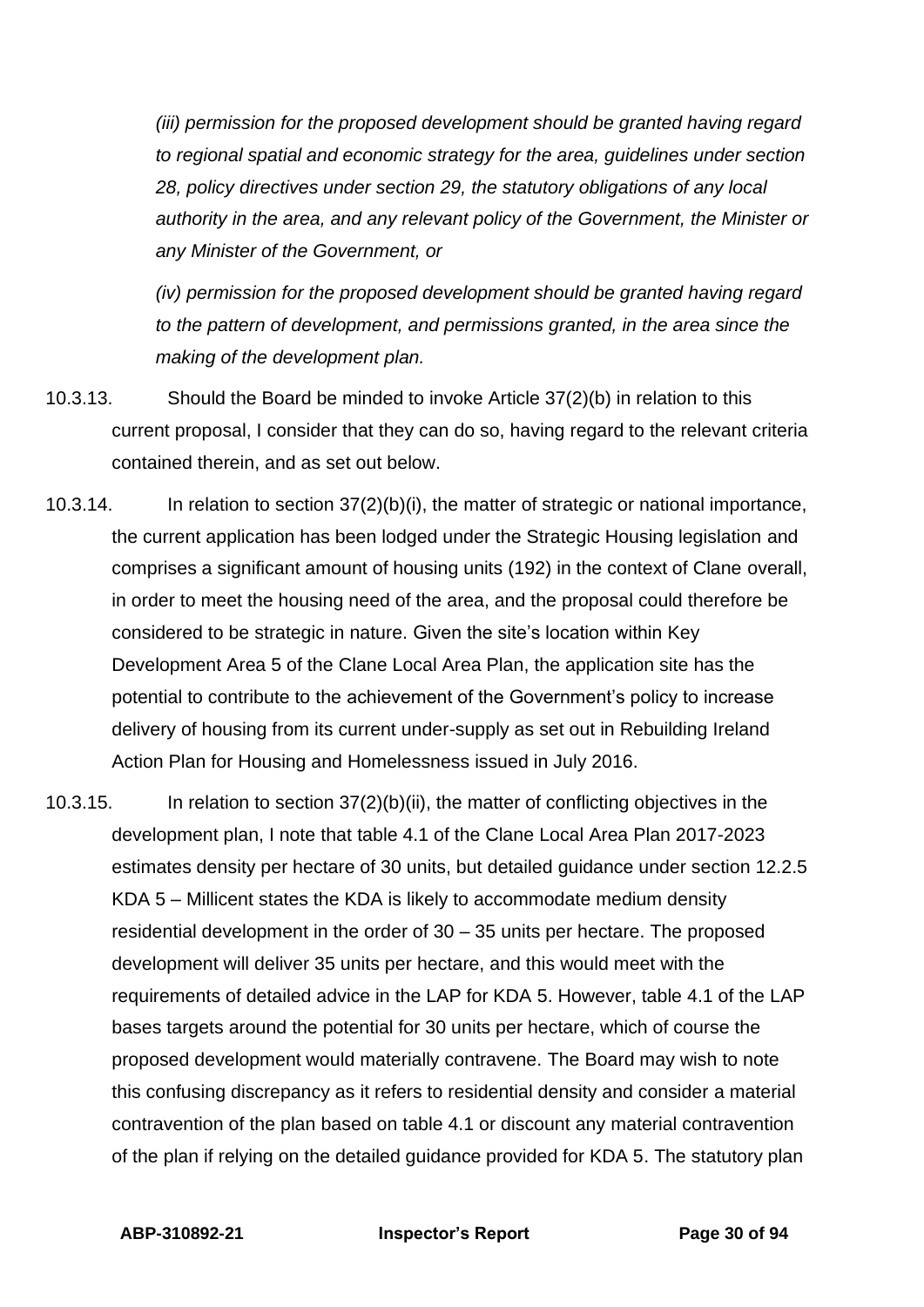contains conflicting objectives for the area, I recommend the Board invoke section 37(2)(b)(ii) of the Act in this instance.

10.3.16. In relation to section 37(2)(b)(iii), in terms of relevant government policy, I note government policies as set out in the National Planning Framework, specifically:

> NPO 3a: is that 40% of new homes would be within the footprint of existing settlements.

NPO 4: Ensure the creation of attractive, liveable, well designed, high quality urban places that are home to diverse and integrated communities that enjoy a high quality of life and well-being.

NPO 13: In urban areas, planning and related standards, including, in particular, height and car parking will be based on performance criteria that seek to achieve well-designed high quality outcomes in order to achieve targeted growth. These standards will be subject to a range of tolerance that enables alternative solutions to be proposed to achieve stated outcomes, provided public safety is not compromised and the environment is suitably protected.

In terms of regional planning guidelines for the area, I note that the Eastern & Midland Regional Assembly – Regional Spatial & Economic Strategy 2019-2031 seeks to promote compact urban growth - targets of at least 50% of all new homes to be built, to be within or contiguous to the existing built up area of Dublin city and suburbs and a target of at least 30% for other urban areas. With respect to the Sustainable Residential Development in Urban Areas (in particular Chapter 5 and 6 and the accompanying Urban Design Manual) and the Sustainable urban housing: Design Standards for New Apartments (in particular Section 2.4). These guidelines and polices contain objectives which support the delivery of residential development in appropriate locations through the promotion of appropriate scale and density. The proposed development is located on a serviced site identified as Key Development Area 5 in the Clane Local Area Plan 2017-2023, contiguous to the town which promotes compact urban form through the use of an appropriate quantum of development, density range and height, consistent with these objectives. Having regard to the provisions of Section 37(2)(b)(iii), it is justified, in my opinion, to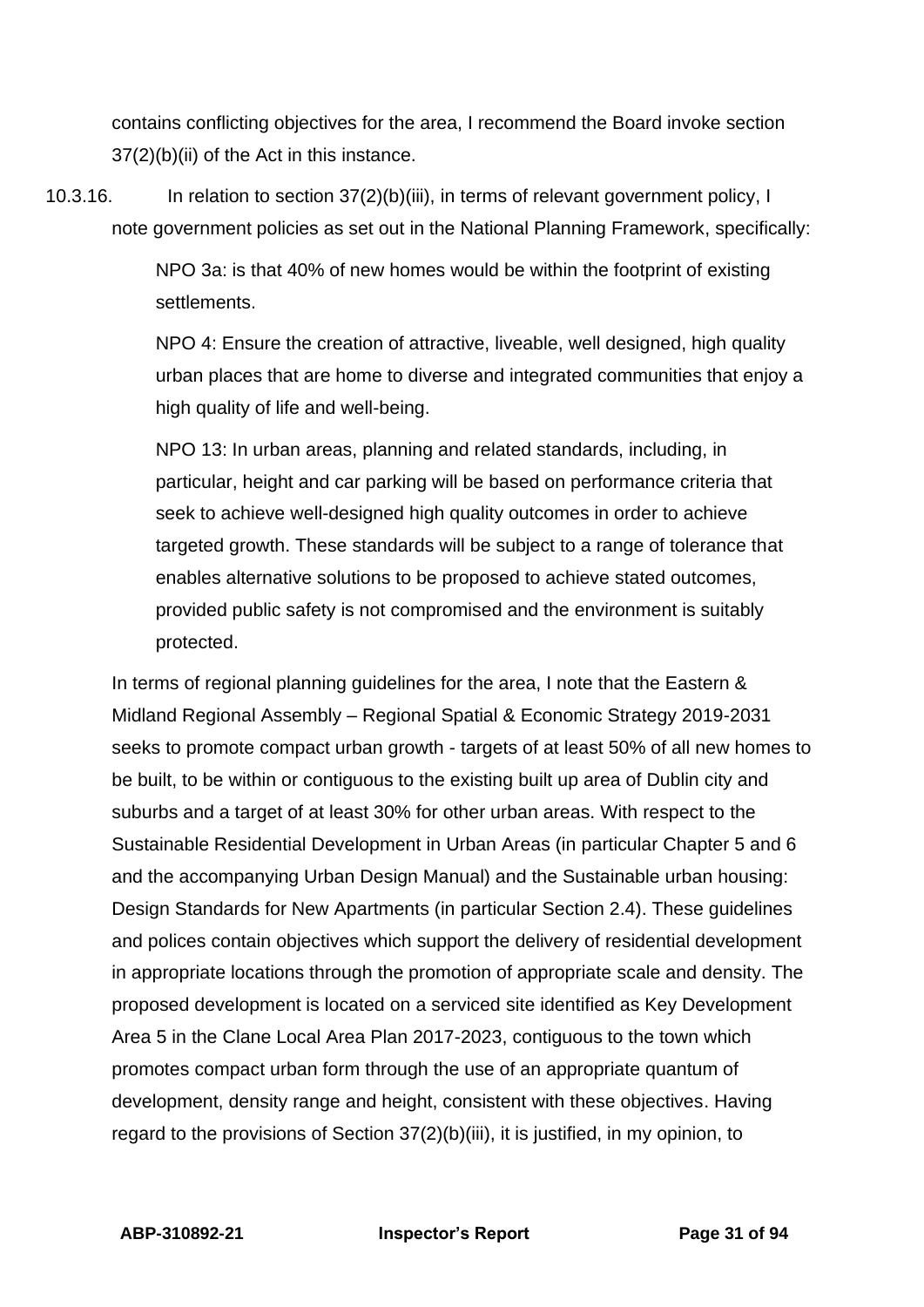contravene the Kildare County Development Plan 2017-2023 in relation to core strategy and the quantum of development proposed.

- 10.3.17. In relation to the pattern of development/permissions granted in the area since the adoption of the Development Plan and the Local Area Plan where the quantum of development proposed exceeded that envisaged in the statutory plan, I am aware of recent planning permissions for strategic housing granted in the wider area. For example: ABP-308943-20 for 333 units and ABP-304632-19 for 366 units. However, I am uncertain of the legal standing of a permission for 333 units (ABP-308943-20 refers) and 366 units the subject of ABP-304632-19 were granted prior to the adoption of Variation 1 of the County Development Plan. Even though the current proposal is similar in design and layout terms to recently permitted development and broadly meets with the planned objectives for the area I am uncertain if they can be relied upon and so I do not recommend the use of section 37(2)(b)(iv) of the Act in this instance.
- 10.3.18. Section 37(2)(b) of the 2000 Act sets out four criteria, to allow the Board to consider permitting a development that poses a material contravention of the operative plan other than in relation to the zoning of the land. Should the Board be minded to initiate the material contravention procedure, as it relates to Development Plan policies pertaining to building height and unit mix, I consider that the provisions of Section 37(2)(b)(i), (ii) and (iii) have been met, and in this regard I consider that the Board could grant permission for the proposal.
- 10.3.19. I am of the opinion that given its zoning, the delivery of residential development on this well located and serviced site, in a compact form comprising well-designed, medium density housing units and low rise duplex apartments would be consistent with policies and intended outcomes of current Government policy. The site is considered to be located in an accessible location; it is within easy walking distance of public transport in an existing serviced area. The proposal seeks to widen the housing mix within the general area and would improve the extent to which it meets the various housing needs of the community. The principle of medium residential densities and a quantum of development greater than planned for is considered acceptable. I consider that the proposal does not represent overdevelopment of the site and is acceptable in principle on these lands.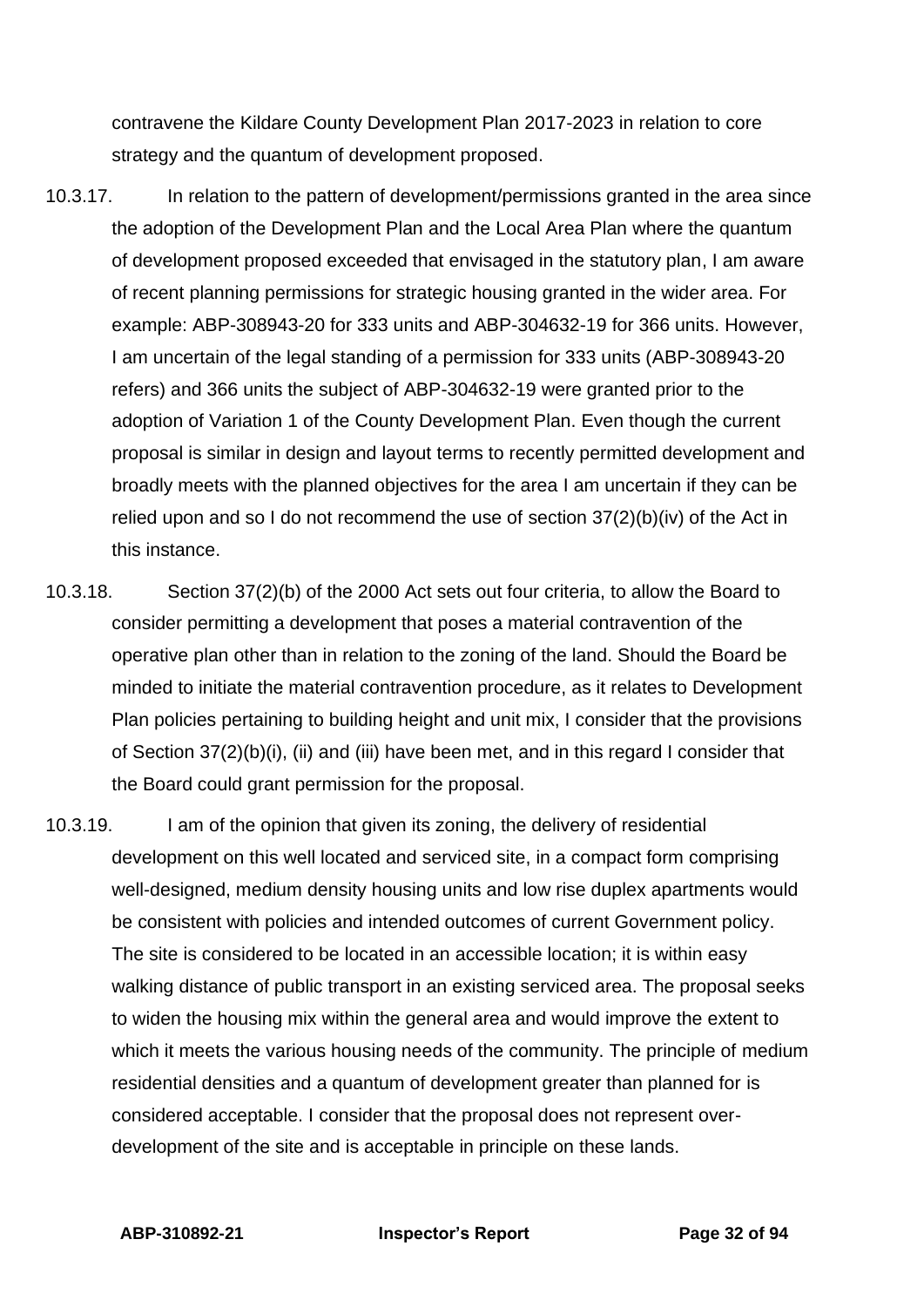### **Layout Design**

- 10.4.1. The site comprises a large agricultural field currently in use for arable crops. There is a lengthy frontage along Millicent Road, this boundary is a combination of post and rail fencing and some hedgerow. The site is more or less level with Millicent Road and rises very slightly back across the whole field. The southern boundary of the site is not defined, and the south western portion backs on to a wooded area and a flooded quarry beyond. The northern boundary of the site comprises a mature hedgerow and a residence. The site also includes a wide linear access way northward to the Prosperous Road and finally a ball court associated with the neighbouring GAA grounds. The scheme is split into three character areas, mainly defined by different brick finishes and either all conventional housing or a combination of duplex apartments and houses.
- 10.4.2. The site is large and broadly square shaped and is defined by a central spine street to satisfy an objective for a link road from Prosperous Road to Millicent Road within KDA5, to be completed as integral part of development. This central spine street defines the entire development and provides for three locally important junction improvements. Firstly, the entrance to the GAA Club will be closed off to vehicular traffic and will use the new street junction on to Prosperous Road and a dedicated new junction form the proposed spine street. The termination of the new spine street will provide a new and improved junction environment at Millicent Road and Hemingway Park. The road hierarchy is well defined with six interconnected local streets off the spine street. Pedestrian and cycle facilities are intertwined with the street network in a logical fashion and I am satisfied that the street layout is logically planned and the street hierarchy is satisfactory.
- 10.4.3. Open spaces are provided throughout the scheme, with three large areas well defined and equally distributed throughout the site. There are numerous pocket parks and the linear green spaces enlivened with planting. Other public open spaces are found at the margins and are more of a visual amenity together with buffer space for tree retention at the edges and are to some degree also usable spaces. A very long linear open spaces is to be found along the central spine street as it connects with Prosperous Road and this is acceptable.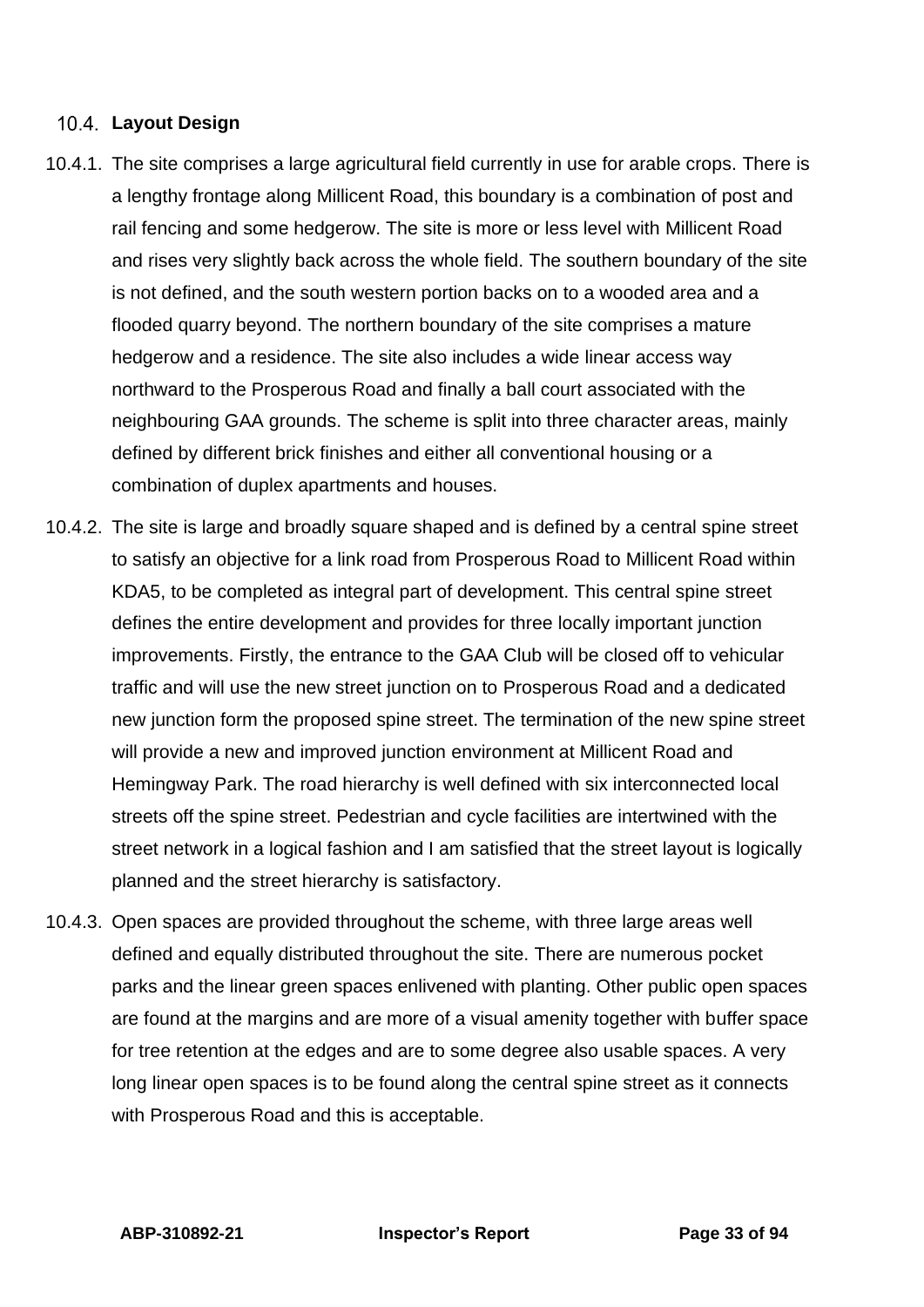- 10.4.4. Houses and apartments are designed to front onto or provide views across open space and streets. The only area not directly overlooked will be the access street from Prosperous Road, however, this portion of the street will pass alongside the GAA grounds and car park. I am satisfied that there will be sufficient passing traffic and pedestrian footfall along this stretch of road to ensure acceptable levels of safety.
- 10.4.5. Open spaces are well overlooked and usable in the main, house types are designed to turn corners and open onto spaces. The scale of each building block is such that the perception of an impenetrable street wall should not occur. The stepping down to a domestic scale at the interface with existing single storey development is respectful and the provision of taller buildings and greater massing along the spine street and to Millicent Road is logical. I am satisfied that the design approach to the layout of this site is acceptable for this site and this location.

### 10.5. Residential Amenity

10.5.1. As with any residential scheme, large or small, the residential amenities offered to future occupants and the preservation and protection of existing residential amenities is a very strong consideration. In this context, I firstly assess the proposed development as it refers to future occupants, I apply the relevant standards as outlined in section 28 guidelines, specifically the Sustainable Urban Housing: Design Standards for New Apartments (2020). With respect to the residential amenity for future residents (proposed residential amenity standards), the planning authority raise no issues with regard to the design of the scheme in terms of residential amenity. Observers are not concerned about the residential amenity aspects of the development. The applicant has submitted a variety of architectural drawings, computer generated images and photomontages. I am satisfied that an appropriate level of information has been submitted to address issues to do with residential amenity.

# Proposed Residential Amenity Standards - Future Residents (houses)

10.5.2. The applicant has submitted a Schedule of Accommodation and Housing Quality Assessment, that outlines the floor areas associated with the proposed dwellings and apartments. There are no section 28 guidelines issued by the minister with regard to the minimum standards in the design and provision of floor space with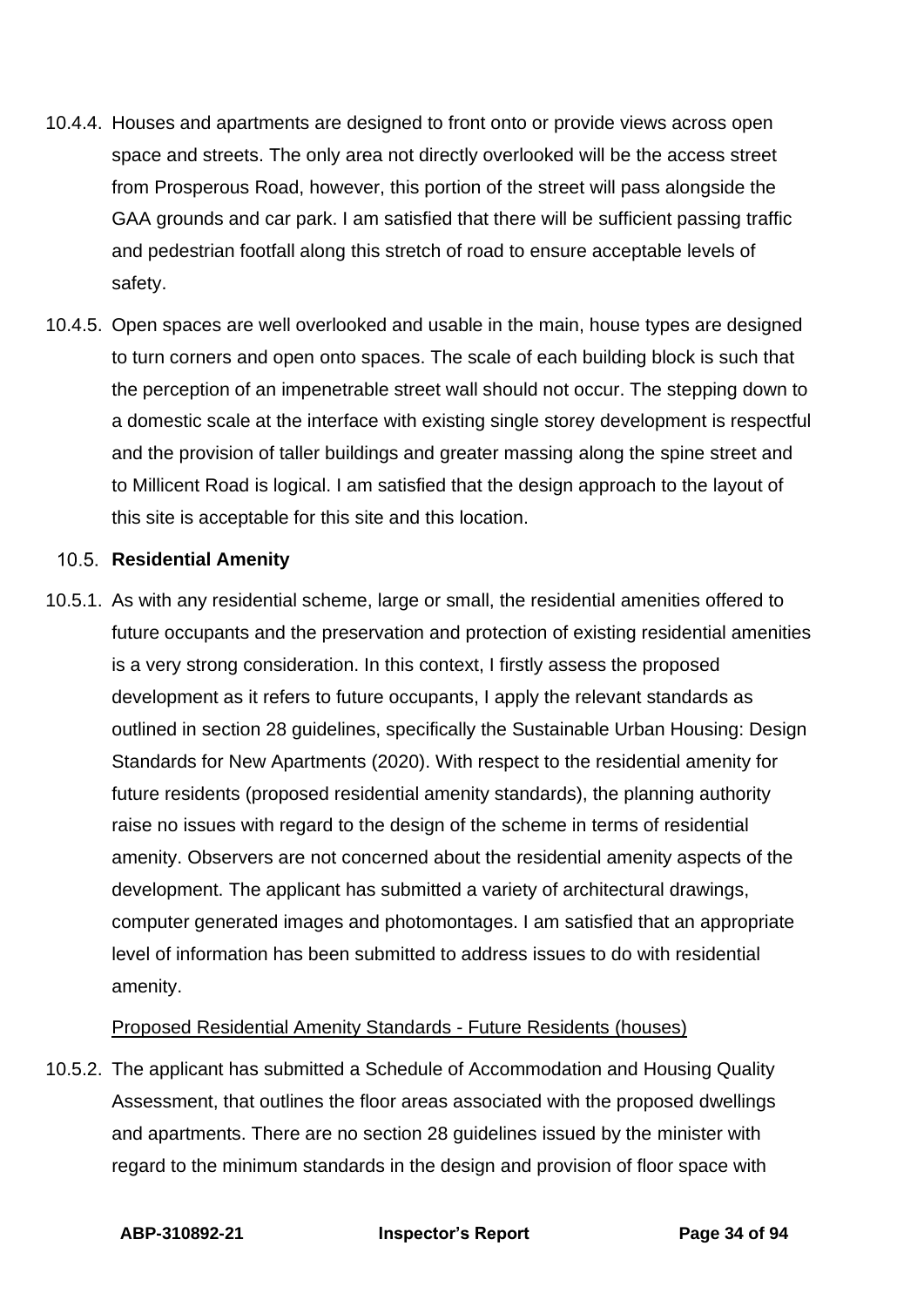regard to conventional dwelling houses. However, best practice guidelines have been produced by the Department of the Environment, entitled Quality Housing for Sustainable Communities. Table 5.1 of the best practice guidelines sets out the target space provision for family dwellings. In all cases, the applicant has provided internal living accommodation that exceeds the best practice guidelines. According to the Schedule of Accommodation submitted by the application, all house types significantly exceed the relevant floor areas advised. In nearly all cases, over 22 metres separation distance between opposing first floor windows has been provided and in some cases, more. In locations where the gable ends of some house types are closer, bathroom windows are provided with obscured glazed, and this is satisfactory.

10.5.3. In terms of private open space, garden depths are mostly provided at a minimum of 11 metres and according to the schedule provided by the applicant result in between 60 up to 90 sqm across all house types. A very small number of rear garden depths are as low as 7 metres but are associated with large corner sites and result in good but irregularly shaped rear gardens with side access. In all of these cases where garden depths are quite shallow, there are wider parts to the rear garden that extend up to 11 metres. In general, the rear gardens associated with dwellings vary in shape and area and provide in excess of 60 sqm in most cases, the minimum sought by guidelines. The scale of the proposed dwellings and the large garden spaces are generous. The proposed dwelling houses are acceptable and will provide a good level of residential amenity to future occupants.

### Future Residents (apartments)

10.5.4. The proposed development includes 78 apartments that comprises six buildings of three storeys (blocks A-F) located at the centre of the scheme and along Millicent Road. All blocks are located close or adjacent to public open spaces and are provided with their own private amenity spaces in the form of terraces and balconies. The Sustainable Urban Housing: Design Standards for New Apartments 2020 has a bearing on design and the minimum floor areas associated with the apartments. In this context, the guidelines set out Specific Planning Policy Requirements (SPPRs) that must be complied with. The apartments are arranged in a duplex format no more than three storeys in height. The applicant states that all of the apartments exceed the minimum area standard. The applicant has also submitted a Schedule of

**ABP-310892-21 Inspector's Report Page 35 of 94**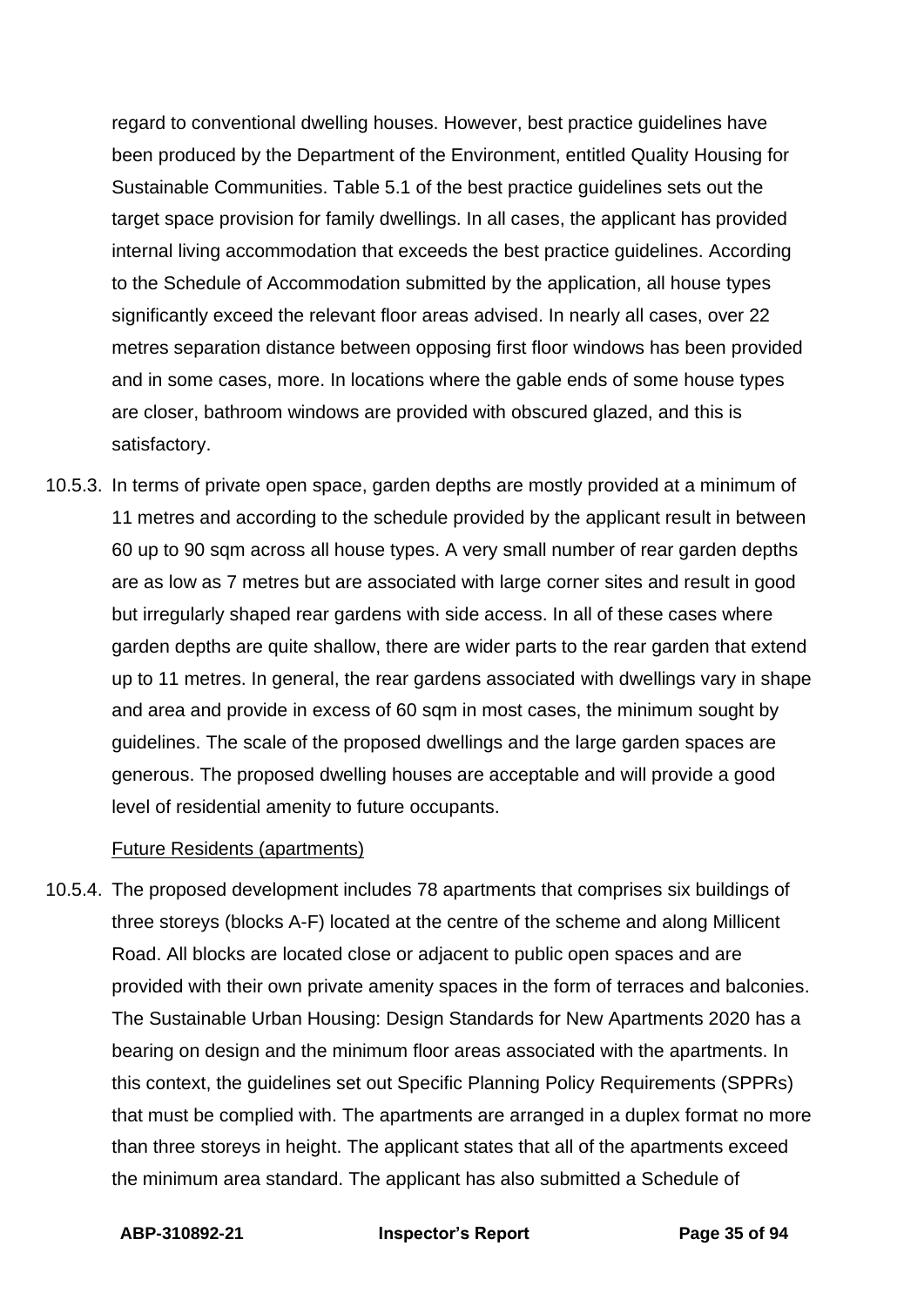Accommodation and Housing Quality Assessment, that outlines a full schedule of apartment sizes, that indicates proposed floor areas and required minima. In summary, it is stated that all apartments exceed the minimum floor area requirement by more than 10%, all units are described as dual aspect and all balcony/patio areas meet minimum requirements. I have interrogated the schedule of floor areas presented by the applicant and found these figures to be accurate. I am satisfied that the dual aspect design advanced by the applicant is acceptable and will provide satisfactory apartment units with adequate outlook and private amenity spaces are of a satisfactory size.

- 10.5.5. Dwelling Mix The overall development provides 10 one bed units (5.2%), 40 two bed units (20.8%), 111 three bed units (57.8%) and 31 four bed units (16.2%). The amount of one bed units is significantly below the upward amount of 50% allowed for in the guidelines, with 5.2% of the total proposed development as one bed units. In my opinion the introduction of one, two and some three bedroom units will satisfy the desirability of providing for a range of dwelling types/sizes, having regard to the character of and existing mix of dwelling types in the area. Specific Planning Policy Requirement 1 is therefore met.
- 10.5.6. Apartment Design Standards Under the Apartment Guidelines, the minimum gross floor area (GFA) for a 1 bedroom apartment is 45 sq.m, the standard for 2 bedroom apartment (3-person) is 63 sq.m, the standard for a 2 bedroom (four-person) apartment is 73 sq.m, while the minimum GFA for a 3 bedroom apartment is 90 sq.m, Appendix 1 *Required Minimum Floor Areas and Standards* of the Apartment Guidelines refer. The applicant states that this has been achieved in all cases and has been demonstrated in the Housing Quality Assessment (HQA) for apartments submitted with the application. Having reviewed the HQA, in terms of the robustness of this assessment and in the context of the Guidelines and associated standards, I would accept the applicant's analysis that the apartments are larger than the minimum standards by 10% amount in all of the units provided. I am satisfied that the proposed apartments are therefore in excess of the minimum floor area standards (SPPR 3), with none close to the minimum requirements. Given, that all apartments comprise floor areas in excess of the minimum, I am satisfied that the necessary standards have been achieved and exceeded. I am satisfied that the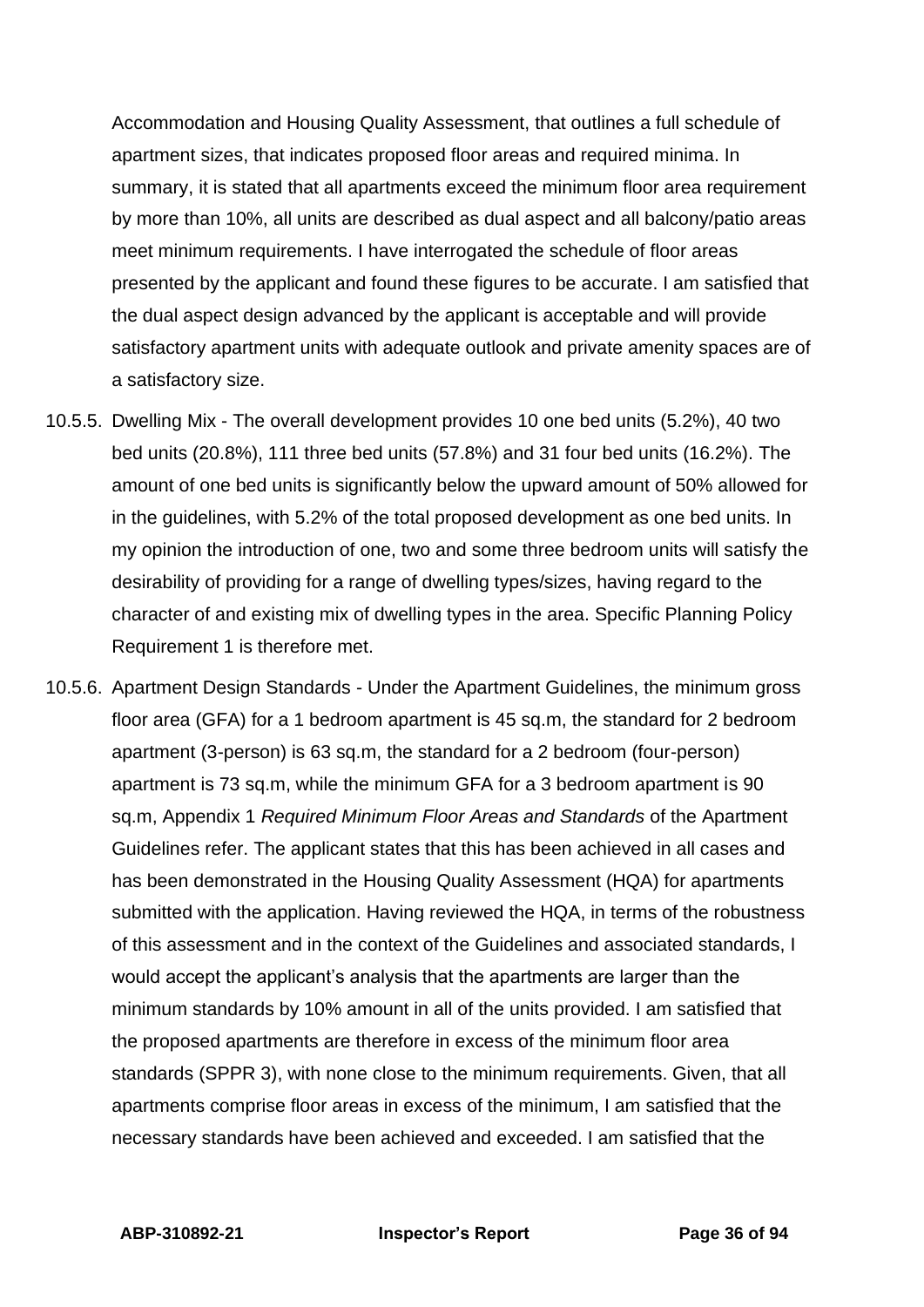internal layout and floor areas of the apartments are satisfactory from a residential amenity perspective, SPPR 3 of the guidelines is met.

- 10.5.7. Dual Aspect Ratios The applicant points out that all units are dual aspect. Given the overall design of units proposed, a combination of conventional houses and duplex units on large floorplans, I can see that it has been relatively easy to provide dual aspect across all dwelling types, SPPR 4 of the guidelines is met.
- 10.5.8. Floor to ceiling height the duplex apartment drawings that accompany the application show that floor to ceiling heights of 2.825 metres are provided at ground level and 2.7 metres at upper levels. This is acceptable and in accordance with SPPR 5 of the guidelines.
- 10.5.9. Lift and stair cores there are no stair or lift cores, SPPR 6 of the guidelines is not relevant in relation to the duplex form of apartment unit proposed in this application.
- 10.5.10. Internal storage space is provided for all apartments at a minimum of 3.4 sqm and up to 8.3 sqm in some cases, with additional attic storage for the two storey units. Private amenity spaces exceed the minimum area required by the Apartment Guidelines (5 sqm for a one-bed, 7 sqm for a two-bed unit and 9 sqm for a three bed unit). Public open spaces are evenly distributed throughout the scheme with no unit further than a short walk away. The design takes into account security considerations with good levels of passive surveillance and accessibility to amenity space. All of these features have been provided as part of the overall scheme and comply with the advice set out in sections 3 and 4 of the Apartment Guidelines.
- 10.5.11. Building Lifecycle Report I note that the Apartment Guidelines, under section 6.13, require the preparation of a building lifecycle report regarding the long-term management and maintenance of apartments. Such a report has been supplied with the planning application and details long term maintenance and running costs. In addition, the guidelines remind developers of their obligations under the Multi-Unit Developments Act 2011, with reference to the ongoing costs that concern maintenance and management of apartments. A condition requiring the constitution of an owners' management company should be attached to any grant of permission.
- 10.5.12. Overlooking/Privacy The planning authority have no concerns with regard to issues of privacy and overlooking in the proposed scheme. For the most part the proposed development is well spread out and there should be no adverse impacts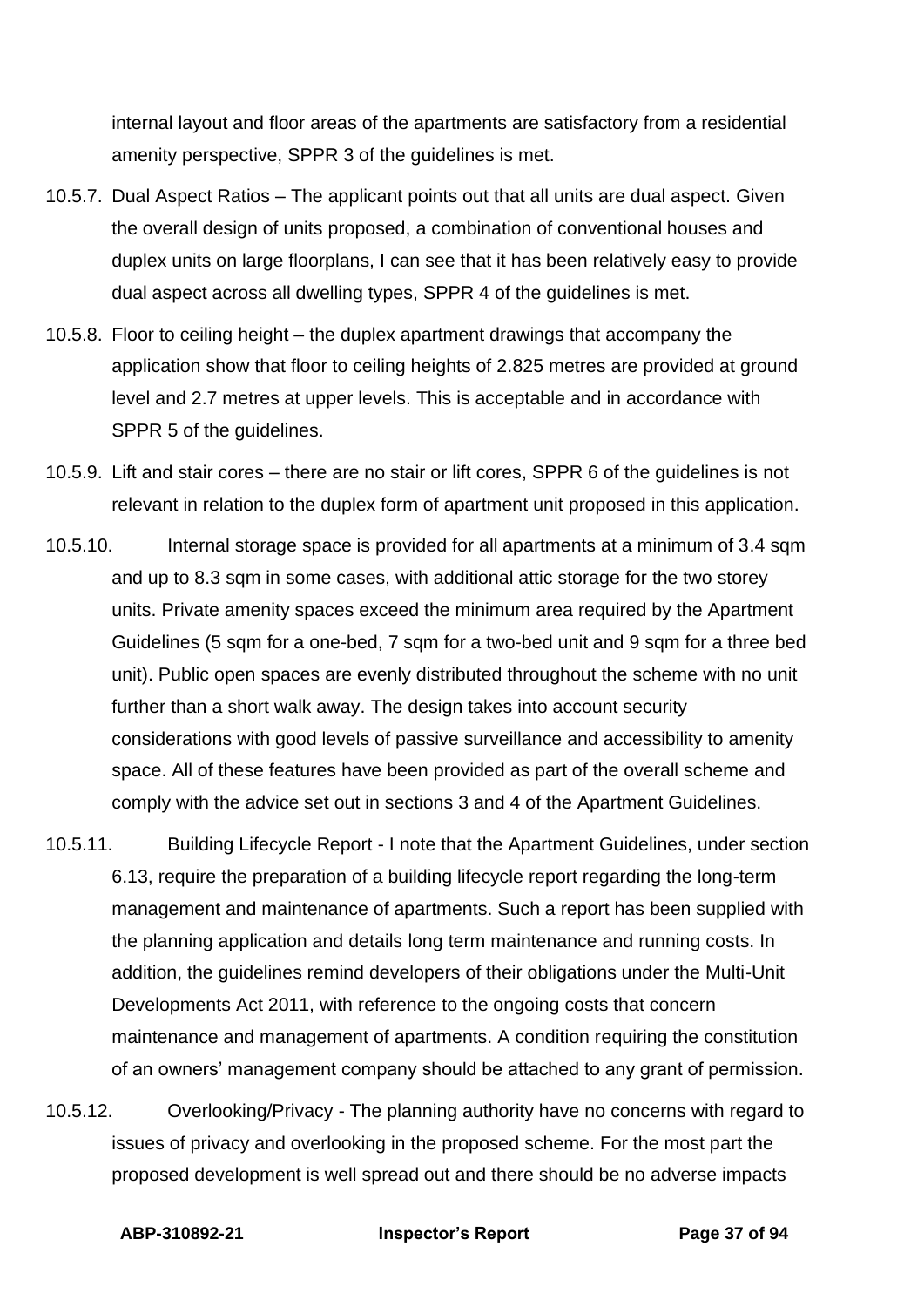from potential loss of privacy or overlooking. There are two locations where opposing upper floor windows could cause an issue. Firstly, at the gap between blocks C and D, where gable wall secondary windows are located approximately 6 metres away from each other across a pedestrian footpath. At ground floor these windows allow good supervision of the space beyond, I do not recommend obscured glazing to be necessary. However, windows at upper floor levels provide a tertiary aspect and these windows should be fitted with obscured glazing panels.

- 10.5.13. The second area where there is a marginal possibility of overlooking is located between duplex block A and house type C1 to the north. The intervening distance between the gable of block A and house type C1 is approximately 14 metres across a footpath and wide landscaped area. House type C1 is designed to have a dual frontage with the eastern elevation facing on to Millicent Road, this is an advantageous aspect as it provides good passive surveillance of a key pedestrian access to the site from Clane Village to the north. I am satisfied that the distance between block A and house type C1 is sufficient, and I do not recommend the removal of house type C1 on plots 13 and 14 or amendment to upper floor windows to duplex block A.
- 10.5.14. Overshadowing/sunlight/daylight Observers and the planning authority have not queried the lack of a daylight, sunlight and overshadowing assessment submitted with the application. The proposed development comprises a combination of conventional dwelling houses and five duplex apartment blocks no greater than three storeys in height. The overall layout allows for generous separation distances between buildings and all units are dual aspect with many units enjoying a third aspect on gable walls. I note that section 3.16 of the Apartment Guidelines discusses dual aspect ratios and states dual-aspect apartments, as well as maximising the availability of sunlight, also provide for cross ventilation and should be provided where possible. In duplex type or smaller apartment blocks that form part of mixed housing schemes in suburban areas, dual aspect provision is generally achievable. The proposed development provides just such a scenario where access to sunlight has been maximised in all cases through dual and triple aspect units. I note that section 3.2 development management criteria under the Building Height Guidelines (SPPR 3) refers to considerations on daylight and overshadowing. There are no tall buildings proposed in the scheme and so SPPR3 is not relevant in this instance. In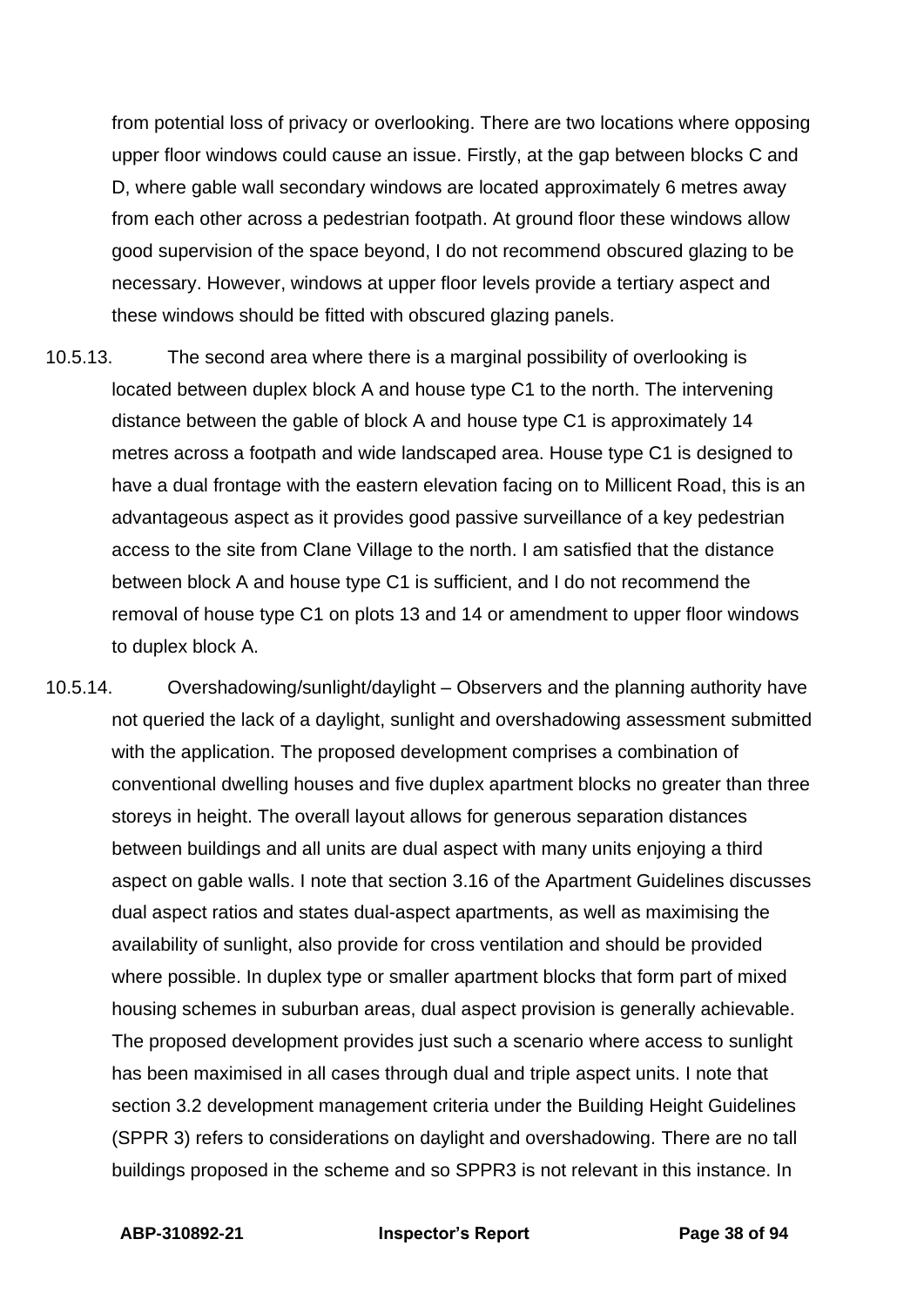addition, I note that the Kildare County Development Plan under section 17.2.5 refers to the use of BRE Guidelines in relation to site layout and planning where significant height is proposed close to existing development, this is not such a case. I find that the low-rise form, low scale massing and minimal three storey height of the proposed development is carefully modulated so as to maximise access to natural daylight, ventilation and views and minimises any overshadowing and loss of light. The requirement for a specific sunlight/daylight and overshadowing analysis for this development is neither warranted nor useful in this instance. I am satisfied that there is no requirement under the relevant guidelines to prepare such an analysis when it is clear that a conventional housing and duplex apartment scheme with separation distances between opposing first floor windows of greater than 22 metres in the vast majority of cases would clearly allow excellent levels of daylight/sunlight to penetrate habitable rooms and amenity spaces.

#### Existing Residential Amenity

- 10.5.15. I note that a number of observers have raised concerns about the overall development in terms of its density, quantum of units and traffic impacts. These are matters dealt with elsewhere in this report. However, there are no specific concerns from observers in relation to how the proposed development impacts directly on the residential amenity associated with their own properties. The planning authority raise no particular concern with regard to how the development interacts with its neighbours.
- 10.5.16. The proposed development will be constructed on a very large agricultural field south of Clane Village centre. There is a single residential property directly to the north of the site, with two others located across a private laneway. These three properties are located in excess of 22 metres from the rear elevations of proposed two storey houses, across intervening rear gardens and a mature hedgerow. I do not anticipate any issues from overlooking, overbearing appearance or overshadowing because the distances involved are so great. To the south along Millicent Road is a bungalow set on a large garden plot behind a mature hedgerow with the gable end of a two storey house set 15 metres northward, as above I anticipate no adverse residential amenity impacts at all. Lastly, across Millicent Road is located a relatively new development of semidetached and terraced houses, Hemingway Park. Given that over 25 metres separates the front elevation of houses at Hemingway Park and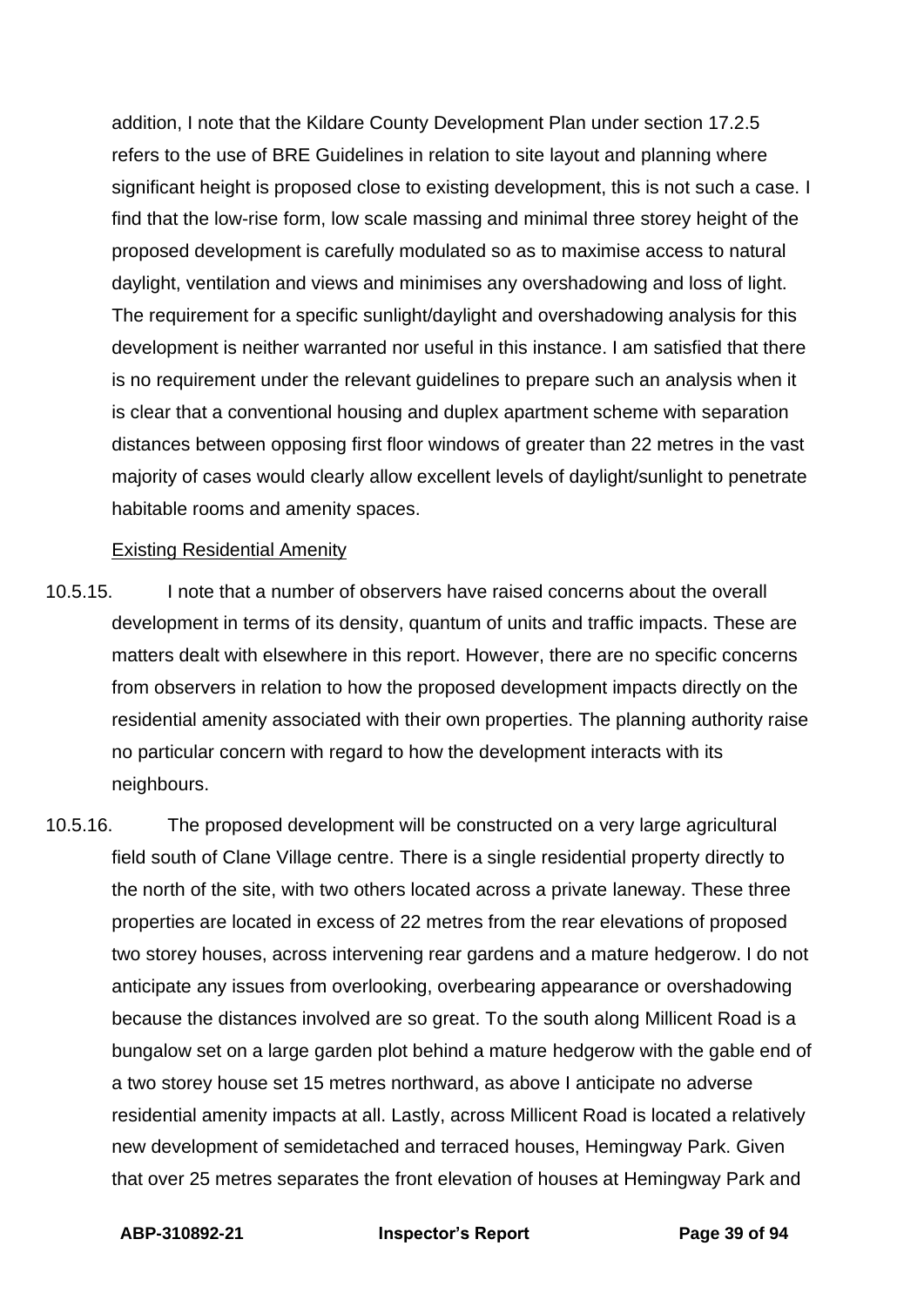proposed duplexes and a semidetached house across a public road, footpath and wide verge, I anticipate no adverse residential impacts of any type at this location. I find that there will be no adverse impacts in terms of overlooking and loss of privacy and this is due to the separation distances involved and the suburban context of the site. Neither does overbearing impact become a concern because along the site's northern and eastern boundary development has been designed to mirror what already exists across the street. Contextual elevations submitted with the application illustrate these points. Finally, because of the separation distances involved and the retention of mature hedgerow boundaries, any losses to daylight, direct sunlight or effects from overshadowing to existing residences are outside the scope of BRE/BS guidance that states such cases needn't be analysed. The proposed layout and design of the development is acceptable without amendment.

10.5.17. Given the foregoing, the reports and drawings prepared by the applicant and the views and observations expressed by the planning authority and observers, I am satisfied that the proposed development will provide an acceptable level of residential amenity for future occupants, subject to the minor alterations I recommend. In addition, the proposed development has been designed to preserve the residential amenities of nearby properties and will enhance the residential amenities associated with the existing houses in the area.

#### **Traffic and Transport**

- 10.6.1. The proposed development of 192 dwelling units will gain vehicular access directly from Millicent Road and provide a link street through to the Prosperous Road to the north. The development will provide junction improvements at Millicent Road and Hemingway Park together with a dedicated entrance to the GAA grounds and a new junction to the Prosperous Road. A total of 340 car parking spaces and 160 bicycle spaces are provided. The planning authority are broadly satisfied with these access arrangements and recommend some technical adjustments should permission be granted. Observers are very concerned about the existing traffic situation in Clane, the lack of useful public transport and that the proposed development would promote more car journeys.
- 10.6.2. In detail, the proposed development includes a Link Street from the R403 Prosperous Road to the L-2004 Millicent Road. A priority controlled junction is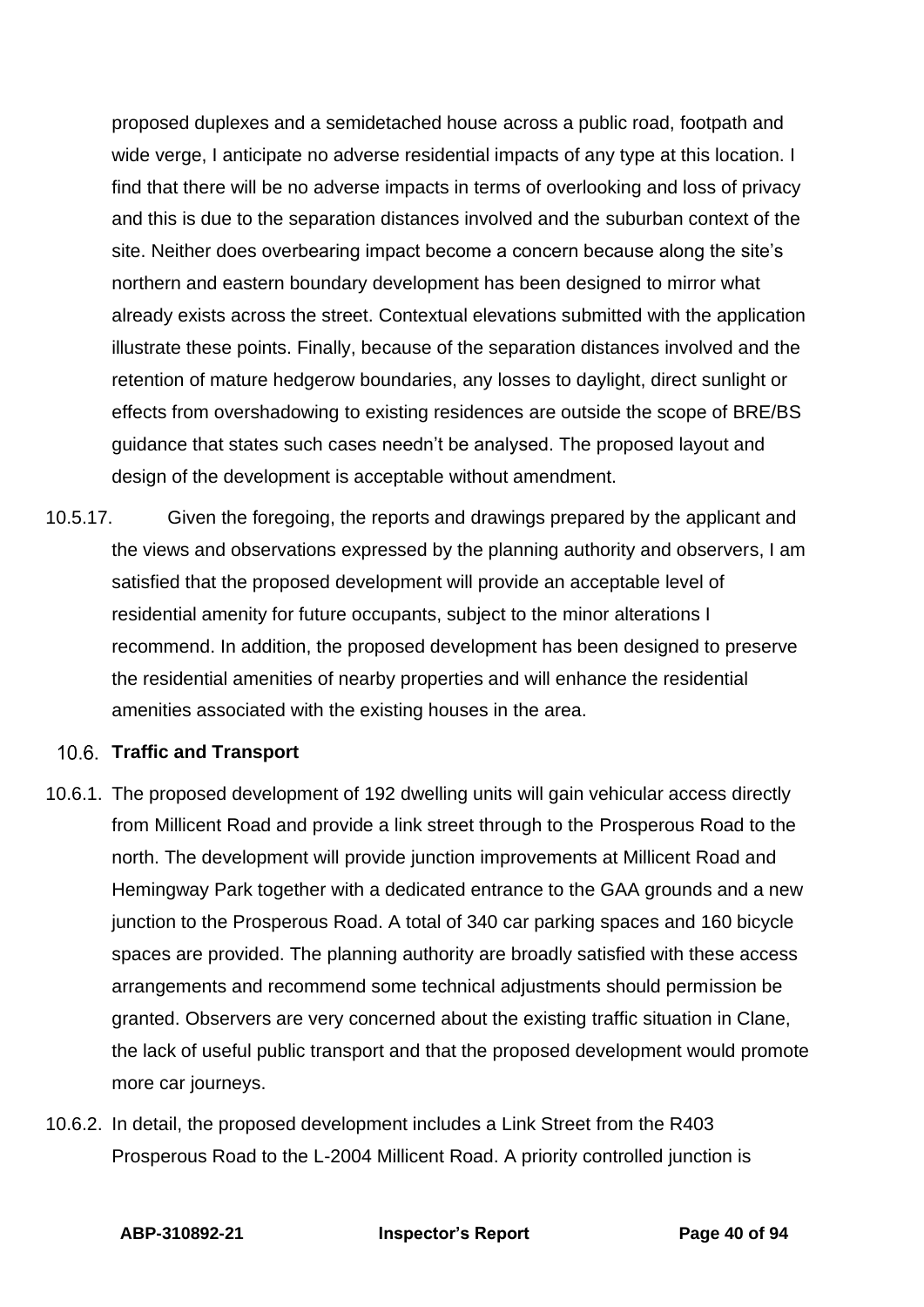proposed onto the R403 Prosperous Road and a four arm signalised junction is proposed at the Millicent Road L-2004. The link also includes a new access into the GAA Club and it is proposed to decommission the existing GAA access from the R403. The Link Street is a strategic connection that is identified in the LAP (Table 8.1, Map 8.1 and Map 13.1 refers). Dedicated pedestrian and cycle facilities are provided along the street and along the eastern side of the Millicent Road. I am satisfied that the street will enhance the urban street network within Clane and that it is in accordance with DMURS. I recommend that detailed design drawings for the junctions and safety audits are submitted to the PA for agreement prior to the commencement of works.

- 10.6.3. Parking The proposed development includes a total of 340 car parking spaces, 228 spaces for the 114 houses, 101 spaces for the 78 duplex units and 11 spaces for the créche. Table 17.9 of the Kildare County Development Plan sets out car parking standards for the county. The standards are 2 spaces per house, 1.25 spaces per apartment and in the case of a créche 1 space per 5 staff and 1 space per 10 children. This equates to a development plan requirement for 376 spaces. The CDP notes that other than 'residential' the standards are maximum standards. It also states that lower rates of parking may be appropriate at certain sites setting out criteria where this might arise and that the Council reserves the right to alter the requirements. The more recent Sustainable Urban Housing Apartments Guidelines 2018 (updated 2020) suggests that that at 'Peripheral and / or Less Accessible Urban Locations' such as this (Section 11.1 refers) that one car parking space per apartment, together with an element of visitor parking, such as one space for every 3-4 apartments (Section 4.22 refers) should generally be required.
- 10.6.4. The planning authority are satisfied that car parking arrangements are adequate but note the Roads, Transport and Public Safety Department of the Council recommends that permission should be refused. The Roads Report refers to a shortfall of car parking for duplex units (36 no. spaces) relative to the development plan standard and states that this is contrary to Objective MTO4.1 of the local area plan which relating to complying with the car parking standards in the development plan. The Report states that the proposed development will result in an endangerment of public safety due to (a) the direct frontage of residential development and open space onto a 50 kph road and (b) the hazard arising from the

**ABP-310892-21 Inspector's Report Page 41 of 94**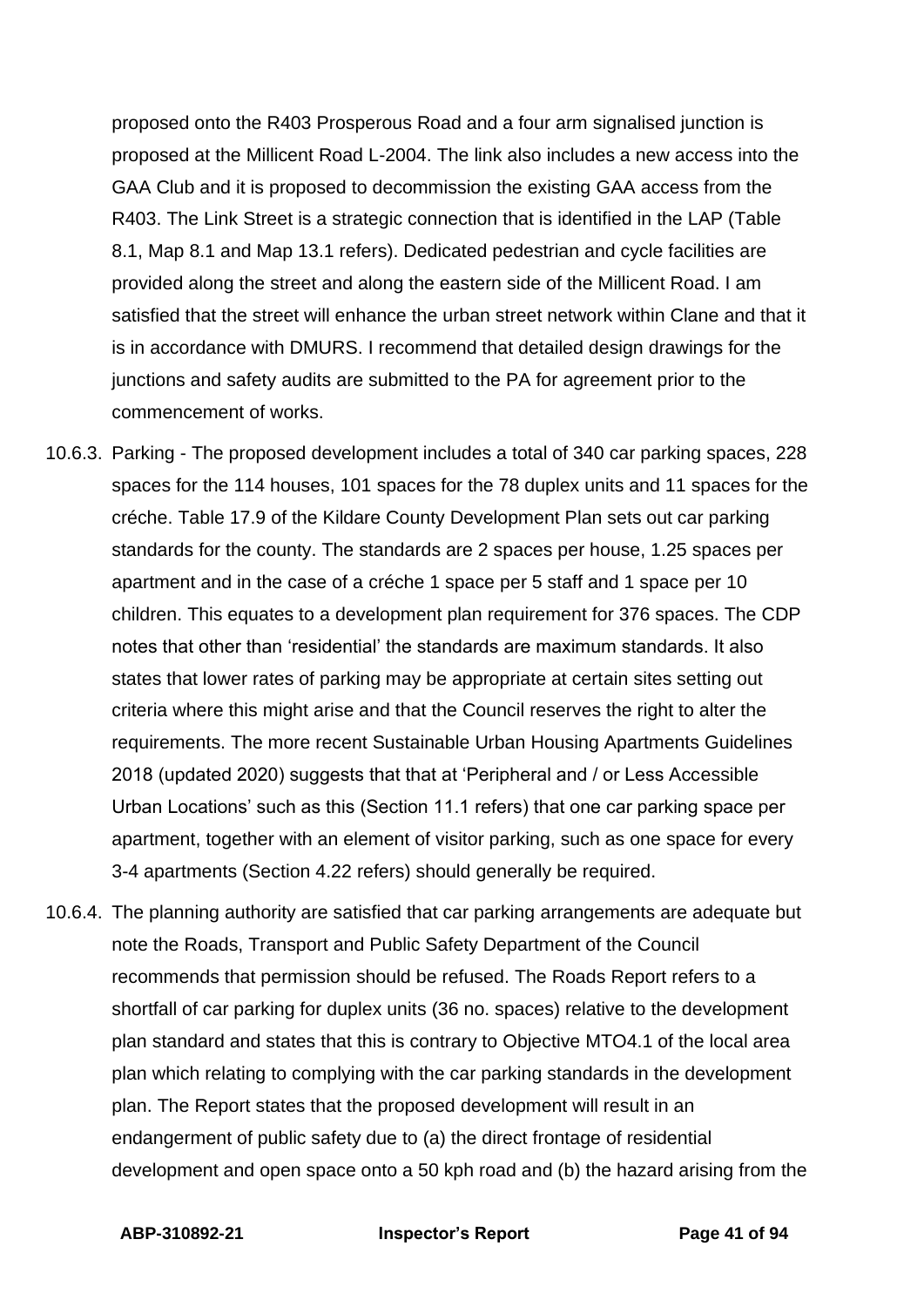reduced car parking provision and resulting unauthorised parking along a 50 kph road. The Report also states that the location of car parking associated with houses 132 to 135 facing onto and accessing directly onto the L2004 Millicent Road (speed limit 50 kph) represents an endangerment of public health by reason of traffic hazard and an obstruction of road users. It is recommended that permission is refused on this basis. The Report states that the seven road junctions proposed along the length of the 'Road Objective' represents an impediment to the distributor road function and capacity of the road.

- 10.6.5. The Design Manual for Urban Roads and Street is the relevant street design document for urban areas (within the 50 kph speed zone). Section 2.2 refers to a shift away from conventional roads based design solutions towards a more integrated model of street design that incorporates elements of urban design and landscaping. Section 2.2.1 identifies connectivity, enclosure, active frontage and pedestrian activity as key characteristics of sustainable urban neighbourhoods. I am satisfied that the proposed roads layout is generally in accordance with the principles of DMURS. The provision of direct frontage onto the link street and Millicent Road is consistent with DMURS guidance. I would accept that the car parking spaces associated with dwellings no. 132-135 have limited visibility on approach from the south due to the presence of a hedgerow along the shared southern site boundary that that this coupled with their location at the edge of the built up area could result in a traffic hazard. I recommend that the in-curtilage spaces are omitted and replaced with a shared bay of up to 6 no. parallel parking spaces. This can be addressed by condition. The use of junction off sets along the link street is also in keeping with the traffic calming measure detailed in Section 4.4.7 of DMURS. While I accept that the route may have an important traffic function within the Clane area, I would not concur with the view that it should be designed as a distributor road and to cater for through traffic at the expense of creating an integrated street environment. This approach would diminish residential amenity within the scheme and contravene the guidance set out in DMURS.
- 10.6.6. In relation to car parking, the proposed houses and créche meet the car parking standard in Table 17.9 of the KCDP, while the duplex units meet the standards set out in the Apartment Guidelines. I consider this approach to be reasonable and to be in accordance with national guidance. I do not concur with the view that this would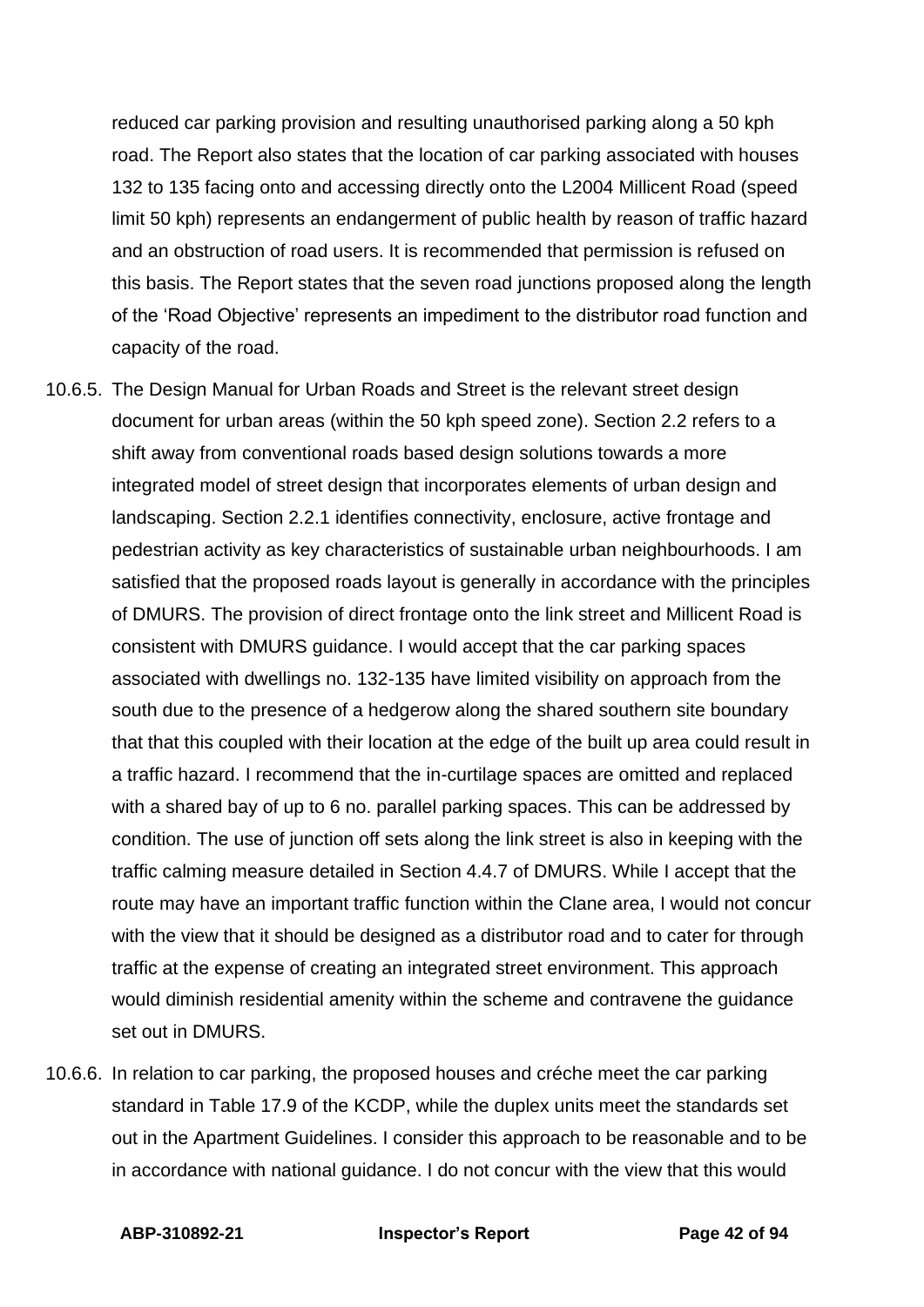be in contravention of Objective MTO4.1 of the Clane LAP or the KCDP standards. The KCDP offers a level of flexibility in relation to the car parking standards set out in Table 17.9. I consider that the rate of provision overall would not represent a material deviation from these standards.

- 10.6.7. A total of 160 bicycle parking spaces are proposed, a combination of long stay and short stay spaces. 144 spaces are provided for the duplex units. The TTA states that the level of provision is higher than the development plan standard (Table 17.10) and that it represents a good compromise between the development plan standard and the standards set out in the Apartment Guidelines. I consider the approach to cycle parking to be reasonable having regard to the site's locational context.
- 10.6.8. Traffic Assessment Observers have raised concerns in relation to the impact of traffic from the development on the local road network. The application is accompanied by a Transportation Assessment. The methodology used in the assessment is acceptable and generally in accordance with the TII Traffic Assessment Guidelines 2014 and the Institute of Highways and Transportation Guidelines for Traffic Impact Assessments. The impact of the proposed development on the signalised junction at the intersection of Main Street (R407) and Prosperous Road (R403); on the priority controlled junction at Main Street (R407) and Millicent Road and on the proposed junctions onto Prosperous Road (priority controlled) and Millicent Road (signalised) is considered. Traffic counts were undertaken at all four locations in September 2019. The surveys reflect a pre-COVID situation and on this basis are considered to provide a good indication of baseline traffic. Trip rates from the proposed development and for committed development in the Hemingway development to the east are calculated using the TII approved TRICS Database. The impact of diversions arising from the proposed Link Street is also considered. An Opening Year of 2021 and future years of 2026 (+5 years) and 2036 (+15 years) are considered.
- 10.6.9. Preliminary analysis indicates that the proposed development would result in a slight reduction of traffic volumes at the Prosperous Road / Main Street junction (2.2% am peak and 4.25% pm peak) and at the Millicent Road / Main Street junction (1.32% am peak and 2.59% pm peak). Detailed modelling was not undertaken for the Prosperous Road / Main Street junction or the Millicent Road / Main Street junction as the preliminary assessment indicated that the proposed development would not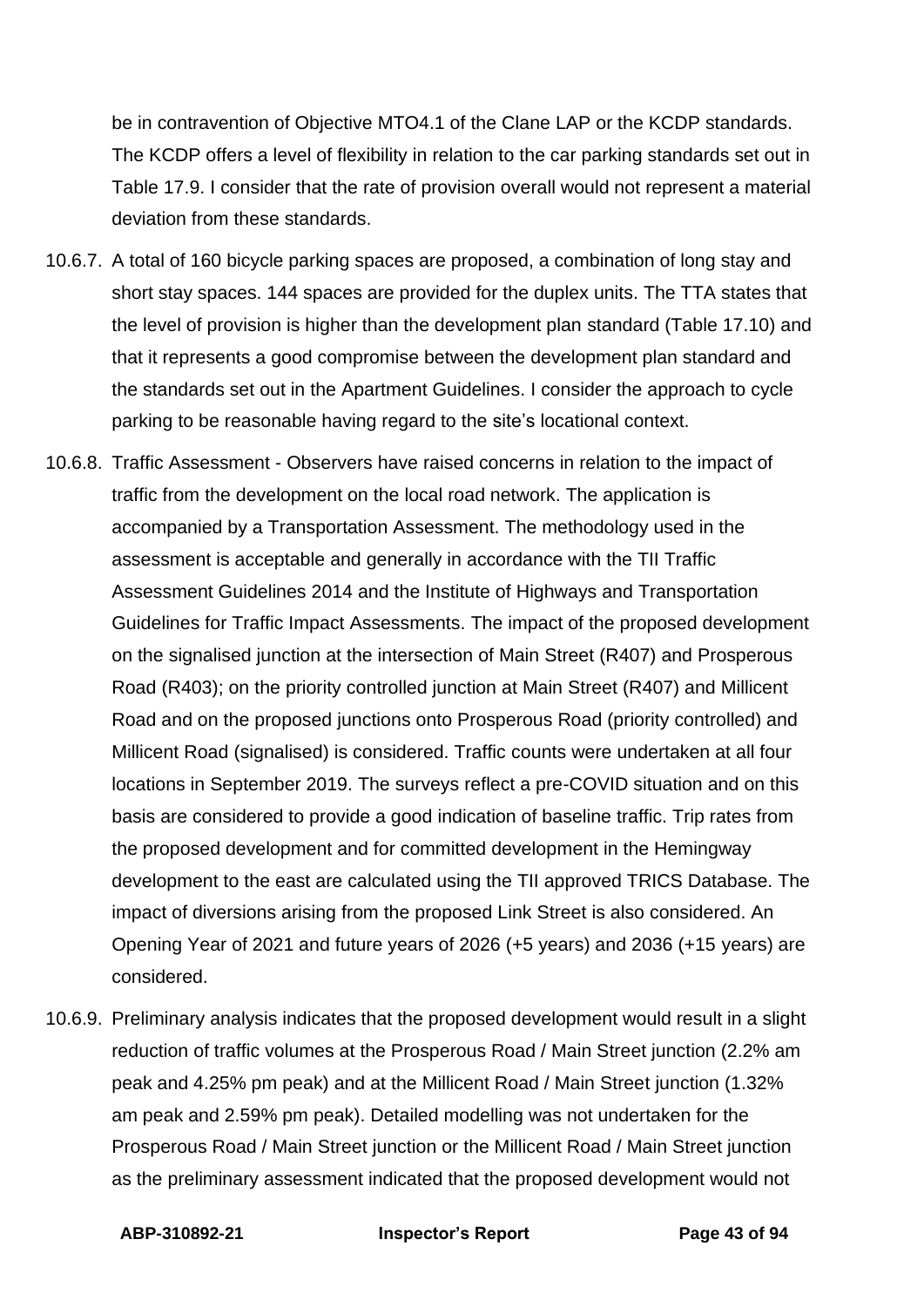result in a material increase in traffic at these junctions (+5%). This approach is in accordance with the TII guidance. Detailed modelling of the proposed junctions onto the R403 and L-2004 has been carried out. The assessment of both junctions indicates that the junctions will operate with significant reserve capacity in all design years modelled. I am satisfied that the submitted traffic assessment is robust and that it accords with relevant national guidance. The assessment demonstrates that the impact of the proposed development on the local traffic network would be marginally positive.

- 10.6.10. Construction Traffic The submitted Construction and Environmental Management Plan states that a detailed CEMP to include a Traffic Management Plan will be submitted to the PA for agreement prior to the commencement of development. I would note that the volume of traffic during construction will be lower than that generated during the operational phase and that any impacts arising will be temporary in nature. I am satisfied that impacts can be satisfactorily addressed through the implementation of a Traffic Management Plan. This can be satisfactorily addressed by way of condition.
- 10.6.11. Traffic and Transport Conclusion The concerns voiced by observers with regard to the general traffic scenario around Clane is a much broader issue not solved or exacerbated by the proposed development. The proposed development will increase permeability in and around the Village centre and provide safer crossing opportunities for pedestrians where they do not currently exist. On balance, the proposed development is located at a well-served suburban location close to a variety of amenities and facilities, such as schools, playing pitches and the commercial/retail centres of the Village. Current public transport options are limited to low frequency bus services but these can only improve with increased densities and patronage. In addition, there are good cycle and pedestrian facilities proposed int eh development and this should encourage other network improvements in the area. The proposed development will add significant improvements to the public realm in this respect. It is inevitable that traffic in all forms will increase as more housing comes on stream. However, I am satisfied that most of the ingredients are in place to encourage existing and future residents to increase modal shift away from car use to more sustainable modes of transport and this can be achieved by the preparation of a mobility management plan and car parking strategy.

**ABP-310892-21 Inspector's Report Page 44 of 94**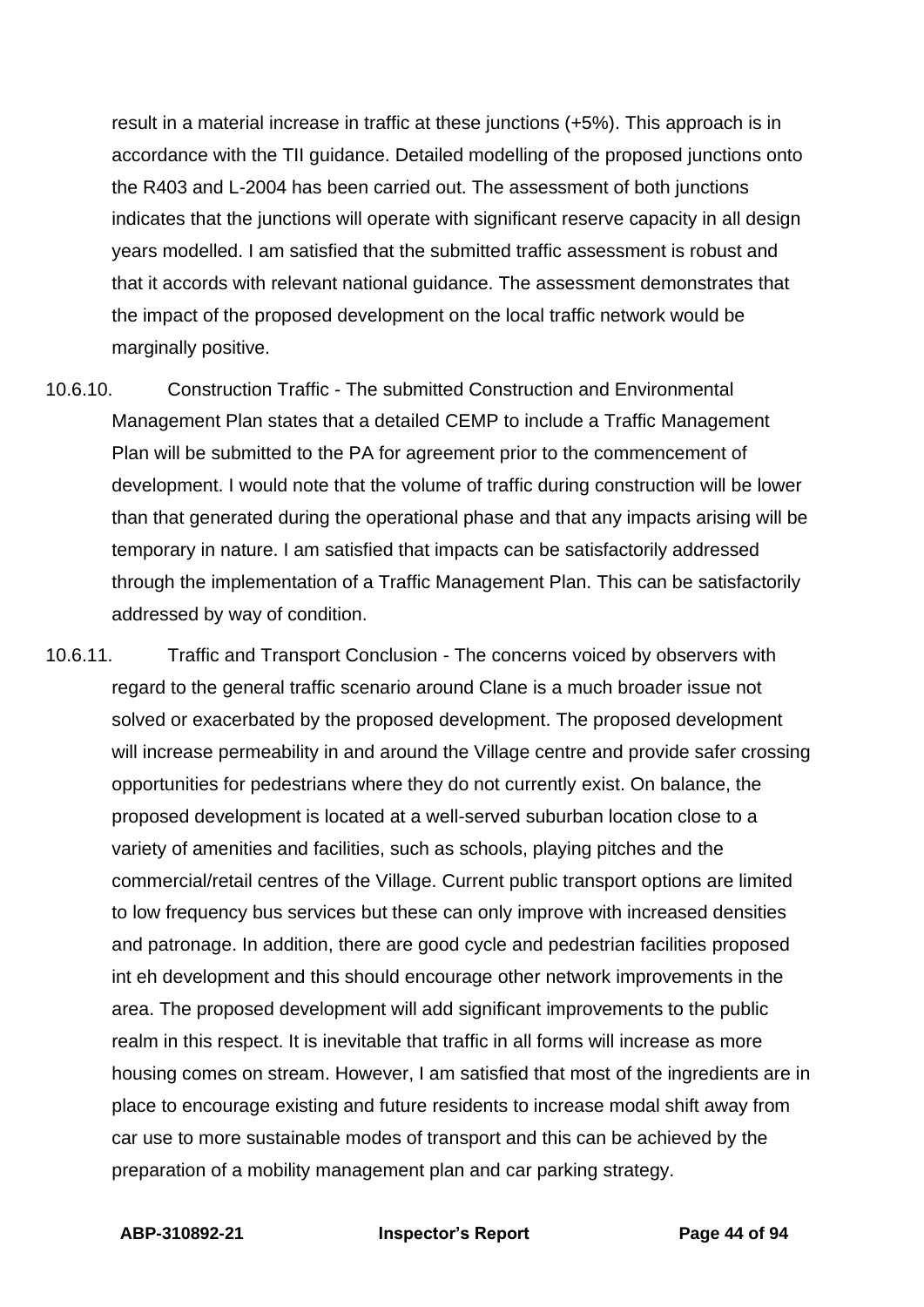#### **Infrastructure**

- 10.7.1. The applicant has prepared an Infrastructure Design Report and a Site Specific Flood Risk Assessment, as well as detailed infrastructure drawings to support the application. I deal with infrastructure aspects of the proposal such as drainage, flood risk and water services over the following sections:
- 10.7.2. Drainage The Infrastructure Design Report submitted with the application outlines in detail the surface water management strategy proposed for the site. The report explains that drainage ditches on the eastern side of the site were piped during the construction of the footpath along Millicent Rd by Kildare County Council. A drainage ditch running along northern site boundary has been partially culverted and generally takes the surface water runoff from the Prosperous Road. Approximately 550m of a 1500mm diameter overflow culvert was constructed as part of the Butterstream Flood Alleviation Works by Kildare County Council back in 2011 and it crosses under the proposed access road before discharging back to the original Butterstream channel. It is proposed to discharge attenuated surface water flows from the proposed development to the Butterstream via this culvert under the access road. The surface water management for the proposed development is designed to comply with the Greater Dublin Strategic Drainage Study (GDSDS) policies and guidelines and the requirements of Kildare County Council. The proposal includes SuDS and surface water attenuation storage. The planning authority raise no objection to the proposed surface water management strategy subject to the attachment of conditions that I consider to be of a standard and technical nature.
- 10.7.3. I note that the submission from IFI and a third party suggest that it would be preferable if outfall was to an open watercourse channel as it will be more difficult to identify pollution where outfall is via a culvert. I consider that the risk of pollution from a development of the nature proposed is relatively low (risk of hydrocarbons from roads / parking areas entering the system) and that the surface water system includes sufficient measures to remove potential pollutants (bypass interceptor).
- 10.7.4. Flood Risk the applicant has prepared a site-specific Flood Risk Assessment, the majority of the site is located in flood zone C, however, the proposed link street crosses an area identified as flood zone A and B. The Planning System and Flood Risk Management – Guidelines classify residential development and emergency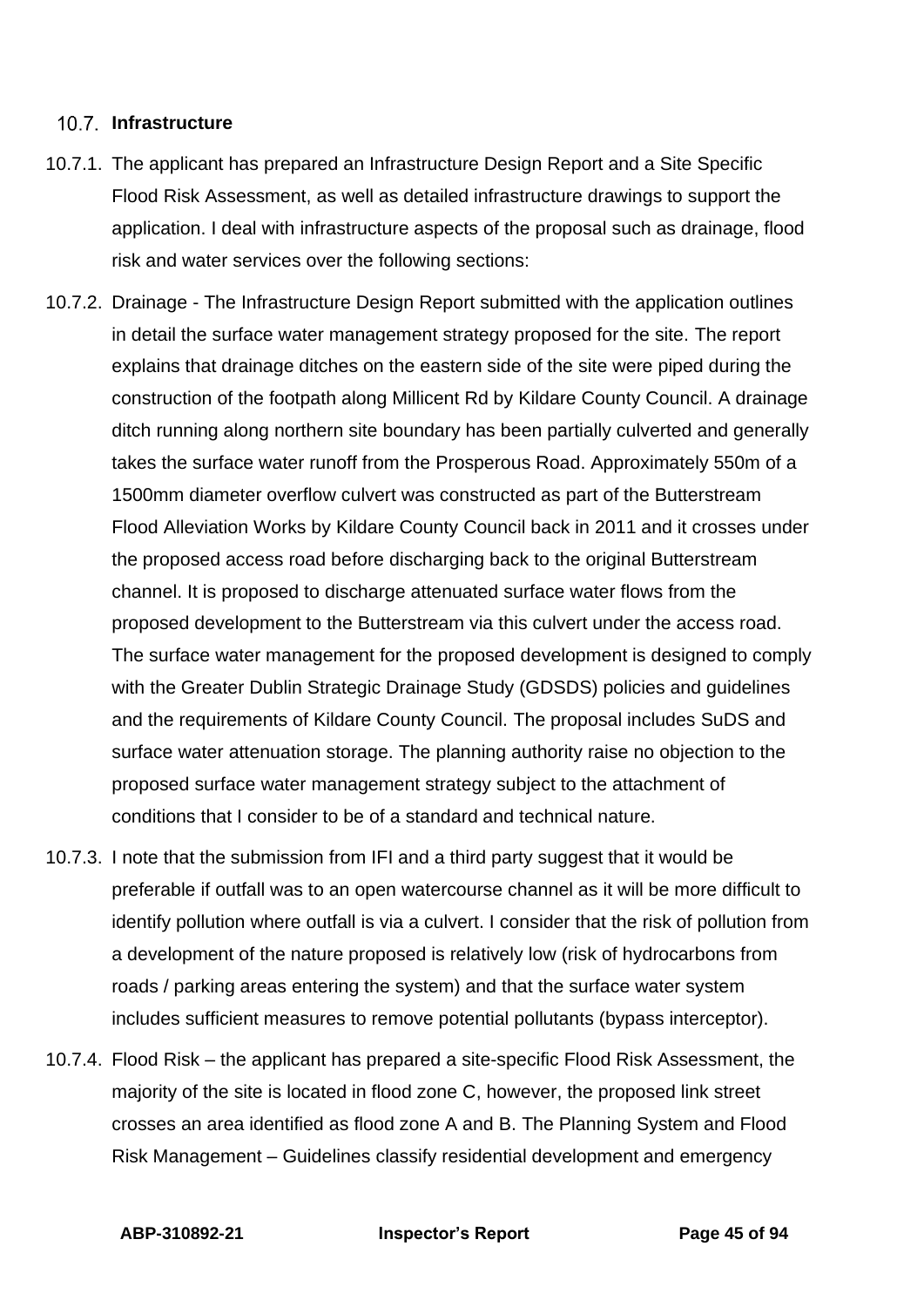access / egress points as highly vulnerable development classes (Table 3.1) and indicate that such development can only be considered in Flood Zone A or B, where it meets the criteria of the Development Management Justification Test (in Chapter 5). A justification test has been carried out. The applicant's report concludes that:

- Proposed residential development is appropriate for the site's flood zone category.
- The sequential approach outlined in Planning System and Flood Risk Management Guidelines has been adhered to.
- A conservative approach has been undertaken even though the majority of the proposed site including all residential dwellings was found to be in Flood Zone C.
- The proposed Link Street passed the Justification Test in accordance with Box 5.1 of the Guidelines.
- Compensatory flood storage is provided for the minor extent of existing 1% AEP displaced by the Link Street at the Prosperous Road end.
- The proposed development will not increase run-off rates when compared with the existing site and satisfies the requirement of the SSFRA to not increase flooding.
- The proposed development is considered to have the required level of flood protection up to and including the 1% AEP storm event.
- 10.7.5. I am satisfied on the basis of the submitted information and in particular the SSFRA that the proposed development passes the Development Management Justification Test and that the level of residual risk to the proposed development from flooding is low, having regard to the location of the dwellings, créche and open spaces within Flood Zone C (low risk). I am satisfied having regard to the proposal to provide compensatory storage that there would be no increase in flood risk at other locations. While a section of the proposed access road is within Flood A/B I am satisfied that there is an alternative access route into the site in the event of a flood event.
- 10.7.6. Water Services The site can be facilitated by water services infrastructure and the planning authority and Irish Water have confirmed this. In this respect, IW have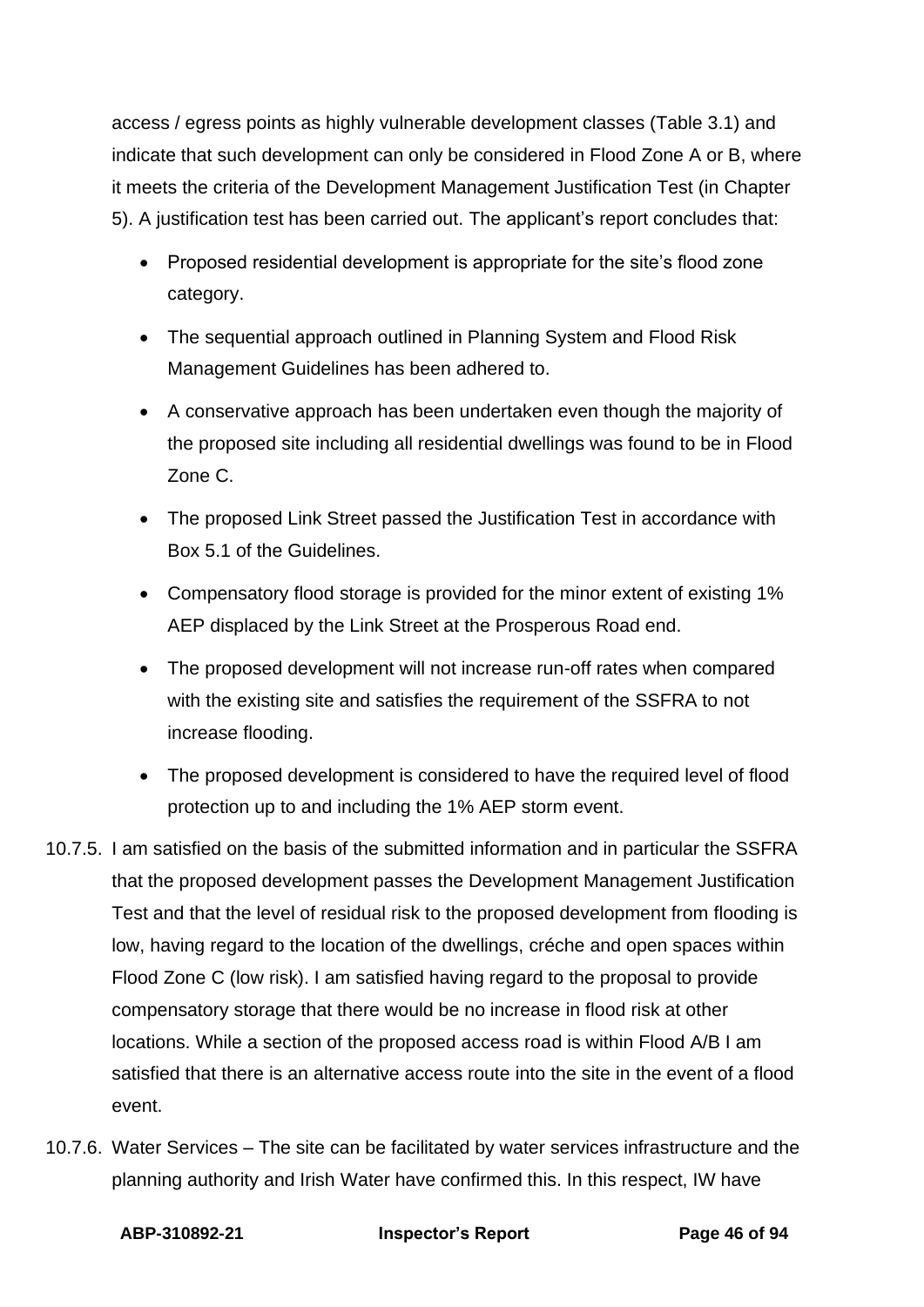stated that wastewater services upgrade works are required; a project is underway to relieve capacity constraints in Clane (Upper Liffey Valley Sewerage Scheme Contract 2B – ULVSS). It is expected connection(s) for this development can be facilitated on completion of this project which is scheduled for end of 2021/2022 (subject to change). On the basis that this work is substantially completed and that there is sufficient certainty in relation to the timeframe for completion I consider that a refusal of permission would not be warranted on the basis of prematurity.

10.7.7. To facilitate water connections, the following upsizing works will be required to be carried out by the developer:

> • Approx. 370m of existing 125mm uPVC main to be upsized to 200mm ID on the R403.

• Approx. 440m of existing 150mm uPVC main to be upsized to 200mm ID from the junction of L1023 / R407 (Manzors) to the roundabout outside Tesco.

• Approx. 50m of existing 100mm uPVC to be upsized to 225mm ID from the roundabout outside Tesco towards the Westgrove Hotel.

10.7.8. The developer will be required to wholly fund the upgrade works which would be carried out by Irish Water and IW note that any consents required will be the responsibility of the applicant. The submitted Infrastructure Design Report notes the works required and issues are not raised. I note that the sections of network referenced by IW are contained within the public road network. On this basis I am satisfied that the necessary upgrades can be undertaken without planning or third party consents and that a refusal of permission would not, therefore, be warranted on this basis. I am satisfied that there are no significant water services issues that cannot be addressed by an appropriate condition.

### **Ecology**

10.8.1. The applicant has submitted an Ecological Impact Assessment, prepared by BioSphere Environmental Services and dated July 2021. A systematic walk-over survey of the site was conducted on 9 July 2021 to supplement data already collected in earlier surveys conducted by Scott Cawley in 2019. The Ecological Impact Assessment includes habit surveys, terrestrial mammal surveys (ex. bats), bat survey and breeding bird surveys.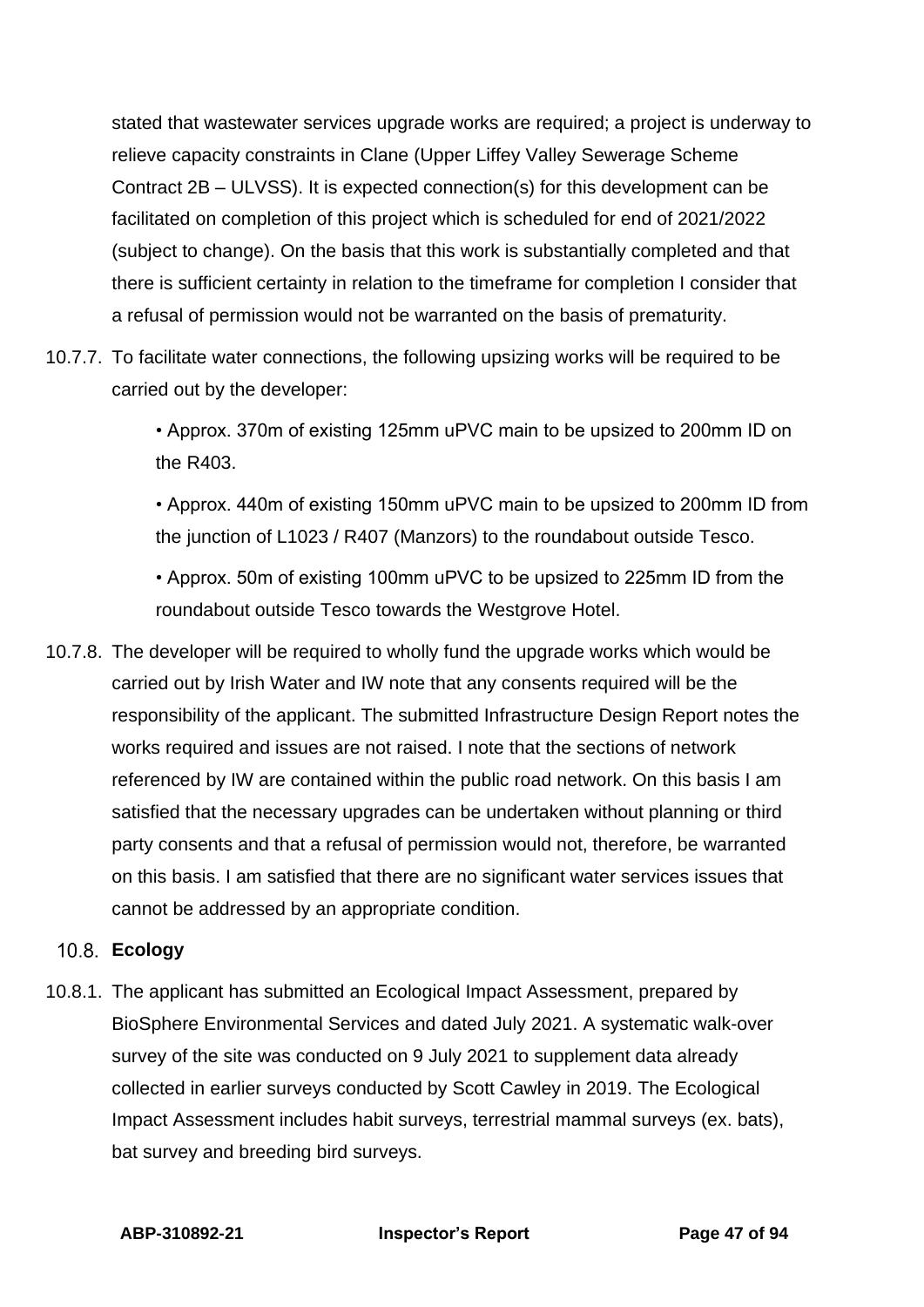- 10.8.2. A submission was received from Inland Fisheries Ireland, a prescribed body, that notes the site is in the catchment of the Butterstream River and adjacent to the River Liffey (salmonid rivers). The submission states that comprehensive surface water management measures (GDSDS study recommendations) must be implemented at construction and operation stage to prevent pollutions to the surface waters. The submission notes IFI policy to maintain watercourses in an open natural state in order to prevent habitat loss and preserve and enhance biological diversity and aid in pollution detection. The opportunity to open up culverted sections of the Butterstream is noted.
- 10.8.3. The site is not within or immediately adjacent to any European or nationally designated sites. The potential for impacts on European sites is considered separately in Section 13.0 below Appropriate Assessment.
- 10.8.4. The site is dominated by arable crops and includes areas of dry meadow and grassy verges, hedgerows, treelines, scrub and buildings and artificial surfaces. The Butterstream River (culverted) runs from west to east in the northern section of the site (main channel culvert and overflow culvert) before entering the open river channel to the immediate east of the site. The Butterstream River is a tributary of the River Liffey and enters this watercourse c. 1 km downstream. There are culverted drainage ditches along the northern boundary to Prosperous Road and eastern boundary to Millicent Road. No Annex II plant species or species protected through their inclusion within the Flora (Protection) Order 2015 were recorded during the field surveys. No third schedule non-native invasive species were recorded during surveys. Habitats within the site provide suitable foraging and commuting habitat for badger and there is some (limited) suitable foraging habitat for hedgehog, pine martin and red squirrel. No evidence of these species was found during survey. It is considered that badger and hedgehog could use the site but that red squirrel and pine martin are unlikely to. There are no over-ground water bodies within the site and due to the small and culverted nature of watercourses and ditches it is considered unlikely that the site is used by otters. No signs of non-native invasive mammals were identified. A range of common bird species were noted using the site for foraging and breeding purposes during the breeding bird survey undertaken in June 2019. No nests were observed; however, the site is likely to be used for breeding by various species. The habitats within and adjacent to the site are considered to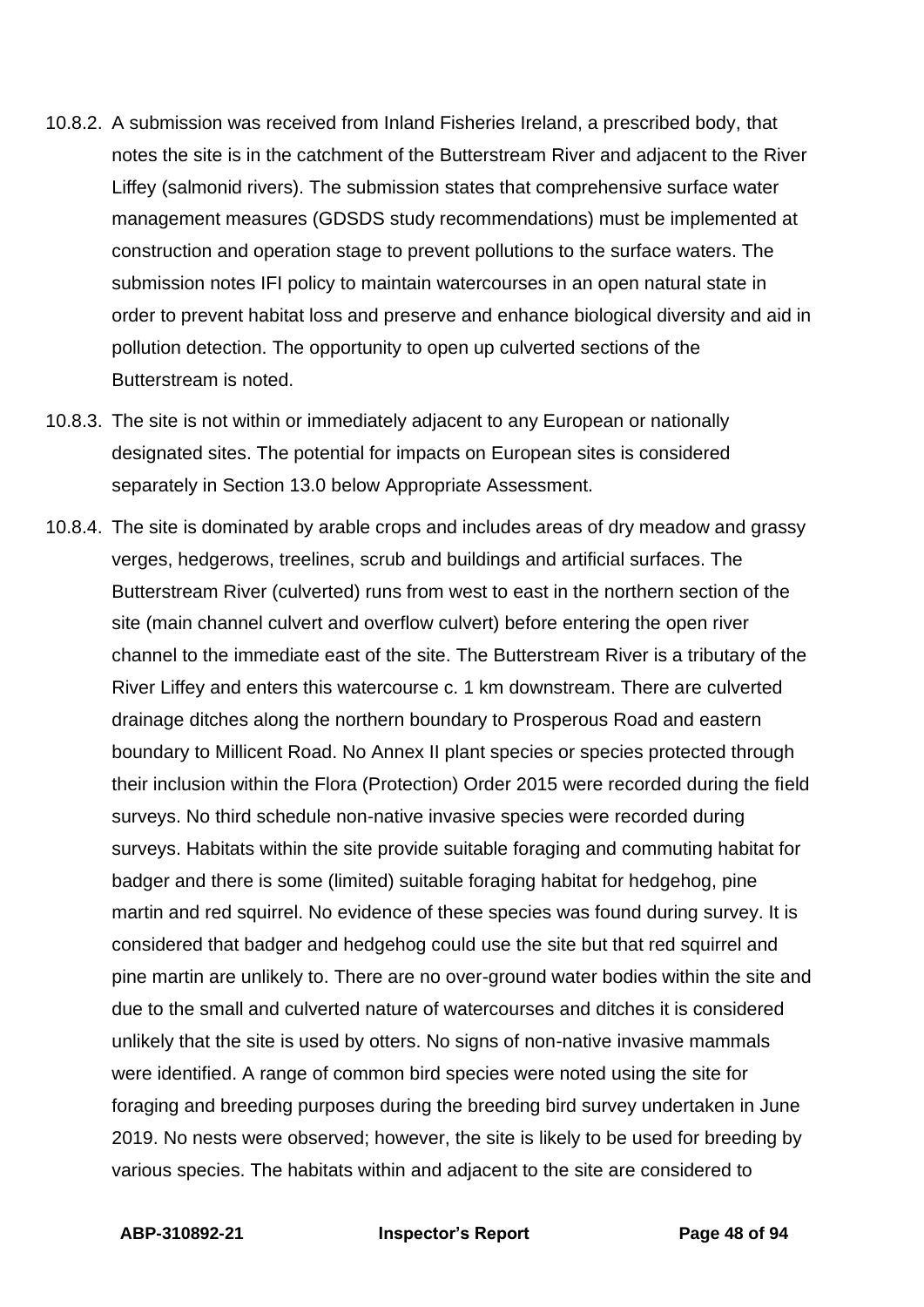provide good commuting and foraging routes for bats. A bat survey in June 2019 recorded three common species of bat: Leisler's bat, common pipistrelle and soprano pipistrelle foraging and commuting within the lands. The activity was focused along the treeline in the north of the site and the treeline in the south west.

- 10.8.5. The site is considered to have the potential for ecological receptors of local importance and high ecological value. The assessment states that the proposed development has no potential to affect surface water quality or the ecology of the adjacent waterbodies. In this regard it is noted that surface water systems are designed in accordance with the principles of SUDS and that there will be no works (e.g. piling or blasting) that may affect groundwater and groundwater terrestrial habitats. The submitted Construction and Environmental Management Plan includes specific measures to mitigate risks to the water environment (inc. groundwater) during the construction phase. I note an inactive quarry lake located over 100 metres to the south west of the site and having regard to the conclusions of the ecological impact assessment I am satisfied that the potential for impacts on this lake can reasonably be excluded. There is no connection to this lake via the surface water system and ground water impacts can be excluded given the ground condition and nature of works proposed.
- 10.8.6. Section 6 of the Ecological Impact Assessment sets out mitigation and enhancement measures designed to avoid or minimise impacts on the receiving terrestrial environment (summarised in Table 4). This includes measures to protect tree lines, seasonal vegetation clearance, surveys prior to felling, pre-construction checks for badger and use of directional lighting to avoid light spill. I consider that the mitigation and / or enhancement measures are comprehensive and represent effective control measures to protect the receiving environment. I accept the conclusion that subject to the implementation of the mitigation measures no significant residual ecological effects are predicted, either alone or in combination with other projects in the area.
- 10.8.7. In relation to the potential to open up existing culverts of the Butterstream River in the northern section of the site I note that the main channel and overflow culverts that run underground at this location are part of a wider flood alleviation scheme undertaken in 2011 to address flooding incidence on lands to the west of the site. While I acknowledge the ecological benefits of opening culverts, I consider that any proposal to alter or remove this culvert could have wider flood risk implications for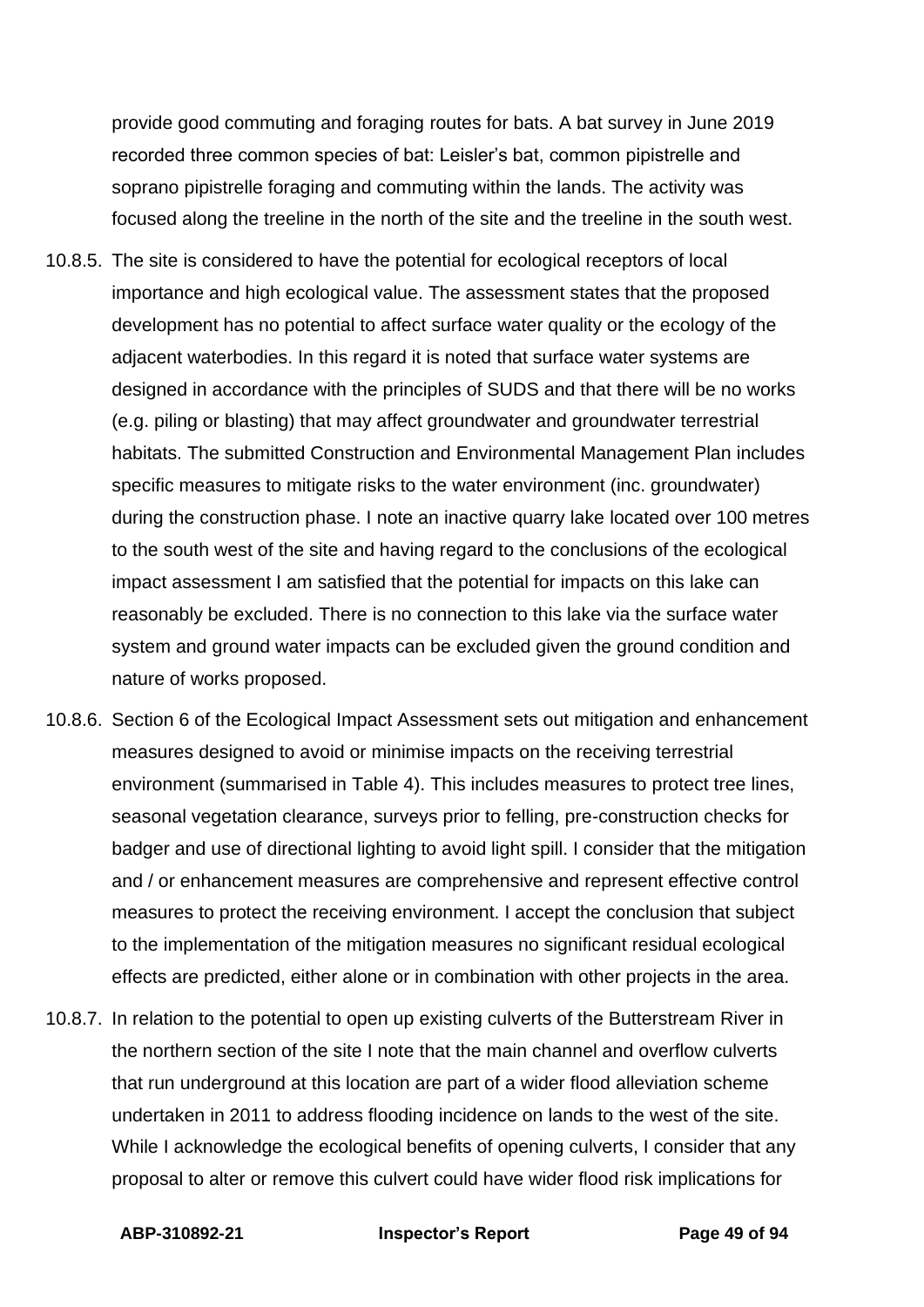the area and that this would need to be considered as part of a review of the wider flood alleviation scheme.

### **Other Matters**

- 10.9.1. Archaeology and Built Heritage I refer the Board to the Cultural Heritage Assessment Report submitted by the applicant. The current site is located immediately outside of the south western extent of the Zone of Archaeological Potential associated with the Historic Town of Clane. There is a historic Wayside Cross Base (RPS Ref. B14-067) immediately east of the proposed development (within the site boundary) in the grass margin along Millicent Road. A modern cross was inserted in into the base in 1999. Geophysical survey and Archaeological Testing (Licence Ref. 19E0768) has been undertaken within the site. No artefacts of archaeological or historical interest were recorded. The Cultural Heritage Assessment Report proposes archaeological monitoring of ground works under licence, and measures to protect the wayside cross and base. I am satisfied that the matters raised can be satisfactorily addressed by way of condition.
- 10.9.2. Social and Affordable Housing The applicant has submitted proposals for transfer of 10% of the proposed units to the planning authority. The PA note the transfer of 19 units, a combination of 7 three bed units (type C), 6 two bed duplex units (Block D) and 6 three bed duplex units (also in Block D) and recommended conditions. The standard Part V requirement of 10% was applicable at the time that the application was lodged. I note that the recent Review of Part V of the Planning and Development Act published by the Department of Housing, Local Government and Heritage, examined the implications for overall housing supply, of increasing the 10% social housing requirement, that had applied since September 2015 to all new housing developments, to 20% (or above). I anticipate that full compliance with any changes to Part V of the PDA 2000 can be addressed by a suitable condition that requires further agreement between developer and planning authority.
- 10.9.3. Childcare facilities The proposed créche has a stated floor area of 160sq.m with capacity for 26 children. The proposed childcare facility meets the requirement of the Clane LAP. The submission from the PA suggest that childcare provision should meet the 20 space per 75 unit standard in the Childcare Guidelines and question the location of the creche within Block B. I am satisfied that the rate of provision is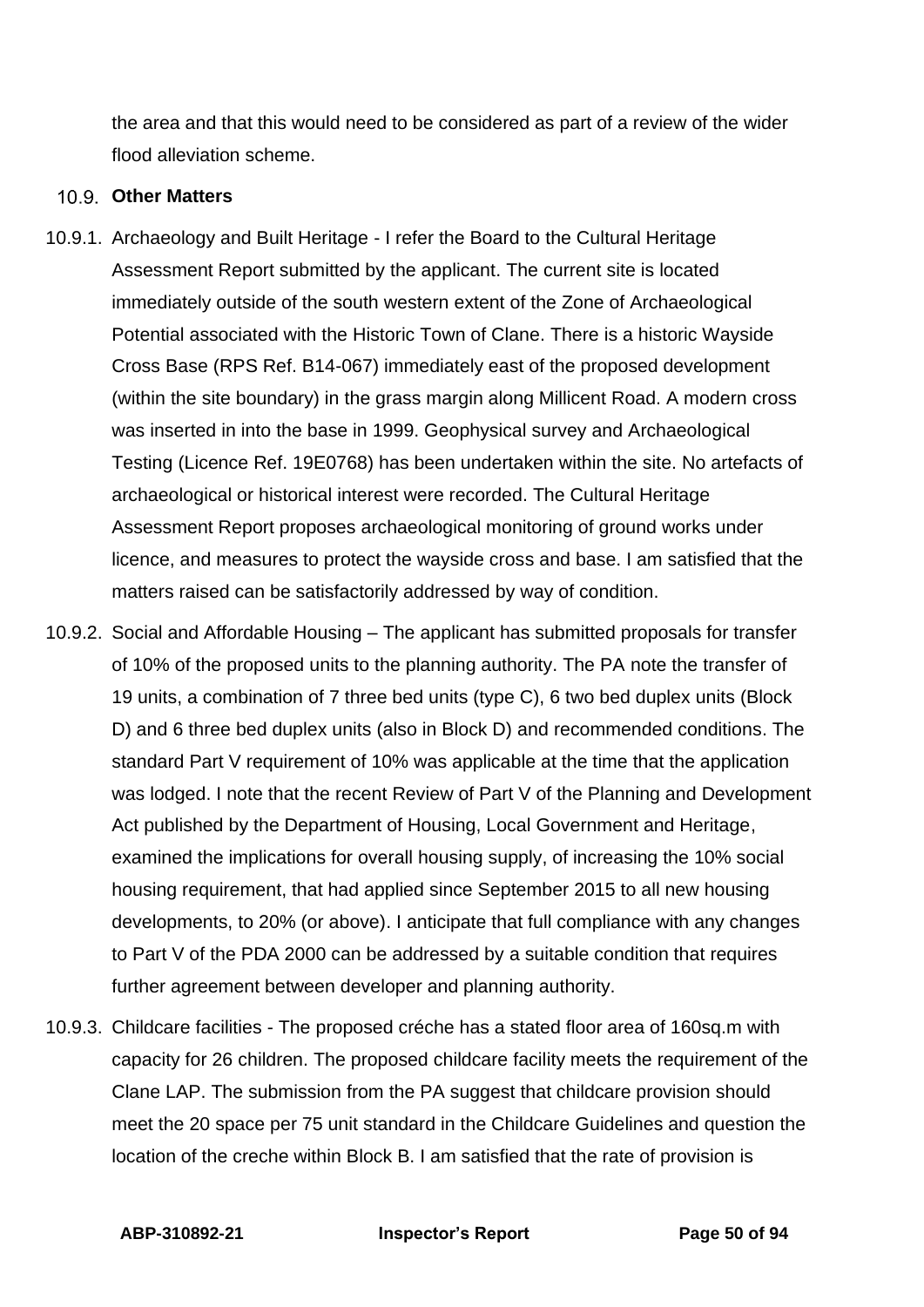acceptable by reference to the Childcare Facilities Guidelines (Appendix 2) and the Local Area Plan. I am also satisfied that the location of the creche within Block B is acceptable and I recommend no changes to the design and layout of the scheme.

- 10.9.4. Recent Section 28 Guidelines The new guidelines are brief and concern the regulation of commercial institutional investment in certain housing developments of five or more houses and/or duplex units but not those schemes that have 'build-torent' status. The Regulation of Commercial Institutional Investment in Housing May 2021 Guidelines for Planning Authorities, enables planning authorities and An Bord Pleanála to attach planning conditions that a require a legal agreement controlling the occupation of units to individual purchasers, i.e. those not being a corporate entity, and, those eligible for the occupation of social and/or affordable housing, including cost rental housing. In the context of the current planning application that comprises a mixture of houses and apartments/duplexes it is appropriate to attach the relevant condition advised by the recently published guidelines.
- 10.9.5. Letters of support I note that the proposed development is supported by Clane GAA, Scoil Bride and Scoil Mhuire. In the context of Clane GAA, it is stated that the proposed development will assist with safe access and egress from the club, provide many public realm improvements and assist with the overall growth of the club. Scoil Bride note the availability of school places in many of their classes and Scoil Mhuire recognise the assistance of the developer in their own school improvements and general improvements to walking and cycling facilities in the area.

# 11.0 **Screening for Environmental Impact Assessment**

11.1.1. The site is an urban brownfield site (zoned Objective C, New Residential, to 'provide for new residential development', Objective F 'Open Space and Amenity', to 'protect and provide for open space, amenity and recreation', Objective B 'Existing Residential/Infill, to 'protect and enhance the amenity of established residential communities and promote sustainable intensification') located within an existing urban area comprising a combination of houses and duplex units. The site comprises agricultural lands. The proposed development relates to the construction of 192 units in a combination of apartments and houses up to three storeys in height.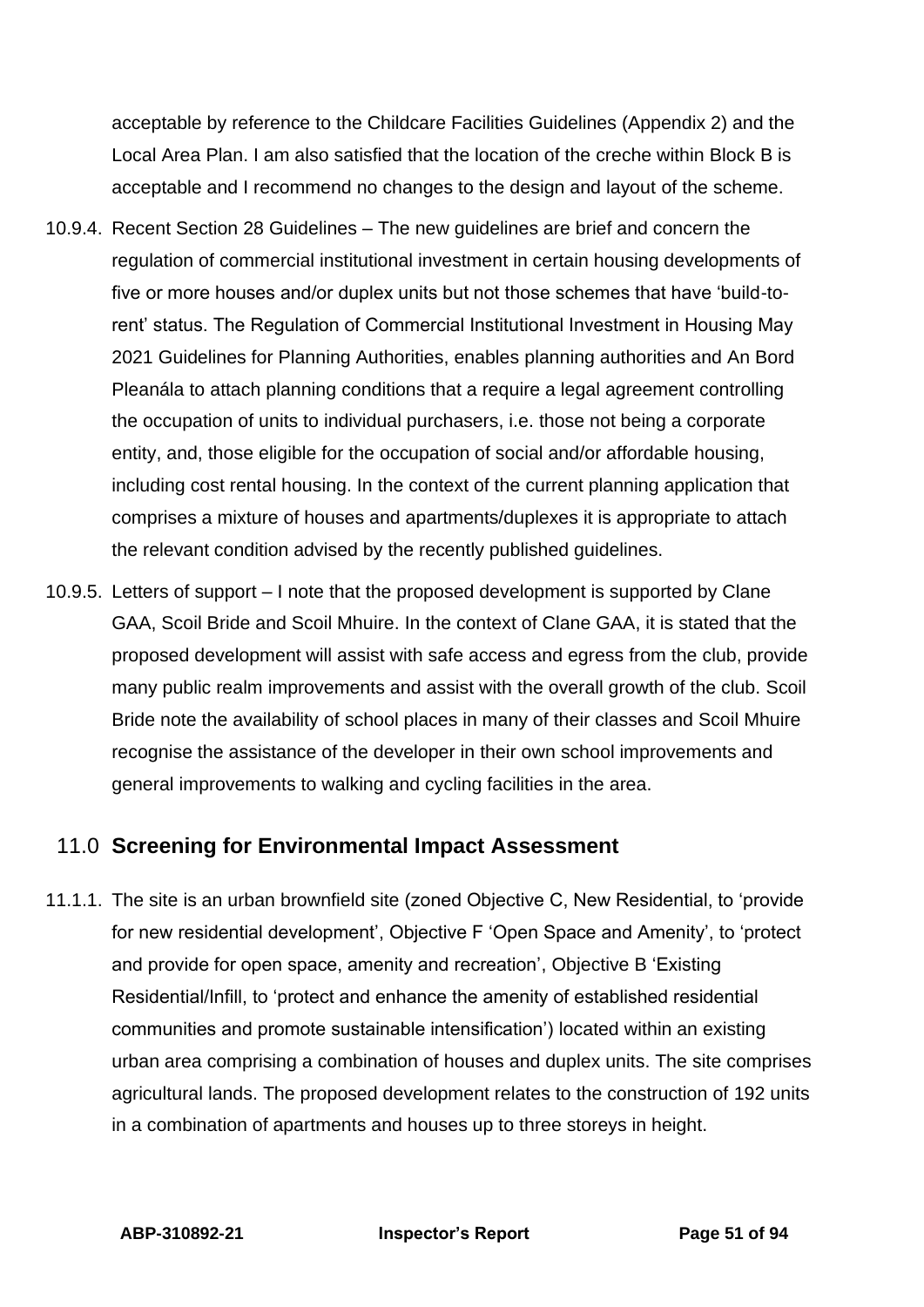- 11.1.2. The development is within the class of development described at 10(b) of Part 2 of Schedule 5 of the planning regulations. An environmental impact assessment would be mandatory if the development exceeded the specified threshold of 500 dwelling units or 10 hectares, or 2ha if the site is regarded as being within a business district.
- 11.1.3. The proposal for 192 residential units on a site of 6.4 ha is below the mandatory threshold for EIA. The nature and the size of the proposed development is well below the applicable thresholds for EIA. I note that the uses proposed are similar to predominant land uses in the area and that the development would not give rise to significant use of natural recourses, production of waste, pollution, nuisance, or a risk of accidents. The site is not subject to a nature conservation designation and does not contain habitats or species of conservation significance. The AA Screening set out in Section 12 concludes that the potential for adverse impacts on Natura 2000 site can be excluded at the screening stage.
- 11.1.4. The criteria at schedule 7 to the regulations are relevant to the question as to whether the proposed sub-threshold development would be likely to have significant effects on the environment that could and should be the subject of environmental impact assessment. The application is accompanied by an EIA Screening Report which includes the information required under Schedule 7A to the planning regulations. The application includes a standalone Statement in accordance with Article 299B(1)(b)(ii)(II)(C) of the Planning and Development Regulations 2001-2021.
- 11.1.5. In addition, the various reports submitted with the application address a variety of environmental issues and assess the impact of the proposed development, in addition to cumulative impacts with regard to other permitted developments in proximity to the site, and demonstrate that, subject to the various construction and design related mitigation measures recommended, the proposed development will not have a significant impact on the environment. I have had regard to the characteristics of the site, location of the proposed development, and types and characteristics of potential impacts. I have examined the sub criteria having regard to the Schedule 7A information and all other submissions, and I have considered all information which accompanied the application including inter alia:
	- Planning Report and Statement of Consistency
	- Environmental Impact Assessment Screening Report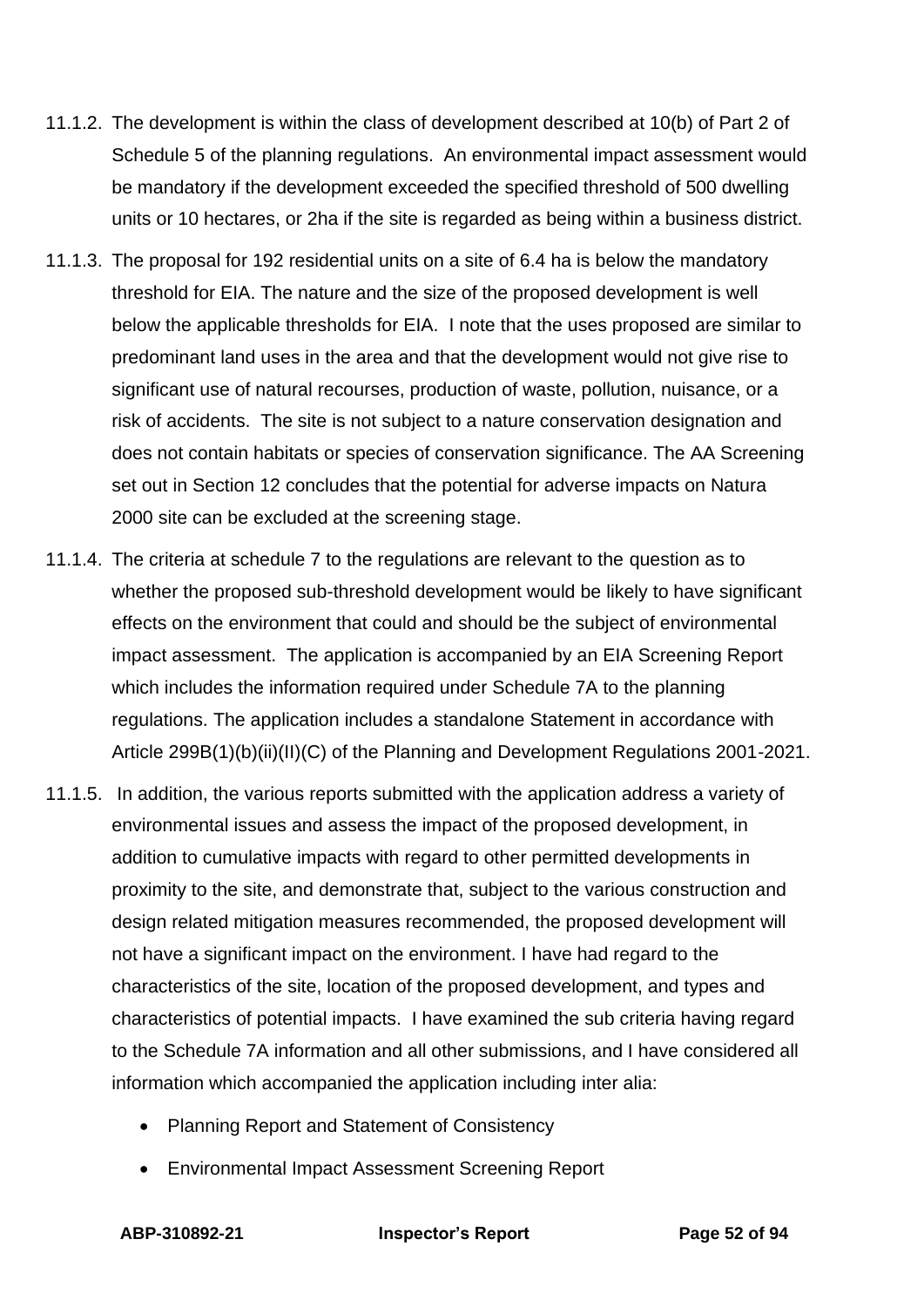- Standalone Article 299B Statement
- Material Contravention Statement
- Statement on Housing Mix
- Social Infrastructure Assessment
- Architects Design Report
- Housing Quality Assessment
- Universal Access Statement
- Photomontage and CGI Booklet
- An Infrastructure Design Report
- Site-Specific Flood Risk Assessment Report
- Traffic and Transport Assessment Report
- DMURS Design Statement
- Construction and Environmental Management Plan
- Stage 1 and 2 Road Safety Audit
- A Landscape Design Rationale Report
- Natura Impact Statement and Ecological Impact Assessment Report
- Building Lifecycle Report and Operational Waste Management Plan
- Cultural Heritage Assessment Report
- Preliminary Lighting Design Report
- Tree Survey Report
- 11.1. Noting the requirements of Section 299B  $(1)(b)(ii)(II)(C)$ , whereby the applicant is required to provide to the Board a statement indicating how the available results of other relevant assessments of the effects on the environment carried out pursuant to European Union legislation other than the Environmental Impact Assessment Directive have been taken into account. I note that the applicant has identified the following assessments / reports: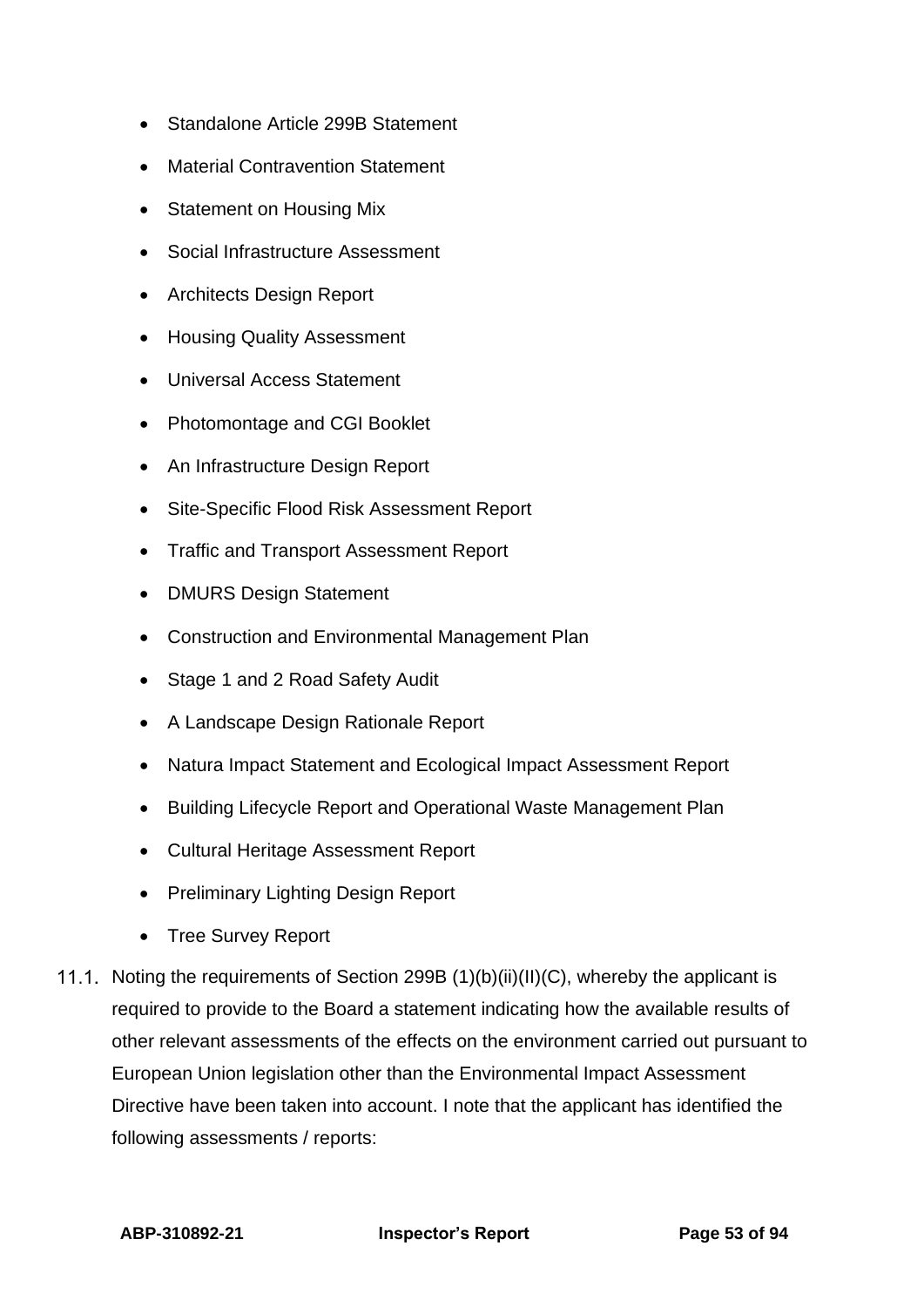- Ecological Impact Assessment Report (EcIA) has been undertaken pursuant to:
	- The Wildlife Act 1976 (as amended)
	- The Habitats Directive 92/43/EEC (as amended);
	- The Birds Directive 2009/147/EC (as amended);
	- European Communities (Birds and Natural Habitats) Regulations 2011 S.I. 477 of 2011 (as amended).
	- The EIA Directive 2011/92/EU as amended by Directive 2014/52/EU;
	- European Communities (Environmental Impact Assessment) (Agriculture) Regulations 2011 [S.I.No. 456/2011];
	- European Union (Environmental Impact Assessment and Habitats) Regulations 2011 [S.I. No.473/2011];
	- European Union (Environmental Impact Assessment and Habitats) Regulations 2012 [S.I. No.246/2012];
	- European Union (EU) (Environmental Impact Assessment and Habitats) (No. 2) Regulations 2015. [S.I. No. 320/2015];
	- Flora (Protection) Order, 2015 S.I. 356.
- The Site Specific Flood Risk Assessment addresses the potential for flooding having regard to the OPW CFRAMS study which was undertaken in response to the Directive 2007/60/EC - Floods Directive.
- Appropriate Assessment Screening & Natura Impact Statement Report (AA Screening and NIS), Construction & Environmental Management Plan (CEMP), prepared in accordance with Directive 2000/60/EC - Water Framework Directive
- Report on Appropriate Assessment Screening (NIS) has been undertaken pursuant to the Habitats Directive (92/43/EEC) and the Birds Directive (2009/147/EC).

The EIA screening report prepared by the applicant has, under the relevant themed headings considered the implications and interactions between these assessments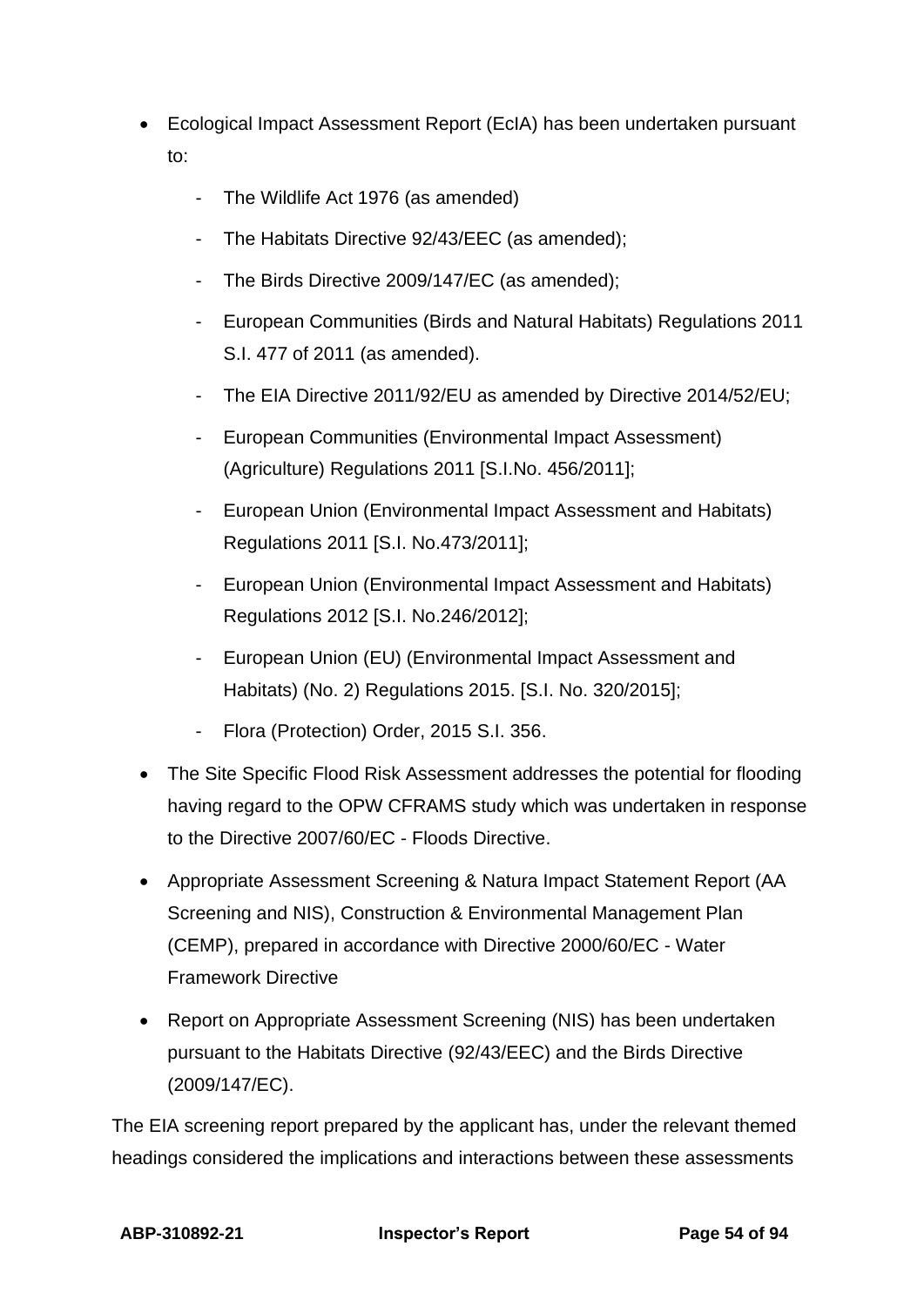and the proposed development, and as outlined in the report states that the development would not be likely to have significant effects on the environment. I am satisfied that all relevant assessments have been identified for the purpose of EIA Screening.

- 11.2. I have completed an EIA screening assessment as set out in Appendix A of this report. I consider that the location of the proposed development and the environmental sensitivity of the geographical area would not justify a conclusion that it would be likely to have significant effects on the environment. The proposed development does not have the potential to have effects the impact of which would be rendered significant by its extent, magnitude, complexity, probability, duration, frequency or reversibility. In these circumstances, the application of the criteria in Schedule 7 to the proposed sub-threshold development demonstrates that it would not be likely to have significant effects on the environment and that an environmental impact assessment is not required before a grant of permission is considered. This conclusion is consistent with the EIA Screening Statement submitted with the application.
- 11.3. Overall, I am satisfied that the information required under Section 299B(1)(b)(ii)(II) of the Planning and Development Regulations 2001 (as amended) have been submitted, a standalone statement to the effect has been submitted by the applicant. A Screening Determination should be issued confirming that there is no requirement for an EIAR based on the above considerations.
- 11.4. Having regard to:

(a) The nature and scale of the proposed development which is below the threshold in respect of Class 10(b)(iv) and Class 13 of Part 2 of Schedule 5 of the Planning and Development Regulations 2001, as amended,

(b) the site's location close to Clane town centre, within an established built up area on lands with a zoning Objective C, New Residential - 'provide for new residential development', Objective F 'Open Space and Amenity', to 'protect and provide for open space, amenity and recreation', and Objective B 'Existing Residential/Infill, to 'protect and enhance the amenity of established residential communities and promote sustainable intensification' in the Clane Local Area Plan 2017-2023,

(c) the existing use on the site and pattern of development in the surrounding area,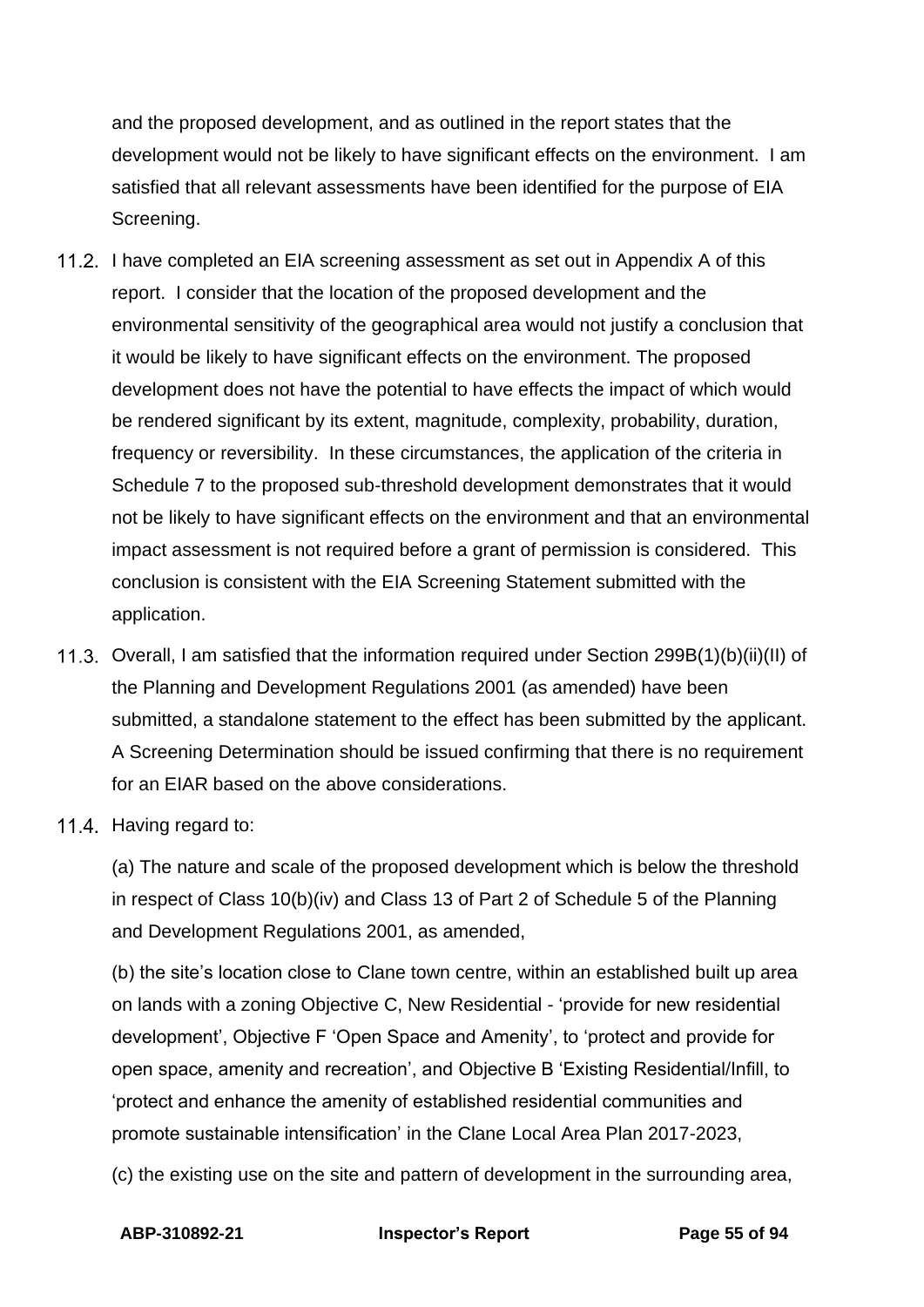(d) the planning history relating to the site and the surrounding area,

(e) the availability of mains water and wastewater services to serve the proposed development,

(f) the location of the development outside of any sensitive location specified in Article 299(C)(1)(v) of the Planning and Development Regulations 2001, as amended,

(g) the provisions of the guidance as set out in the Environmental Impact Assessment (EIA) Guidance for Consent Authorities regarding Sub-threshold Development, issued by the Department of the Environment, Heritage and Local Government (2003),

(h) the criteria as set out in Schedule 7 of the Planning and Development Regulations 2001, as amended, and

(i) the features and measures proposed by the developer envisaged to avoid or prevent what might otherwise be significant effects on the environment, including measures identified in the Construction and Environmental Management Plan.

11.5. Having regard to the limited nature and scale of the proposed development and the absence of any connectivity to any sensitive location, there is no real likelihood of significant effects on the environment arising from the proposed development. The need for environmental impact assessment can, therefore, be excluded. An EIA - Preliminary Examination form (see appendix A) has been completed and a screening determination is not required.

# 12.0 **Appropriate Assessment**

# **Introduction**

The applicant has prepared an AA Screening Report as part of a Natura Impact Statement (NIS). The screening report concludes that potential impacts on four identified European sites may arise as a result of the proposed development, during the construction and operational phases and so an NIS has been prepared. The requirements of Article 6(3) as related to screening the need for appropriate assessment of a project under part XAB, section 177U and section 177V of the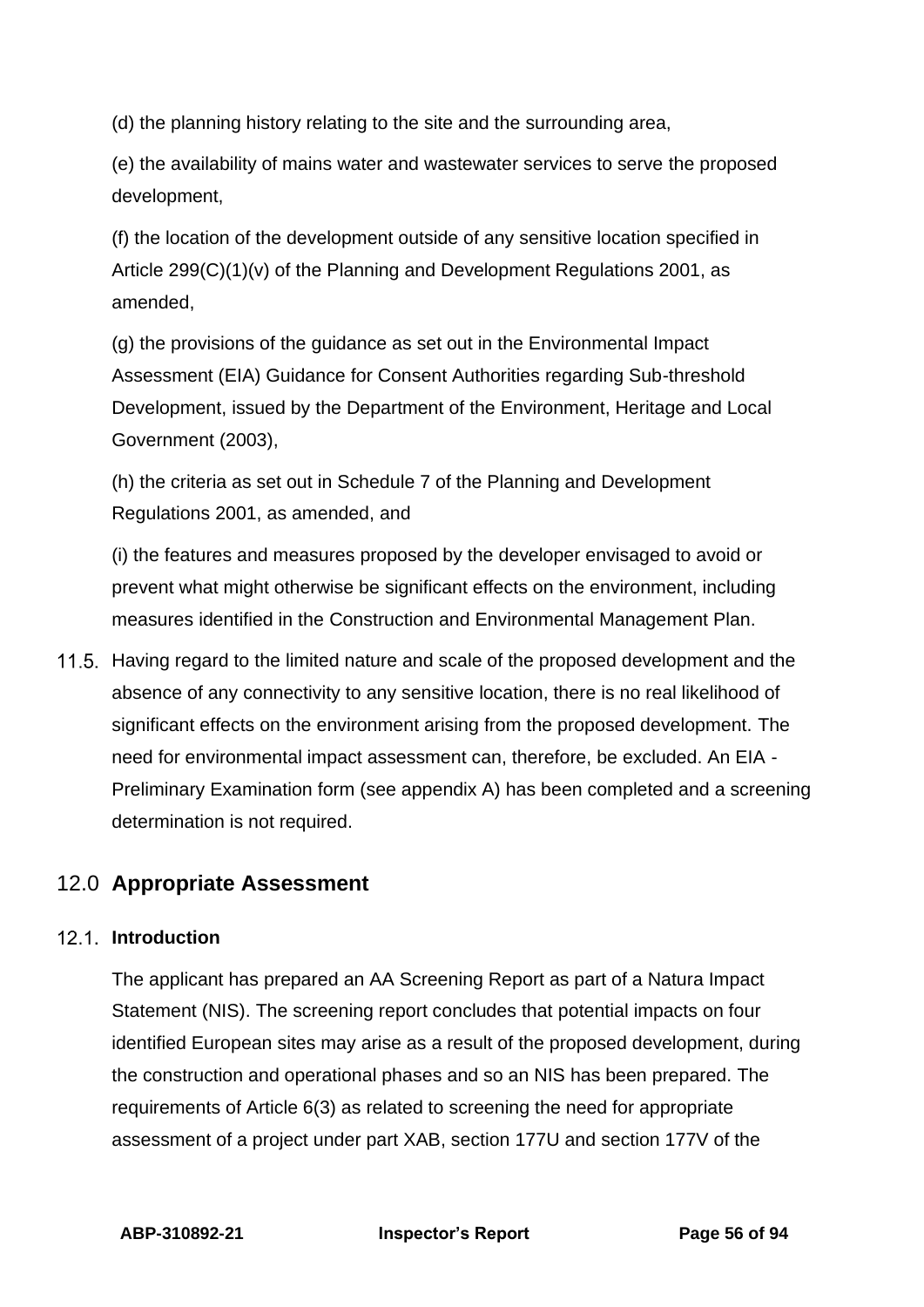Planning and Development Act 2000 (as amended) are considered fully in this section.

## **Compliance with Article 6(3) of the Habitats Directive**

The Habitats Directive deals with the Conservation of Natural Habitats and of Wild Fauna and Flora throughout the European Union. Article 6(3) of this Directive requires that any plan or project not directly connected with or necessary to the management of the site but likely to have a significant effect thereon, either individually or in combination with other plans or projects shall be subject to appropriate assessment of its implications for the site in view of the site's conservation objectives. The competent authority must be satisfied that the proposal will not adversely affect the integrity of the European site before consent can be given. The proposed development is not directly connected to or necessary to the management of any European site and therefore is subject to the provisions of Article 6(3).

The applicant has submitted a Screening Report for Appropriate Assessment as well as an NIS. The Screening Report has been prepared by BioSphere Environmental Services. The Report provides a description of the proposed development and identifies European Sites within a possible zone of influence of the development. The AA screening report concludes that "in the absence of mitigation, there is potential for contaminated water emanating from the development site to enter the River Liffey system and ultimately the aquatic and intertidal environment of Dublin Bay, during the construction and (to a lesser extent) operational phases of the proposed development."

Having reviewed the documents and submissions, I am satisfied that the submitted information allows for a complete examination and identification of all the aspects of the project that could have an effect, alone, or in combination with other plans and projects on European sites.

### **Need for Stage 1 AA Screening**

The project is not directly connected with or necessary to the management of a European Site and therefore it needs to be determined if the development is likely to have significant effects on a European site(s). The proposed development is examined in relation to any possible interaction with European sites designated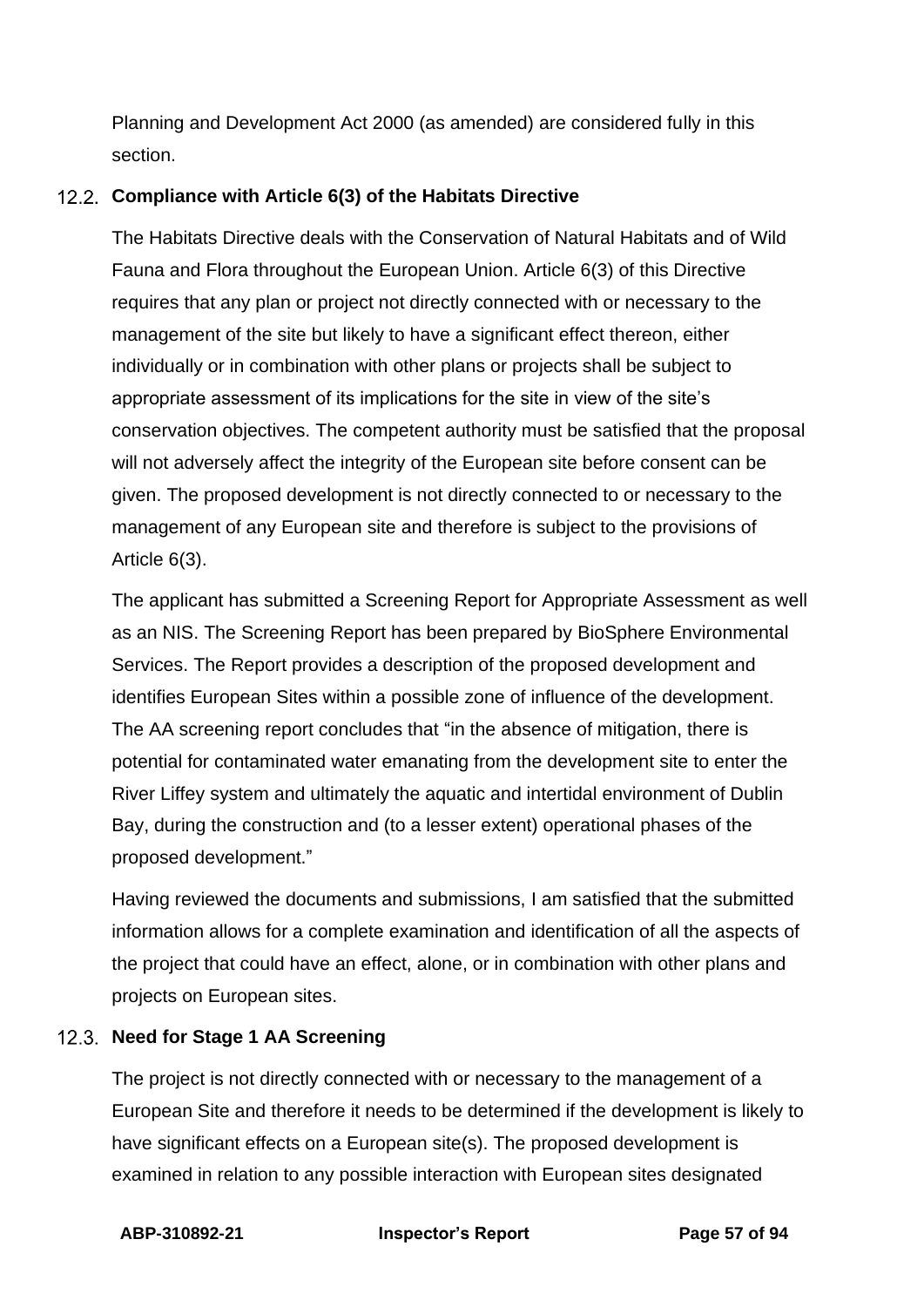Special Conservation Areas (SAC) and Special Protection Areas (SPA) to assess whether it may give rise to significant effects on any European Site in view of the conservation objectives of those sites.

#### **Brief Description of the Development**

The applicant provides a description of the project in Section 2.2 of the Screening Report. The development is also summarised in Section 3 of my Report. In summary, permission is sought for 197 residential units and a créche on a greenfield site of 6.4 hectares that is on the south western edge of Clane. Lands uses in the vicinity include a sports ground and residential properties. The site is serviced by public water supply and foul drainage networks. Foul effluent will drain to a 225mm diameter sewer on Millicent Road to the east of the site. Surface water from the development will outfall to the Butterstream via an existing culvert that runs through the northern section of the site. The dominant habitat on site is arable crops. There are also areas of dry meadow and grassy verges, hedgerows, treelines, scrub and buildings and artificial surfaces (in the GAA lands). No flora or fauna species for which Natura 2000 sites have been designated were recorded on the application site.

#### **12.5. Submissions and Observations**

The submissions and observations from the Local Authority, Prescribed Bodies, and third parties are summarised in sections 8, 9 and 10 above. The submission received from Inland Fisheries Ireland notes that the site is in the catchment of the Butterstream and adjacent to the River Liffey. It is noted that the Butterstream has a resident population of brown trout, lamprey species and Freshwater Crayfish (Annex II) and that it is an important spawning tributary of the River Liffey which supports Atlantic Salmon (Annex II and V), Sea Trout and Brown Trout and several other fish species. The submission notes that comprehensive surface water management measures (GDSDS study recommendations) must be implemented at construction and operation stage to prevent pollutions to the surface waters. The submission notes that it is IFI policy to maintain watercourses in open natural state in order to prevent habitat loss and preserve and enhance biological diversity and aid in pollution detection. The opportunity to open up culverted sections of the Butterstream is noted. Culverting surface water discharges can make them difficult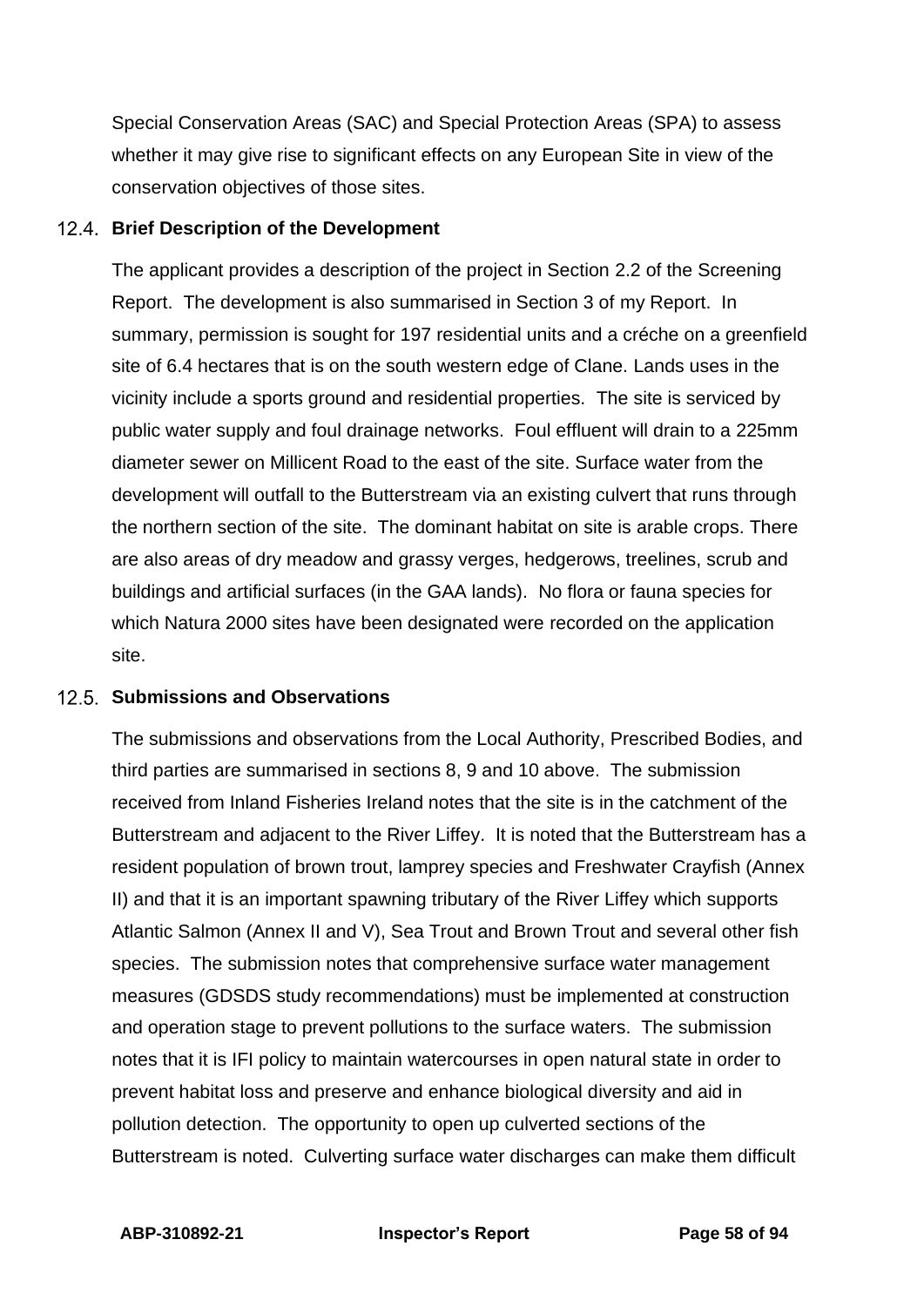to trace. Preferable if surface water discharges are visible for inspection should a pollution event occur. The submission states that all discharges must be in compliance with the EC (Surface Water) Regulations 2009 and the EC (Groundwater) Regulations 2010.

### 12.6. Zone of Influence

- 12.6.1. A summary of European Sites is presented in Section 2.3 of the AA Screening Report. The proposed development is not located within or immediately adjacent to any European Site. The nearest European sites to the proposed development are Ballynafagh Bog SAC and Ballynafagh Lake SAC located c. 5km and 6.2 km east of the site respectively. Mouds Bog SAC is c. 10 km south west of the site and the Rye Water / Carton SAC is c. 13.5 km north east of the site. The subject lands are located c. 500m west of the River Liffey and the Butterstream River flows into the River Liffey at this location. The River Liffey flows east for c. 44 km before entering Dublin Bay. The following European Sites are located in the downstream receiving environment of the River Liffey: South Dublin Bay SAC, North Dublin Bay SAC, South Dublin Bay and River Tolka Estuary SPA, and North Bull Island SPA. The proposed development has no potential source pathway receptor connections to any other European Sites.
- 12.6.2. There are no Annex 1 habitats present within the proposed development site or its immediate environs. There are no records of any species or habitats for which European sites are designated within the development site. The nearest major watercourse is the River Liffey with the main waterbody located c. 500m to the east of the site. A tributary, the Butterstream River runs under Clane GAA grounds and the proposed access road from the R403 through Clane town for c. 970m before joining the River Liffey east of Alexandra Bridge. The River Liffey then flows c. 45 km before going into the Dublin Bay coastal waterbody.
- 12.6.3. Section 2.4 of the applicant's screening report identifies potential impacts in the absence of mitigation associated with the proposed development taking account of the characteristics of the proposed development in terms of its location and scale of works, and examines whether there are any European sites within the zone of influence. The single issue examined is the potential for linage through hydrological connections. In the absence of mitigation, the input of potential pollutants to the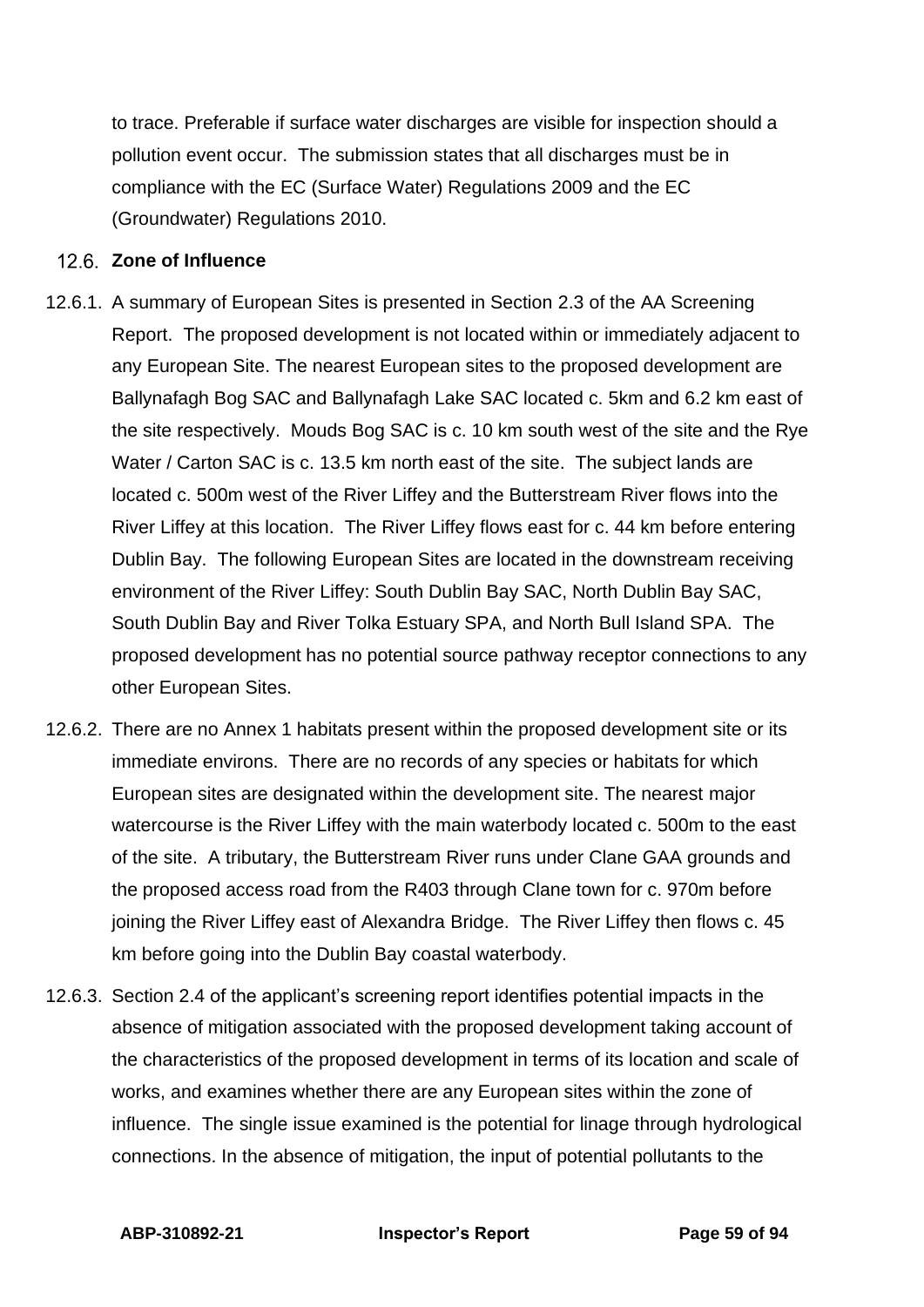North Dublin Bay SAC and the South Dublin Bay SAC, via the River Liffey, could have potential effects on the following qualifying interests of the SACs. In addition, the report highlights that In the absence of mitigation, the input of potential pollutants to the North Bull Island SPA and the South Dublin Bay and the River Tolka Estuary SPA, via the River Liffey, could have potential effects on the following Special Conservation Interests of the two SPAs. However, the report concludes that there would be no potential for any impacts to other Nature 200 sites because they lie upstream. The applicant's screening assessment concludes that, as the risk of potential significant effects on four European sites cannot be ruled out, during the construction and operational phases, the four sites are: North Dublin Bay SAC (code 00206), South Dublin Bay SAC (code 00210), South Dublin Bay & River Tolka Estuary SPA (code 04024) and North Bull Island SPA (code 04006).

### 12.7. Screening Assessment

In terms of zone of interest there are six Natura 2000 sites that are within 15 km of the application site, they are as follows:

- Ballynafagh Lake SAC (001387) c.6.2 km distance
- Balllynafagh Bog SAC (000391) c. 5 km distance
- Mouds Bog SAC (002331) c.10 km distance
- Pollardstown Fen SAC (00396) c.14.5 km distance
- Red Bog SAC (00397) c.14.5 km distance
- Rye Water Valley/Carton SAC (001398) c.13.5 km distance

In applying the 'source-pathway-receptor' model to all Natura 2000 sites within 15 km of the application site I am satisfied that the potential for impacts on all of these Natura 2000 Sites can be excluded at the preliminary stage due to the nature and scale of the proposed development, the degree of separation and the absence of ecological and hydrological pathways.

In applying the 'source-pathway-receptor' model, I consider that the following sites could potentially be affected due to connections via surface water drainage: North Dublin Bay SAC/South Dublin Bay SAC/North Bull Island SPA/South Dublin Bay and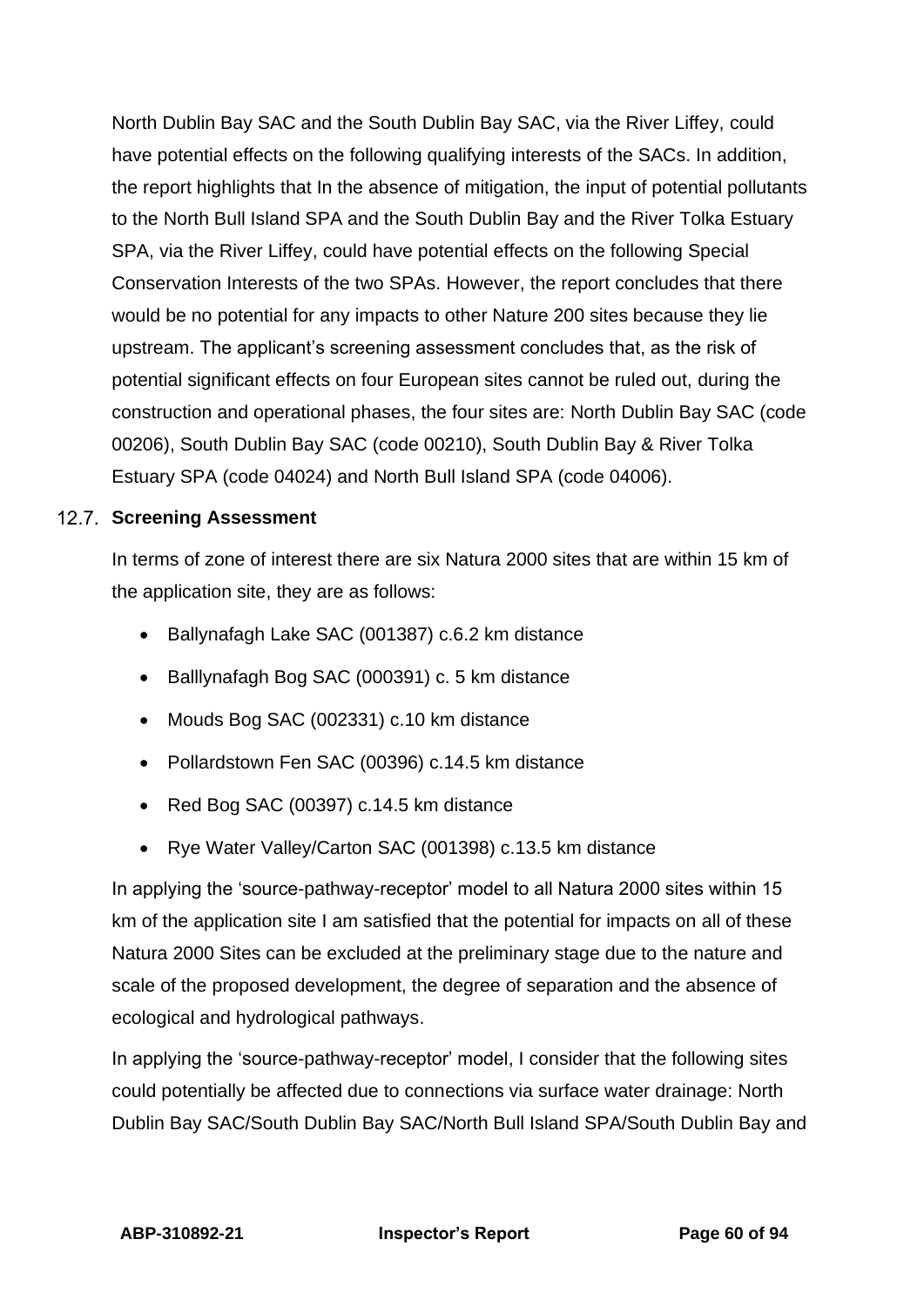River Tolka Estuary SPA. The Conservation Objectives (CO) and Qualifying

Interests of these four sites are as follows:

| <b>European Site</b>                                  | <b>List of Qualifying</b>                                                                                                                                                                                                                                                                                                                                                                                                                                                                                                                                                                                    | <b>Distance from</b><br><b>Conservation objectives</b> |                                                                                                                                                                                                                                                                                                                                                                                                                                                                                 |  |
|-------------------------------------------------------|--------------------------------------------------------------------------------------------------------------------------------------------------------------------------------------------------------------------------------------------------------------------------------------------------------------------------------------------------------------------------------------------------------------------------------------------------------------------------------------------------------------------------------------------------------------------------------------------------------------|--------------------------------------------------------|---------------------------------------------------------------------------------------------------------------------------------------------------------------------------------------------------------------------------------------------------------------------------------------------------------------------------------------------------------------------------------------------------------------------------------------------------------------------------------|--|
| (code)                                                | interest (QI) /Special<br><b>Conservation Interest</b><br>(SCI)                                                                                                                                                                                                                                                                                                                                                                                                                                                                                                                                              | proposed<br>development                                |                                                                                                                                                                                                                                                                                                                                                                                                                                                                                 |  |
|                                                       |                                                                                                                                                                                                                                                                                                                                                                                                                                                                                                                                                                                                              | (Km)                                                   |                                                                                                                                                                                                                                                                                                                                                                                                                                                                                 |  |
| <b>SAC</b>                                            |                                                                                                                                                                                                                                                                                                                                                                                                                                                                                                                                                                                                              |                                                        |                                                                                                                                                                                                                                                                                                                                                                                                                                                                                 |  |
| South Dublin<br>Bay SAC (site<br>code: 0210)          | Mudflats and sandflats<br>not covered by seawater<br>at low tide [1140]<br>Annual vegetation of<br>drift lines [1210]<br>Salicornia and other<br>annuals colonising mud<br>and sand [1310]<br>Embryonic shifting<br>dunes [2110]                                                                                                                                                                                                                                                                                                                                                                             | c. 31.1km to<br>the east of the<br>site.               | To maintain the favourable<br>conservation condition of<br>habitats<br>*See South Dublin Bay<br>SPA also                                                                                                                                                                                                                                                                                                                                                                        |  |
| North Dublin<br>Bay SAC (site<br>code: 0206)          | 1140 Mudflats and<br>sandflats not covered by<br>seawater at low tide<br>1210 Annual vegetation<br>of drift lines<br>1310 Salicornia and<br>other annuals colonising<br>mud and sand<br>1330 Atlantic salt<br>meadows (Glauco-<br>Puccinellietalia<br>maritimae)<br>1410 Mediterranean salt<br>meadows (Juncetalia<br>maritimi)<br>2110 Embryonic shifting<br>dunes<br>2120 Shifting dunes<br>along the shoreline with<br>Ammophila arenaria<br>(white dunes)<br>2130 Fixed coastal<br>dunes with herbaceous<br>vegetation (grey dunes)<br>2190 Humid dune slacks<br>1395 Petalwort<br>Petalophyllum ralfsii | c. 33.7km to<br>the north east<br>of the site.         | To maintain the favourable<br>conservation condition of<br>Mudflats and sandflats not<br>covered by seawater at low<br>tide, Atlantic salt meadows<br>(GlaucoPuccinellietalia<br>maritimae), Fixed coastal<br>dunes with herbaceous<br>vegetation, Petalwort,.<br>To restore the favourable<br>conservation condition of<br>Annual vegetation of drift<br>lines, Salicornia and other<br>annuals colonizing mud<br>and sand, Embryonic<br>shifting dunes, Humid dune<br>slacks. |  |
| <b>SPA</b>                                            |                                                                                                                                                                                                                                                                                                                                                                                                                                                                                                                                                                                                              |                                                        |                                                                                                                                                                                                                                                                                                                                                                                                                                                                                 |  |
| South Dublin<br>Bay and River<br><b>Tolka Estuary</b> | A144 Sanderling<br>(Calidris alba)<br>A157 Bar-tailed Godwit<br>(Limosa lapponica)                                                                                                                                                                                                                                                                                                                                                                                                                                                                                                                           | c.32km to the<br>east of the<br>site.                  | To maintain the favourable<br>conservation condition of<br>the bird species listed as                                                                                                                                                                                                                                                                                                                                                                                           |  |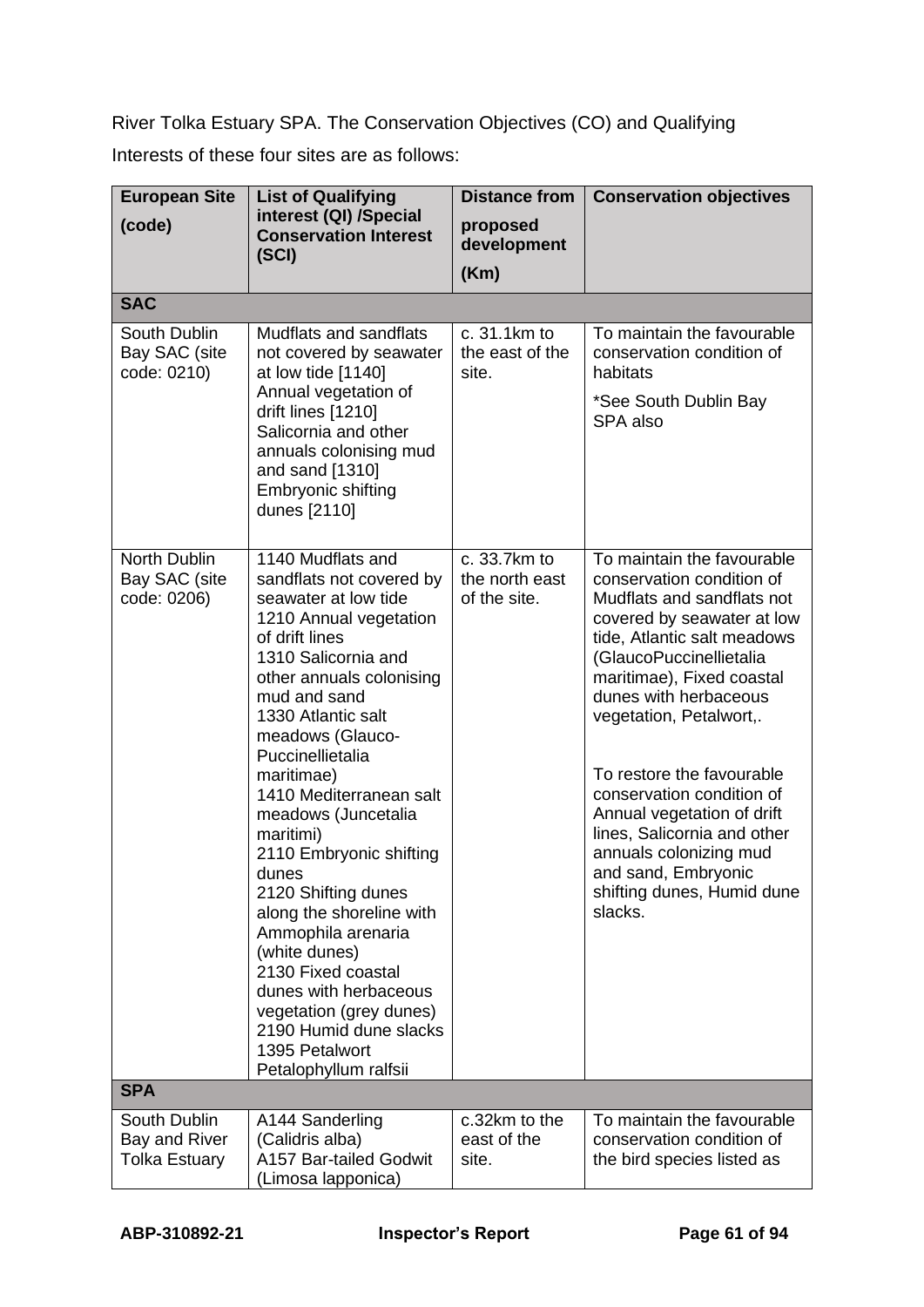| SPA [site code:   | A149 Dunlin (Calidris                         | <b>Special Conservation</b> |
|-------------------|-----------------------------------------------|-----------------------------|
| 004024]           | alpina)                                       | Interests for this SPA      |
|                   | A162 Redshank (Tringa                         |                             |
|                   | totanus)                                      |                             |
|                   | A179 Black-headed Gull                        |                             |
|                   | (Chroicocephalus                              |                             |
|                   | ridibundus)                                   |                             |
|                   | A143 Knot (Calidris                           |                             |
|                   | canutus)                                      |                             |
|                   | A192 Roseate Tern                             |                             |
|                   | (Sterna dougallii)                            |                             |
|                   | A046 Light-bellied Brent                      |                             |
|                   | Goose (Branta bernicla                        |                             |
|                   | hrota)                                        |                             |
|                   | A141 Grey Plover                              |                             |
|                   | (Pluvialis squatarola)                        |                             |
|                   | A130 Oystercatcher                            |                             |
|                   | (Haematopus<br>ostralegus)                    |                             |
|                   | A194 Arctic Tern                              |                             |
|                   | (Sterna paradisaea)                           |                             |
|                   | A193 Common Tern                              |                             |
|                   | (Sterna hirundo)                              |                             |
|                   | A137 Ringed Plover                            |                             |
|                   | (Charadrius hiaticula)                        |                             |
|                   | A999 Wetlands                                 |                             |
| North Bull        | A160 Curlew (Numenius                         |                             |
| <b>Island SPA</b> | arquata)                                      |                             |
| (site code        | A149 Dunlin (Calidris                         |                             |
|                   | alpina)                                       |                             |
| 004006)           | A157 Bar-tailed Godwit                        |                             |
|                   | (Limosa lapponica)                            |                             |
|                   | A162 Redshank (Tringa                         |                             |
|                   | totanus)                                      |                             |
|                   | A179 Black-headed Gull                        |                             |
|                   | (Chroicocephalus                              |                             |
|                   | ridibundus)                                   |                             |
|                   | A144 Sanderling                               |                             |
|                   | (Calidris alba)                               |                             |
|                   | A156 Black-tailed                             |                             |
|                   | Godwit (Limosa limosa)<br>A143 Knot (Calidris |                             |
|                   | canutus)                                      |                             |
|                   | A169 Turnstone                                |                             |
|                   | (Arenaria interpres)                          |                             |
|                   | A054 Pintail (Anas                            |                             |
|                   | acuta)                                        |                             |
|                   | A046 Light-bellied Brent                      |                             |
|                   | Goose (Branta bernicla                        |                             |
|                   | hrota)                                        |                             |
|                   | A048 Shelduck                                 |                             |
|                   | (Tadorna tadorna)                             |                             |
|                   | A052 Teal (Anas                               |                             |
|                   | crecca)                                       |                             |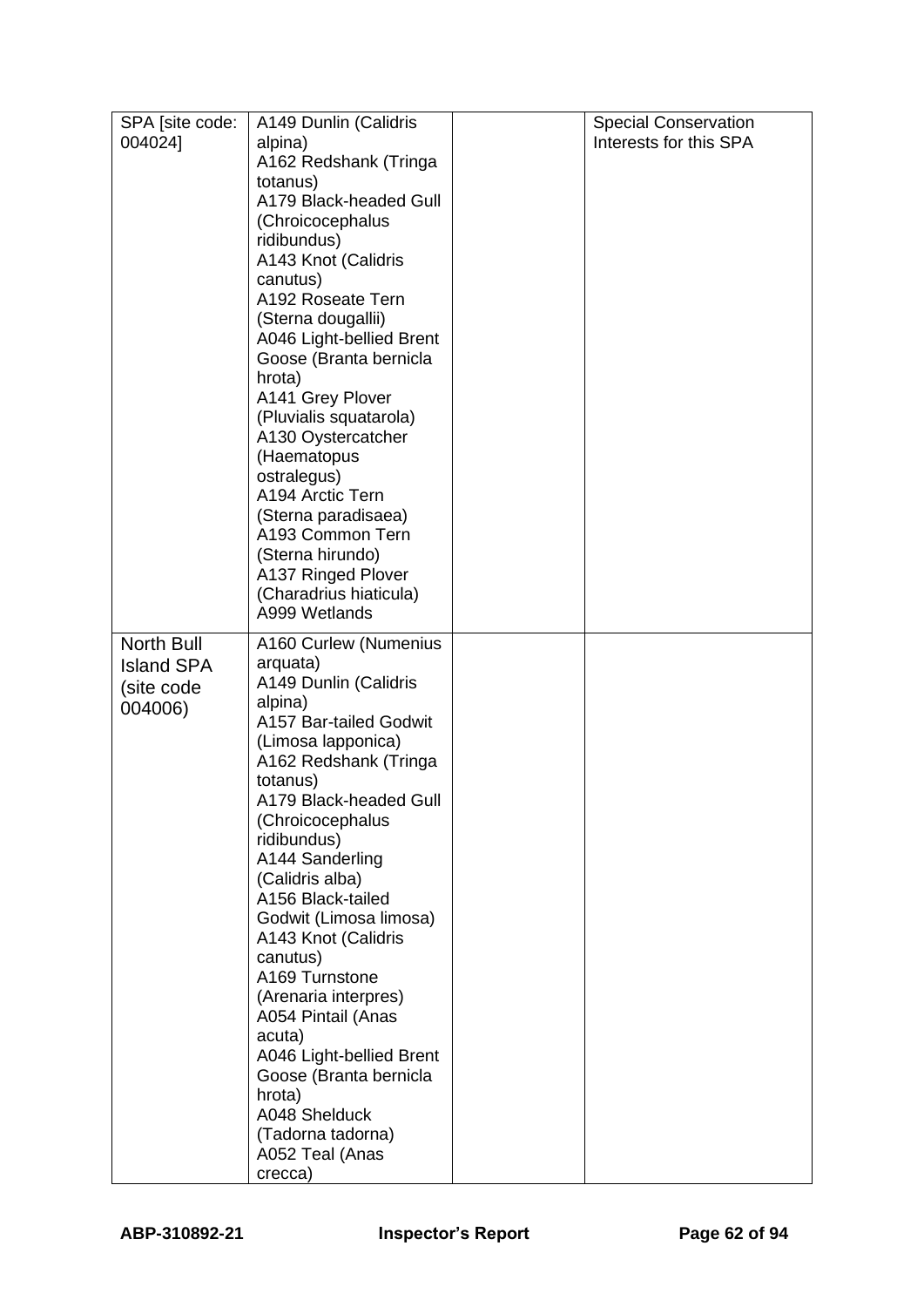| A141 Grey Plover<br>(Pluvialis squatarola)<br>A056 Shoveler (Anas<br>clypeata)<br>A130 Oystercatcher<br>(Haematopus<br>ostralegus) |  |
|------------------------------------------------------------------------------------------------------------------------------------|--|
| A140 Golden Plover                                                                                                                 |  |
| (Pluvialis apricaria)                                                                                                              |  |
| A999 Wetlands                                                                                                                      |  |

### 12.7.1. Consideration of Impacts:

- There is nothing unique or particularly challenging about the proposed greenfield development, either at construction phase or operational phase.
- With regard to impacts on sites within a 15 km radius due to ecological connections, I am satisfied having regard to the nature and scale of the proposed development on zoned and serviced land, the minimum separation distances from European sites, the intervening uses, and the absence of direct source – pathway – receptor linkages, that there is no potential for indirect impacts on sites in the wider area (e.g. due to habitat loss / fragmentation, disturbance or displacement or any other indirect impacts) and that no Appropriate Assessment issues arise in relation to the European sites listed above.
- During the operational stage surface water from the proposed development will outfall to an existing culverted watercourse within the site – Butterstream. This watercourse in turn drains to the River Liffey c. 970m east of the site. Surface waters then flow an additional c. 45 km before discharging into the Dublin Bay coastal water where there are a number of downstream European Sites, namely the South Dublin Bay SAC, North Dublin Bay SAC, South Dublin Bay and River Tolka Estuary SPA and North Bull Island SAC. The surface water pathway creates the potential for an interrupted and distant hydrological connection between the proposed development and European sites in the inner section of Dublin Bay. During the construction phase standard pollution control measures are to be used to prevent sediment or pollutants from leaving the construction site and entering the water system. During the operational phase clean, attenuated surface water will discharge to the Butterstream River at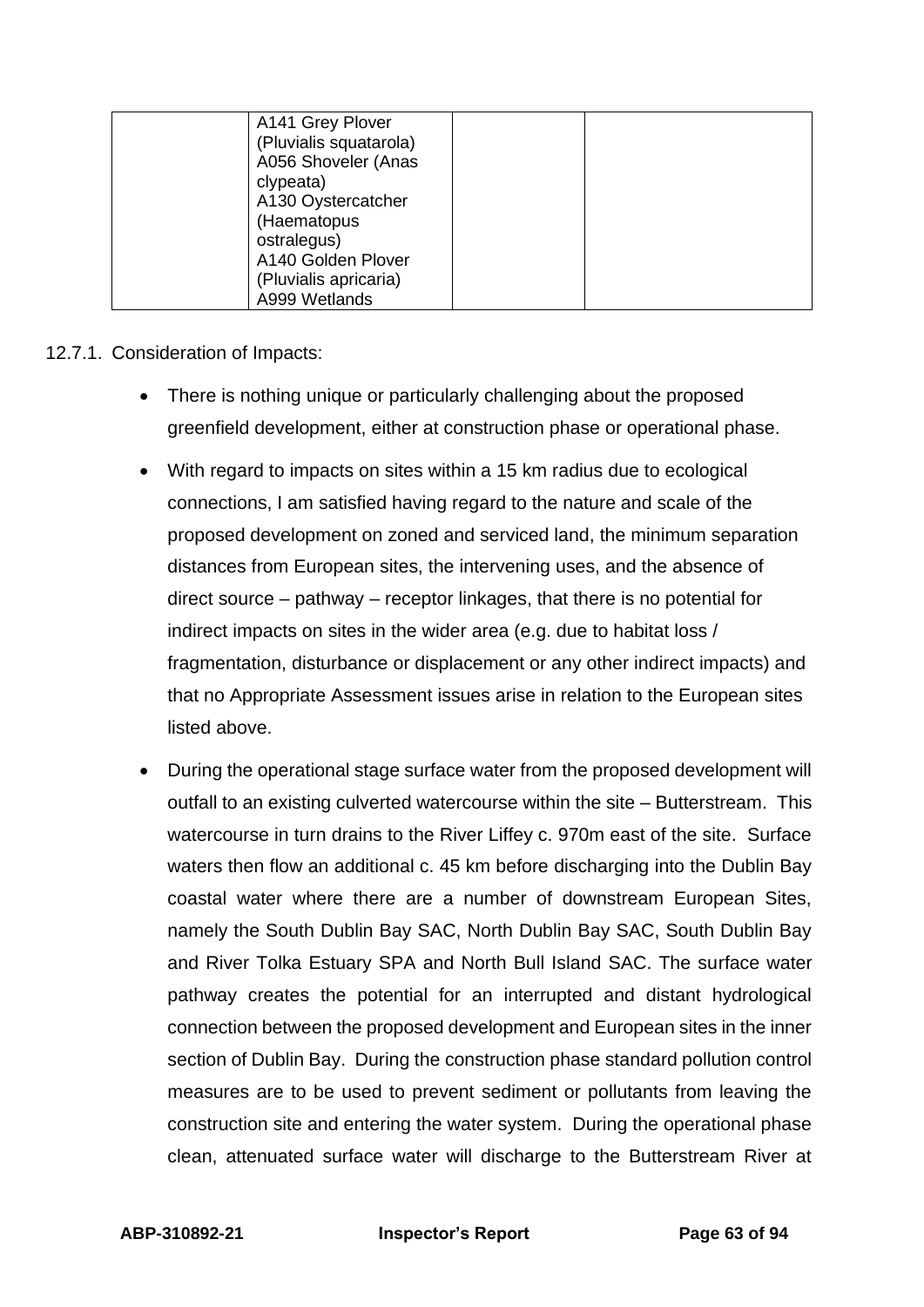greenfield rates (See Infrastructure Design Report and Outline Construction and Environmental Management Plan). The pollution control measures to be undertaken during both the construction and operational phases are standard practices for urban sites and would be required for a development on any urban site in order to protect local receiving waters, irrespective of any potential hydrological connection to Natura 2000 sites. In the event that the pollution control and surface water treatment measures were not implemented or failed, I remain satisfied that the potential for likely significant effects on the qualifying interests of Natura 2000 sites in Dublin Bay can be excluded given the distant and interrupted hydrological connection, the nature and scale of the development and the distance and volume of water separating the application site from Natura 2000 sites in Dublin Bay (dilution factor).

- I would note that the submitted AA Screening Report refers to wastewater discharge to the Ringsend WWTP until such time as wastewater from the development will pass to the Osberstown wastewater treatment plant (also known as the Upper Liffey Valley Regional Sewerage Scheme), which is being upgraded at present under the project Upper Liffey Valley Contract 2B, with works on site and due for completion by end of 2021/2022 (as stated in Irish Water submission).
- In terms of in combination impacts other projects within the Kildare and Dublin areas which can influence conditions in the River Liffey via rivers and other surface water features are also subject to AA. In this way in-combination impacts of plans or projects are avoided.
- It is evident from the information before the Board that the proposed development, individually or in combination with other plans or projects, would be not be likely to have a significant effect on the South Dublin Bay SAC, North Dublin Bay SAC, South Dublin Bay and River Tolka Estuary SPA and North Bull Island SPA and that Stage II AA is not required.
- 12.7.2. The Conservation Objectives for the sites are to maintain or restore the favourable conservation condition of each qualifying species/habitat. I note the submission made by Inland Fisheries Ireland. The potential effects on the above sites arise from the hydrological connection between the development site and those Natura 2000 sites in the form of surface water drainage connection. There is a possibility of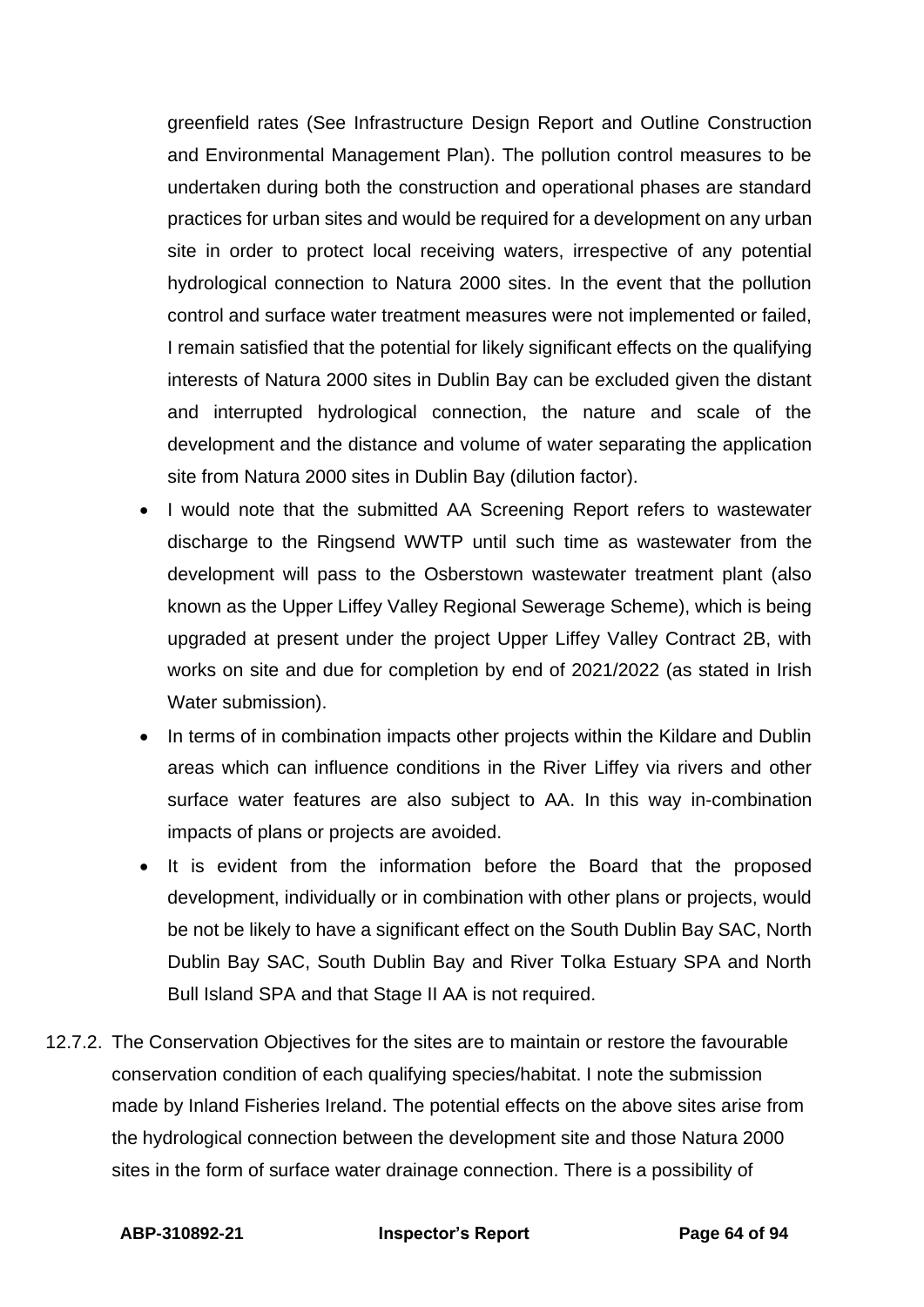contaminated surface water run-off, or an accidental pollution event during construction or operation, that could lead to habitat degradation. Surface waters from the proposed development will drain via existing infrastructure to the River Liffey and then enter Dublin Bay.

- 12.7.3. Surface water from the proposed development will pass through a range of SuDS including green roofs, permeable paving, swales and bio-retention systems. Waters from green roofs and permeable paving and all other surface water will be attenuated in an underground attenuation tank. All surface waters will pass through a hydrocarbon interceptor before discharge to the surface water network (See 'Infrastructure Design Report' and drawings by DBFL Consulting Engineers and for construction stage see 'Construction and Environmental Management Plan'.).
- 12.7.4. These waters will ultimately drain to Dublin Bay via the River Liffey. These are not works that are designed or intended specifically to mitigate an effect on a Natura 2000 site. They constitute the standard approach for construction works in an urban area. Their implementation would be necessary for a residential development on any brownfield site in order to the protect the receiving local environment and the amenities of the occupants of neighbouring land regardless of connections to any Natura 2000 site or any intention to protect a Natura 2000 site. It would be expected that any competent developer would deploy them for works on an urban site whether or not they were explicitly required by the terms or conditions of a planning permission.
- 12.7.5. The good construction practices are required irrespective of the site's hydrological connection via the urban surface water drainage system to those Natura 2000 sites. They are not required for the purpose of mitigating any potential impact to those Natura sites, given the distance and levels of dilution that would occur in any event. There is nothing unique, particularly challenging or innovative about this urban development on a brownfield urban site, either at construction phase or operational phase. It is therefore evident from the information before the Board that the proposed construction on the applicant's landholding would be not be likely to have a significant effect on the North Dublin Bay SAC/South Dublin Bay SAC/North Bull Island SPA/South Dublin Bay and River Tolka Estuary SPA. Stage II AA is not required.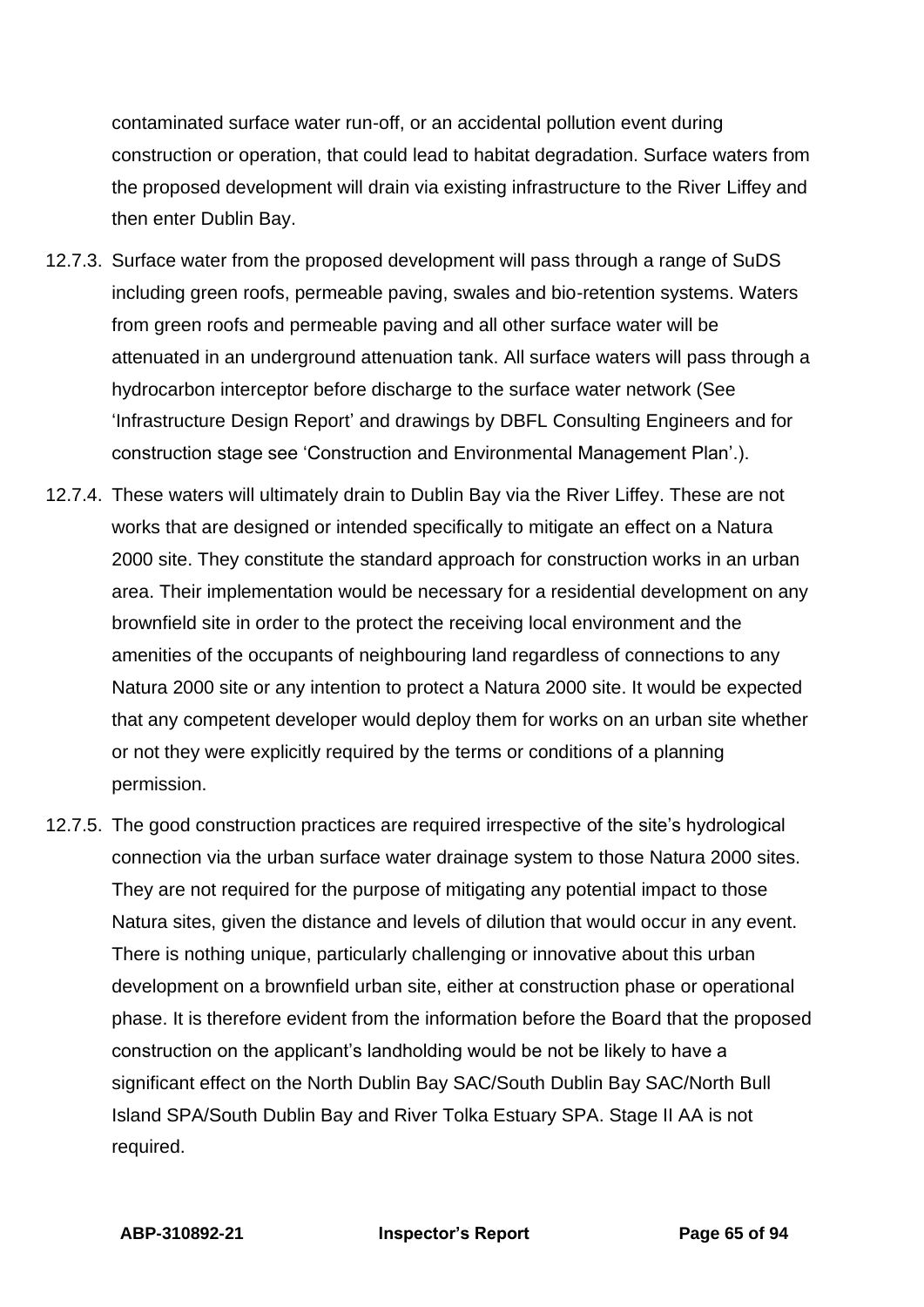12.7.6. I note the applicant submitted a Natura Impact Statement. In deciding to prepare and submit a NIS the applicant states that the precautionary principle was being applied. I am of the opinion that the application of the precautionary principle in this instance represents an over-abundance of precaution and is unwarranted.

### **AA Screening Conclusion:**

- 12.8.1. In reaching my screening assessment conclusion, no account was taken of measures that could in any way be considered to be mitigation measures intended to avoid or reduce potentially harmful effects of the project on any European Site. In this project, no measures have been especially designed to protect any European Site and even if they had been, which they have not, European Sites located downstream are so far removed from the subject lands and when combined with the interplay of a dilution affect such potential impacts would be insignificant. I am satisfied that no mitigation measures have been included in the development proposal specifically because of any potential impact to a Natura 2000 site.
- 12.8.2. It is reasonable to conclude that on the basis of the information on file, which I consider adequate in order to issue a screening determination, that the proposed development, individually or in combination with other plans or projects would not be likely to have a significant effect on North Dublin Bay SAC [000206], South Dublin Bay SAC [000210], North Bull Island SPA [004006] and South Dublin Bay and River Tolka Estuary SPA [004024] or any European site, in view of the sites' Conservation Objectives, and a Stage 2 Appropriate Assessment (and submission of a NIS) is not therefore required.

# 13.0 **Recommendation**

13.1. Having regard to the above assessment, I recommend that section  $9(4)(c)$  of the Act of 2016 be applied, and that permission is GRANTED for the development as proposed for the reasons and considerations and subject to the conditions set out below.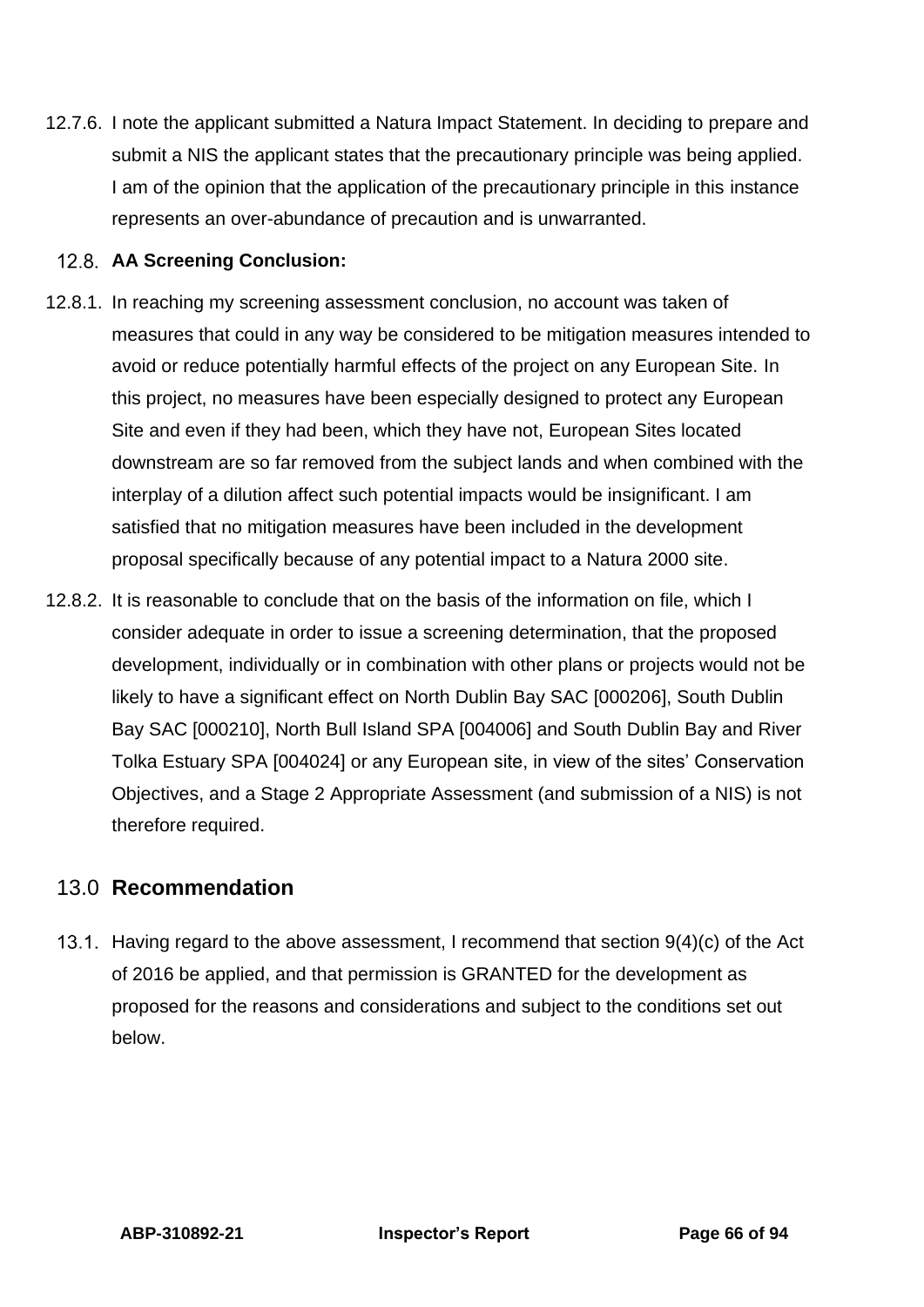# 14.0 **Reasons and Considerations**

Having regard to the following:

- (a) the policies and objectives set out in the NPF and EMRA/RSES
- (b) the policies and objectives set out in the Kildare County Development Plan 2017-2023, as amended by Variation No.1 (June 2020) and the Clane Local Area Plan 2017-2023
- (c) the Rebuilding Ireland Action Plan for Housing and Homelessness, 2016
- (d) Urban Development and Building Heights, Guidelines for Planning Authorities, 2018
- (e) the Design Manual for Urban Roads and Streets (DMURS), 2013, as amended
- (f) the Guidelines for Planning Authorities on Sustainable Residential Development in Urban Areas, 2009
- (g) the Guidelines for Planning Authorities on Sustainable Urban Housing: Design Standards for New Apartments, 2020
- (h) the Planning System and Flood Risk Management (including the associated Technical Appendices), 2009
- (i) the Housing Supply Target Methodology for Development Planning, 2020
- (j) the nature, scale and design of the proposed development,
- (k) the availability in the area of a range of social, community and transport infrastructure,
- (l) the pattern of existing and permitted development in the area,
- (m) the planning history of the site and within the area,
- (n) the submissions and observations received,
- (o) the report of the Chief Executive of Kildare County Council, and
- (p) the report of the Inspector, including the examination, analysis and evaluation undertaken in relation to appropriate assessment and environmental impact assessment.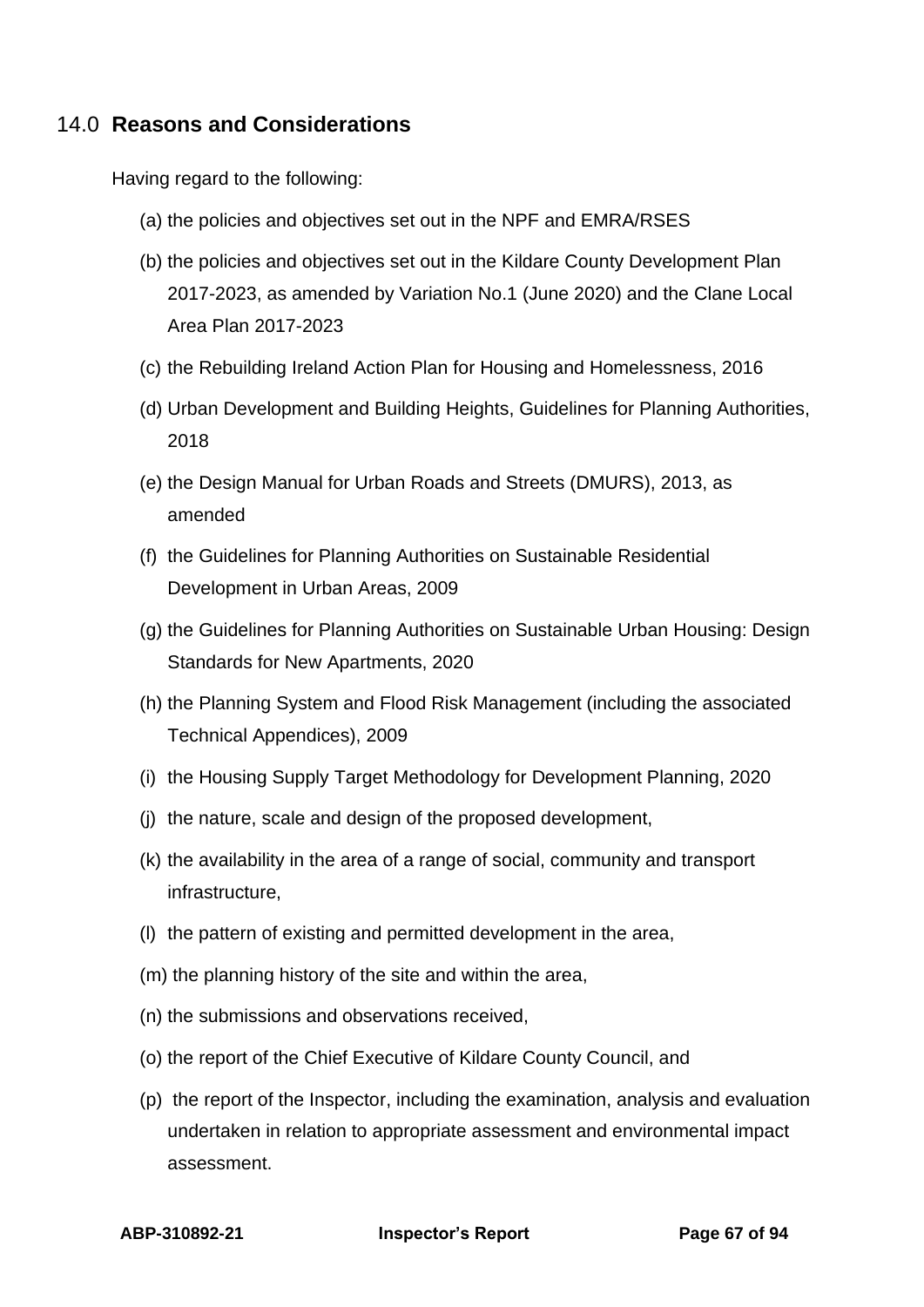It is considered that, subject to compliance with the conditions set out below that the proposed development would constitute an acceptable quantum and density of development in this accessible urban location, would not seriously injure the residential or visual amenities of the area, would be acceptable in terms of urban design, height and quantum of development and would be acceptable in terms of pedestrian and traffic safety. The proposed development would, therefore, be in accordance with the proper planning and sustainable development of the area.

# 15.0 **Recommended Draft Board Order**

**Planning and Development Acts 2000 to 2020**

**Application** for permission under section 4 of the Planning and Development (Housing) and Residential Tenancies Act 2016, in accordance with plans and particulars lodged with An Bord Pleanála on the 21<sup>st</sup> day of July 2021 by Declan Brassil & Company Ltd on behalf of Debussy Properties Ltd. 6.

### **Proposed Development**

Permission is sought for 192 no. residential units (114 houses and 78 duplex units) and a childcare facility. There are 6 three storey duplex blocks fronting onto a new link street and onto Millicent Road, and a combination of detached, semi-detached and terraced two storey houses.

Key Details:

| No. Units         | 192                                                  |
|-------------------|------------------------------------------------------|
| Height            | 2-3 storeys                                          |
| Site Area         | 6.4 ha gross; 5.5 ha net area (link street excluded) |
| Density           | 35 units per ha (net)                                |
| <b>Other Uses</b> | Crèche (160sq.m)                                     |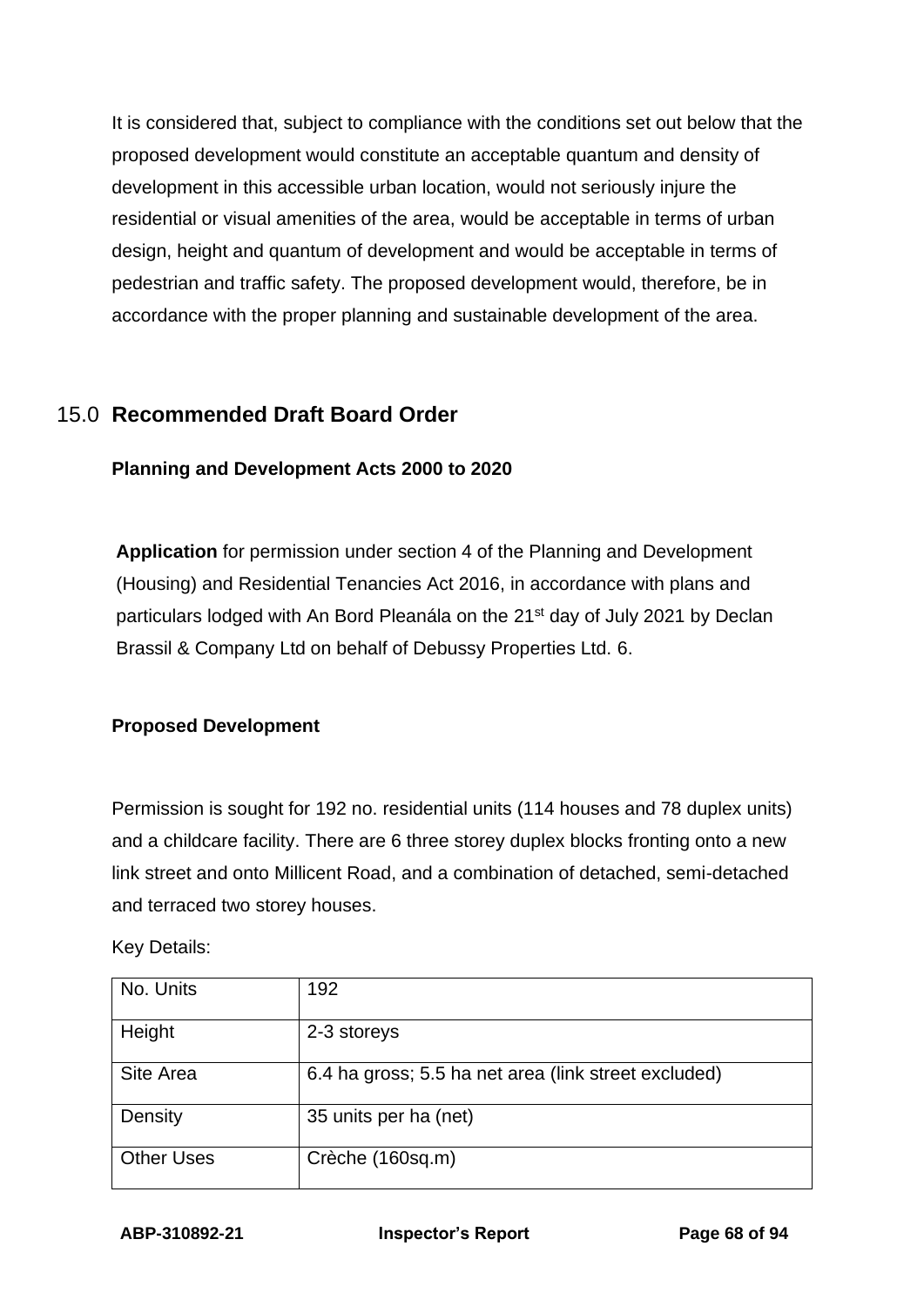| <b>Dual Aspect</b>       | 100%        |
|--------------------------|-------------|
| <b>Public Open Space</b> | 8,304 sq.m. |
| <b>Car Parking</b>       | 340 spaces  |
| <b>Bike Parking</b>      | 160 spaces  |

#### Housing Mix

| <b>Beds</b>  | <b>Duplex</b> | Houses | Total | $\%$ |
|--------------|---------------|--------|-------|------|
| 1-bed        | 10            | 0      | 10    | 5.2  |
| 2-bed        | 40            |        | 40    | 20.8 |
| 3-bed        | 28            | 83     | 111   | 57.8 |
| 4-bed        | 0             | 31     | 31    | 16.2 |
| <b>TOTAL</b> | 78            | 114    | 192   | 100% |

- The provision of a link street through the subject site (including pedestrian and cycle paths) to connect Prosperous Road (R403) to the north with Millicent Road to the east,
- Junction upgrade works and pedestrian/cycle improvement works, integrating with existing infrastructure in the vicinity.
- A priority junction at the Prosperous Road (R403) entrance to the site and a signalised junction at the Millicent Road entrance.
- The existing Clane GAA Club access onto Prosperous Road (R403) to be replaced with a pedestrian/cycle only access and a new vehicular/pedestrian/cycle access provided along the western boundary of the proposed link road.
- Demolish the existing Clane GAA Club ball court to facilitate the new vehicular/pedestrian and cycle access to the Clane GAA Club.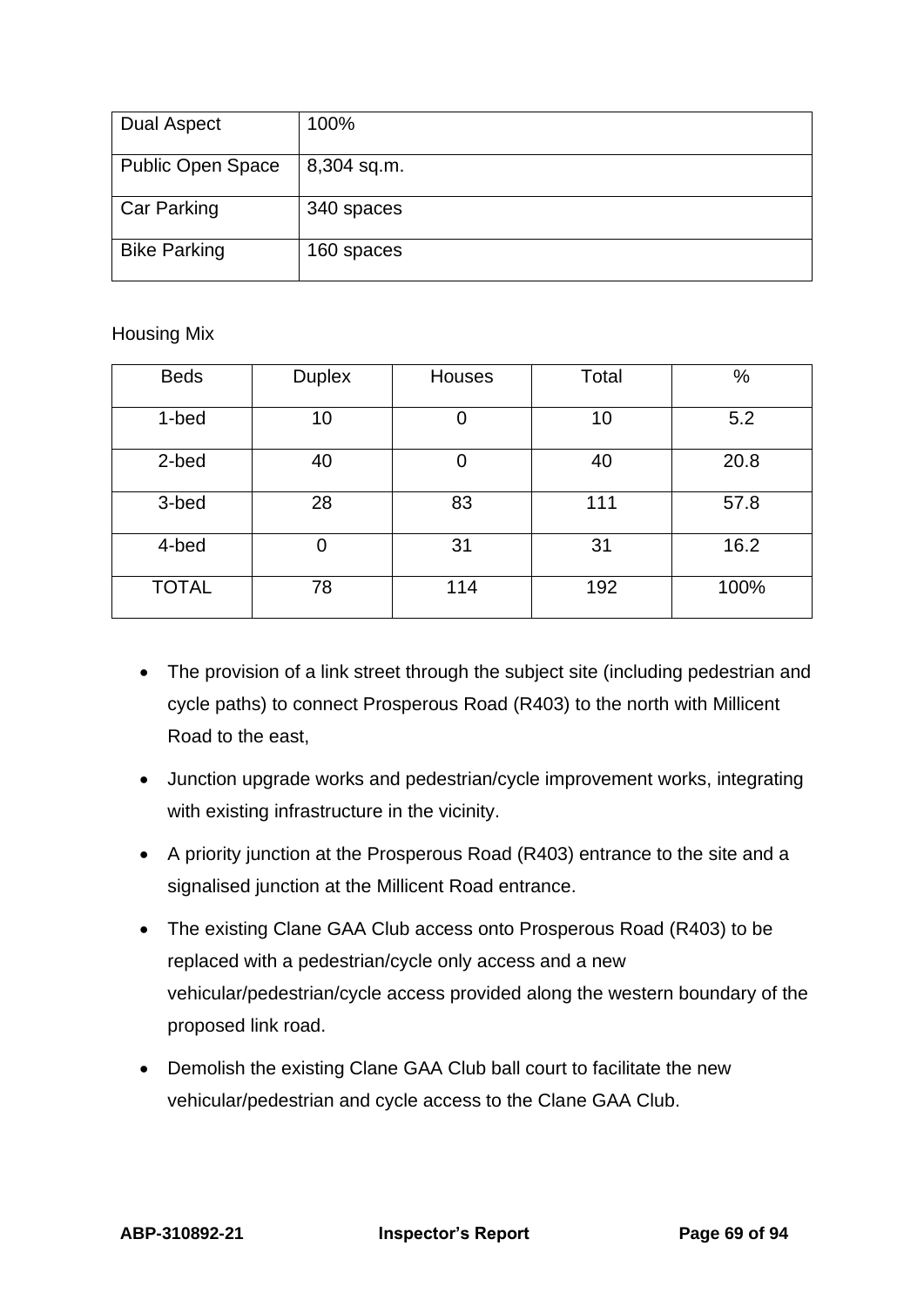#### **Matters considered**

In making its decision, the Board had regard to those matters to which, by virtue of the Planning and Development Acts and Regulations made thereunder, it was required to have regard. Such matters included any submissions and observations received by it in accordance with statutory provisions.

### **Reasons and Considerations**

In coming to its decision, the Board had regard to the following:

- (a) the policies and objectives set out in the NPF and EMRA/RSES
- (b) the policies and objectives set out in the Kildare County Development Plan 2017-2023, as amended by Variation No.1 (June 2020) and the Clane Local Area Plan 2017-2023
- (c) the Rebuilding Ireland Action Plan for Housing and Homelessness, 2016
- (d) Urban Development and Building Heights, Guidelines for Planning Authorities, 2018
- (e) the Design Manual for Urban Roads and Streets (DMURS), 2013, as amended
- (f) the Guidelines for Planning Authorities on Sustainable Residential Development in Urban Areas, 2009
- (g) the Guidelines for Planning Authorities on Sustainable Urban Housing: Design Standards for New Apartments, 2020
- (h) the Planning System and Flood Risk Management (including the associated Technical Appendices), 2009
- (i) the Housing Supply Target Methodology for Development Planning, 2020
- (j) the nature, scale and design of the proposed development,
- (k) the availability in the area of a range of social, community and transport infrastructure,
- (l) the pattern of existing and permitted development in the area,
- (m) the planning history of the site and within the area,

**ABP-310892-21 Inspector's Report Page 70 of 94**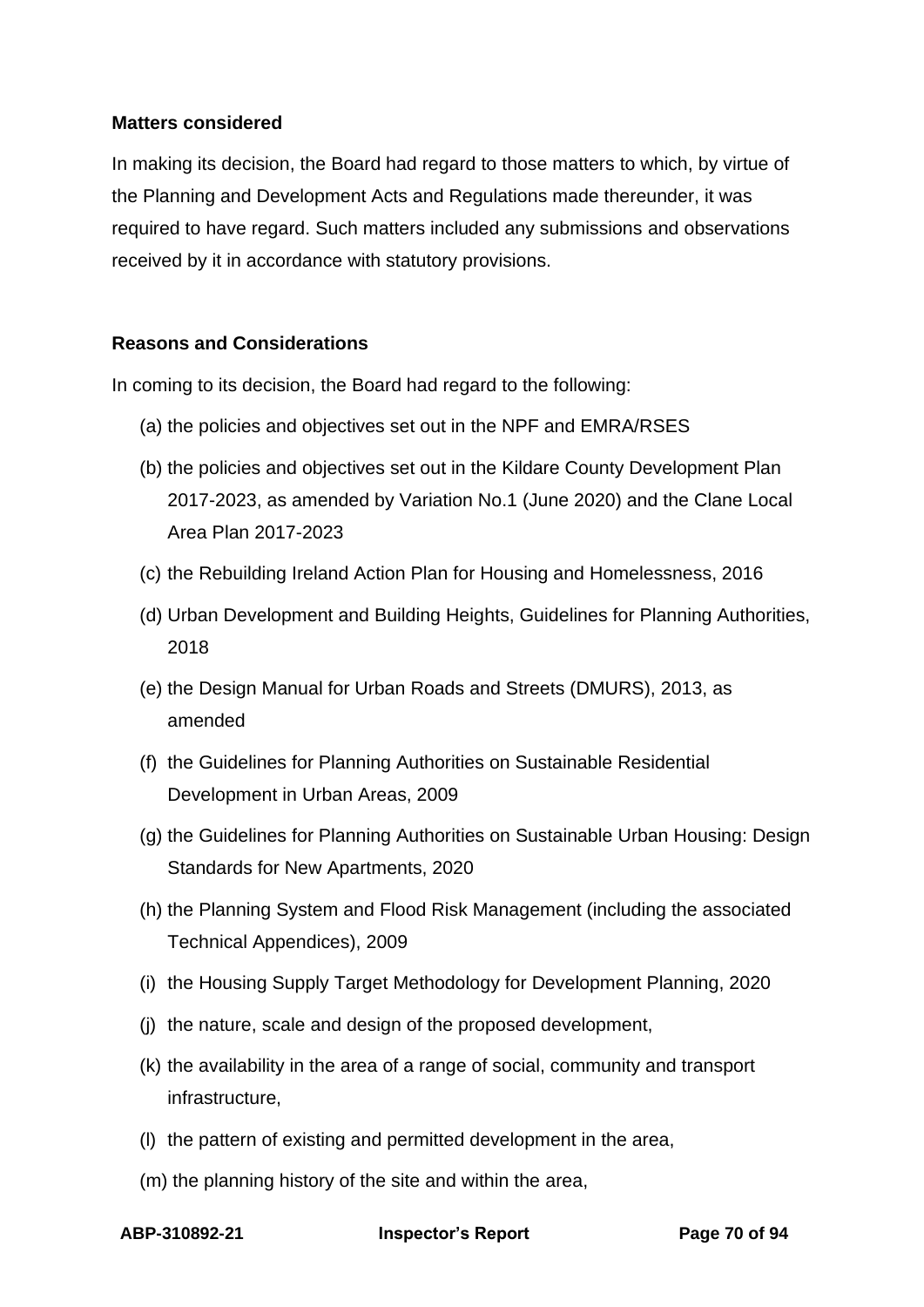- (n) the submissions and observations received,
- (o) the report of the Chief Executive of Kildare County Council, and
- (p) the report of the Inspector, including the examination, analysis and evaluation undertaken in relation to appropriate assessment and environmental impact assessment.

It is considered that, subject to compliance with the conditions set out below that the proposed development would constitute an acceptable quantum and density of development in this accessible urban location, would not seriously injure the residential or visual amenities of the area, would be acceptable in terms of urban design, height and quantum of development and would be acceptable in terms of pedestrian and traffic safety. The proposed development would, therefore, be in accordance with the proper planning and sustainable development of the area.

#### **Appropriate Assessment Screening**

The Board completed an Appropriate Assessment screening exercise in relation to the potential effects of the proposed development on European Sites, taking into account the nature and scale of the proposed development on serviced lands, the nature of the receiving environment which comprises a built-up urban area, the distances to the nearest European sites and the hydrological pathway considerations, submissions on file, the information submitted as part of the applicant's Appropriate Assessment documentation and the Inspector's report. In completing the screening exercise, the Board agreed with and adopted the report of the Inspector and that, by itself or in combination with other development, plans and projects in the vicinity, the proposed development would not be likely to have a significant effect on any European Site in view of the conservation objectives of such sites, and that a Stage 2 Appropriate Assessment is not, therefore, required. In particular, the Board agreed with and adopted the Inspector's assessment and conclusion that a Stage 2 Appropriate Assessment was not required notwithstanding the submission of an NIS by the applicant for permission which proceeded on the basis that a Stage 2 Appropriate Assessment was required.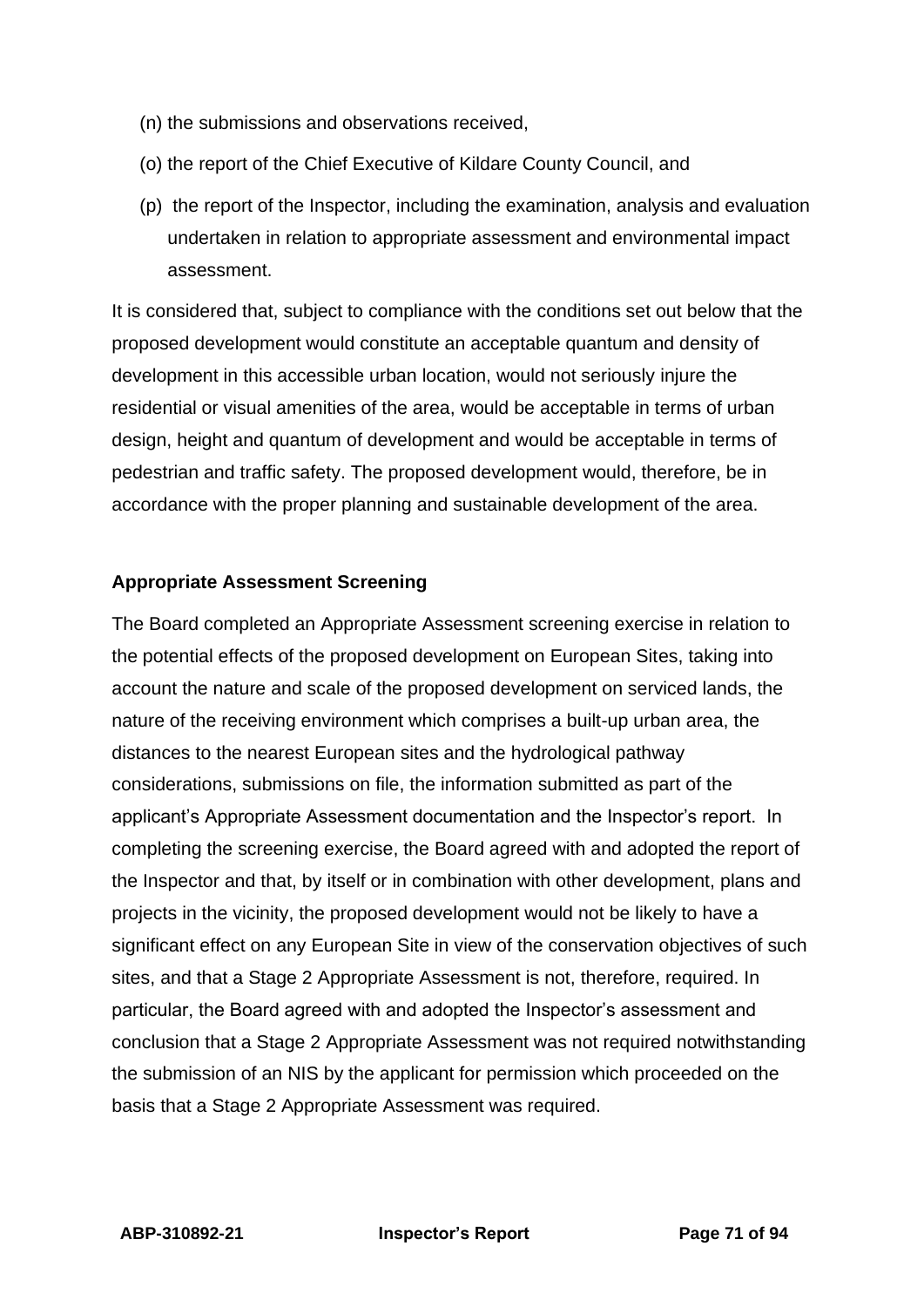### **Environmental Impact Assessment**

The Board completed an environmental impact assessment screening of the proposed development and considered that the Environmental Impact Assessment Screening Information Report submitted by the developer which contains the information as set out in Schedule 7A of the Planning and Development Regulations 2001, as amended and the Article 299B Statement submitted by the applicant.

Having regard to:

(a) The nature and scale of the proposed development which is below the threshold in respect of Class 10(b)(iv) and Class 13 of Part 2 of Schedule 5 of the Planning and Development Regulations 2001, as amended,

(b) the site's location close to Clane town centre, within an established built up area on lands with a zoning Objective C, New Residential - 'provide for new residential development', Objective F 'Open Space and Amenity', to 'protect and provide for open space, amenity and recreation', and Objective B 'Existing Residential/Infill, to 'protect and enhance the amenity of established residential communities and promote sustainable intensification' in the Clane Local Area Plan 2017-2023,

(c) the existing use on the site and pattern of development in the surrounding area,

(d) the planning history relating to the site and the surrounding area,

(e) the availability of mains water and wastewater services to serve the proposed development,

(f) the location of the development outside of any sensitive location specified in Article 299(C)(1)(v) of the Planning and Development Regulations 2001, as amended,

(g) the provisions of the guidance as set out in the Environmental Impact Assessment (EIA) Guidance for Consent Authorities regarding Sub-threshold Development, issued by the Department of the Environment, Heritage and Local Government (2003),

(h) the criteria as set out in Schedule 7 of the Planning and Development Regulations 2001, as amended, and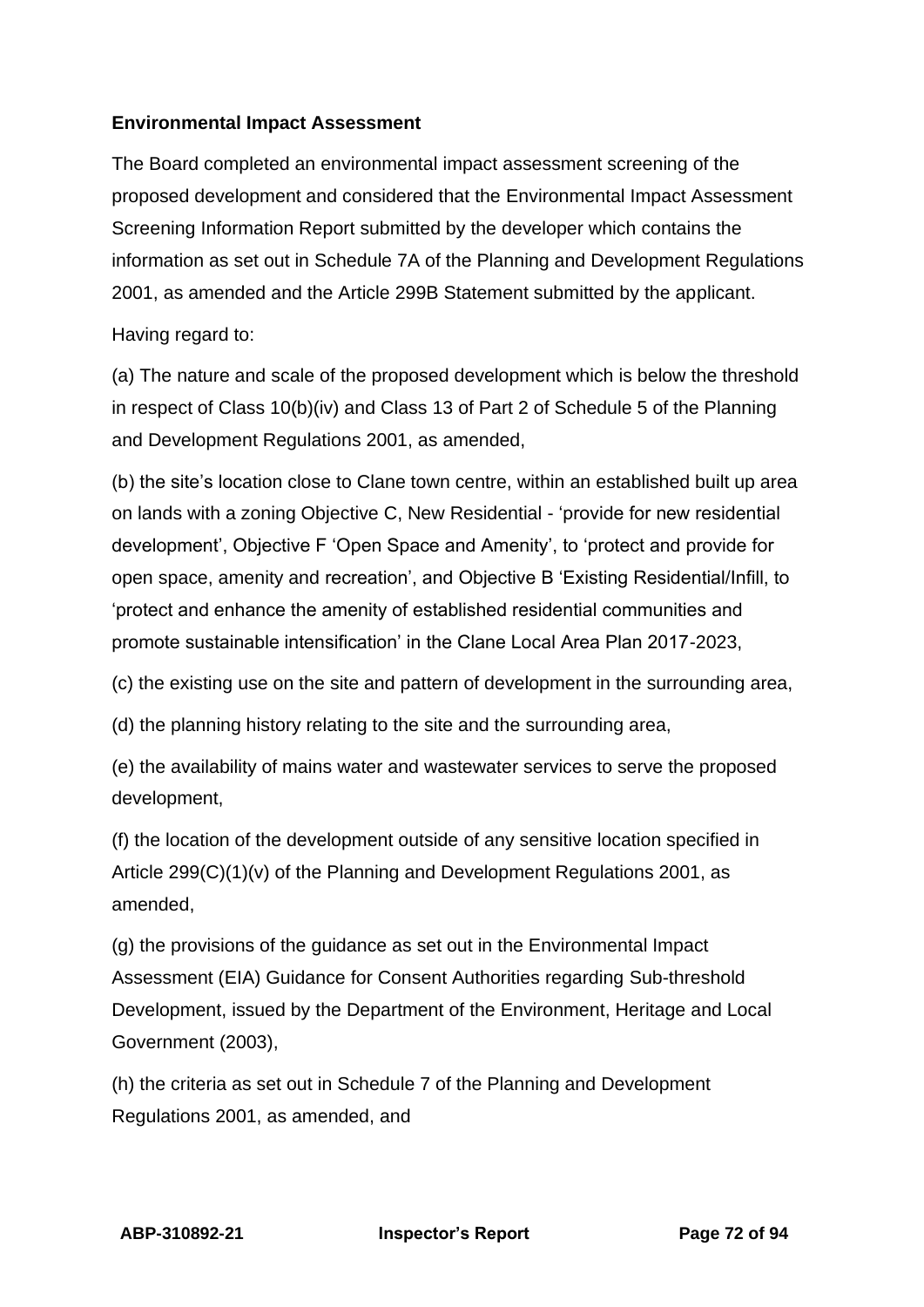(i) the features and measures proposed by the developer envisaged to avoid or prevent what might otherwise be significant effects on the environment, including measures identified in the Construction and Environmental Management Plan.

It is considered that the proposed development would not be likely to have significant effects on the environment and that the effects on the environment and that the preparation and submission of an environmental impact assessment report would not, therefore, be required.

## **Conclusion on Proper Planning and Sustainable Development**

The Board considered that, subject to compliance with the conditions set out below that the proposed development would constitute an acceptable quantum and density of development in this accessible urban location, would not seriously injure the residential or visual amenities of the area, would be acceptable in terms of urban design, height and quantum of development and would be acceptable in terms of pedestrian safety. The proposed development would, therefore, be in accordance with the proper planning and sustainable development of the area. In coming to this conclusion, specific regard was had to the Chief Executive Report from the planning authority.

The Board considered that, while a grant of permission for the proposed Strategic Housing Development would not materially contravene a zoning objective of the statutory plans for the area, a grant of permission could materially contravene the Kildare County Development Plan 2017-2023 in relation to the core strategy allocation of 145 dwelling units for Clane up to 2023 and the estimated residential capacity of 158 units for KDA 5 Millicent of the Clane Local area Plan 2017-2023. The Board considers that, having regard to the provisions of section 37(2)(b)(i), (ii), (iii) and (iv) of the Planning and Development Act 2000, as amended, the grant of permission in material contravention of the County Development Plan and Local Area Plan would be justified for the following reasons and consideration:

a) In relation to section 37(2)(b)(i) of the Planning and Development Act 2000 (as amended): the proposed development is in accordance with the definition of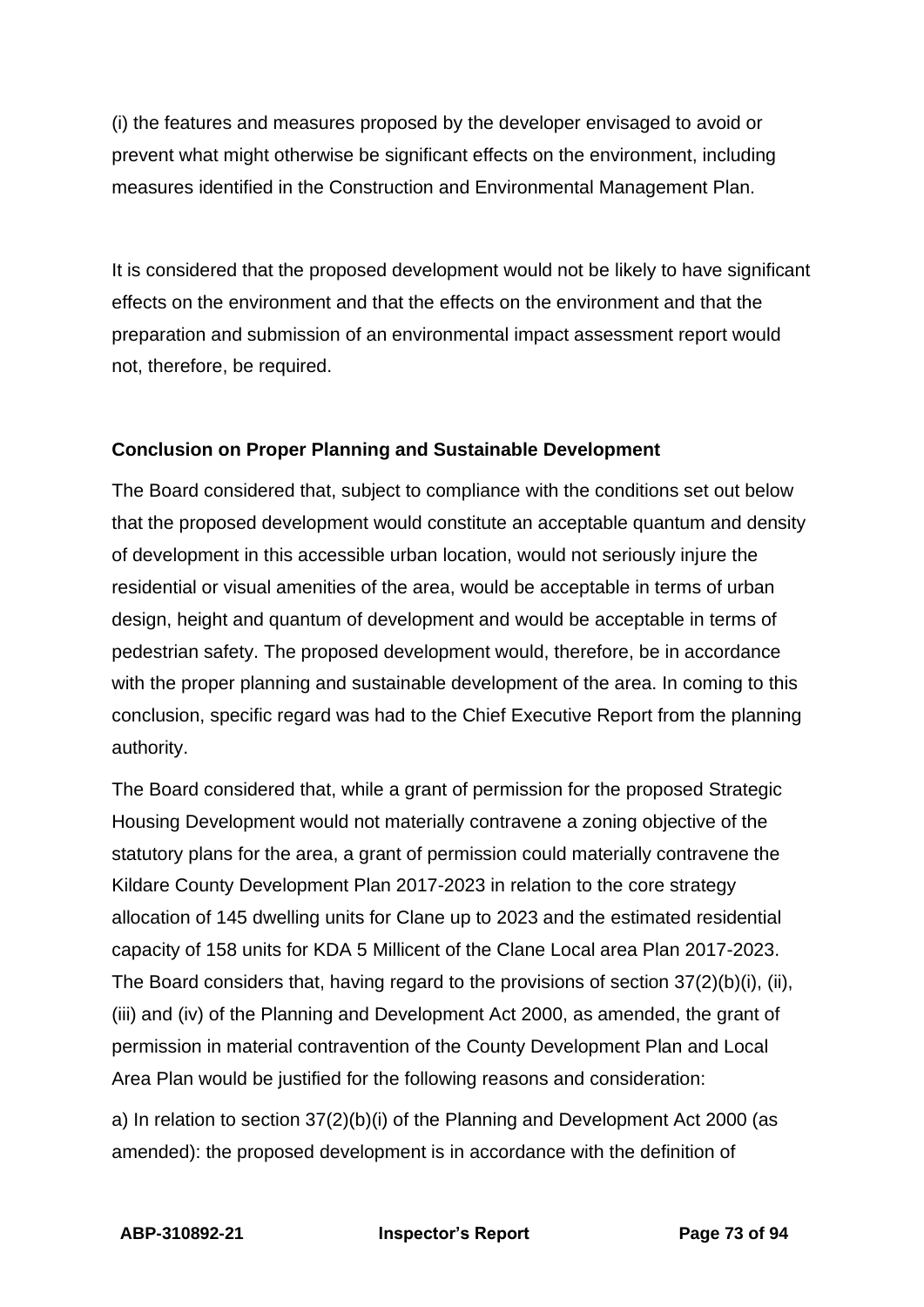Strategic Housing Development, as set out in section 3 of the Planning and Development (Housing) and Residential Tenancies Act 2016 and in the context of Clane comprises a significant amount of housing units (192) located in Key Development Area 5 of the Local Area Plan, in order to deliver on the Government's policy to increase delivery of housing from its current under-supply as set out in Rebuilding Ireland Action Plan for Housing and Homelessness issued in July 2016.

b) In relation to section 37(2)(b)(ii) of the Planning and Development Act 2000 (as amended): the matter of conflicting objectives in the development plan, table 4.1 of the Clane Local Area Plan 2017-2023 estimates density per hectare of 30 units, but detailed guidance under section 12.2.5 KDA 5 – Millicent states the KDA is likely to accommodate medium density residential development in the order of 30 – 35 units per hectare. The statutory plan contains conflicting objectives for the area, I recommend the Board invoke section 37(2)(b)(ii) of the Act in this instance.

c) In relation to section 37(2)(b)(iii) of the Planning and Development Act 2000 (as amended): The proposed development in terms of scale, design and density is in accordance with national policy as set out in the National Planning Framework, specifically NPO 3a, 4 and 13. In terms of regional guidelines, the proposal accords with the Eastern & Midland Regional Assembly – Regional Spatial & Economic Strategy 2019-2031 that seeks to promote compact urban growth - targets of at least 50% of all new homes to be built, to be within or contiguous to the existing built up area of Dublin city and suburbs and a target of at least 30% for other urban areas... In terms of the provision of conventional houses and apartment units, the proposed development meets the requirements set out in section 2.4 of the Sustainable Urban Housing: Design Standards for New Apartments 2020.

## 16.0 **Conditions**

1. The development shall be carried out and completed in accordance with the plans and particulars lodged with the application, except as may otherwise be required in order to comply with the following conditions. Where such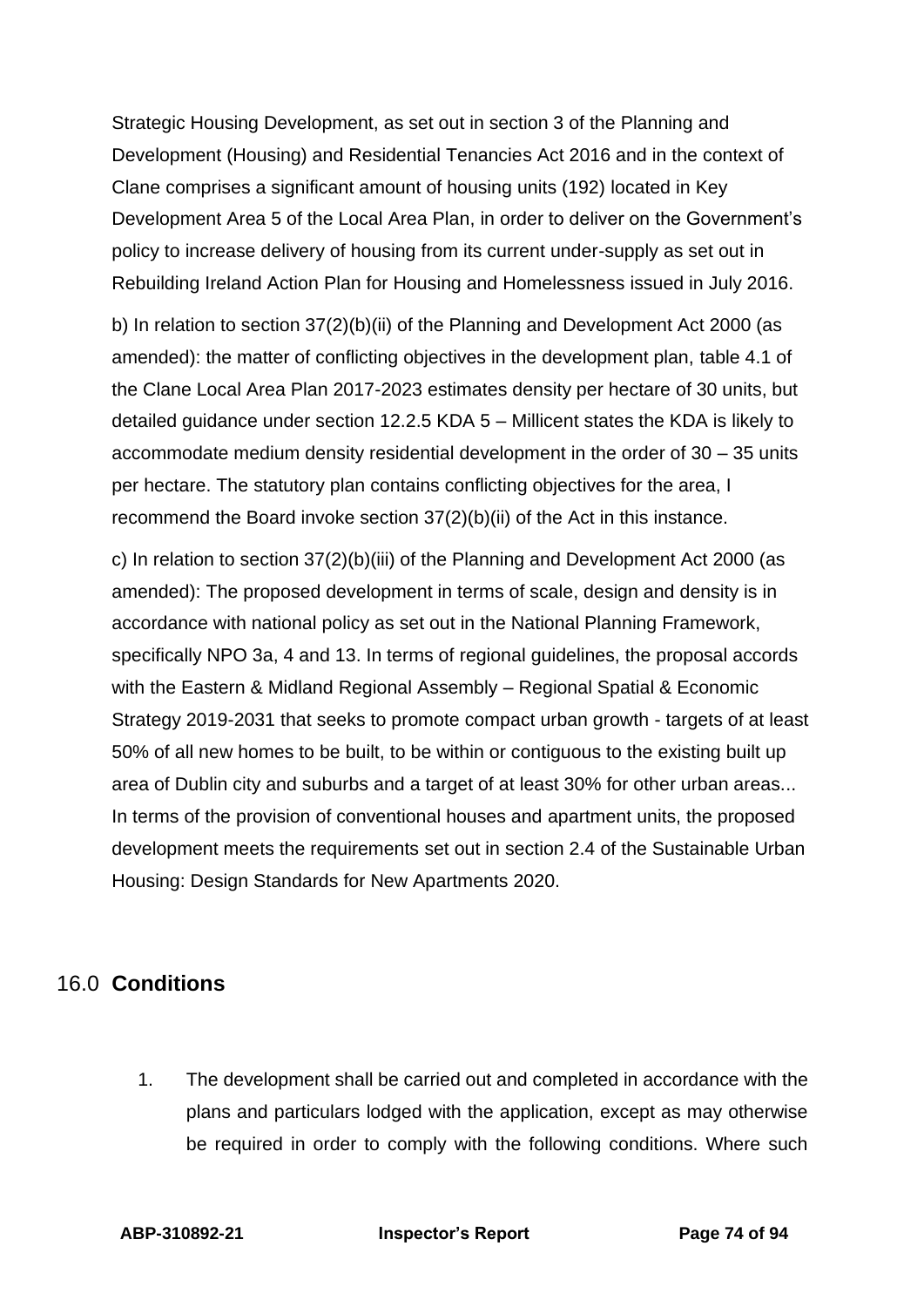conditions require details to be agreed with the planning authority, the developer shall agree such details in writing with the planning authority prior to commencement of development, or as otherwise stipulated by conditions hereunder, and the development shall be carried out and completed in accordance with the agreed particulars. In default of agreement the matter(s) in dispute shall be referred to An Bord Pleanála for determination. **Reason:** In the interest of clarity.

2. The proposed development shall be amended as follows:

(a) Obscure glazing shall be used for upper floor level windows on the western gable elevation of block C and the eastern gable elevation of block D, ground floor windows shall remain as specified with clear/transparent glazing.

(b) The use of render on the exterior of the duplex blocks shall be omitted in full and any render shown on the plans and particulars submitted with the application shall be replaced with suitable brick type finish.

(c) In-curtilage car parking spaces serving units 132-135 shall be omitted and replaced with a footpath and front garden to each respective unit and a car parking bay situated within open space number 3, immediately north of unit 135, shall provide a minimum 4 and maximum 6 car parking spaces.

Revised drawings showing compliance with these requirements shall be submitted to, and agreed in writing with, the planning authority prior to commencement of development.

**Reason:** In the interest of residential and visual amenity and traffic safety.

- 3. (a) The development shall be carried out on a phased basis, in accordance with a phasing scheme which shall be submitted to, and agreed in writing with, the planning authority prior to commencement of any development.
	- (b) The proposed link street from the R403 Prosperous Road to the L-2004 Millicent Road to include the priority controlled junction onto the R403 Prosperous Road, the signalised junction on the L-2004 Millicent Road and the priority controlled junction from the GAA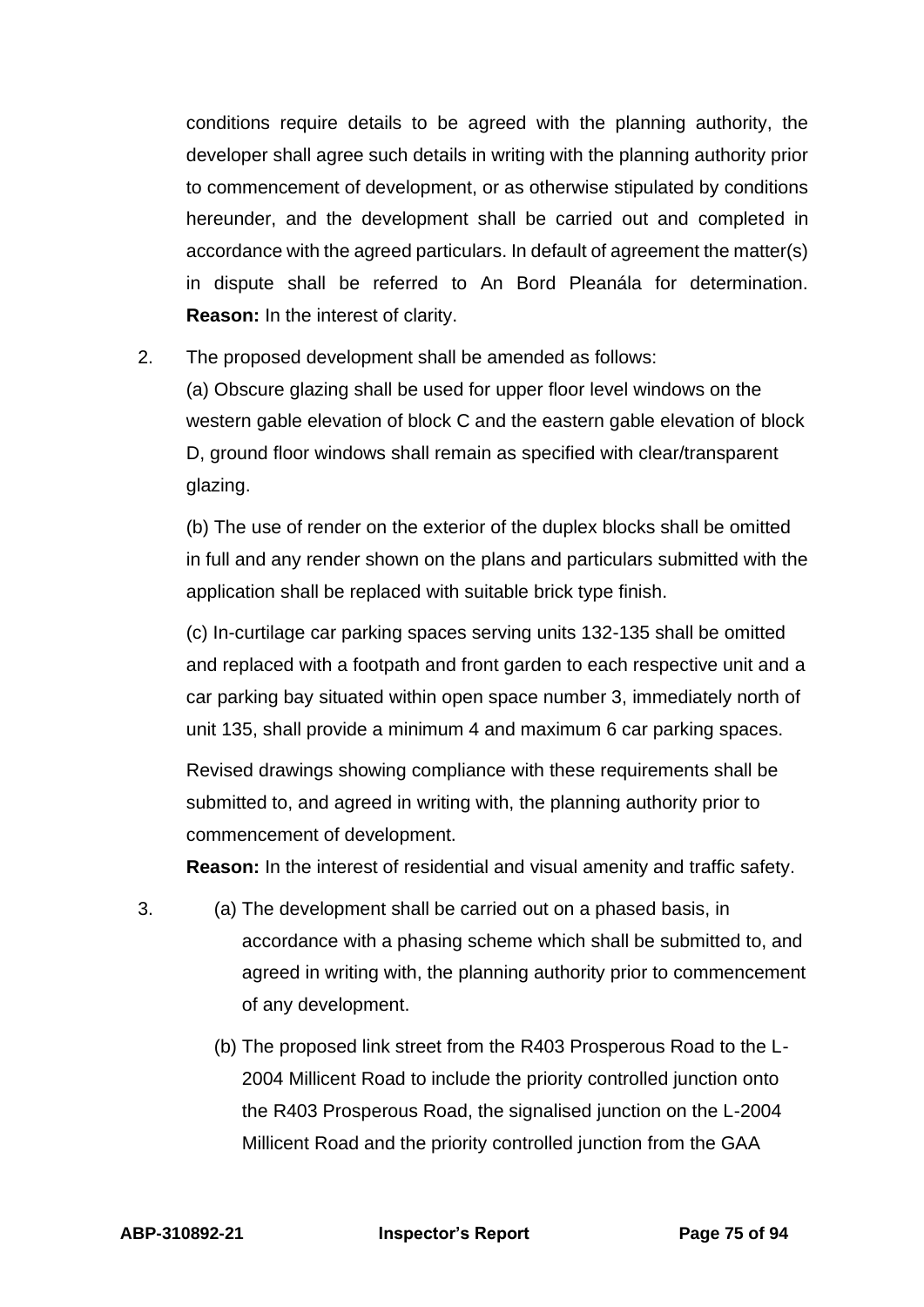grounds onto the link street (to include boundary wall/railings to the GAA grounds) shall be completed and operational prior to the occupation of the 51<sup>st</sup> residential unit.

(c) The priority controlled junction onto the R403 Prosperous Road and the proposed priority controlled junction into the GAA grounds shall come into operation simultaneously. The existing vehicular access /egress to the GAA grounds shall be decommissioned with immediate effect upon operation of the junction onto the R403 Prosperous Road.

**Reason:** To ensure the timely provision of services and infrastructure for the benefit of the occupants of the proposed dwellings and in the interest of traffic safety.

4. All mitigation and monitoring measures outlined in the plans and particulars, including the Site Specific Flood Risk Assessment, Construction Management Plan, Ecological Impact Assessment and Cultural Heritage Assessment Report, shall be carried out in full, except where otherwise required by conditions attached to this permission.

**Reason**: In the interest of protecting the environment and in the interest of public health.

- 5. The developer shall enter into water and wastewater connection agreements with Irish Water, prior to commencement of development. **Reason:** In the interests of clarity and public health.
- 6. Details of the materials, colours and textures of all the external finishes to the proposed dwellings/buildings and boundaries shall be as submitted with the application, unless otherwise agreed in writing with, the planning authority prior to commencement of development.

**Reason:** In the interest of visual amenity.

7. Drainage arrangements including the attenuation and disposal of surface water, shall comply with the requirements of the planning authority for such works and services. Prior to commencement of development the developer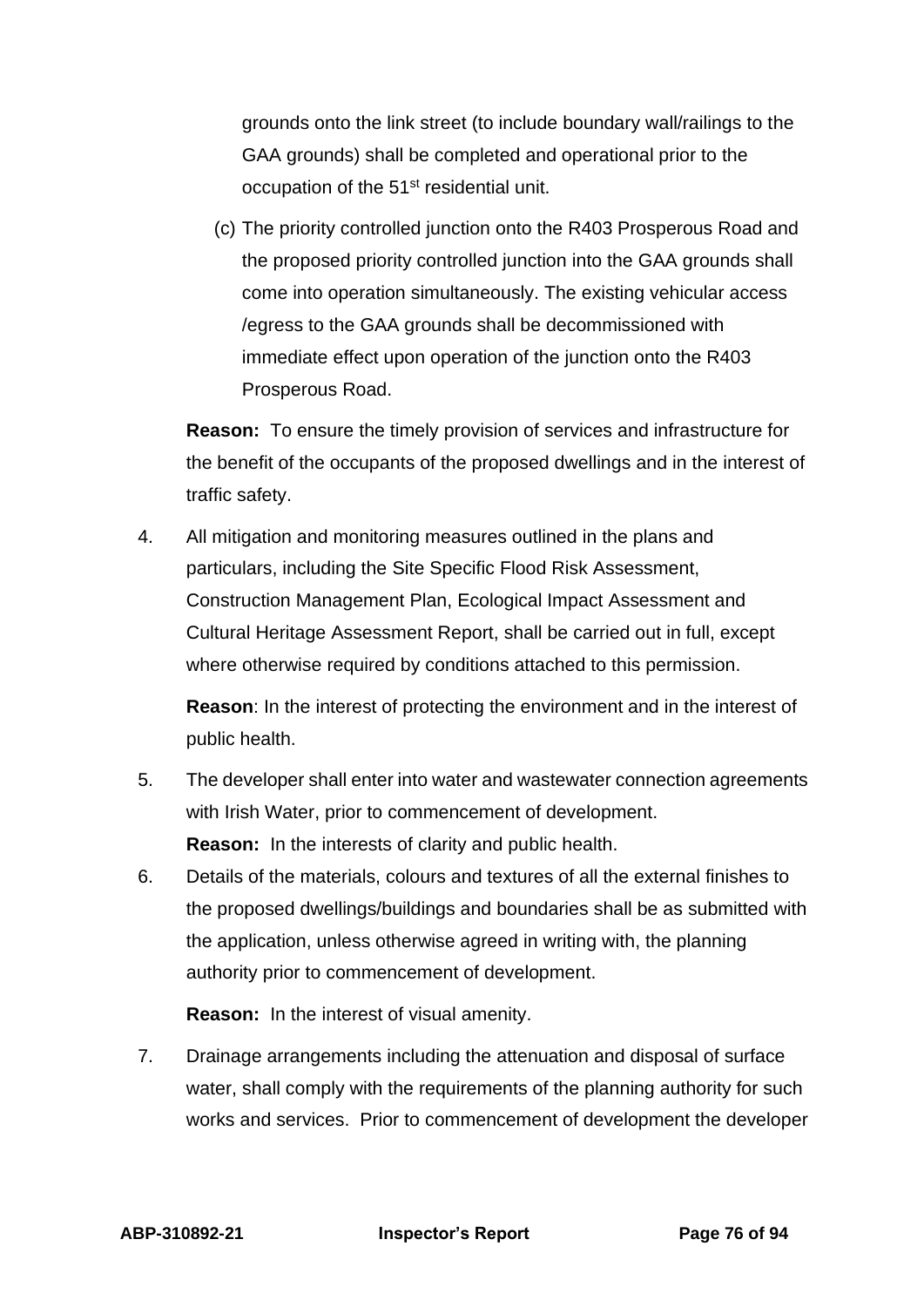shall submit the following details to the planning authority for written agreement:

- (i) Full design details of the proposed surface water attenuation system, to include details of outflow rates, design calculations to allow for a 20% climate change factor, SUDs measures, storm attenuation storage chambers, flood pipe network design, and outfall to watercourse / culvert.
- (ii) A maintenance strategy for the proposed surface water drainage system. The agreed strategy shall be implemented until such time as the drainage infrastructure has been taken in charge by Kildare County Council.
- (iii) A condition and capacity report for culverts within the site to include details of any measures to be undertaken to protect and / or upgrade culverts where this is required to facilitate the proposed development.
- (iv) Prior to commencement of development a Stage 2 Detailed Design Stage Storm Water Audit shall be submitted to the Planning Authority for written agreement.
- (v) Upon Completion of the development, a Stage 3 Completion Stormwater Audit to demonstrate Sustainable Urban Drainage System measures have been installed and are working as designed and that there has been no misconnections or damage to storm water drainage infrastructure during construction, shall be submitted to the planning authority for written agreement.

In default of agreement on any of these requirements, the matter shall be referred to An Bord Pleanála for determination.

**Reason:** In the interest of public health and surface water management.

8. The following requirements in terms of traffic, transportation and mobility shall be incorporated into the development and where required, revised plans and particulars demonstrating compliance with these requirements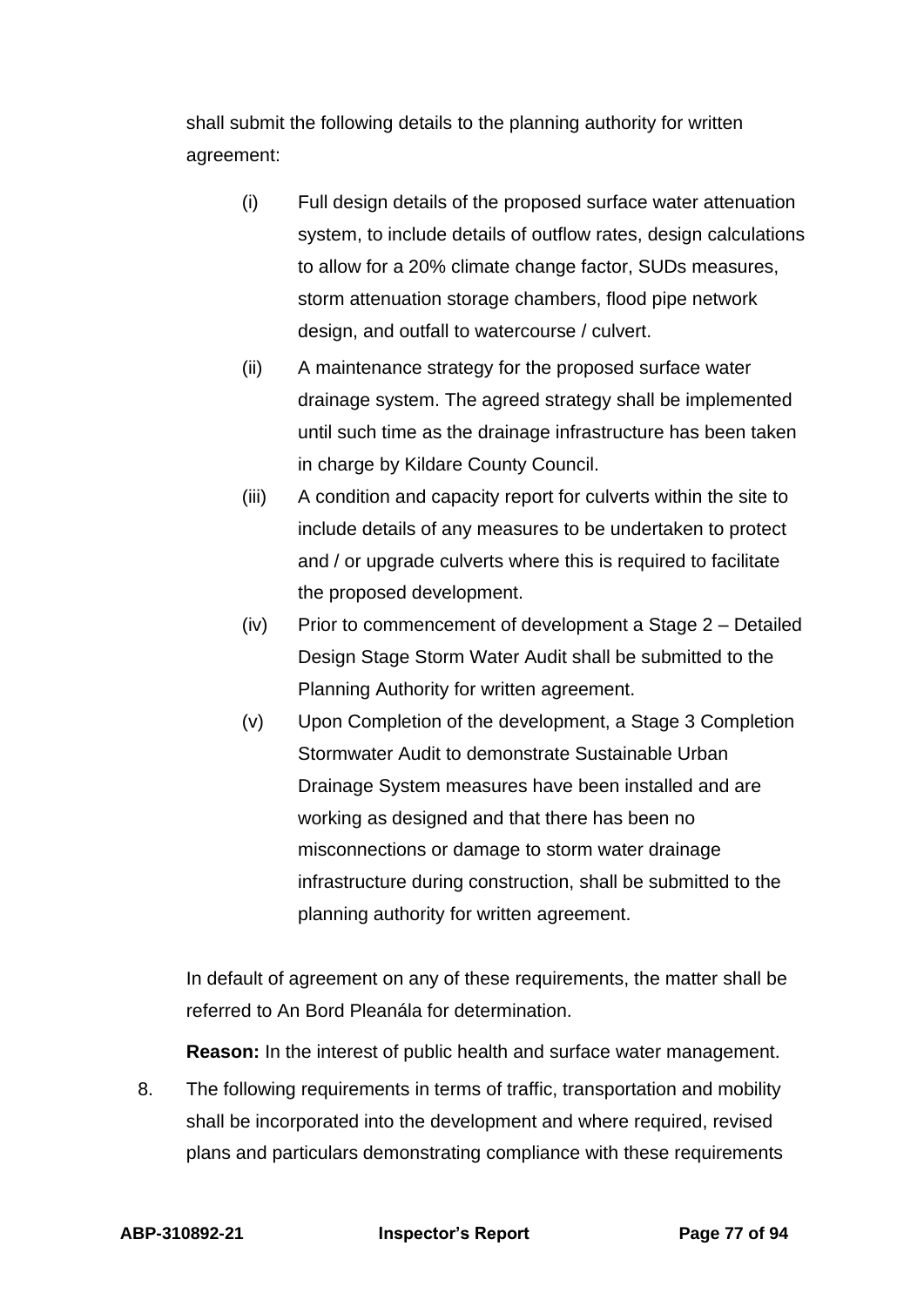shall be submitted to, and agreed in writing with, the planning authority prior to commencement of development:

- (a) Detailed design drawings for the proposed link street between the R403 Prosperous Road and the L-2004 Millicent Road, including all junctions, shall be submitted to the Planning Authority for approval prior to the commencement of development.
- (b) The roads and traffic arrangements serving the site (including signage) shall be in accordance with the detailed requirements of the planning authority for such works and shall be carried out at the developer's expense.
- (c) The internal road network serving the proposed development including turning bays, junctions, parking areas, footpaths, cycle paths and kerbs, pedestrian crossings and car parking bays shall comply with the requirements of the Design Manual for Roads and Streets and with any requirements of the planning authority for such road works.
- (d) Cycle tracks within the development shall be in accordance with the guidance provided in the National Cycle Manual.
- (e) The materials used on roads and footpaths shall comply with the detailed standards of the planning authority for such road works.
- (f) The developer shall carry out a Stage 3 Road Safety Audit of the constructed development on completion of the works and submit to the planning authority for approval and shall carry out and cover all costs of all agreed recommendations contained in the audit.

In default of agreement on any of these requirements, the matter shall be referred to An Bord Pleanála for determination.

**Reason:** In the interests of traffic, cyclist and pedestrian safety and sustainable travel.

9. The site shall be landscaped (and earthworks carried out) in accordance with the detailed scheme of landscaping, which shall be submitted to and agreed in writing with the Planning Authority prior to commencement of development. The scheme shall include provisions for hard and soft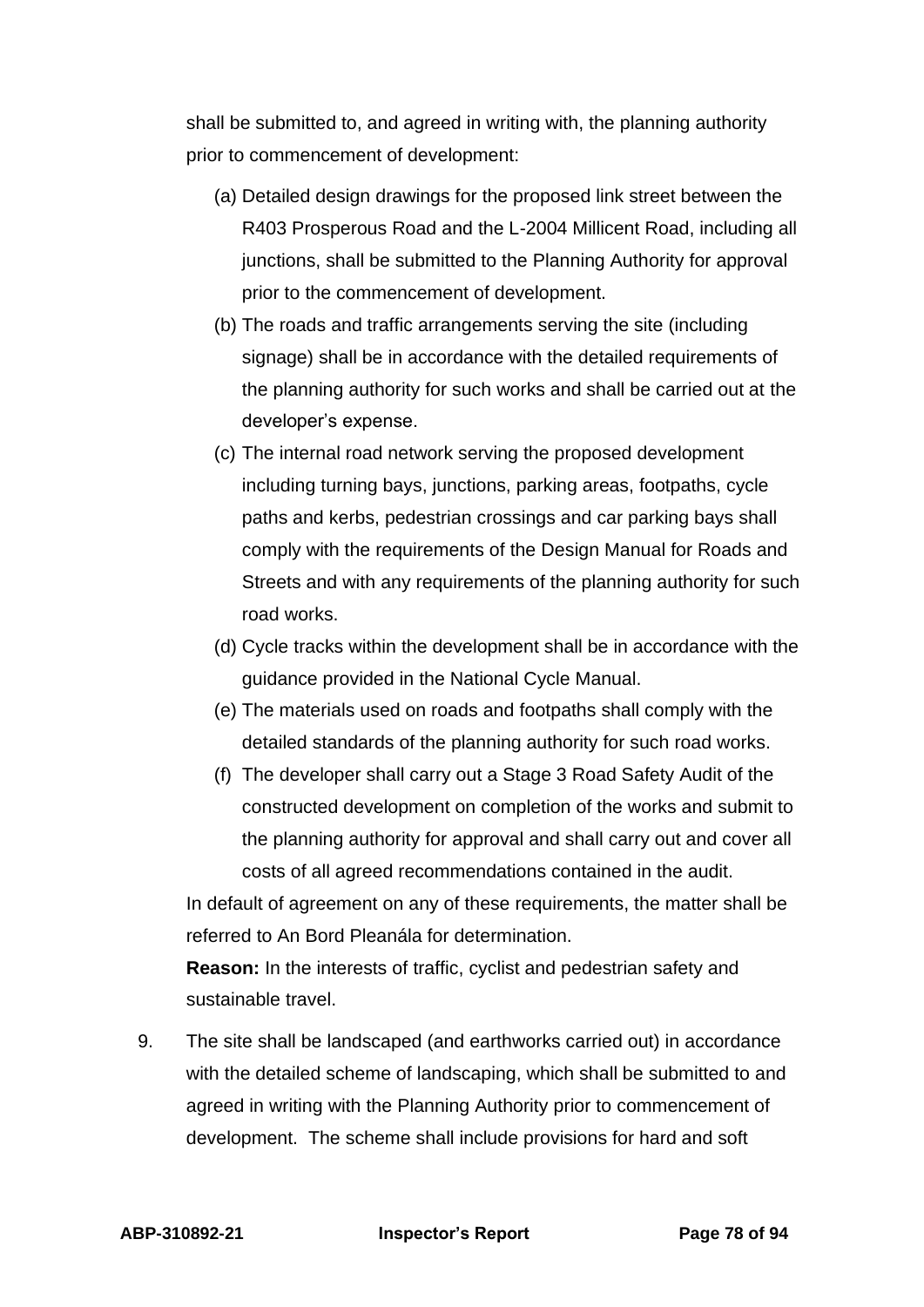landscaping within the site, boundary treatments and includes measures for the protection of trees within and adjoining the site.

**Reason:** In order to ensure the satisfactory completion of the development.

10. A total of 160 no. secure bicycle parking spaces shall be provided within the development. Design details for the cycle spaces and cycle storage compounds shall be submitted to, and agreed in writing with, the planning authority prior to commencement of development.

**Reason:** To ensure that adequate bicycle parking provision is available to serve the proposed development, in the interest of sustainable transportation.

11. Prior to the opening or occupation of the development, a Mobility Management Strategy including an interim or temporary strategy reflecting any requirements or adjustments relating to Covid-19 movement and travel patterns shall be submitted to and agreed in writing with the planning authority. This shall provide for incentives to encourage the use of public transport, cycling, walking and carpooling by residents, occupants and staff employed in the development and to reduce and regulate the extent of parking. Details may include the provision of centralised facilities within the commercial element of the development for bicycle parking, shower and changing facilities associated with the policies set out in the strategy. The interim or temporary strategy, where applicable, should reflect the requirements of Design Manual for Urban Roads and Streets Interim Advice Note – Covid Pandemic Response (May 2020). The mobility strategy shall be prepared and implemented by the management company for all units within the development.

**Reason:** In the interest of encouraging the use of sustainable modes of transport and reflecting the needs of pedestrians and cyclists during Covid-19 pandemic.

12. A minimum of 10% of all communal car parking spaces should be provided with functioning EV charging stations/points, and ducting shall be provided for all remaining car parking spaces, including in-curtilage spaces, facilitating the installation of EV charging points/stations at a later date. Where proposals relating to the installation of EV ducting and charging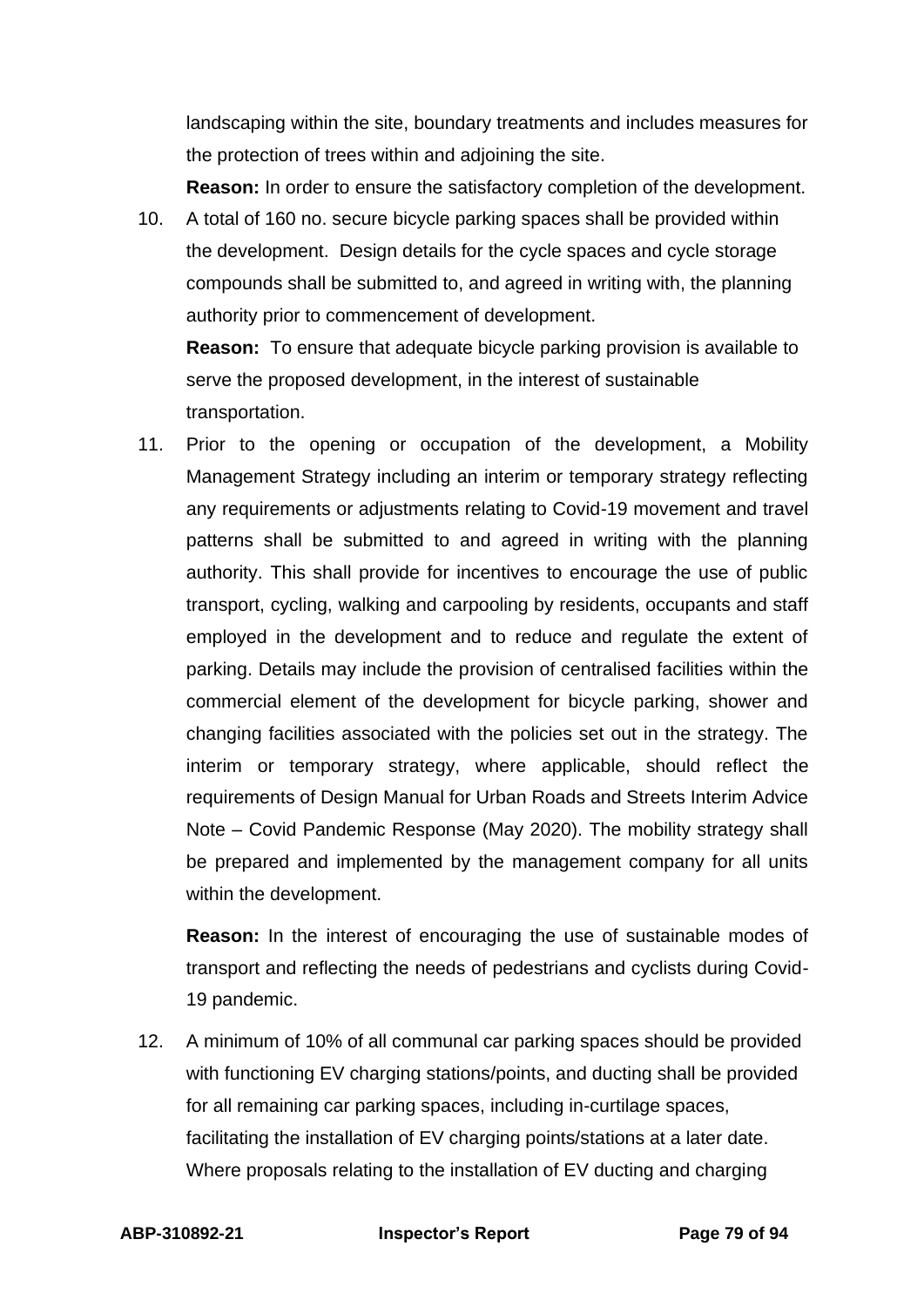stations/points has not been submitted with the application, in accordance with the above noted requirements, such proposals shall be submitted and agreed in writing with the Planning Authority prior to the occupation of the development.

**Reason:** To provide for and/or future proof the development such as would facilitate the use of Electric Vehicles.

- 13. The developer shall facilitate the preservation, recording and protection of archaeological materials or features that may exist within the site. In this regard, the developer shall employ a suitably qualified archaeologist who shall monitor all site investigations and other excavation works. **Reason:** In order to conserve the archaeological heritage of the site and to secure the preservation and protection of any remains that may exist within the site.
- 14. Prior to the commencement of development, the developer shall agree in writing with the Planning Authority details for the protection of the Wayside Cross Base (RPS Ref. B14-067) located within the site during construction. **Reason:** In order to conserve the architectural heritage of the site.
- 15. Proposals for an estate/street name, house numbering scheme and associated signage shall be submitted to, and agreed in writing with, the planning authority prior to commencement of development. Thereafter, all estate and street signs, and house numbers, shall be provided in accordance with the agreed scheme. The proposed name(s) shall be based on local historical or topographical features, or other alternatives acceptable to the planning authority. No advertisements/marketing signage relating to the name(s) of the development shall be erected until the developer has obtained the planning authority's written agreement to the proposed name(s).

**Reason:** In the interest of urban legibility and to ensure the use of locally appropriate place names for new residential areas

16. Public lighting shall be provided in accordance with a scheme, which shall include lighting along pedestrian routes through open spaces details of which shall be submitted to, and agreed in writing with the planning authority prior to installation of lighting. Such lighting shall be provided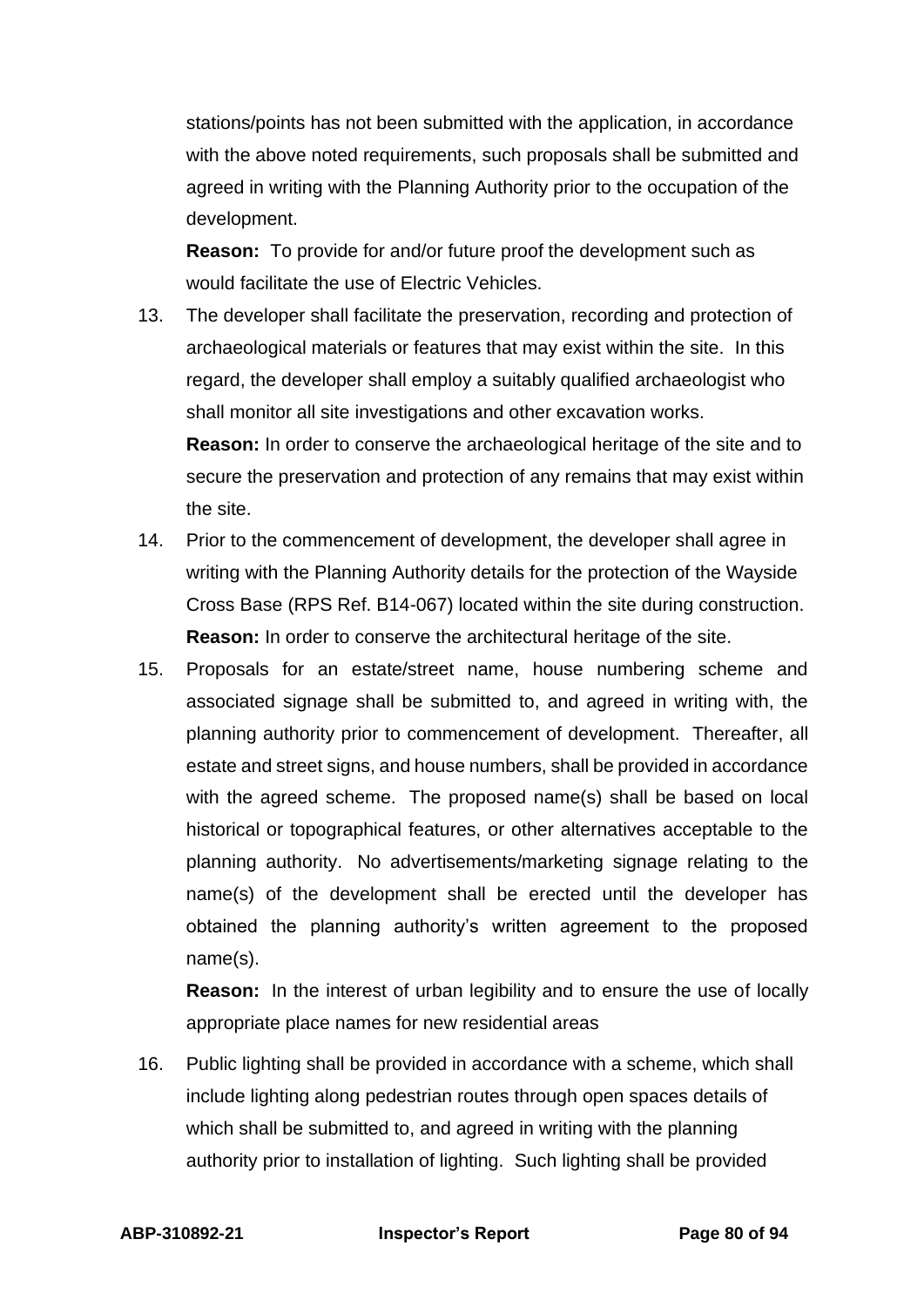prior to the making available for occupation of any residential unit. **Reason:** In the interests of amenity and public safety.

17. All service cables associated with the proposed development (such as electrical, telecommunications and communal television) shall be located underground. The cables shall avoid roots of trees and hedgerows to be retained in the site. Ducting shall be provided by the developer to facilitate the provision of broadband infrastructure within the proposed development.

**Reason:** In the interests of visual and residential amenity.

18. A plan containing details for the management of waste within the development, including the provision of facilities for the storage, separation and collection of the waste and, in particular, recyclable materials shall be submitted to, and agreed in writing with, the planning authority prior to commencement of development. Thereafter, the waste shall be managed in accordance with the agreed plan.

**Reason:** To provide for the appropriate management of waste and, in particular recyclable materials, in the interest of protecting the environment.

19. Prior to commencement of development, the developer shall submit to and agree in writing with the planning authority a properly constituted Owners' Management Company. This shall include a layout map of the permitted development showing the areas to be taken in charge and those areas to be maintained by the Owner's Management Company. Membership of this company shall be compulsory for all purchasers of property in the apartment blocks. Confirmation that this company has been set up shall be submitted to the planning authority prior to the occupation of the first residential unit.

The Management Company shall include and manage the Community Building for the benefit of the residents of the apartments or the wider community as determined by the Planning Authority.

**Reason:** To provide for the satisfactory completion and maintenance of the development in the interest of residential amenity.

20. Construction and demolition waste shall be managed in accordance with a construction waste and demolition management plan, which shall be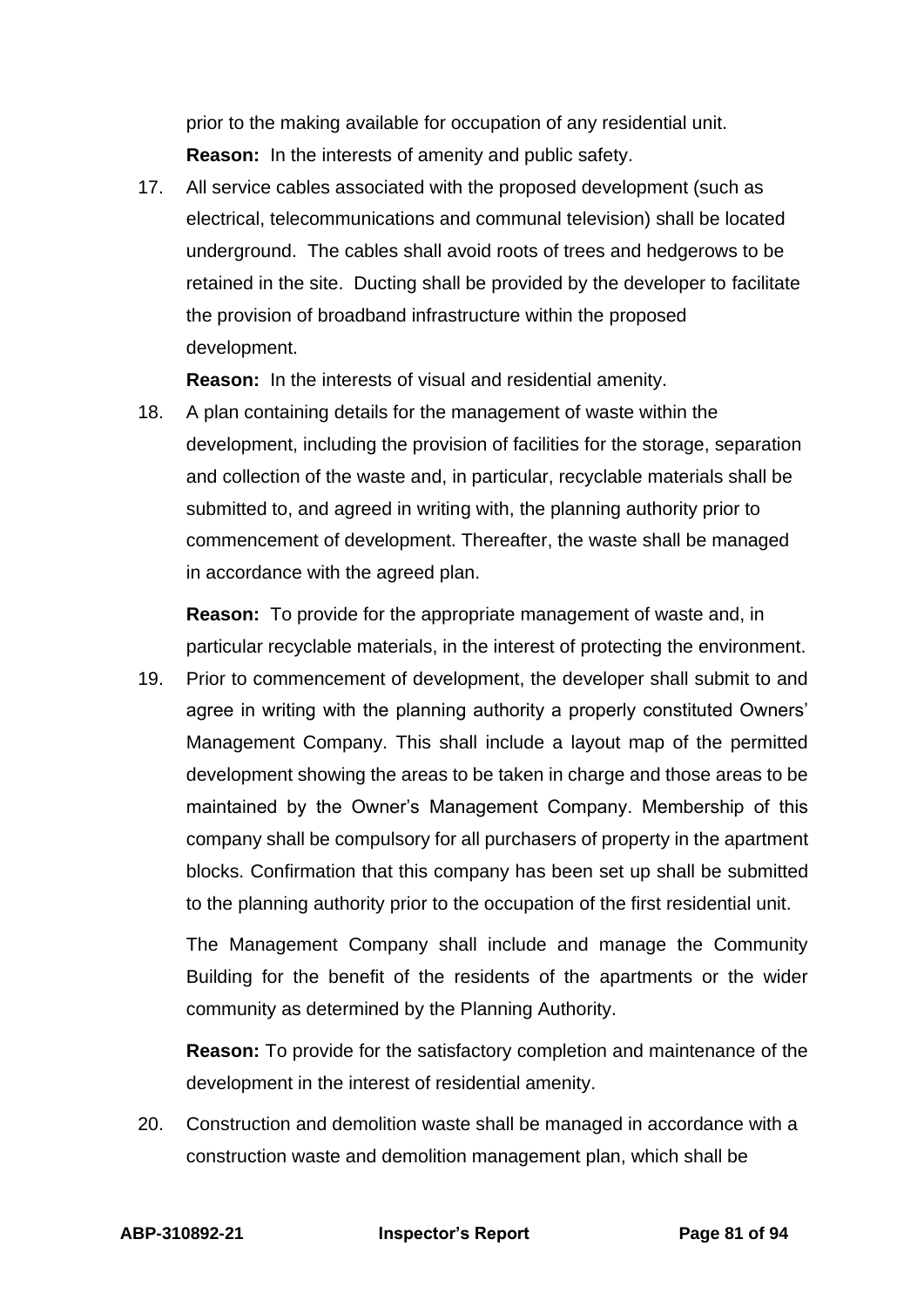submitted to, and agreed in writing with, the planning authority prior to commencement of development. This plan shall be prepared in accordance with the "Best Practice Guidelines on the Preparation of Waste Management Plans for Construction and Demolition Projects", published by the Department of the Environment, Heritage and Local Government in July 2006. The plan shall include details of waste to be generated during site clearance and construction phases, and details of the methods and locations to be employed for the prevention, minimisation, recovery and disposal of this material in accordance with the provision of the Waste Management Plan for the Region in which the site is situated. **Reason:** In the interest of sustainable waste management.

21. The construction of the development shall be managed in accordance with a Construction Management Plan, which shall be submitted to, and agreed in writing with, the planning authority prior to commencement of development. This plan shall provide details of intended construction practice for the development, including:

(a) Location of the site and materials compounds including areas identified for the storage of construction refuse; areas for construction site offices and staff facilities; site security fencing and hoardings; and car parking facilities for site workers during the course of construction;

(b) The timing and routing of construction traffic to and from the construction site and associated directional signage, to include proposals to facilitate the delivery of abnormal loads to the site; measures to obviate queuing of construction traffic on the adjoining road network; and measures to prevent the spillage or deposit of clay, rubble or other debris on the public road network;

(c) Details of the implementation of appropriate mitigation measures for noise, dust and vibration, and monitoring of such levels;

(d) Means to ensure that surface water run-off is controlled such that no silt or other pollutants enter local surface water sewers or drains. The measures detailed in the construction management plan shall have regard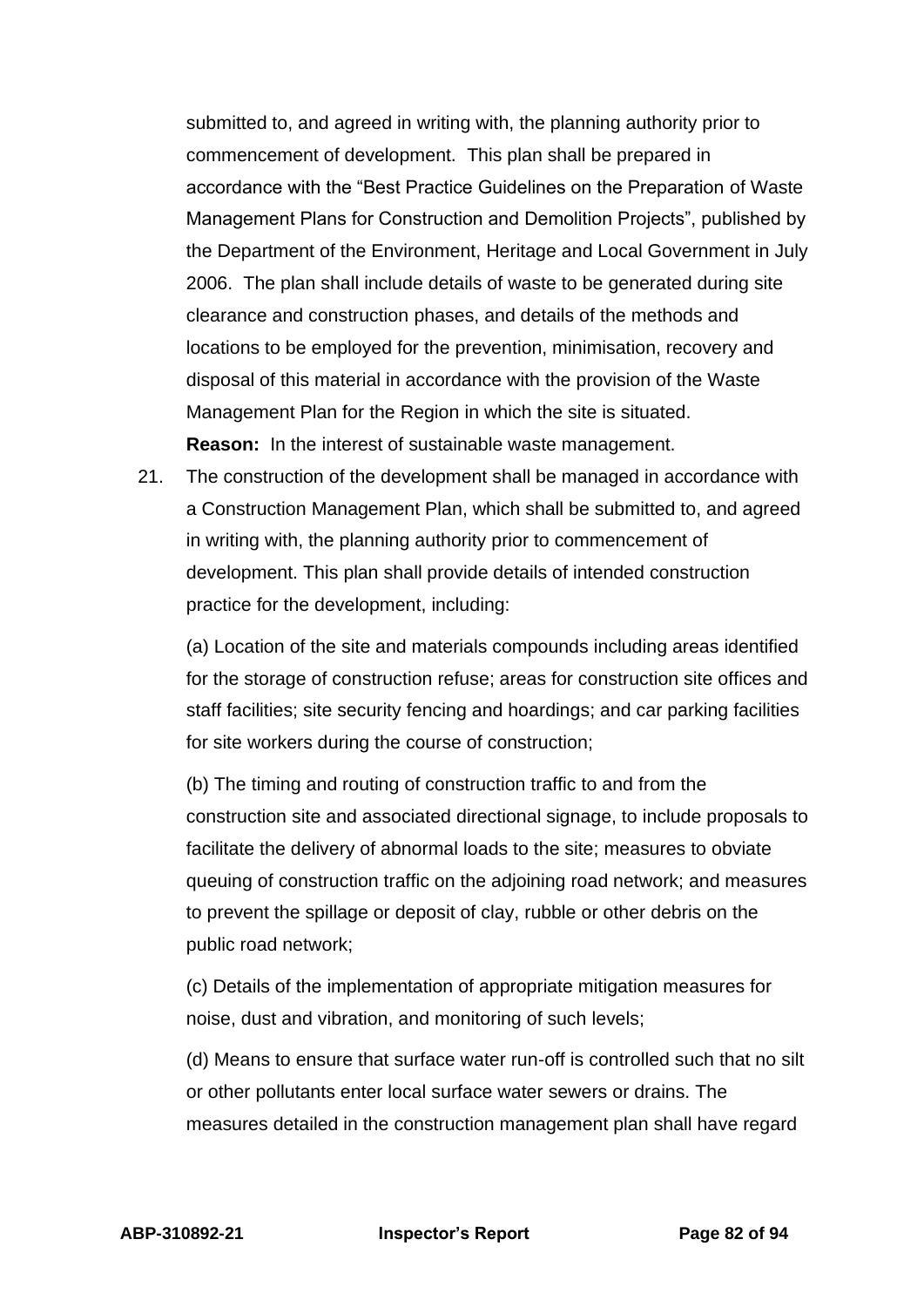to the matters outlined in the submission received from Inland Fisheries Ireland.

A record of daily checks that the works are being undertaken in accordance with the Construction Management Plan shall be kept for inspection by the planning authority.

**Reason**: In the interest of amenities, public health and safety.

22. Site development and building works shall be carried out only between the hours of 0700 to 1900 Mondays to Saturdays inclusive, and not at all on Sundays and public holidays. Deviation from these times will only be allowed in exceptional circumstances where prior written approval has been received from the planning authority.

**Reason:** In order to safeguard the residential amenities of property in the vicinity.

23. Prior to commencement of development, the developer shall lodge with the planning authority a cash deposit, a bond of an insurance company, or other security to secure the provision and satisfactory completion and maintenance until taken in charge by the local authority of roads, footpaths, watermains, drains, public open space and other services required in connection with the development, coupled with an agreement empowering the local authority to apply such security or part thereof to the satisfactory completion or maintenance of any part of the development. The form and amount of the security shall be as agreed between the planning authority and the developer or, in default of agreement, shall be referred to An Bord Pleanála for determination.

**Reason**: To ensure the satisfactory completion and maintenance of the development until taken in charge.

24. Prior to commencement of development, the applicant or other person with an interest in the land to which the application relates shall enter into an agreement in writing with the planning authority in relation to the provision of housing in accordance with the requirements of section 94(4) and section 96(2) and (3) (Part V) of the Planning and Development Act 2000, as amended, unless an exemption certificate shall have been applied for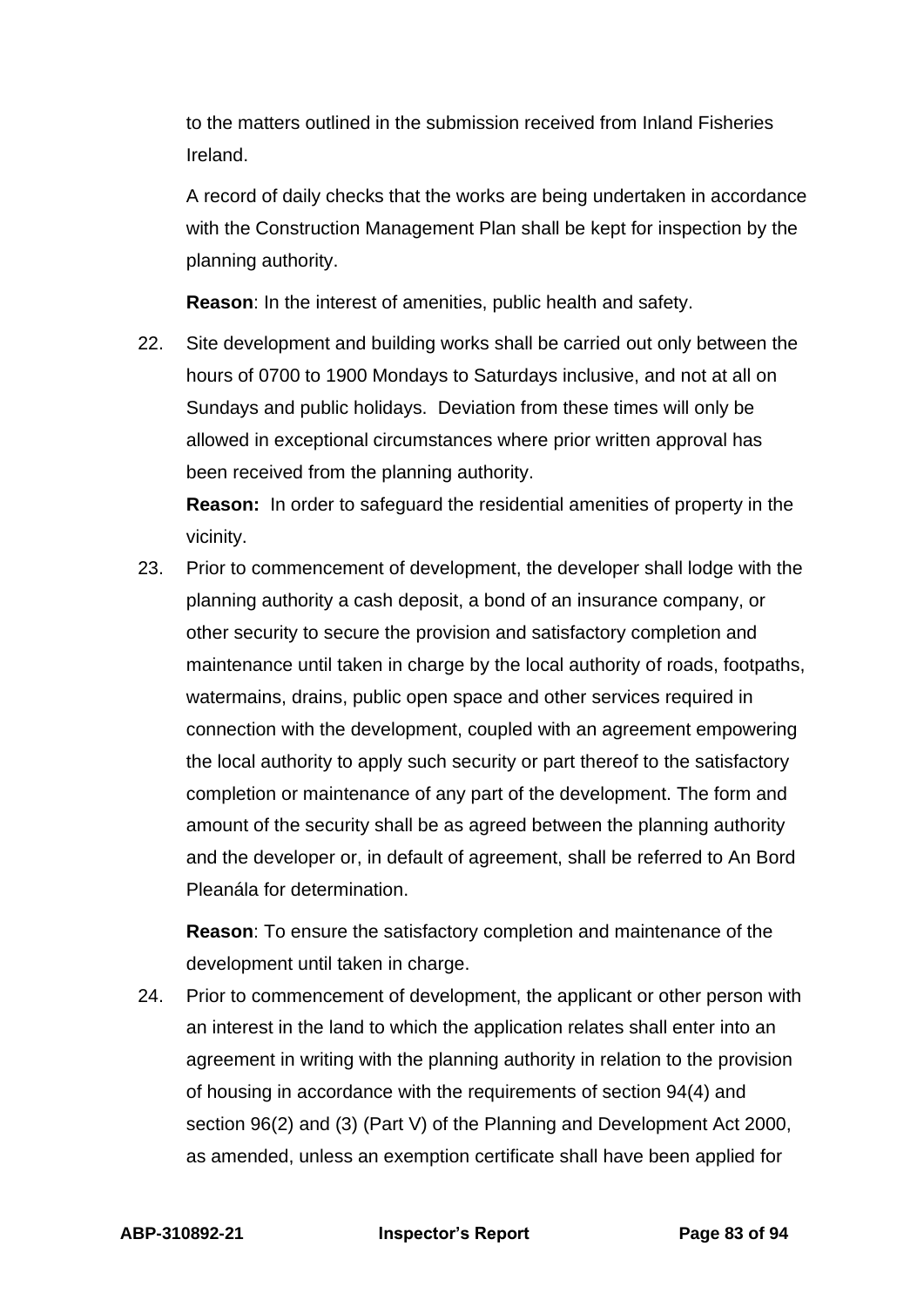and been granted under section 97 of the Act, as amended. Where such an agreement is not reached within eight weeks from the date of this order, the matter in dispute (other than a matter to which section 96(7) applies) may be referred by the planning authority or any other prospective party to the agreement to An Bord Pleanála for determination.

**Reason**: To comply with the requirements of Part V of the Planning and

25. Development Act 2000, as amended, and of the housing strategy in the development plan of the area.

(a) Prior to the commencement of any house or duplex unit in the development as permitted, the applicant or any person with an interest in the land shall enter into an agreement with the planning authority (such agreement must specify the number and location of each house or duplex unit), pursuant to Section 47 of the Planning and Development Act 2000, that restricts all houses and duplex units permitted, to first occupation by individual purchasers i.e. those not being a corporate entity, and/or by those eligible for the occupation of social and/or affordable housing, including cost rental housing.

(b) An agreement pursuant to Section 47 shall be applicable for the period of duration of the planning permission, except where after not less than two years from the date of completion of each specified housing unit, it is demonstrated to the satisfaction of the planning authority that it has not been possible to transact each specified house or duplex unit for use by individual purchasers and/or to those eligible for the occupation of social and/or affordable housing, including cost rental housing.

(c) The determination of the planning authority as required in (b) shall be subject to receipt by the planning and housing authority of satisfactory documentary evidence from the applicant or any person with an interest in the land regarding the sales and marketing of the specified housing units, in which case the planning authority shall confirm in writing to the applicant or any person with an interest in the land that the Section 47 agreement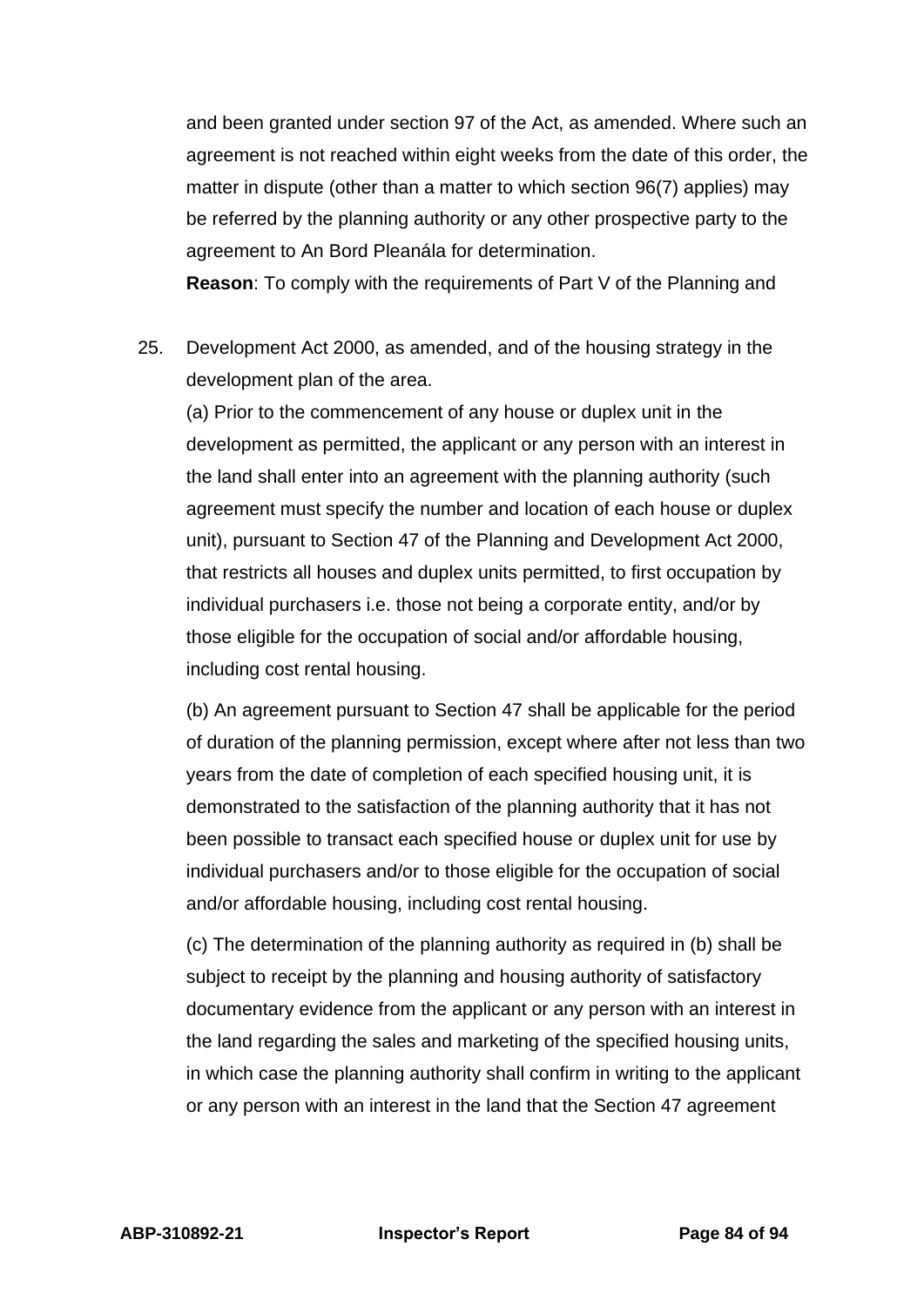has been terminated and that the requirement of this planning condition has been discharged in respect of each specified housing unit.

**Reason**: To restrict new housing development to use by persons of a particular class or description in order to ensure an adequate choice and supply of housing, including affordable housing, in the common good.

26. The developer shall pay to the planning authority a financial contribution in respect of public infrastructure and facilities benefiting development in the area of the planning authority that is provided or intended to be provided by or on behalf of the authority in accordance with the terms of the Development Contribution Scheme made under section 48 of the Planning and Development Act 2000, as amended. The contribution shall be paid prior to commencement of development or in such phased payments as the planning authority may facilitate and shall be subject to any applicable indexation provisions of the Scheme at the time of payment. Details of the application of the terms of the Scheme shall be agreed between the planning authority and the developer or, in default of such agreement, the matter shall be referred to An Bord Pleanála to determine the proper application of the terms of the Scheme.

**Reason:** It is a requirement of the Planning and Development Act 2000, as amended, that a condition requiring a contribution in accordance with the Development Contribution Scheme made under section 48 of the Act be applied to the permission.

Stephen Rhys Thomas Senior Planning Inspector 19 October 2021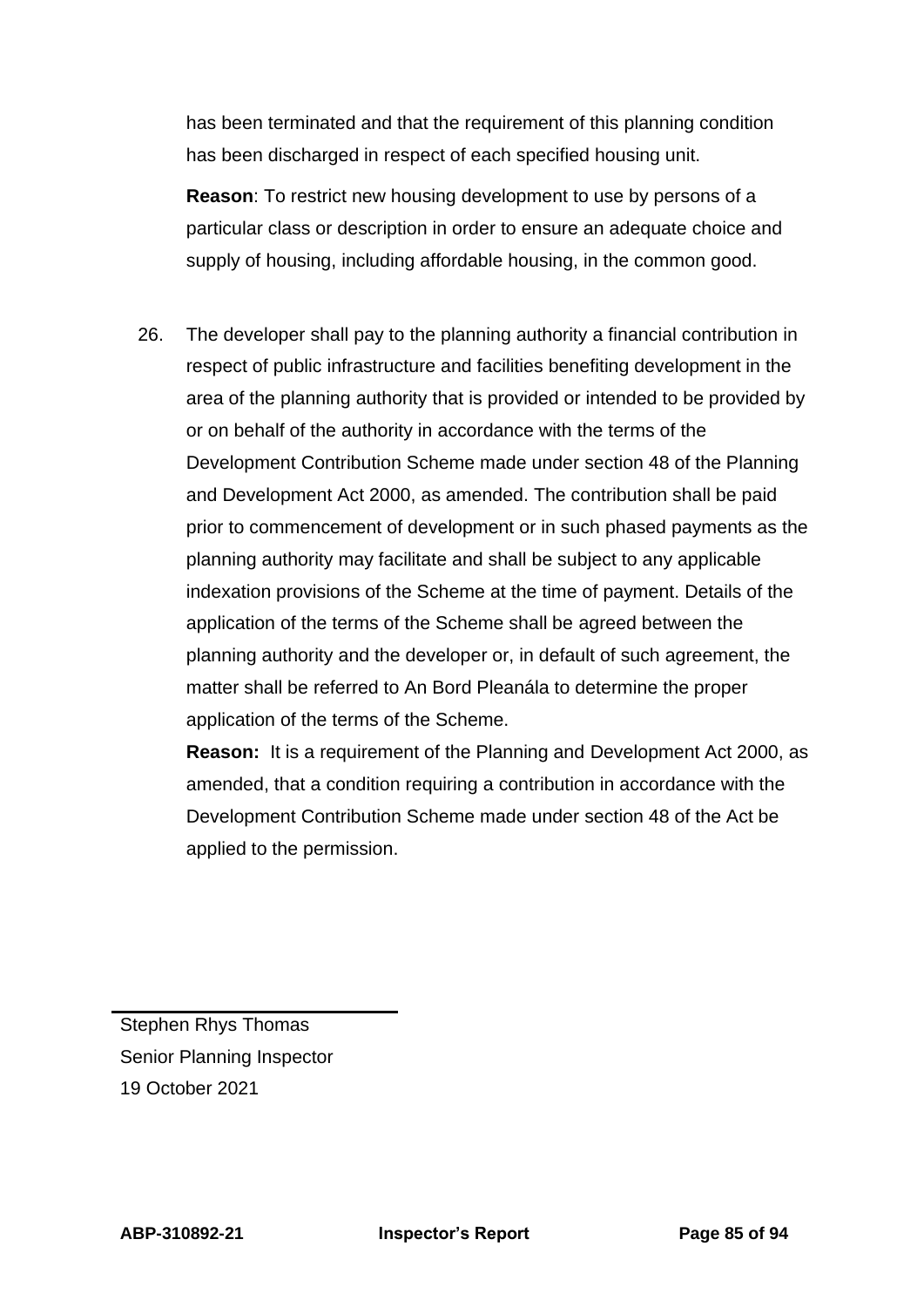## 17.0 **Appendix I EIA Screening Form**



**EIA - Screening Determination for Strategic Housing Development Applications**

| <b>A. CASE DETAILS</b>                    |            |                                                     |
|-------------------------------------------|------------|-----------------------------------------------------|
|                                           |            |                                                     |
|                                           |            |                                                     |
| An Bord Pleanála Case Reference           |            | ABP-310892-21                                       |
|                                           |            |                                                     |
| <b>Development Summary</b>                |            | 192 dwelling units (114 houses and 78 duplex units. |
|                                           |            |                                                     |
|                                           |            |                                                     |
|                                           |            |                                                     |
|                                           |            |                                                     |
|                                           |            |                                                     |
|                                           | Yes / No / |                                                     |
|                                           | N/A        |                                                     |
|                                           |            |                                                     |
| 1. Has an AA screening report or NIS been | <b>Yes</b> | AA Screening Report and NIS                         |
| submitted?                                |            |                                                     |
|                                           |            |                                                     |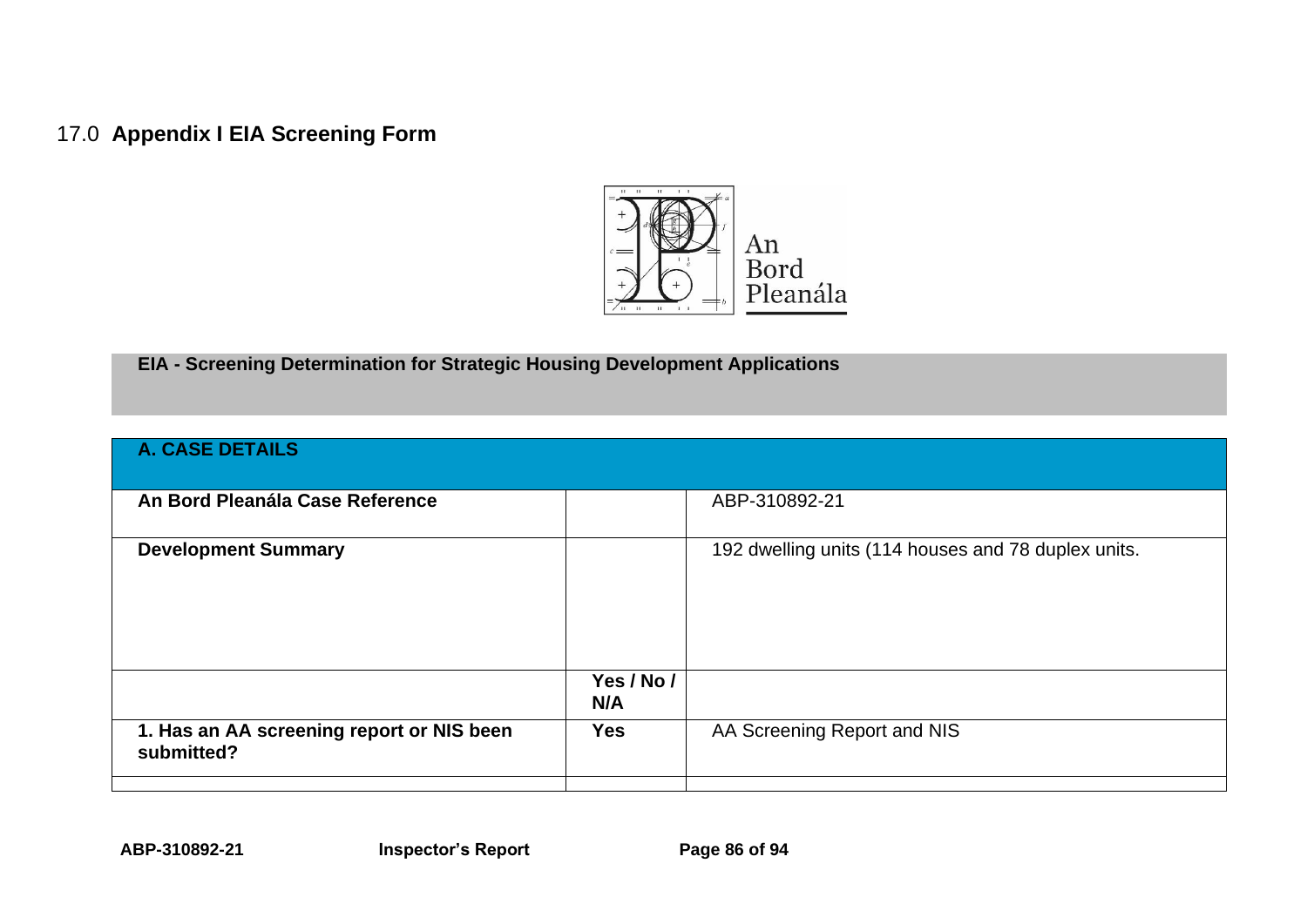| 2. Is a IED/IPC or Waste Licence (or review of<br>licence) required from the EPA? If YES has the<br>EPA commented on the need for an EIAR?                                                                    | <b>No</b>  | <b>No</b>                                                                                                 |
|---------------------------------------------------------------------------------------------------------------------------------------------------------------------------------------------------------------|------------|-----------------------------------------------------------------------------------------------------------|
| 3. Have any other relevant assessments of the<br>effects on the environment which have a<br>significant bearing on the project been carried<br>out pursuant to other relevant Directives - for<br>example SEA | <b>Yes</b> | Kildare County Development Plan 2017-2023 and Clane<br>Local Area Plan 2017-2023 subject to SEA and SFRA. |

| <b>EXAMINATION</b><br>В.                                                                                       | Yes/No/<br><b>Uncertain</b> | <b>Briefly describe the nature and extent</b><br>and Mitigation Measures (where<br>relevant)                                                                                                                                                                                                              | Is this likely<br>to result in<br>significant<br>effects on the<br>environment? |
|----------------------------------------------------------------------------------------------------------------|-----------------------------|-----------------------------------------------------------------------------------------------------------------------------------------------------------------------------------------------------------------------------------------------------------------------------------------------------------|---------------------------------------------------------------------------------|
|                                                                                                                |                             | (having regard to the probability,<br>magnitude (including population size<br>affected), complexity, duration,<br>frequency, intensity, and reversibility<br>of impact)<br><b>Mitigation measures - Where relevant</b><br>specify features or measures proposed<br>by the applicant to avoid or prevent a | Yes/No/<br><b>Uncertain</b>                                                     |
|                                                                                                                |                             | significant effect.                                                                                                                                                                                                                                                                                       |                                                                                 |
| 1. Characteristics of proposed development (including demolition, construction, operation, or decommissioning) |                             |                                                                                                                                                                                                                                                                                                           |                                                                                 |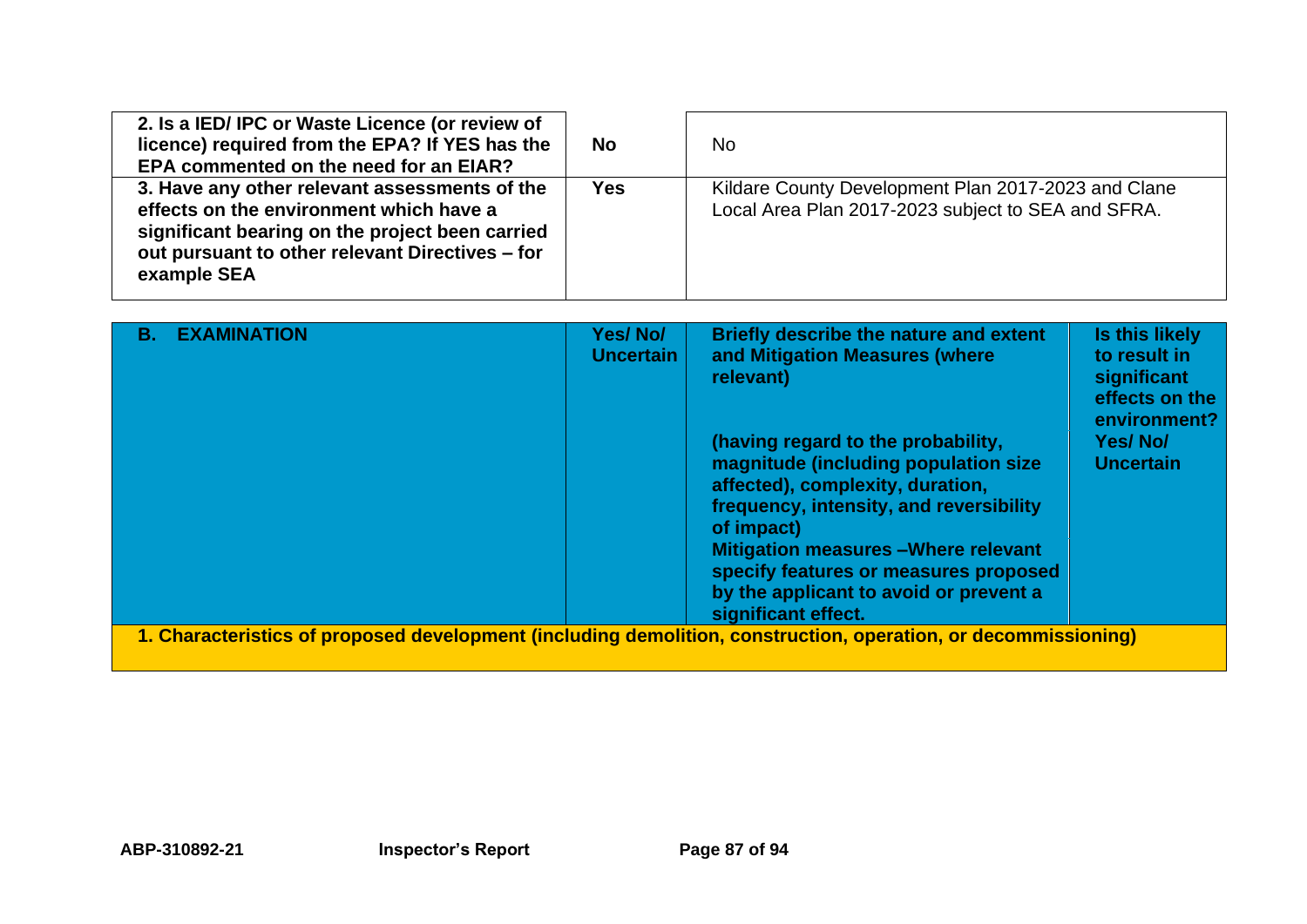| 1.1 Is the project significantly different in<br>character or scale to the existing surrounding<br>or environment?                                                                                            | <b>No</b>  | Not significant in scale in context of the<br>wider settlement.                                                                                                                                                                                                                                                                                                                                                                                          | <b>No</b> |
|---------------------------------------------------------------------------------------------------------------------------------------------------------------------------------------------------------------|------------|----------------------------------------------------------------------------------------------------------------------------------------------------------------------------------------------------------------------------------------------------------------------------------------------------------------------------------------------------------------------------------------------------------------------------------------------------------|-----------|
| 1.2 Will construction, operation,<br>decommissioning or demolition works cause<br>physical changes to the locality (topography,<br>land use, waterbodies)?                                                    | <b>Yes</b> | Uses proposed consistent with land uses in<br>the area. New residential zoning applies.<br>Residential use permitted in principle. No<br>changes to topography or waterbodies -<br>save for outfall of attenuated surface water<br>run off.                                                                                                                                                                                                              | <b>No</b> |
| 1.3 Will construction or operation of the<br>project use natural resources such as land,<br>soil, water, materials/minerals or energy,<br>especially resources which are non-renewable<br>or in short supply? | <b>Yes</b> | Construction materials used will be typical<br>of any urban development project. The loss<br>of natural resources as a result of the<br>development of the site are not regarded as<br>significant in nature.                                                                                                                                                                                                                                            | <b>No</b> |
| 1.4 Will the project involve the use, storage,<br>transport, handling or production of substance<br>which would be harmful to human health or the<br>environment?                                             | <b>Yes</b> | Construction activities will require the use of<br>potentially harmful materials, such as fuels<br>and other such substances. Materials used<br>will be typical of those used in construction<br>activities. Any impacts would be local and<br>temporary in nature and will be mitigated by<br>measures detailed in the submitted<br><b>Construction and Environmental</b><br>Management Plan. No operational impacts<br>in this regard are anticipated. | <b>No</b> |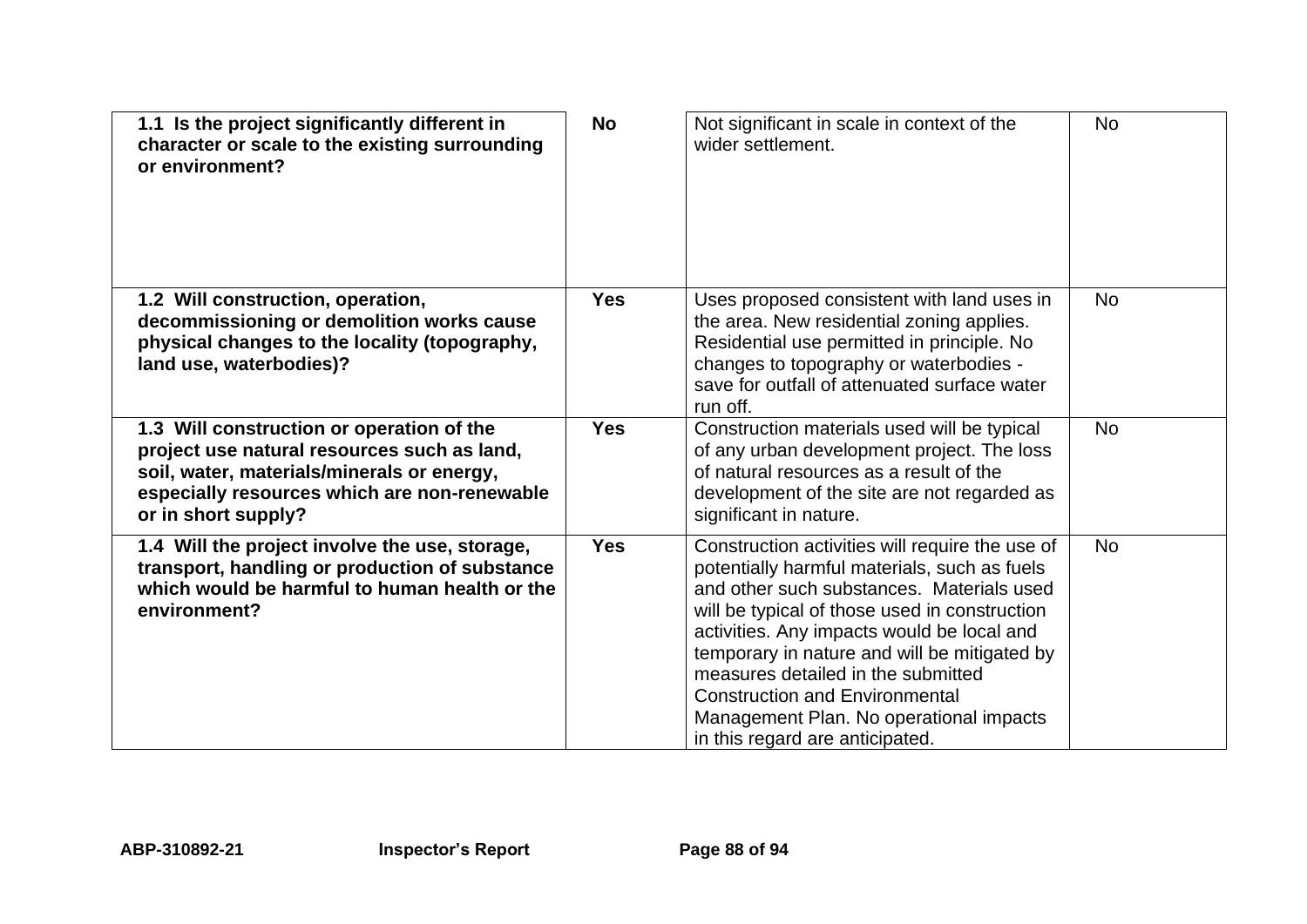| 1.5 Will the project produce solid waste,<br>release pollutants or any hazardous / toxic /<br>noxious substances?                                                                            | <b>Yes</b> | Construction activities will require the use of<br>potentially harmful materials, such as fuels<br>and other such substances and give rise to<br>waste for disposal. Such use will be typical<br>of construction sites. Noise and dust<br>emissions during construction are likely.<br>Any impacts would be local and temporary<br>in nature and will be mitigated by measures<br>detailed in the submitted Construction and<br>Environmental Management Plan. No<br>operational impacts in this regard are<br>anticipated.<br>Operational waste will be managed via an<br>operational waste management plan. Foul<br>water will discharge to the public network.<br>No significant operational impacts<br>anticipated. | <b>No</b> |
|----------------------------------------------------------------------------------------------------------------------------------------------------------------------------------------------|------------|-------------------------------------------------------------------------------------------------------------------------------------------------------------------------------------------------------------------------------------------------------------------------------------------------------------------------------------------------------------------------------------------------------------------------------------------------------------------------------------------------------------------------------------------------------------------------------------------------------------------------------------------------------------------------------------------------------------------------|-----------|
| 1.6 Will the project lead to risks of<br>contamination of land or water from releases<br>of pollutants onto the ground or into surface<br>waters, groundwater, coastal waters or the<br>sea? | <b>No</b>  | No significant risk identified. Risks during<br>construction will be mitigated by measures<br>detailed in the submitted Construction and<br>Environmental Management Plan. No<br>operational impacts in this regard are<br>anticipated.<br>In the operational phase the development<br>will connect to public wastewater network<br>and attenuated surface water will discharge<br>to a watercourse.                                                                                                                                                                                                                                                                                                                    | <b>No</b> |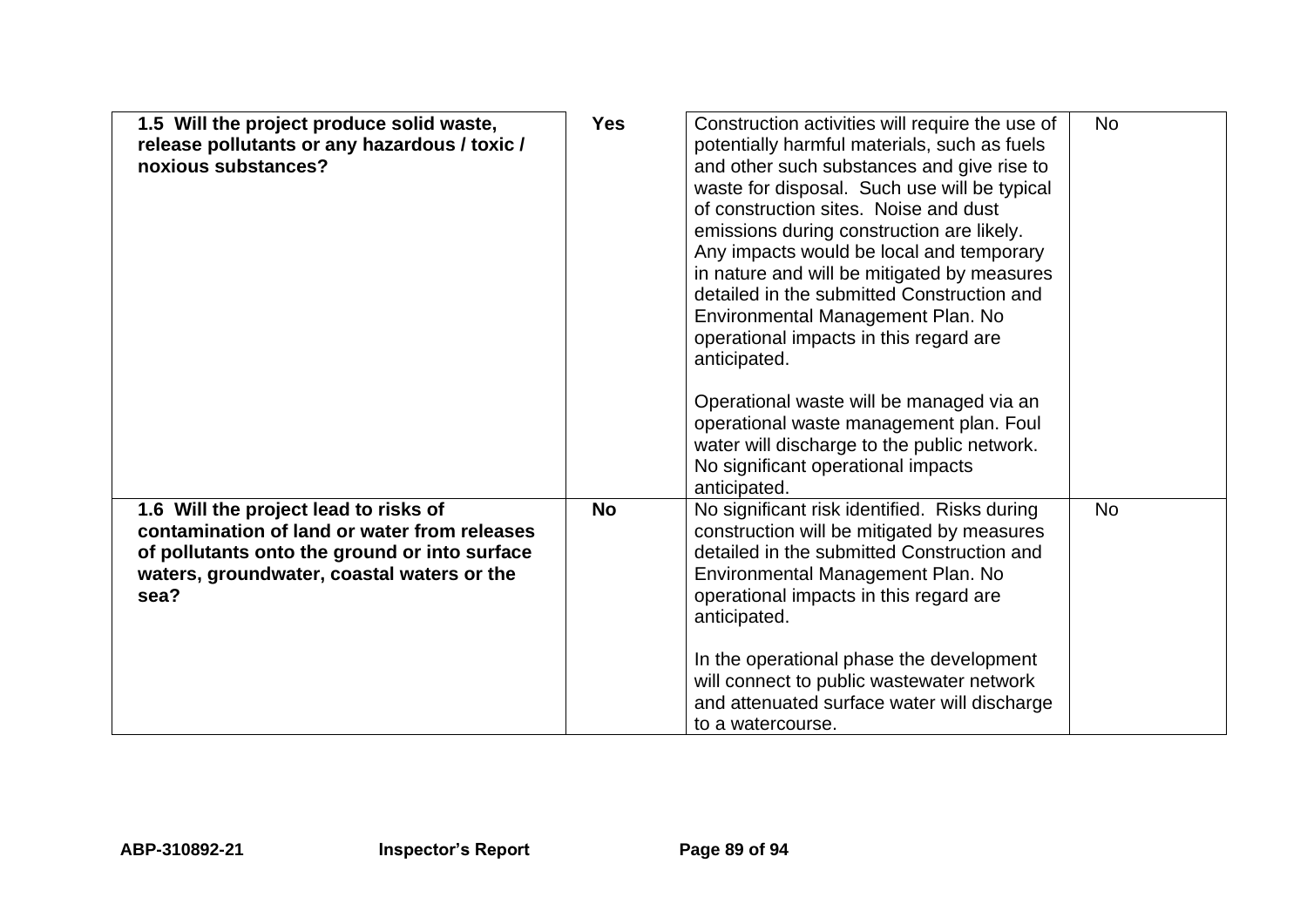| 1.7 Will the project cause noise and vibration<br>or release of light, heat, energy or<br>electromagnetic radiation? | <b>Yes</b> | Potential for construction activity to give rise<br>to noise and vibration emissions. Any<br>impacts would be local and temporary in<br>nature and will be mitigated by measures<br>detailed in the submitted Construction and<br>Environmental Management Plan. No<br>operational impacts in this regard are<br>anticipated.       | <b>No</b> |
|----------------------------------------------------------------------------------------------------------------------|------------|-------------------------------------------------------------------------------------------------------------------------------------------------------------------------------------------------------------------------------------------------------------------------------------------------------------------------------------|-----------|
| 1.8 Will there be any risks to human health, for<br>example due to water contamination or air<br>pollution?          | <b>No</b>  | Construction activity is likely to give rise to<br>dust emissions and surface water runoff.<br>Any impacts would be local and temporary<br>in nature and will be mitigated by measures<br>detailed in the submitted Construction and<br>Environmental Management Plan. No<br>operational impacts in this regard are<br>anticipated. | <b>No</b> |
| 1.9 Will there be any risk of major accidents<br>that could affect human health or the<br>environment?               | <b>No</b>  | No significant risk having regard to the<br>nature and scale of development. The<br>issue of Flood Risk has been satisfactorily<br>addressed in the submitted SSFRA.<br>There are no Seveso / COMAH sites in the<br>vicinity of this location.                                                                                      | <b>No</b> |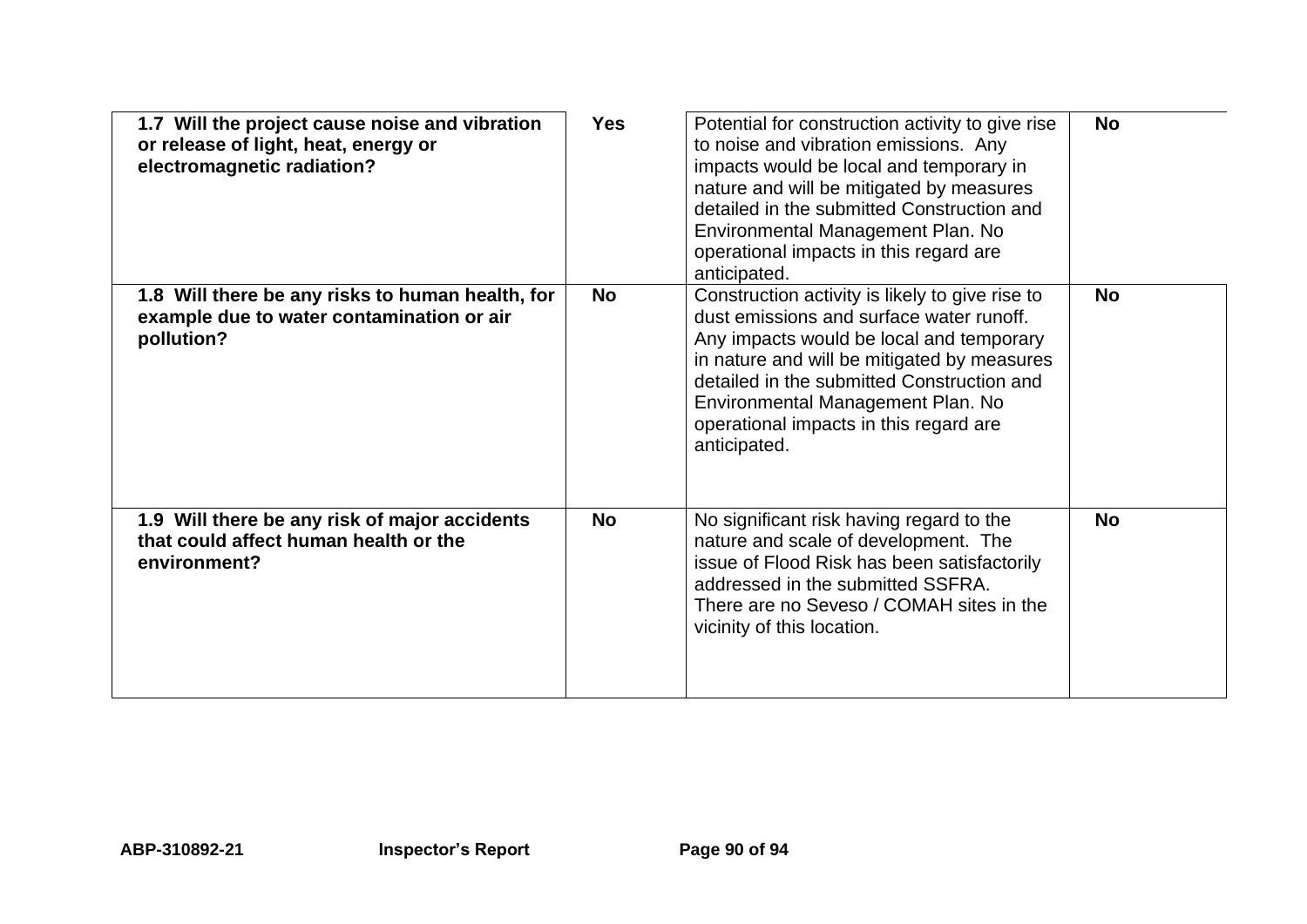| 1.10 Will the project affect the social<br>environment (population, employment)                                          | <b>Yes</b> | Development of this site as proposed will<br>result in an increase in residential units<br>within the urban area of Clane. The<br>anticipated population of the development is<br>small in the context of the wider urban area.<br>No social environmental impacts<br>anticipated. | <b>No</b> |
|--------------------------------------------------------------------------------------------------------------------------|------------|------------------------------------------------------------------------------------------------------------------------------------------------------------------------------------------------------------------------------------------------------------------------------------|-----------|
| 1.11 Is the project part of a wider large scale<br>change that could result in cumulative effects<br>on the environment? | <b>No</b>  | No.                                                                                                                                                                                                                                                                                | No        |
|                                                                                                                          |            |                                                                                                                                                                                                                                                                                    |           |
| 2. Location of proposed development                                                                                      |            |                                                                                                                                                                                                                                                                                    |           |
| 2.1 Is the proposed development located on,<br>in, adjoining or have the potential to impact on                          | <b>No</b>  | No. Potential for significant effects on<br>Natura 2000 sites has been screened out.                                                                                                                                                                                               | <b>No</b> |
| any of the following:                                                                                                    |            |                                                                                                                                                                                                                                                                                    |           |
| 1. European site (SAC/ SPA/<br>pSAC/pSPA)                                                                                |            |                                                                                                                                                                                                                                                                                    |           |
| 2. NHA/ pNHA                                                                                                             |            |                                                                                                                                                                                                                                                                                    |           |
| 3. Designated Nature Reserve<br>4. Designated refuge for flora                                                           |            |                                                                                                                                                                                                                                                                                    |           |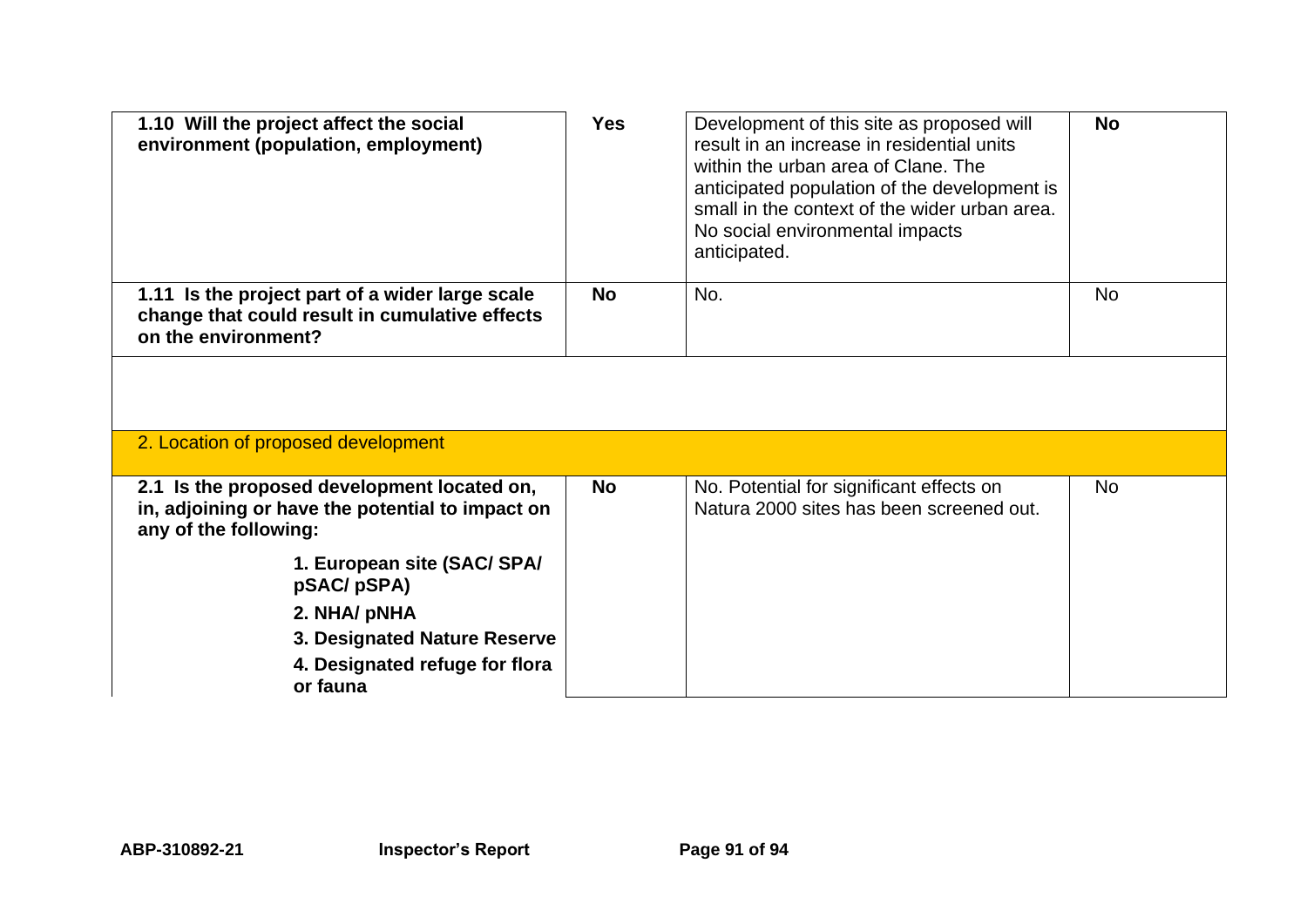| 5. Place, site or feature of<br>ecological interest, the<br>preservation/conservation/<br>protection of which is an<br>objective of a development<br>plan/ LAP/ draft plan or<br>variation of a plan                                              |           |                                                                                                                    |           |
|---------------------------------------------------------------------------------------------------------------------------------------------------------------------------------------------------------------------------------------------------|-----------|--------------------------------------------------------------------------------------------------------------------|-----------|
| 2.2 Could any protected, important or<br>sensitive species of flora or fauna which use<br>areas on or around the site, for example: for<br>breeding, nesting, foraging, resting, over-<br>wintering, or migration, be affected by the<br>project? | <b>No</b> | No habitats of species of conservation<br>significance identified within the site or in<br>the immediate environs. | <b>No</b> |
| 2.3 Are there any other features of landscape,<br>historic, archaeological, or cultural importance<br>that could be affected?                                                                                                                     | <b>No</b> | No significant landscape, historic and<br>archaeological items identified.                                         | <b>No</b> |
| 2.4 Are there any areas on/around the location<br>which contain important, high quality or scarce<br>resources which could be affected by the<br>project, for example: forestry, agriculture,<br>water/coastal, fisheries, minerals?              | <b>No</b> | There are no areas in the immediate vicinity<br>which contain important resources.                                 | <b>No</b> |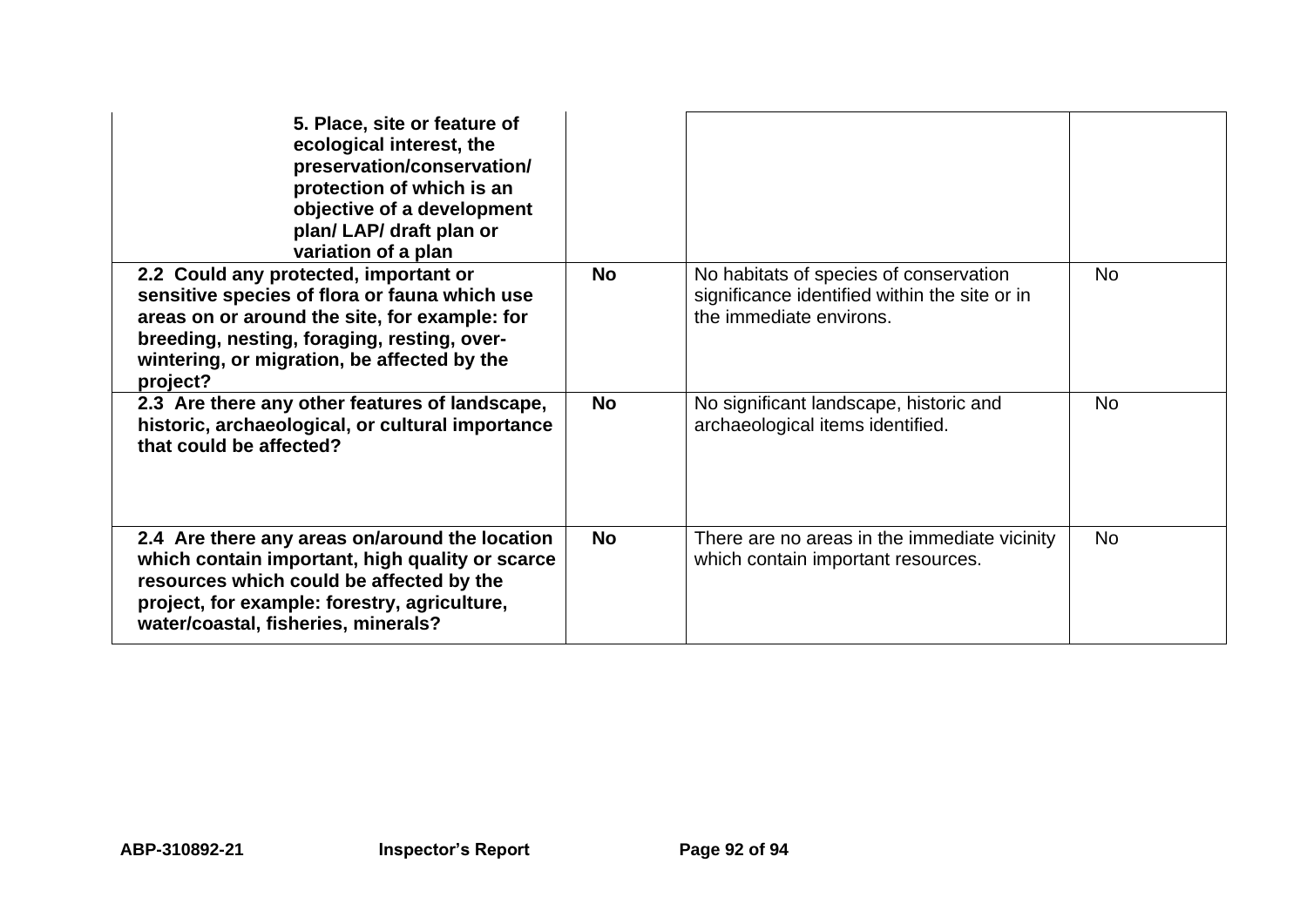| 2.5 Are there any water resources including<br>surface waters, for example: rivers,<br>lakes/ponds, coastal or groundwaters which<br>could be affected by the project, particularly in<br>terms of their volume and flood risk? | <b>No</b>  | There are no open watercourses on the site.<br>The development will implement SUDS<br>measures to control surface water run-off. | <b>No</b> |
|---------------------------------------------------------------------------------------------------------------------------------------------------------------------------------------------------------------------------------|------------|----------------------------------------------------------------------------------------------------------------------------------|-----------|
| 2.6 Is the location susceptible to subsidence,<br>landslides or erosion?                                                                                                                                                        | <b>No</b>  | No.                                                                                                                              | <b>No</b> |
| 2.7 Are there any key transport routes(eg<br>National Primary Roads) on or around the<br>location which are susceptible to congestion<br>or which cause environmental problems, which<br>could be affected by the project?      | <b>No</b>  | No.                                                                                                                              | <b>No</b> |
| 2.8 Are there existing sensitive land uses or<br>community facilities (such as hospitals,<br>schools etc) which could be affected by the<br>project?                                                                            | <b>Yes</b> | Residential / community and social land<br>uses. No significant impacts are envisaged.                                           | <b>No</b> |